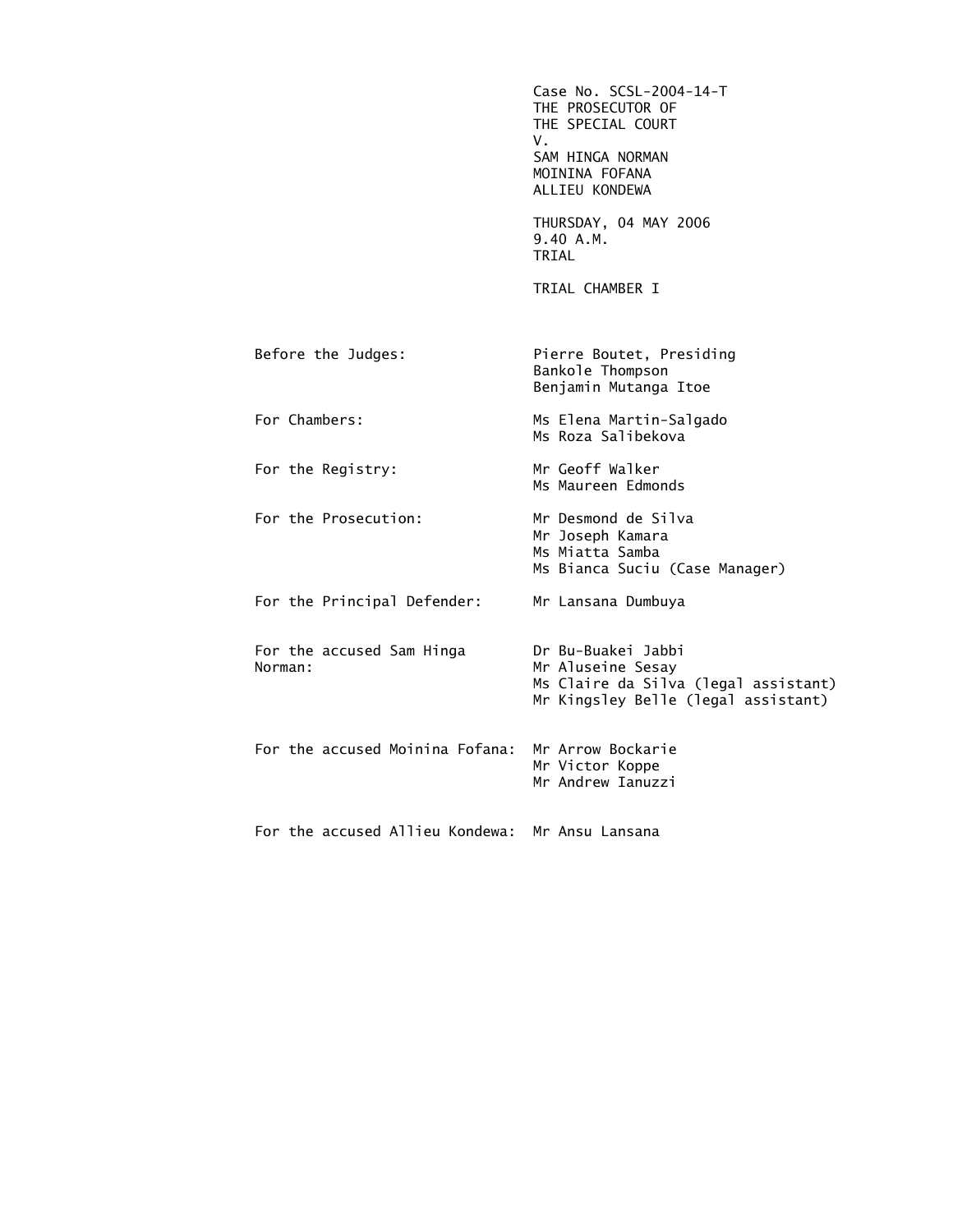1 [CDF04MAY06A - SV] 2 Thursday, 04 May 2006 3 [Open session] 4 **A [The accused present]**  09:42:53 5 [Upon commencing at 9.40 a.m.] 6 WITNESS: ARTHUR KOROMA [Continued] 7 PRESIDING JUDGE: Good morning, Dr Jabbi. Good morning 8 all. Dr Jabbi, we were in the process or you were in the process 9 of trying to tender some exhibits yesterday through this witness 09:44:13 10 and we stopped while you were still attempting to do that. So 11 are you ready to proceed and move ahead on this now? 12 MR JABBI: Good morning, My Lord. Yes, indeed. 13 PRESIDING JUDGE: We are listening to you. 14 MR JABBI: 09:44:38 15 EXAMINED BY MR JABBI: [Continued] 16 Q. Mr Witness, good morning. 17 A. Good morning, Mr Jabbi. 18 Q. Do you have in front of you the last document that was 19 shown to you yesterday? 09:44:51 20 A. No, I returned all of them. 21 PRESIDING JUDGE: The last one was at page 18209. Is it 22 still what we're talking about, Dr Jabbi? 23 MR JABBI: Yes, My Lord, 18209. 24 Q. Do you recognise that document? 09:45:30 25 A. Yes, I do. 26 Q. As what? 27 A. As a letter from my administrative secretary to the 28 commander in NIBATT 23 ECOMOG. 29 Q. Where was NIBATT 23 ECOMOG based?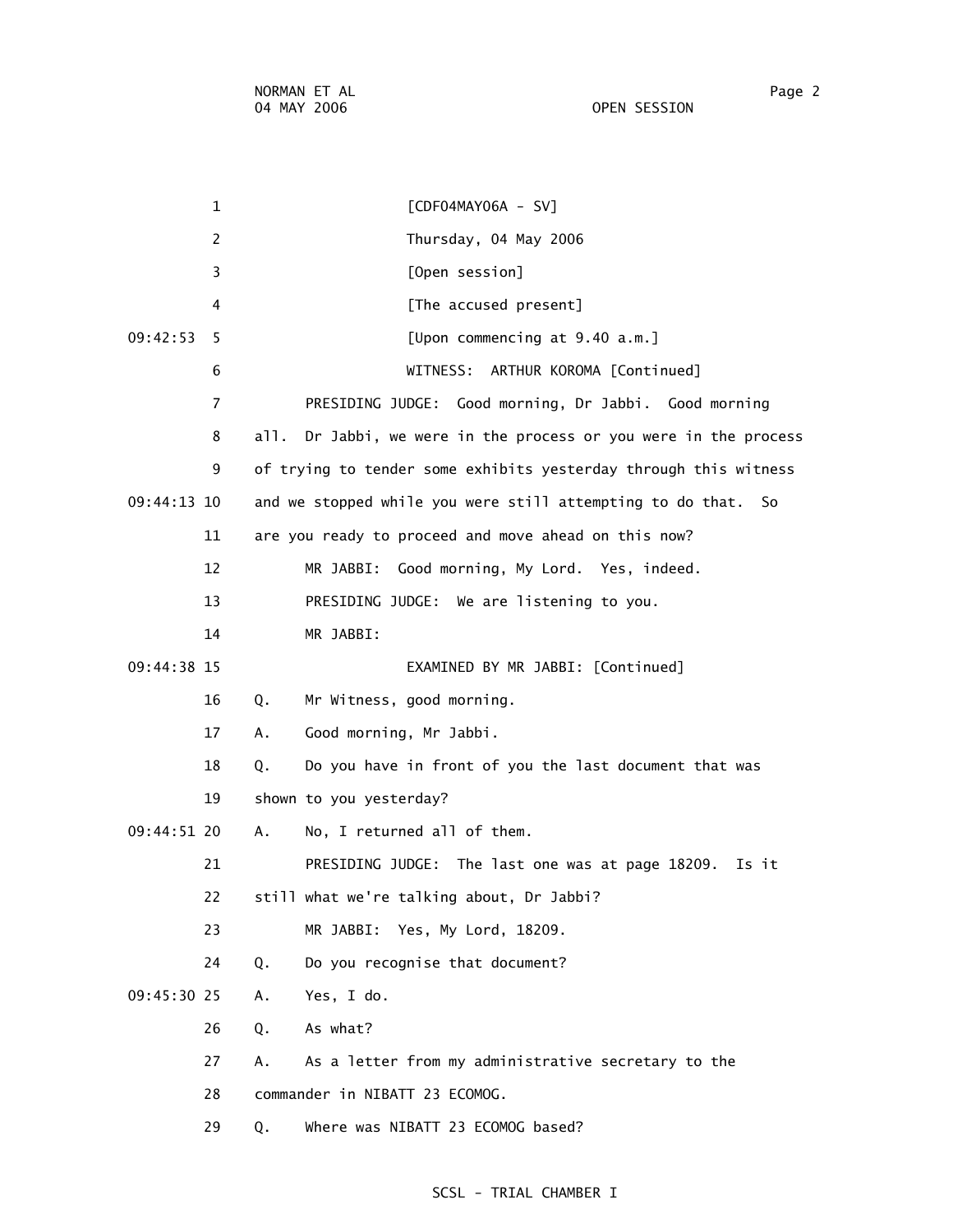1 A. At Joru. 2 Q. What is the date of the letter? 3 A. 13th September 1998. 4 Q. Did you have knowledge of it when it was written? 09:46:14 5 A. Yes, I did. 6 MR JABBI: My Lord, we want to tender the letter. 7 PRESIDING JUDGE: Mr Koppe? 8 MR KOPPE: No objection, Your Honour. 9 PRESIDING JUDGE: Mr Lansana for third accused? 09:46:34 10 MR LANSANA: None at all, Your Honour. 11 MR KAMARA: No objection. 12 PRESIDING JUDGE: Thank you, Mr Prosecutor. So we were at 13 Exhibit 141 yesterday or that should be 141. Am I right? 14 MS EDMONDS: That's correct, sir. 09:46:49 15 PRESIDING JUDGE: So this document, a letter from the 16 administrative secretary to the administrators Civil Defence 17 Force, Sierra Leone, Kenema District of 13th September 1998 to 18 the commander NIBATT 23 is marked as Exhibit 141. 19 **Interval Exhibit No. 141 was admitted**] 09:47:24 20 MR JABBI: Thank you, My Lord. 21 PRESIDING JUDGE: Just for the record, the subject matter 22 of that letter was -- it's headed as "James Kallon and three 23 others [Kamajors]". 24 MR JABBI: My Lord, the next document is at Registry page 09:47:48 25 18211. And if the witness can have a look at it, please. 26 Q. Yes, Mr Witness, have you had enough look at it? 27 A. Yes, I have. 28 Q. And do you recognise it? 29 A. Yes, I do.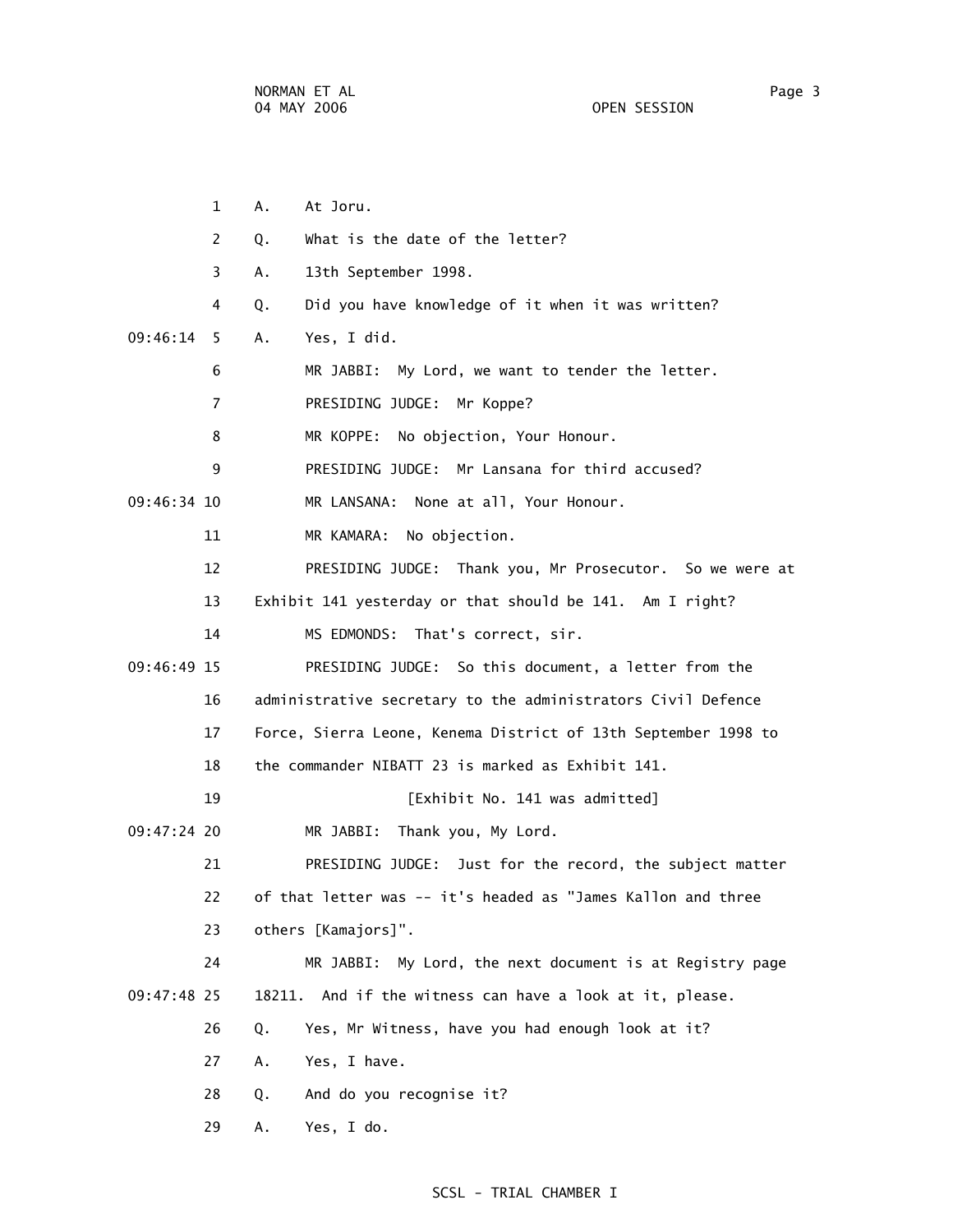1 Q. As what? 2 A. As another letter from -- 3 JUDGE ITOE: What was the date, please? 4 THE WITNESS: 14th July 1999. 09:50:01 5 MR JABBI: 6 Q. Yes, as what? 7 A. Another letter from my administrative secretary to the CDF 8 chairman Gaura Chiefdom, Kenema District. 9 Q. Concerning? 09:50:14 10 A. "CO James C Kallon and 10 other Kamajors wanted at CDF 11 headquarters". 12 Q. Thank you. Did you have knowledge of this letter when it 13 was written? 14 A. Yes, I did. 09:50:24 15 MR JABBI: My Lord, we wish to tender this document. 16 PRESIDING JUDGE: Counsel for second accused? 17 MR KOPPE: No objection, Your Honour. 18 MR LANSANA: None at all, Your Honour. 19 PRESIDING JUDGE: Thank you. Mr Prosecutor? 09:50:37 20 MR KAMARA: No objection. 21 PRESIDING JUDGE: Thank you. So this letter from the 22 administrative secretary CDF Kenema District to the CDF chairman 23 Gaura Chiefdom, Kenema District of 14 July 1999 about "CO James C 24 Kallon and 10 other Kamajors wanted at CDF headquarter" is marked 09:51:03 25 as Exhibit 142. 26 [Exhibit No. 142 was admitted] 27 MR JABBI: Thank you, My Lord. The next, My Lord, is at 28 Registry page 18208. If the witness can have a look at it. 29 Q. Have you had enough look at it?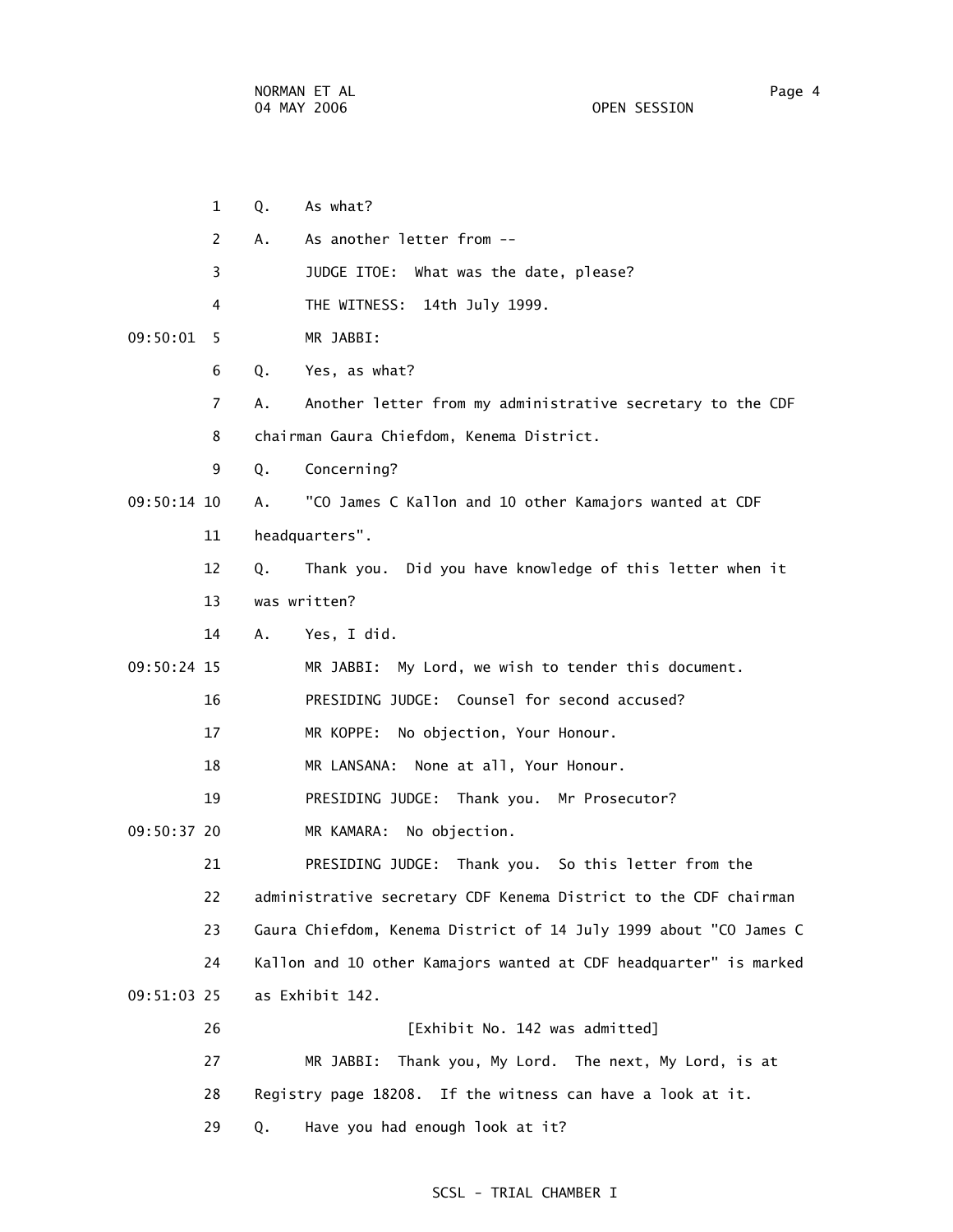|             | 1                     | Α.        | Yes, I have.                                                    |
|-------------|-----------------------|-----------|-----------------------------------------------------------------|
|             | $\mathbf{2}^{\prime}$ | Q.        | What is the date of the document?                               |
|             | 3                     | Α.        | 14th September 1999.                                            |
|             | 4                     | Q.        | And do you recognise it?                                        |
| 09:52:27    | 5.                    | Α.        | Yes.                                                            |
|             | 6                     | Q.        | As what?                                                        |
|             | $\overline{7}$        | А.        | As a letter to me, the district administrator CDF, from         |
|             | 8                     |           | senior district officer.                                        |
|             | 9                     | Q.        | Where?                                                          |
| 09:52:48 10 |                       | Α.        | Kenema District.                                                |
|             | 11                    | Q.        | Did you receive this letter at the time?                        |
|             | 12                    | Α.        | Yes, I did.                                                     |
|             | 13                    | Q.        | And what is it concerned with?                                  |
|             | 14                    | А.        | It's in relation to "Complaints against James C Kallon,         |
| 09:53:07 15 |                       |           | battalion commander Gaura Chiefdom for staging a dance at Perri |
|             | 16                    |           | village and assault on town chief Brima Kaikai of the same      |
|             | 17                    | village." |                                                                 |
|             | 18                    |           | PRESIDING JUDGE: So this is again a letter about the same       |
|             | 19                    |           | issue that you've been talking about, the Kallon issue?         |
| 09:53:27 20 |                       |           | THE WITNESS: Yes.                                               |
|             | 21                    |           | MR JABBI: My Lord, may we tender this as well?                  |
|             | 22                    |           | PRESIDING JUDGE: Mr Koppe.                                      |
|             | 23                    |           | MR KOPPE: No objection, Your Honour.                            |
|             | 24                    |           | PRESIDING JUDGE: Mr Lansana.                                    |
| 09:53:36 25 |                       |           | MR LANSANA: No objection, Your Honour.                          |
|             | 26                    |           | PRESIDING JUDGE: Mr Kamara for prosecution.                     |
|             | 27                    |           | MR KAMARA: Objection, My Lord.                                  |
|             | 28                    |           | PRESIDING JUDGE: You do?                                        |
|             | 29                    |           | MR KAMARA: Yes, My Lord.                                        |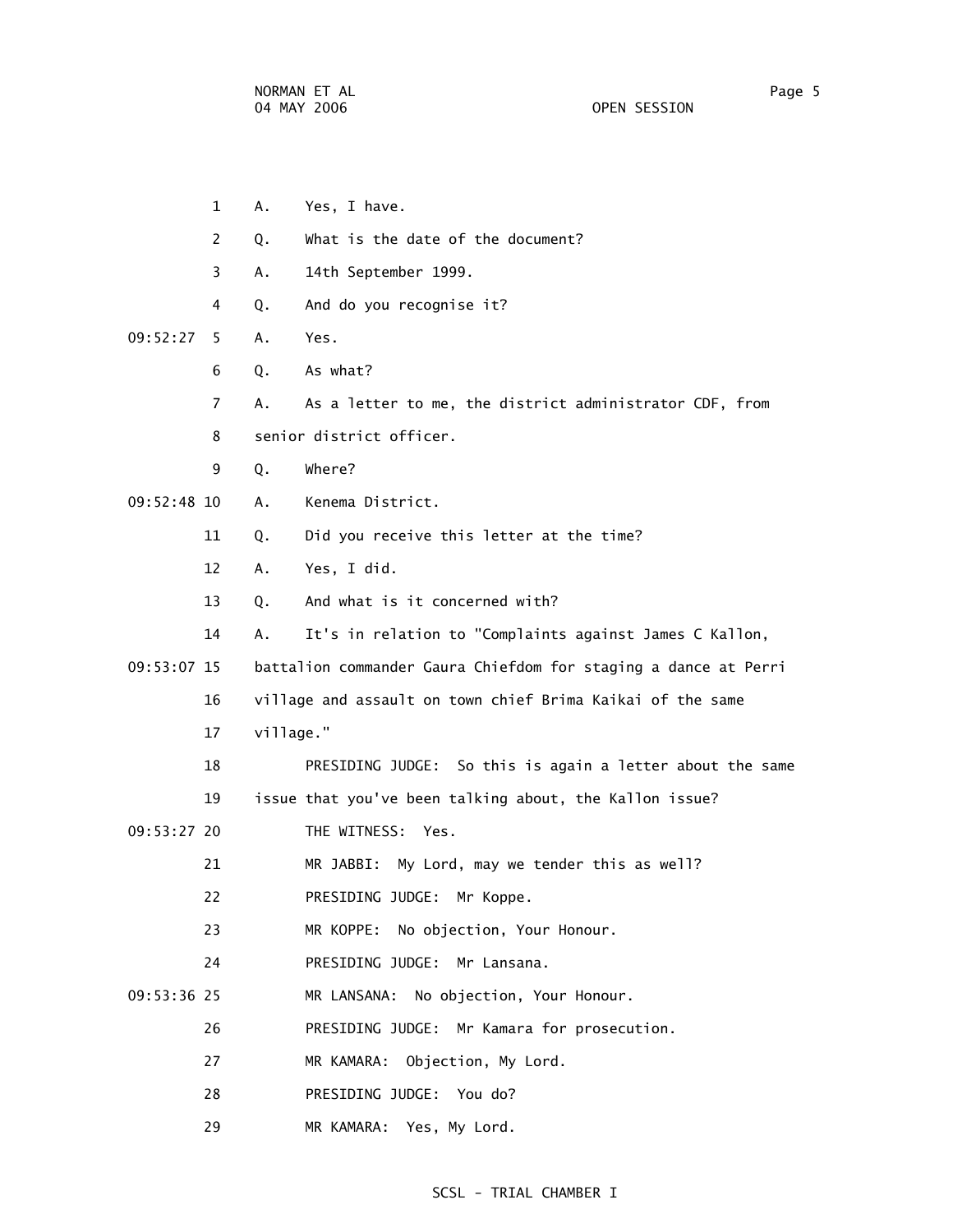1 PRESIDING JUDGE: What's your objection? 2 MR KAMARA: On the ground that this amounts to self 3 corroboration. This evidence has been given viva voce by this 4 witness and tendering a document to further support that amounts 09:53:57 5 to self corroboration by the same witness. 6 JUDGE ITOE: I have a difficulty there with that objection. 7 He has given viva voce evidence. 8 MR KAMARA: Yes, My Lord. 9 JUDGE ITOE: What prevents him from producing a document 09:54:19 10 that relates to the evidence, or that at least buttresses the 11 evidence he has given orally? Because this is a document which 12 was addressed to him and I have some difficulty with your 13 objection. 14 MR KAMARA: Yes, Your Honour. The position as I understand 09:54:44 15 it - I may be wrong - is that wherein a witness has given 16 evidence with regards to certain facts, and the same witness is 17 putting forward a document to verify the same facts, amounts to 18 self corroboration. 19 PRESIDING JUDGE: Where is it in the Rules of Procedure and 09:55:02 20 Evidence that prohibits that to be done? 21 MR KAMARA: My Lord, probably it's because of my common law 22 background. 23 PRESIDING JUDGE: I think so. 24 JUDGE ITOE: I think so. I was going to say so. 09:55:13 25 MR KAMARA: My common law background prohibits the use of 26 self corroboration in terms of statements of facts that has been 27 adduced before the same court. 28 PRESIDING JUDGE: But as you know, the common law rules are 29 not rules governing the admissibility of evidence in this court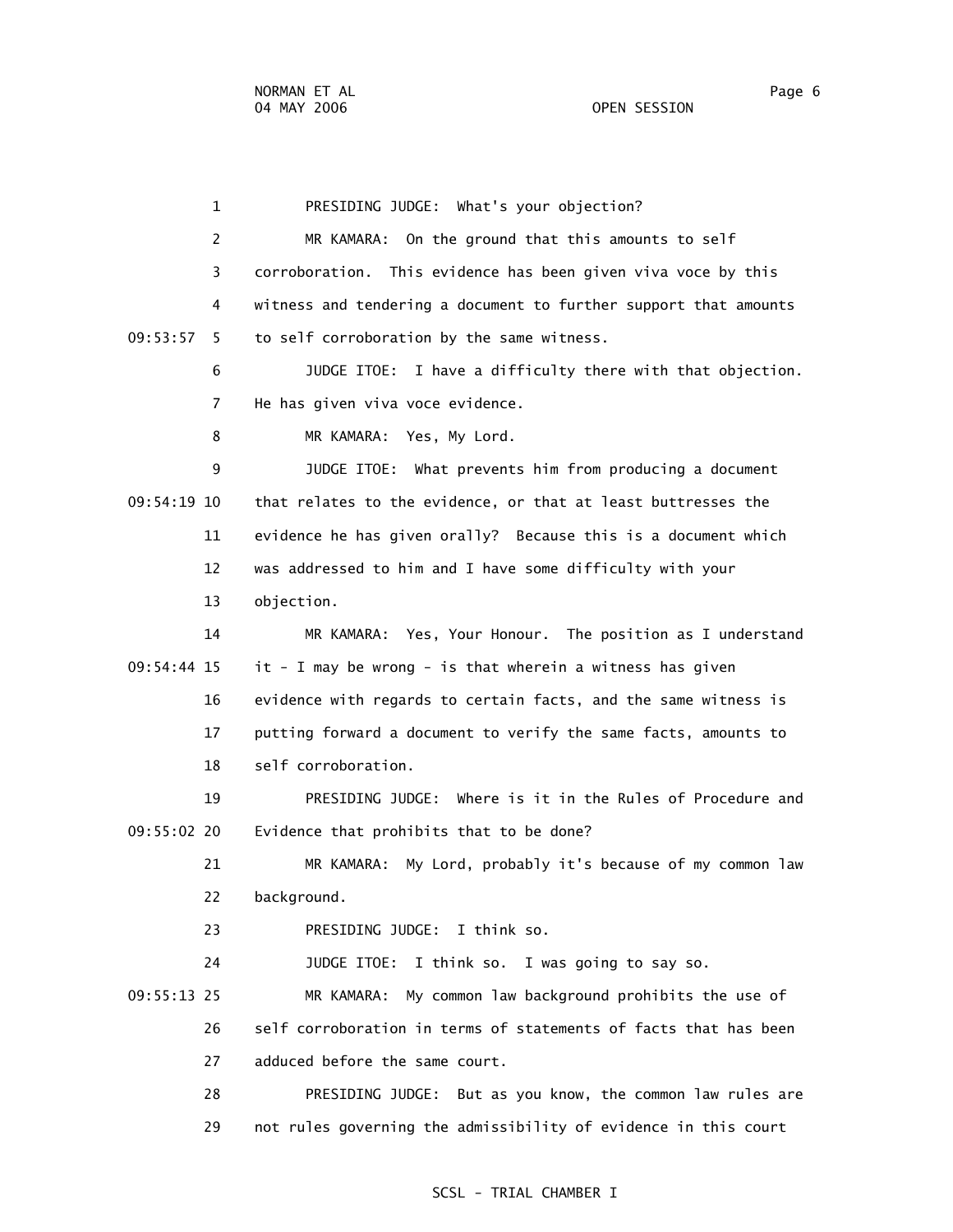1 room. 2 JUDGE ITOE: In any event, I don't even want to take you on 3 as far as you're basing it on common law is concerned. I don't 4 want to extend the argument because there again it might take us 09:55:40 5 quite some time for you to convince us that what you are stating 6 is a law under common law. 7 MR KAMARA: My Lord, I took a look into this yesternight 8 and I have case authorities to support that. And further, 9 My Lord -- 09:55:54 10 JUDGE THOMPSON: Before you go on, you mean you have case 11 authorities in the context of international tribunals to support 12 that, or case authorities from the common law tradition to 13 support that? 14 MR KAMARA: I must concede it is the common law position. 09:56:08 15 JUDGE THOMPSON: Let me also refer you to page 101 of 16 International Criminal Evidence by May and Wierda, paragraph 421. 17 "National rules of evidence are not binding on trial chambers. 18 Furthermore, there may be dangers in their direct application." 19 I rest my position. 09:56:30 20 MR KAMARA: Thank you, My Lord. 21 PRESIDING JUDGE: Your objection is overruled. 22 MR KAMARA: I concede. 23 PRESIDING JUDGE: Thank you. So this document described as 24 a letter to the district administrator CDF, Kenema branch from 09:56:47 25 the senior district officer with reference to a complaint against 26 Mr James C Kallon battalion commander is marked as Exhibit 143. 27 **[Exhibit No. 143 admitted]**  28 MR JABBI: Thank you, My Lord. 29 Q. Now, Mr Witness, you have with you what has been marked as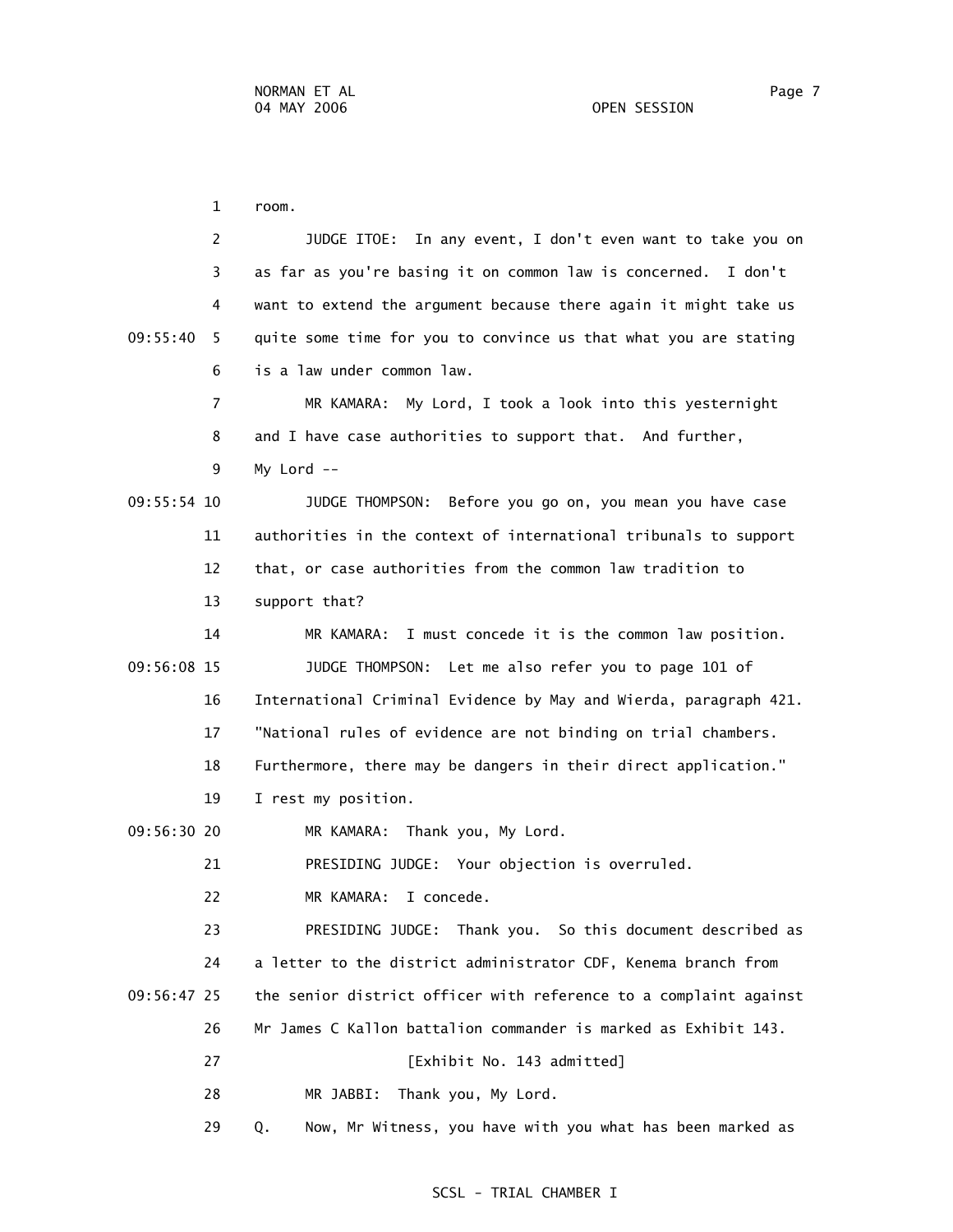- 1 Exhibit 140, 141 and 142; the three documents you have received
- 2 this morning. Whom do those documents concern?
- 3 A. James C Kallon.
- 4 Q. Is that the same person?

09:57:51 5 A. Yes.

- 6 Q. Can you tell the Court --
- 7 JUDGE THOMPSON: What are the exhibits again that you said?

8 MR JABBI: 140, My Lord, 141 and 142.

9 JUDGE THOMPSON: Thank you.

 09:58:09 10 PRESIDING JUDGE: I thought you meant 141, 142, 143. The 11 documents we've talked about this morning are 141, 142, 143. It 12 may be that 140 also talks about that but -- no, 140 talks about 13 issue of ammunition.

14 MR JABBI: Sorry, My Lord.

 09:58:35 15 PRESIDING JUDGE: You meant to say what the witness has 16 looked at and what you filed this morning is 141, 142, 143?

17 MR JABBI: Thank you, My Lord. I misnumbered them.

 18 Q. So I am referring to Exhibits 141, 142 and 143. They are 19 the three documents, Mr Witness, that you have in front of you 09:59:08 20 and you have just told the Court that they are concerned with one 21 person in the name of James Kallon. Now, can you tell the Court 22 briefly what the situation is involving him that is dealt with in 23 those exhibits? Very briefly, please.

 24 PRESIDING JUDGE: Hasn't he already talked about that and 09:59:34 25 described what disciplinary action they took and why they took 26 that? Are we just repeating the same evidence again?

> 27 MR JABBI: My Lord, it was of an introductory nature and 28 the specific documents have not then been shown to him. I am 29 just trying to link all three documents to the earlier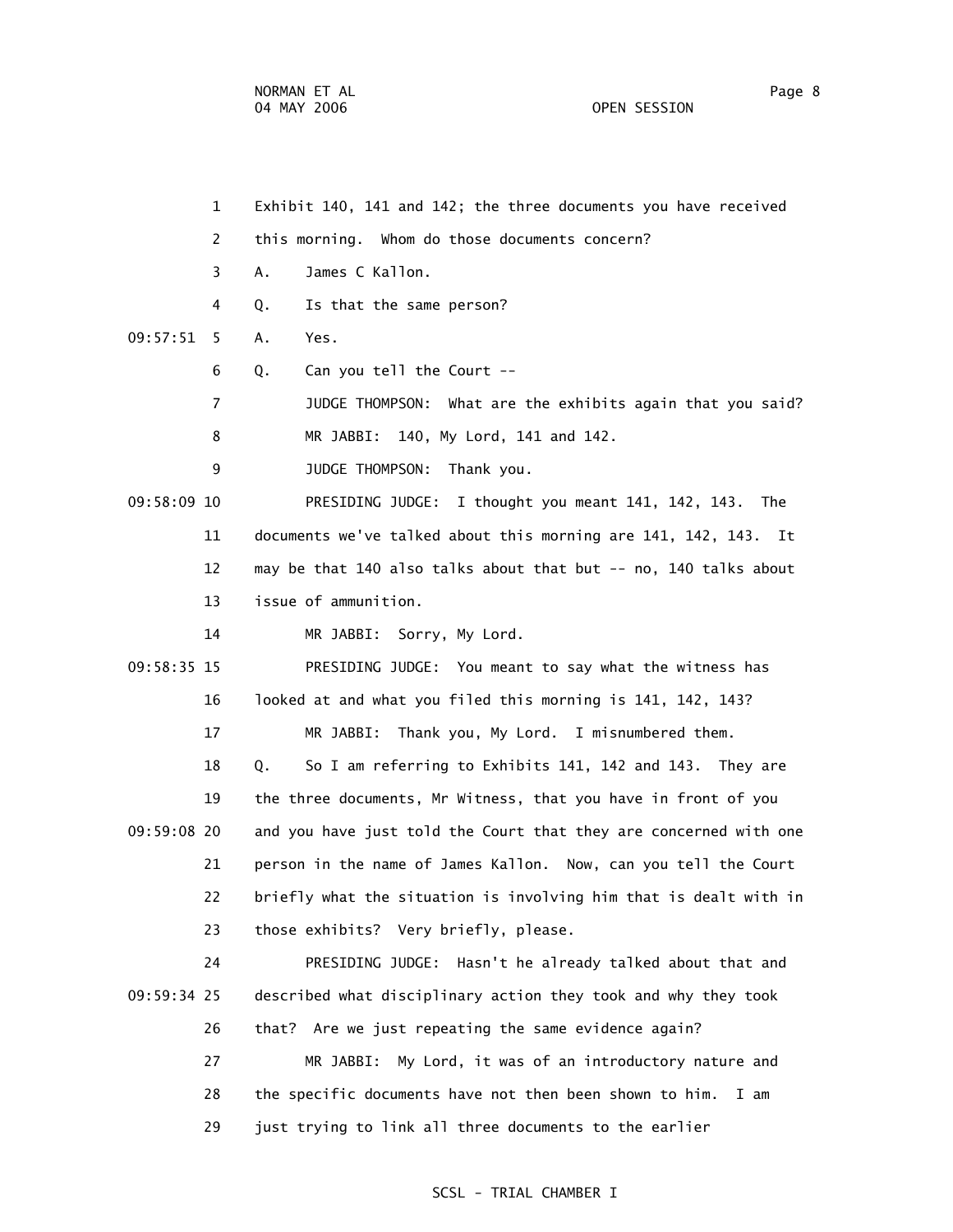1 explanation. But if the Court -- 2 JUDGE THOMPSON: Then if you so desire, why not be very 3 specific as to what you're trying to elicit? 4 MR JABBI: My Lord, I believe that I'm as explicit and 10:00:13 5 specific as possible, as the witness's answer will show. 6 JUDGE THOMPSON: Apparently you seem to want to take us 7 down a kind of general -- 8 MR JABBI: No, that is why I've told him to be as brief as 9 possible. 10:00:25 10 JUDGE THOMPSON: Probably you also need to add as specific 11 as possible. 12 MR JABBI: As specific as possible, My Lord. 13 Q. Can you tell the Court briefly, but as specifically as 14 possible, what issue is dealt with in those exhibits concerning 10:00:44 15 Kallon? 16 MR KAMARA: My Lord, I will object to that and I was hoping 17 that counsel has taken the cue from Justice Thompson because, 18 My Lords, if you look at Exhibit 141, it's dated 13 September 19 1998 and the other exhibits are 14 September 1999. They're a 10:01:03 20 year apart, almost. My Lord, for learned counsel to put all 21 those documents together and ask this witness with reference to 22 what relates in terms of incidence, I think it is overloaded in 23 one question. If I took what learned Justice Thompson is saying 24 that learned counsel should have separated these documents and 10:01:27 25 put one specific question per document. 26 PRESIDING JUDGE: Dr Jabbi? 27 MR JABBI: My Lord, I do not think that the time lapse

> 28 between the various documents necessarily undermines the 29 possibility of a nexus between them and the witness's answer will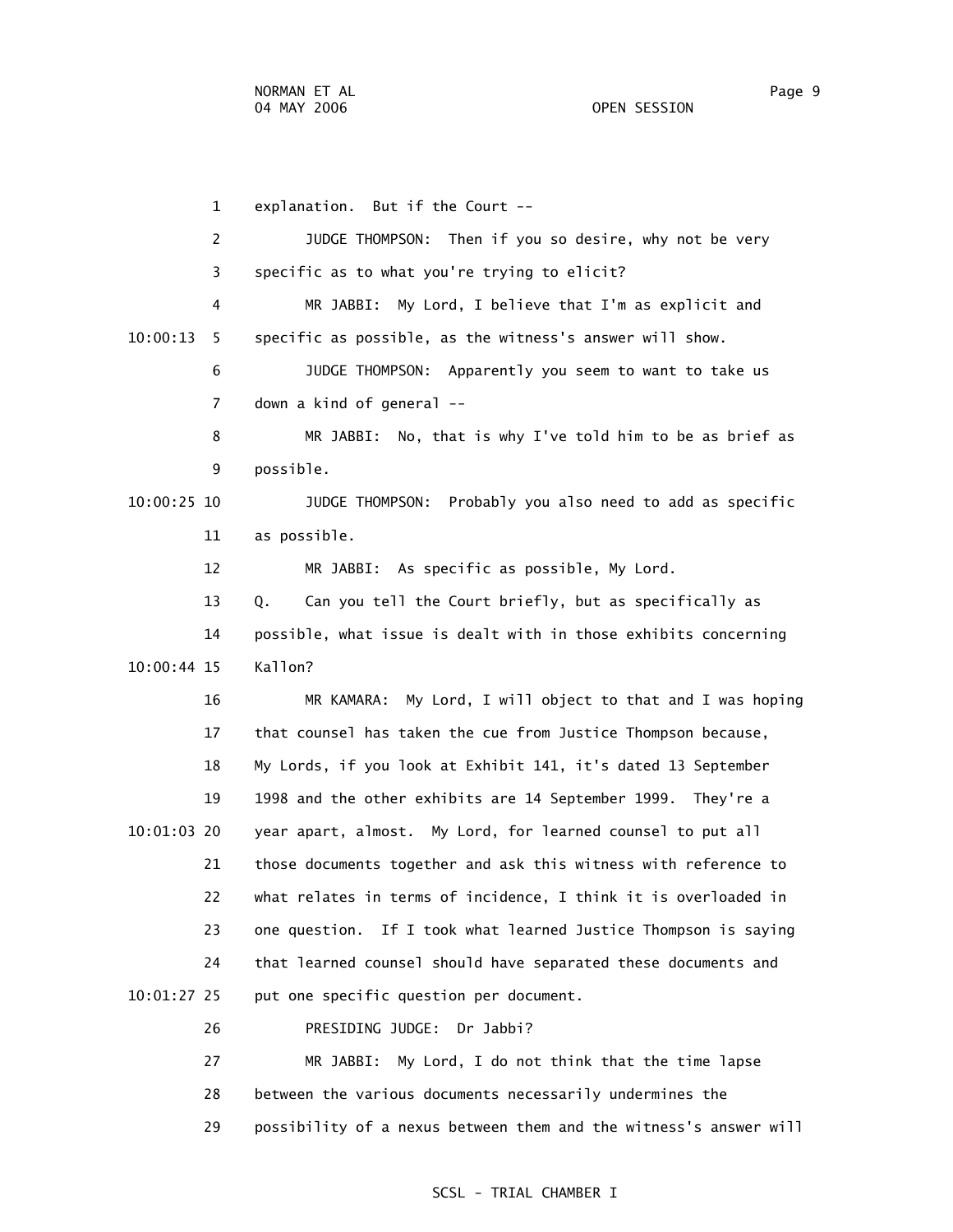1 demonstrate that. So I don't think just that time lapse is a 2 sufficient reason for the objection. 3 PRESIDING JUDGE: The objection is overruled. Proceed, 4 please. 10:02:06 5 MR JABBI: 6 Q. Now, Mr Witness, I was asking if you could tell the Court 7 very briefly, and as specifically as you can, what issue 8 involving James Kallon is dealt with in these exhibits before 9 you. Very briefly, please. 10:02:32 10 A. As I said before this Court yesterday, there was an 11 incident in Joru in Gaura involving James Kallon and the chiefs, 12 in which Mr Kallon misbehaved to the chiefs and the matter was 13 taken to the senior district officer. A committee was set up and 14 I was also a member of that committee. Our findings were that 10:03:04 15 Mr Kallon had defaulted, had -- 16 PRESIDING JUDGE: He was disciplined and sent to jail for a 17 month. So that's what he said. 18 THE WITNESS: Yeah. 19 JUDGE ITOE: It's a civil prison, isn't it? 10:03:16 20 THE WITNESS: Yes, yes. 21 PRESIDING JUDGE: We know all of this. 22 JUDGE ITOE: Is that not it? Why do we have to revisit 23 this, Dr Jabbi? 24 MR JABBI: My Lord, as I said, at the time -- 10:03:25 25 PRESIDING JUDGE: Yes, but we can put it together and asked 26 the witness himself -- 27 MR JABBI: As Your Lordships please. 28 JUDGE THOMPSON: We can put it together. 29 PRESIDING JUDGE: -- if what he was talking about was the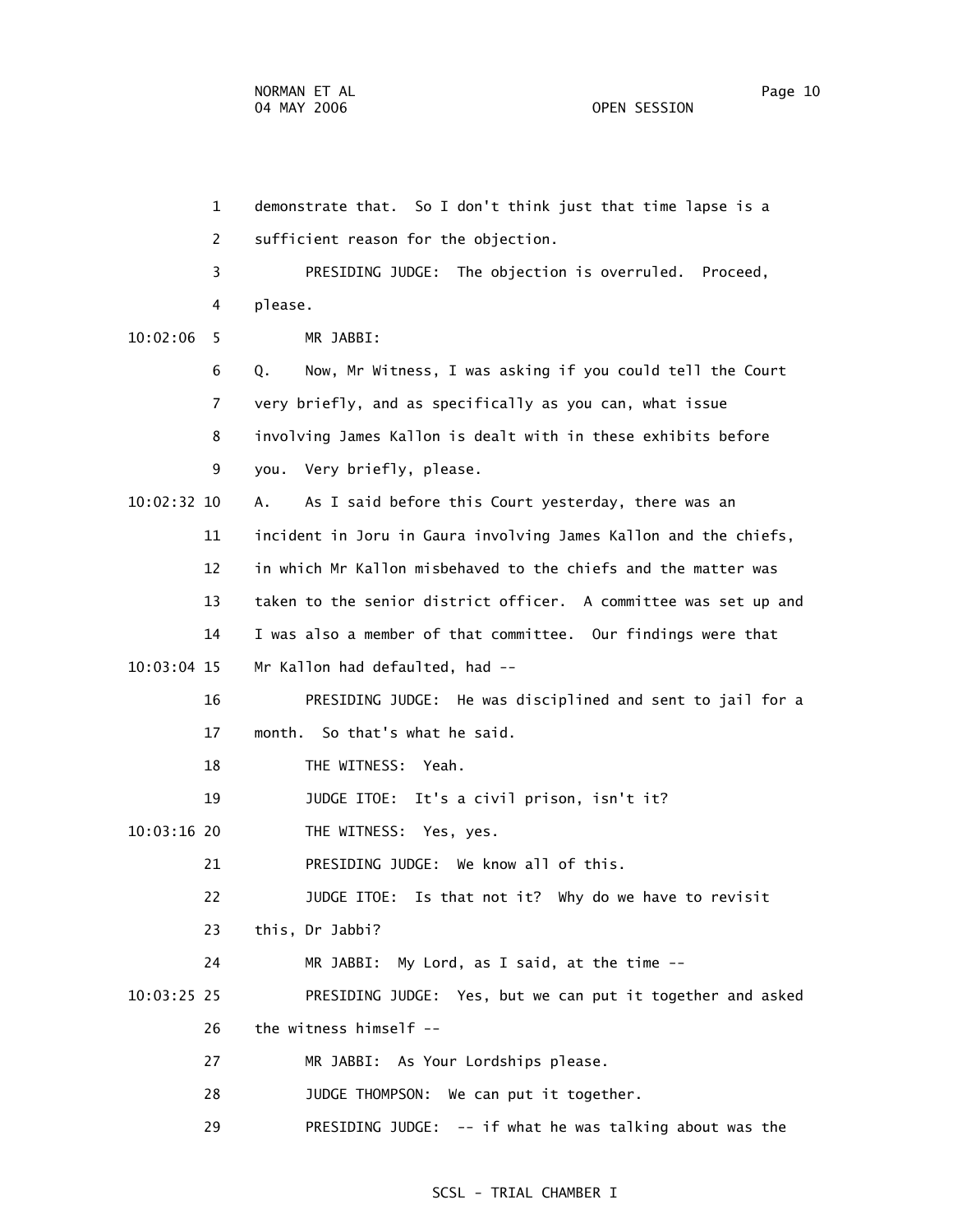1 same issue of Kallon yesterday, and he said yes. 2 MR JABBI: My Lord, there is an approach of ex abundante 3 cautela. 4 PRESIDING JUDGE: Yes, I think you may overdo it in this 10:03:46 5 respect. 6 JUDGE THOMPSON: It would be a very classic case of ex 7 abundante cautela. 8 PRESIDING JUDGE: Please proceed. 9 MR JABBI: Thank you, My Lord. 10:03:59 10 Q. Now, Mr Witness, do you have any other instances of the 11 disciplining of members of the Kamajor movement? 12 A. There is some more I could adduce before this Court. 13 Q. Yes, please. Carry on, please. 14 A. One occurred when Kenema came under attack in February 10:04:34 15 1999. 16 Q. Please, the usual caution that you watch your pace and the 17 pace of the High Bench pens. 18 PRESIDING JUDGE: Please proceed. 19 MR JABBI: 10:04:50 20 Q. Carry on. 21 A. Kenema was attacked by the AFRC/RUF forces. 22 Q. When? 23 A. Twice in mid-February 1999. One attack took place. The 24 first one was in the afternoon and the other was launched at 10:05:29 25 night a couple of days later. The night attack was so intense 26 and the AFRC/RUF troops did so much destruction in terms of 27 lives, and the general fighting at night itself was so intense 28 that all of the inhabitants of the township left. They left, 29 fled from Kenema. In addition to that, the ECOMOG troops in the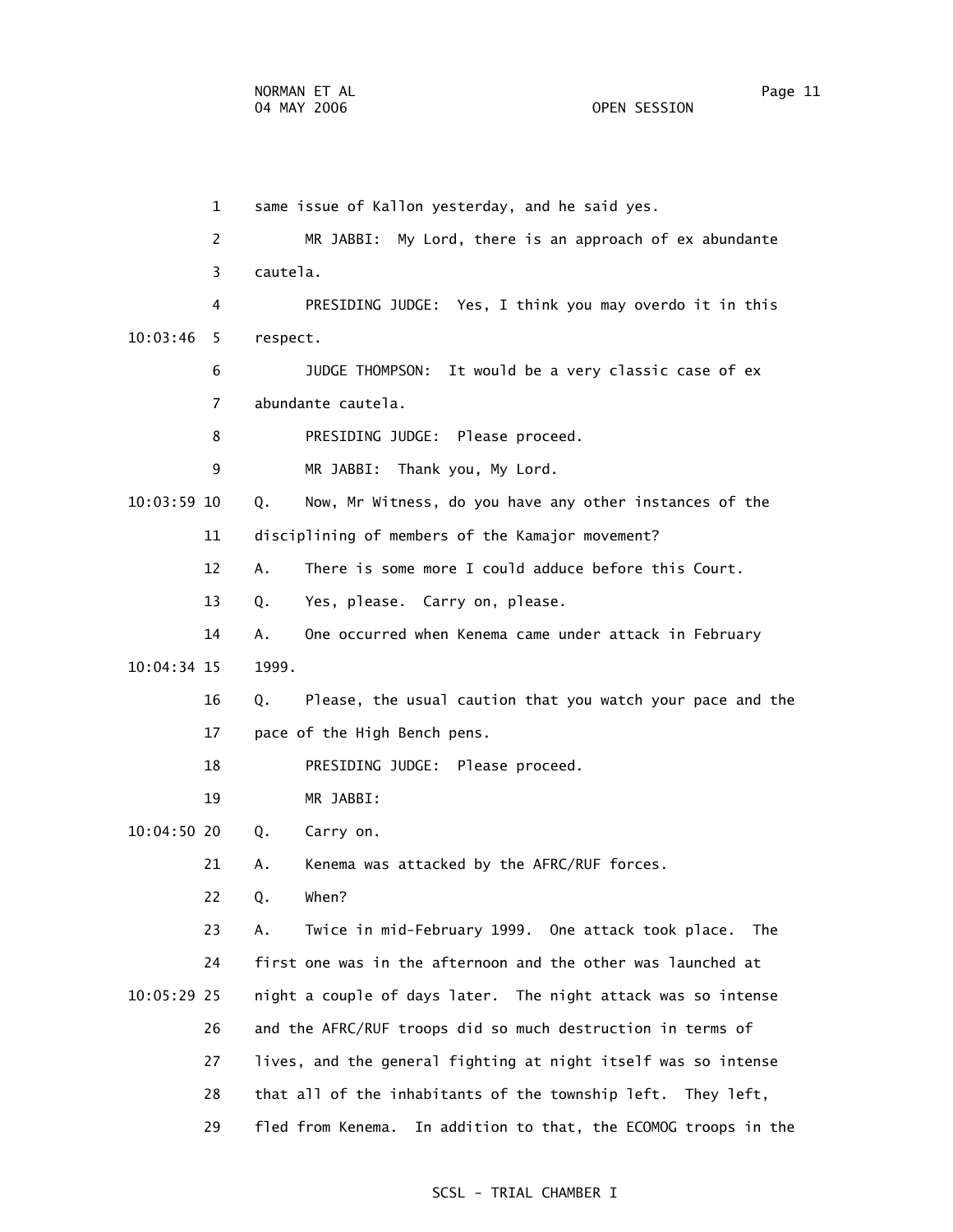- 1 township itself had to move their headquarters to the rear, out
- 2 of town.
- 3 Q. In what direction?
- 4 A. Out of town.
- 10:06:57 5 Q. In what direction?
	- 6 A. Towards Blama.
	- 7 Q. Thank you.

 8 A. And only a few of us -- a handful of us Kamajors were left 9 in the township. At the end of it all, the situation was brought 10:07:27 10 under control and the people came back. Shortly after their 11 return, one of the residents of Kenema, one Mr Samai, who is 12 still in Kenema today -- this man's house was on the outskirts of 13 the township in the direction from which the attack came. When 14 he came back he discovered that a lot of his property had gone 10:08:52 15 missing, and then he made a report to our office and then 16 investigations were conducted, bearing in mind the fact that only 17 Kamajors had remained in the township when everybody else had 18 left. The investigations dragged on for quite a while indeed. 19 JUDGE ITOE: Tell us the results, please. Tell us the 10:10:18 20 results of the investigations.

 21 THE WITNESS: We discovered that some Kamajors had actually 22 taken the man's property. We arrested them, retrieved the man's 23 property and gave it back to him, gave them back to him, and then 24 detained the ringleaders.

### 10:11:13 25 MR JABBI:

- 26 Q. For how long?
- 27 A. For one week.
- 28 Q. Was anything more done to them?
- 29 A. No, not that I can remember.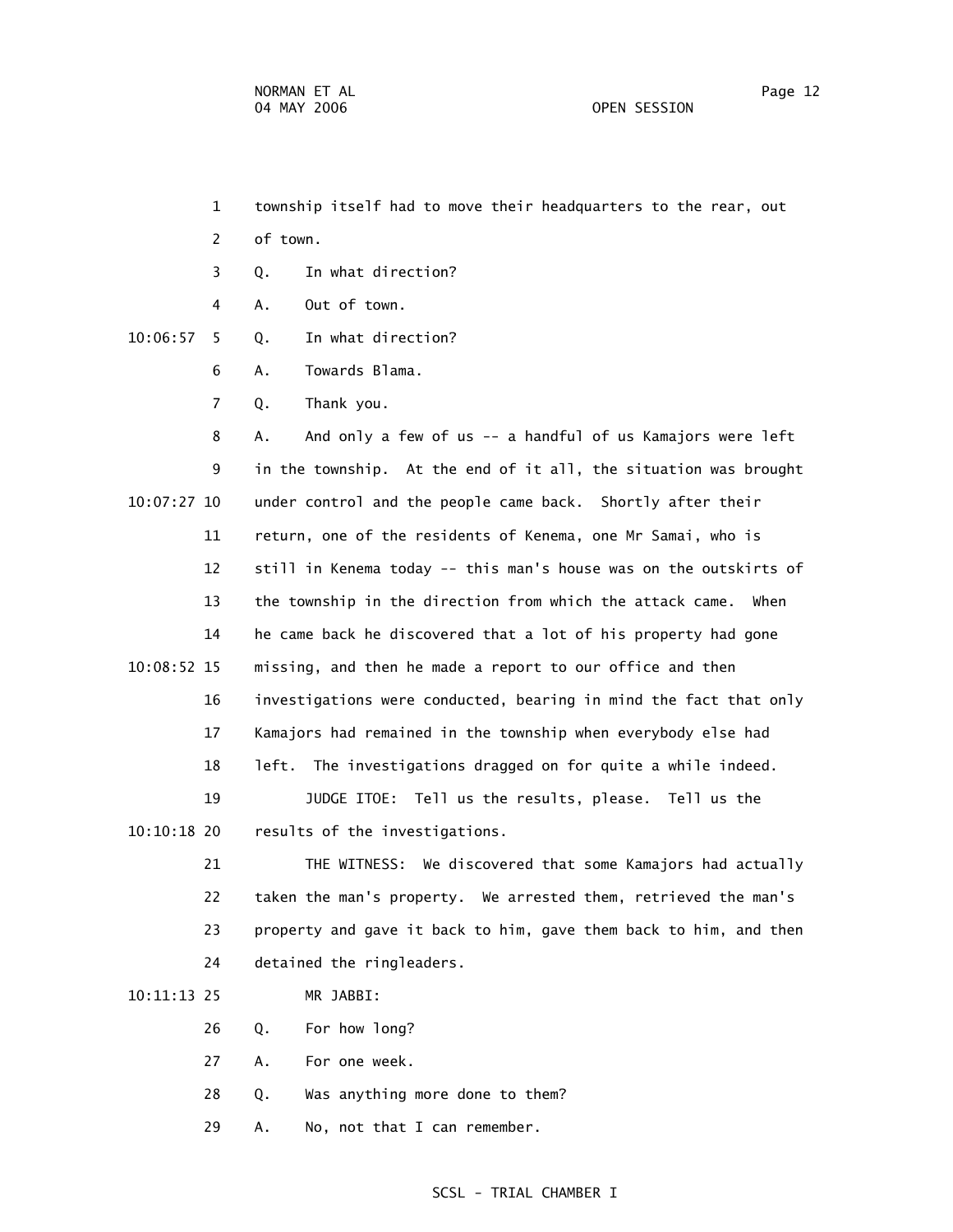|             | $\mathbf{1}$   | Thank you. Now, the examples given so far are discipline<br>Q.    |
|-------------|----------------|-------------------------------------------------------------------|
|             | 2              | by the Kamajor movement and the local administration of Kamajor   |
|             | 3              | infractions. You have also given evidence --                      |
|             | 4              | JUDGE THOMPSON: Is that your commentary on that?                  |
| 10:12:08    | 5              | MR JABBI: My Lord, I am just trying to --                         |
|             | 6              | JUDGE THOMPSON:<br>Recapitulate.                                  |
|             | $\overline{7}$ | MR JABBI: Recapitulate, My Lord.                                  |
|             | 8              | You have also given evidence that there was some<br>Q.            |
|             | 9              | interaction between ECOMOG and the Kamajor movement. Do you have  |
| 10:12:35 10 |                | any examples of ECOMOG disciplining Kamajors?                     |
|             | 11             | Yes, I do.<br>Α.                                                  |
|             | 12             | Can you give any example now?<br>Q.                               |
|             | 13             | Α.<br>Yes.                                                        |
|             | 14             | Yes, carry on, please.<br>Q.                                      |
| 10:13:05 15 |                | Again it happened during the time we were in Kenema.<br>Ιt<br>А.  |
|             | 16             | was on African Children's Day and some Kamajors went and gave     |
|             | 17             | guns to some of the children and they were going about the town   |
|             | 18             | in vehicles with guns with children, and ECOMOG was not happy     |
|             | 19             | about that.                                                       |
| 10:13:27 20 |                | Watch your pace, please.<br>Q.                                    |
|             | 21             | PRESIDING JUDGE: Go ahead, please.                                |
|             | 22             | THE WITNESS:<br>So they caught a few Kamajors and                 |
|             | 23             | interrogated them.                                                |
|             | 24             | MR JABBI:                                                         |
| 10:13:48 25 |                | Who did?<br>Q.                                                    |
|             | 26             | The ECOMOG officers. It came out that the guns that the<br>Α.     |
|             | 27             | children had been given had been given to them on the instruction |
|             | 28             | of Eddie Massallay.                                               |
|             | 29             | Who was Eddie Massallay?<br>Q.                                    |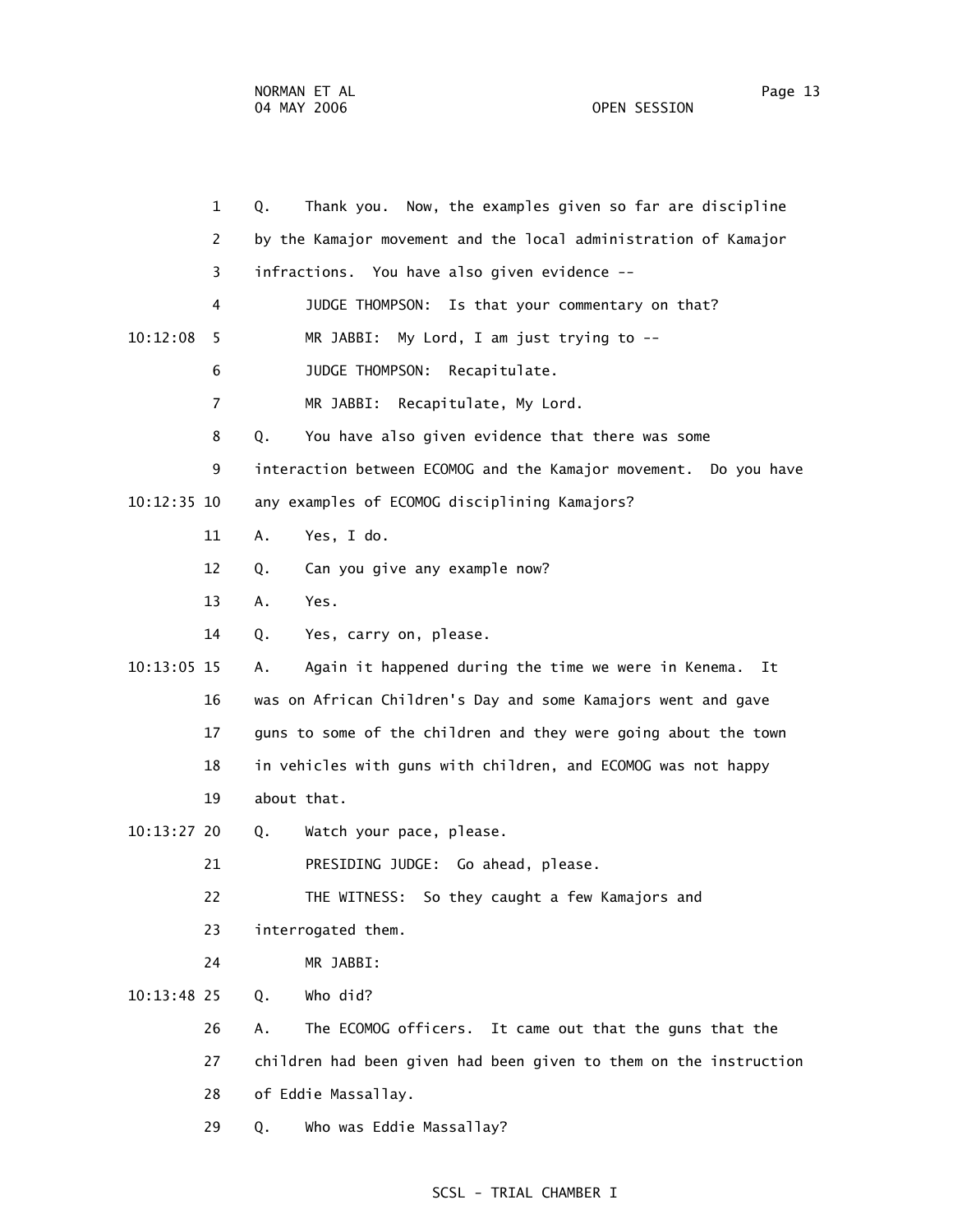1 JUDGE ITOE: We know who Eddie Massallay is. 2 THE WITNESS: I've talked to this Court about him quite a 3 lot. 4 MR JABBI: Thank you, My Lord. 10:14:33 5 Q. Carry on. 6 A. So the ECOMOG brigade headquarters had Eddie arrested and 7 subjected to such severe discipline. 8 Q. Of what nature? 9 A. Well, I don't want to go into it, but it made us angry a 10:15:10 10 little bit, but the discipline was very severe. 11 Q. Okay. Thank you. 12 JUDGE ITOE: Why don't you want to go into it? 13 THE WITNESS: My impression is that generally you don't 14 want me to delve into such matters. 10:15:29 15 JUDGE ITOE: What was the discipline? Summarise it. What 16 punishment was accorded to him? 17 THE WITNESS: He was flogged. 18 JUDGE ITOE: Well, yes, what's wrong with that? 19 THE WITNESS: Nothing. It's the impression I've been 10:15:45 20 gathering from the Court. 21 PRESIDING JUDGE: Well, you've got the wrong impression. 22 We want to know what happened. We want to know the facts. So if 23 you know them, tell us. 24 THE WITNESS: He was flogged. He was flogged. 10:15:55 25 JUDGE THOMPSON: I should add that if you've used the word 26 "severe" we would require particulars of severity. 27 PRESIDING JUDGE: He was flogged? 28 THE WITNESS: Flogged, made to roll on the ground, and the 29 duration was quite long.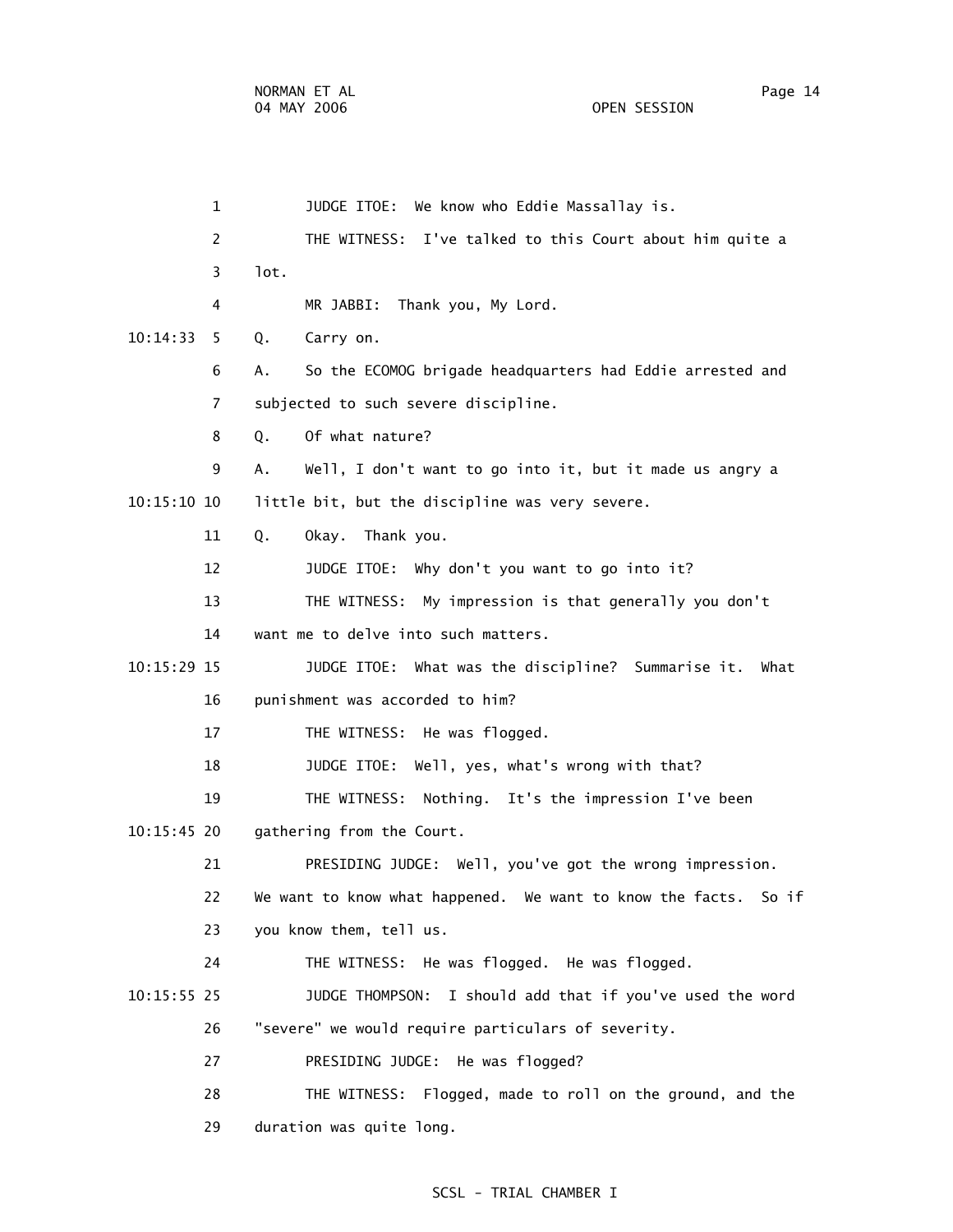1 JUDGE ITOE: For what duration? 2 THE WITNESS: It exceeded a day. 3 JUDGE ITOE: It exceeded one day? 4 THE WITNESS: Yeah. 10:16:28 5 MR JABBI: 6 Q. When was that? Can you remember? Give me a rough time 7 schedule? 8 A. No, I can't pin it down. 9 PRESIDING JUDGE: What year? 10:16:39 10 THE WITNESS: In 1999. I suspect 1999. 11 PRESIDING JUDGE: And what you have described is something 12 that you have observed or something that was reported to you? 13 THE WITNESS: It was not particularly reported. I was in 14 Kenema when it happened. 10:17:06 15 PRESIDING JUDGE: You saw that being done? 16 THE WITNESS: What did you say? 17 PRESIDING JUDGE: You saw that being done? 18 THE WITNESS: I didn't go there. 19 PRESIDING JUDGE: So how do you know about it then? 10:17:17 20 THE WITNESS: Because it was public knowledge, in fact. 21 All Kamajors, everybody knew about it. In fact, we sent a 22 message to our headquarters in Freetown that that incident had 23 taken place. 24 Q. But my question was did you see it or not? 10:17:35 25 A. I did not see it. I did not go there to see it. 26 PRESIDING JUDGE: Thank you. 27 MR JABBI: 28 Q. Apart from that, do you, perchance, have any other example 29 of ECOMOG disciplining Kamajors?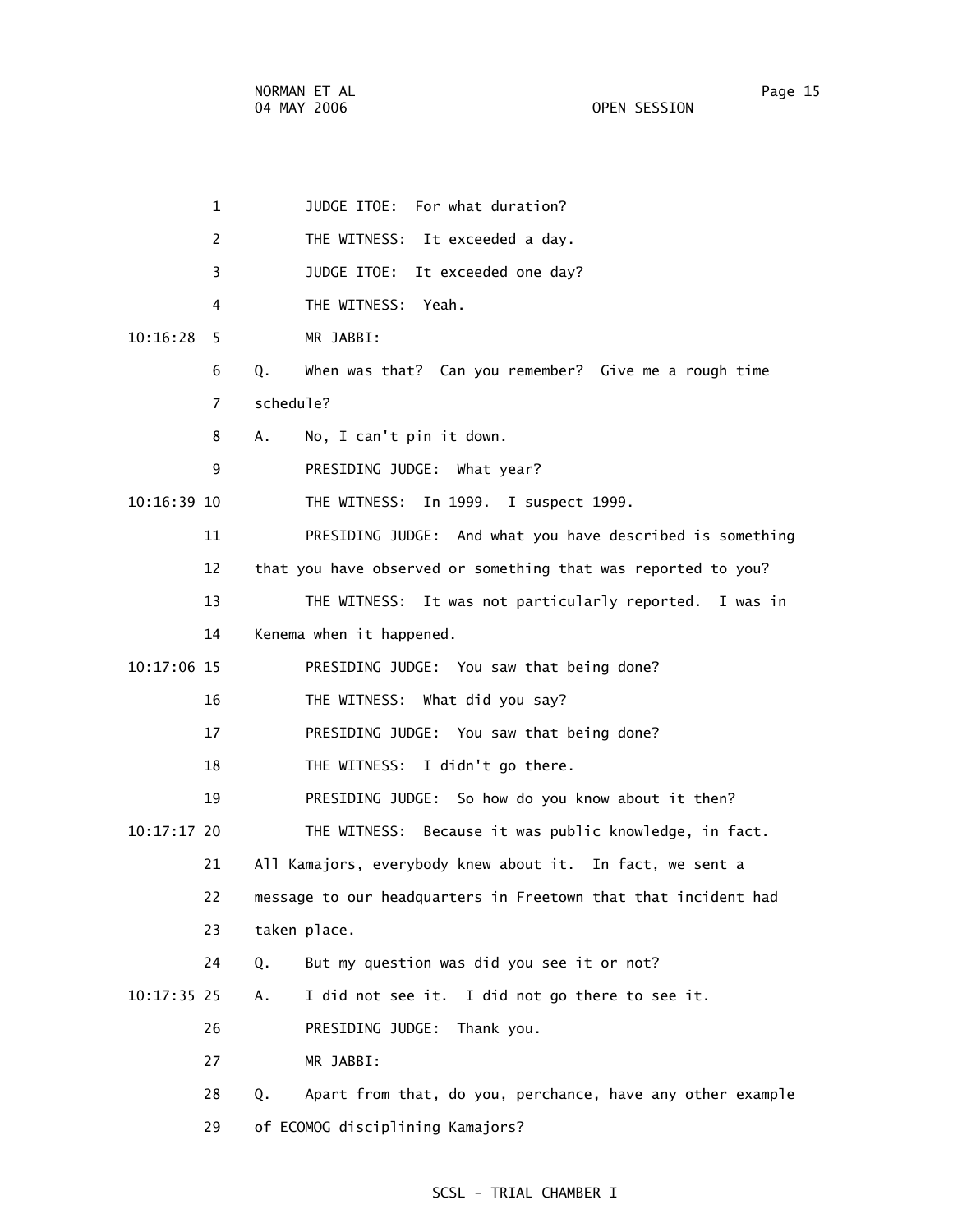1 A. Yes, there was another. 2 Q. Yes. 3 A. It involved Mr KBK Magonna. He was also senior in the CDF 4 movement. 10:18:13 5 JUDGE ITOE: KBK? 6 THE WITNESS: KBK Magonna. 7 MR JABBI: 8 Q. Again, briefly, please. 9 A. In his own case, he went to -- there's a place called 10:18:32 10 Milton Margai in Kenema where people normally go to drink palm 11 wine in the evening. It was there -- 12 Q. What is it called? 13 A. Milton Margai. 14 JUDGE THOMPSON: Did you say people retired there to drink 10:18:53 15 palm wine? 16 THE WITNESS: In the evenings, yes. 17 MR JABBI: In the evenings, he said. 18 JUDGE ITOE: There's Milton Margai at the high level and at 19 the low level as well. That's very democratic, isn't it? 10:19:19 20 MR JABBI: 21 Q. Yes, carry on. 22 A. I really cannot recall what happened but his boys fired 23 shots in the air and that led to some panic. The matter got to 24 ECOMOG and they had Mr Magonna arrested and he too was subjected 10:19:36 25 to very severe discipline. Like in the case of Mr Massallay, I 26 don't want to go into it. 27 PRESIDING JUDGE: So he was flogged? 28 THE WITNESS: Yes, he was.

29 PRESIDING JUDGE: This was reported to you, presumably; you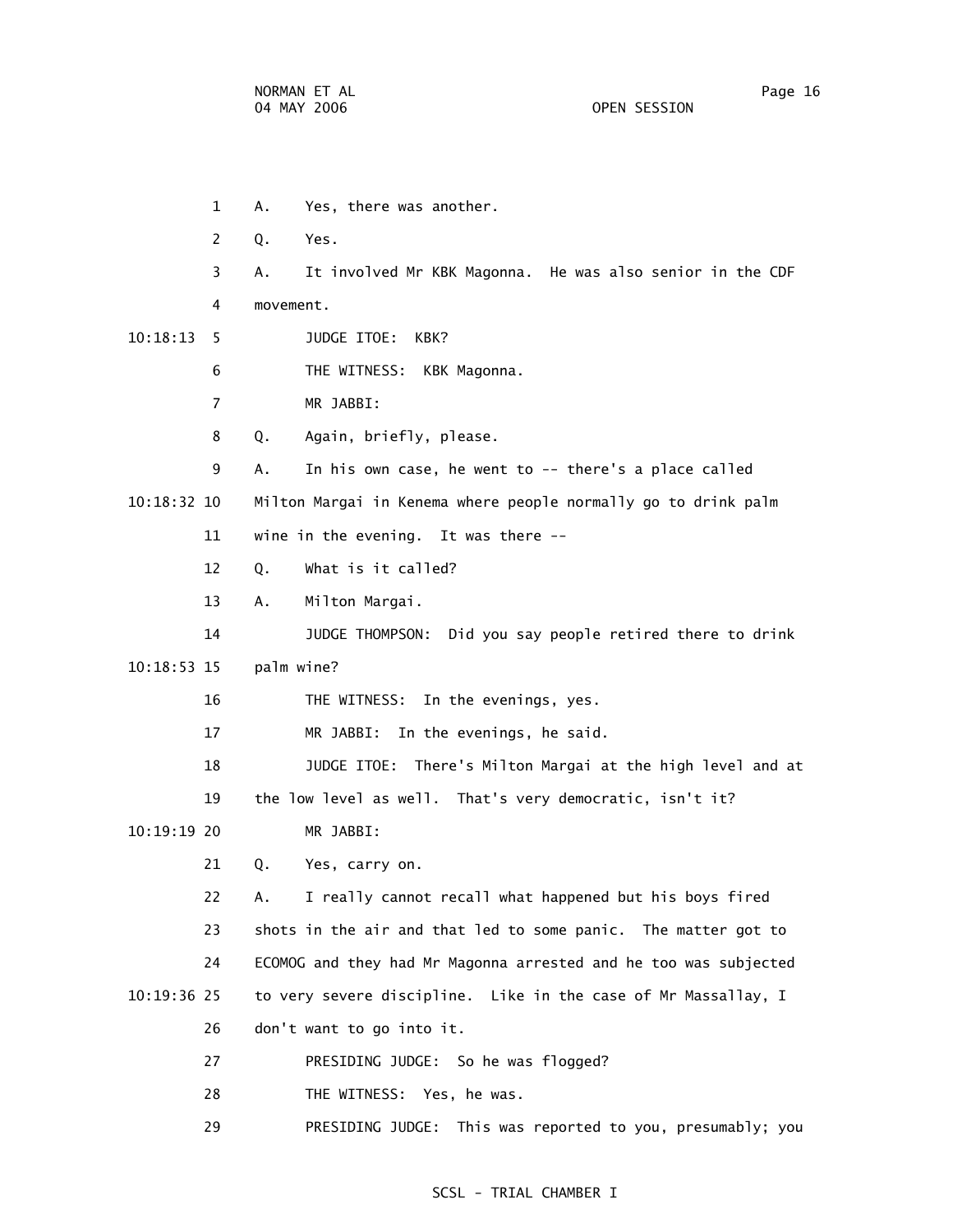1 didn't see this? 2 THE WITNESS: If I saw where Mr Magonna was being subjected 3 to discipline? 4 PRESIDING JUDGE: Yes. 10:20:22 5 THE WITNESS: No, I did not see that. 6 PRESIDING JUDGE: And the fact that he'd been accused that 7 his people, his boys, were shooting in the air, you were informed 8 of that; you didn't see that, as such? 9 THE WITNESS: I didn't see that. The report went directly 10:20:36 10 to ECOMOG headquarters and they handled it. 11 PRESIDING JUDGE: Thank you. 12 MR JABBI: 13 Q. Now, Mr Witness, with your membership of the Kamajor 14 movement and your very high administrative status there, would 10:21:05 15 you want to tell the Court what the structure and organisation of 16 the Kamajor movement was? 17 A. I wouldn't mind doing so. 18 Q. Please. 19 JUDGE ITOE: You say structure and organisation? 10:21:34 20 MR JABBI: Yes, My Lord. 21 PRESIDING JUDGE: Please proceed. 22 THE WITNESS: Yes. What Dr Jabbi was referring to as the 23 Kamajor movement was actually a secret society into which people 24 got initiated. There were several initiators. For instance, the 10:22:32 25 late Kamoh Brima Bangura, who was our own chief initiator in the 26 Eastern Region; Mama Mundie Fortune; Kamoh Lahai Bangura; 27 Dr Allieu Kondewa, just to name a few. There are other 28 initiators, but just to name a few. In Kenema District the 29 initiations were done on the basis of chiefdoms.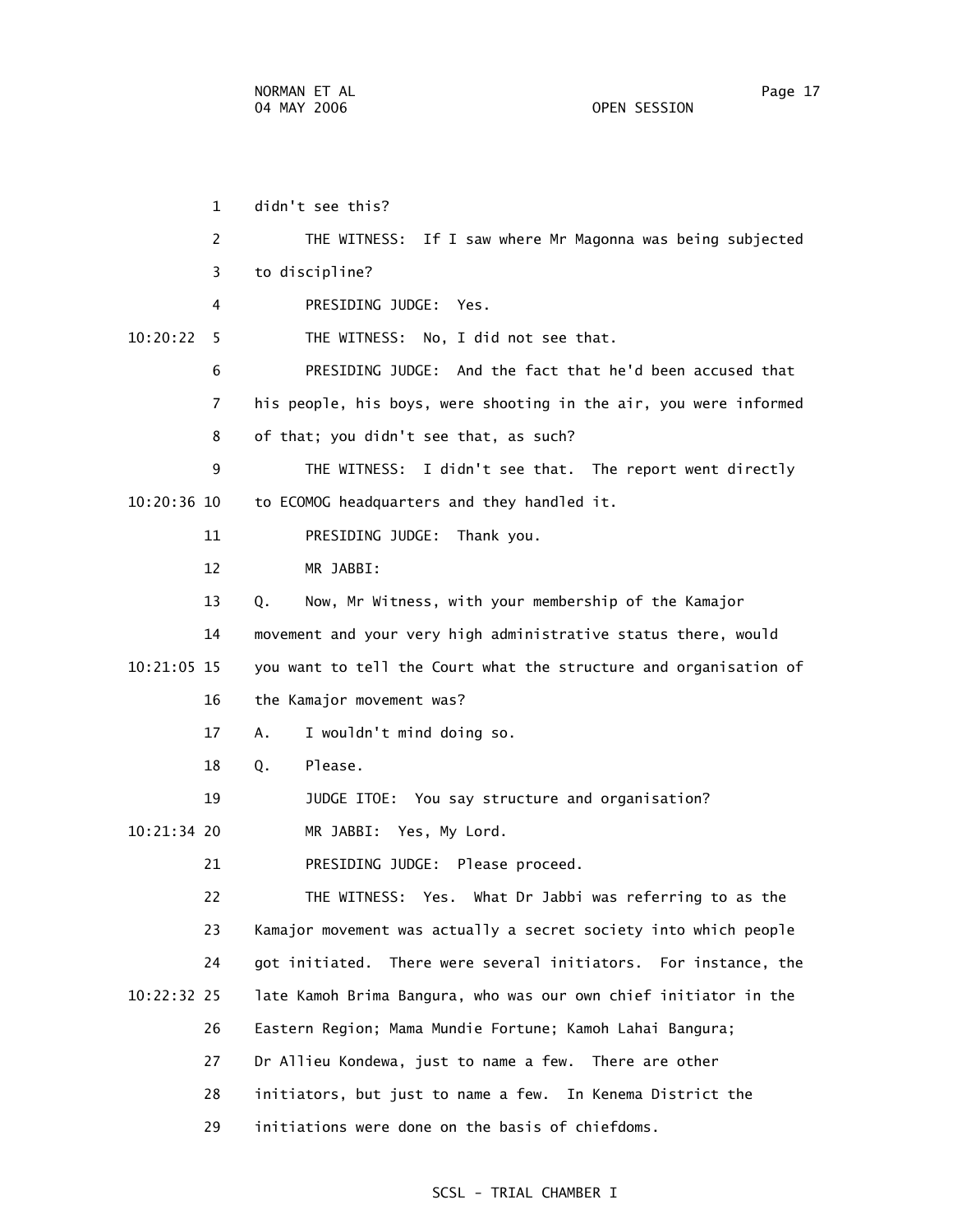1 MR JABBI: 2 Q. At whose behest would a person be initiated? 3 A. In the chiefdoms, the paramount chief and his sub-chiefs 4 would identify a specified number of young men for initiation and 10:24:27 5 then they would pay their initiation fees to the initiator. 6 Q. Did the would-be initiate have a say in the matter? 7 A. Yes, it was voluntary. A young man who did not want to get 8 initiated would say so, but generally it was trendy and everybody 9 wanted to be. 10:25:12 10 Q. It was? 11 A. Trendy. Trendy. 12 Q. Trendy? 13 A. Yeah, then everybody wanted to be. There were times when 14 the chiefdom did not have sufficient money to pay for all the 10:25:33 15 initiates. Some initiates would actually go and look for money 16 and then go through the rites of initiation, pay for their own 17 initiation. It happened in a number of cases. May I proceed? 18 Q. Yes, please. 19 A. Because I earlier on told the Court that some people 10:26:20 20 initiated to go for combat and some did so only for protection 21 from guns and that aspect. 22 Q. Yes, we have that. 23 A. After that initiation the initiates were then again 24 returned to the chiefdom authorities. 10:26:35 25 Q. After initiation? 26 A. Yeah. 27 Q. Yes. 28 A. So generally we did not have a standing force that was 29 there always permanently. There was never any standing Kamajor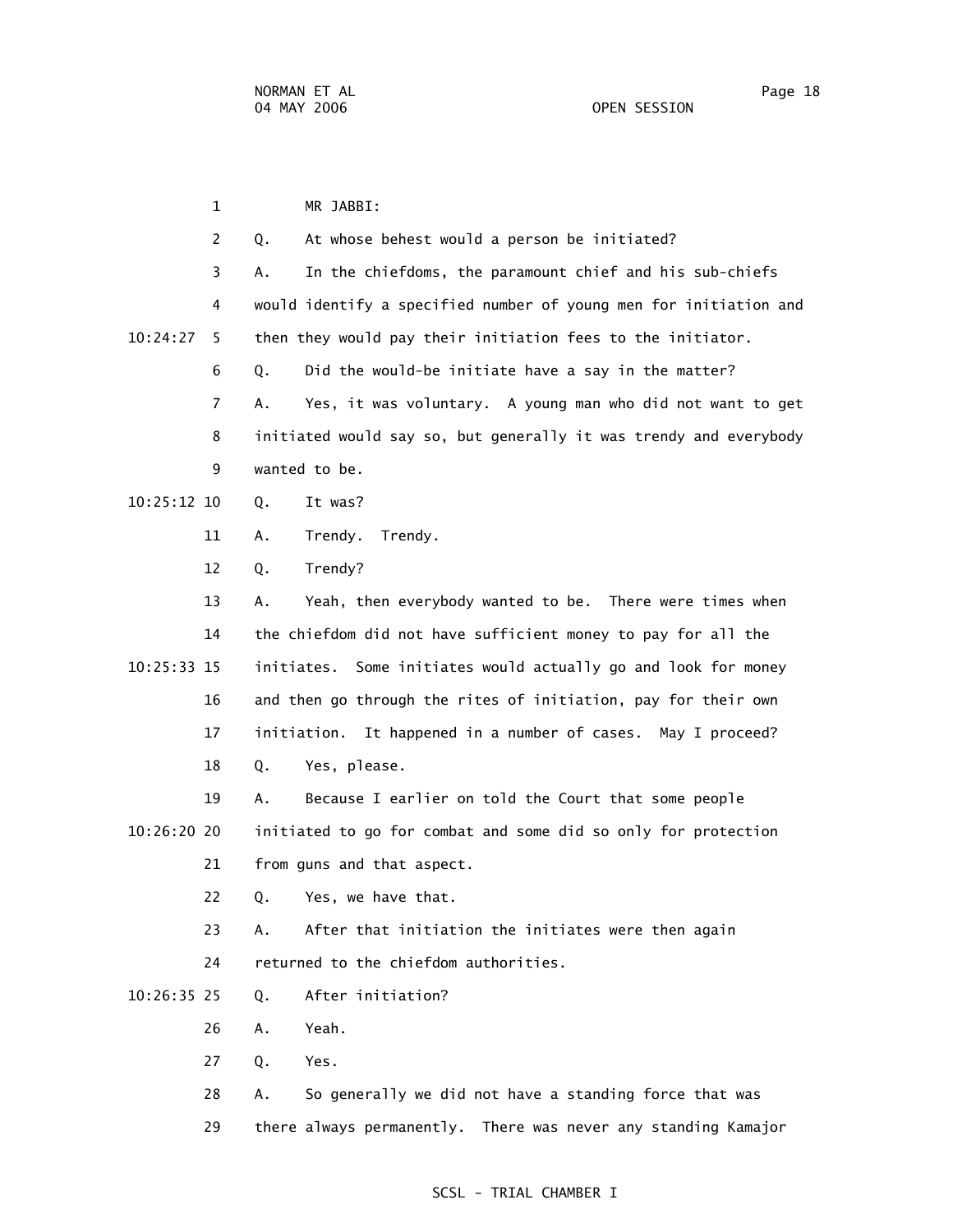|             | $\mathbf{1}$   | force, standing force. Every time there was a task to be          |
|-------------|----------------|-------------------------------------------------------------------|
|             | $\overline{2}$ | accomplished -- if, for instance, we wanted 100 Kamajors for a    |
|             | 3              | certain -- to accomplish a particular task, word would be sent    |
|             | 4              | round to the various chiefdoms, quotas would be given. We would   |
| 10:27:26    | 5.             | request one chiefdom to give five -- depending on the size of the |
|             | 6              | chiefdom, we would request every chiefdom to send a specified     |
|             | 7              | number of Kamajors to get the hundred and then those 100 Kamajors |
|             | 8              | would be used to accomplish the task specified.                   |
|             | 9              | Q.<br>What would happen to them after that exercise?              |
| 10:27:55 10 |                | They go back home.<br>Α.                                          |
|             | 11             | "Home" meaning?<br>Q.                                             |
|             | 12             | Their chiefdoms of origin, their villages. And then at the<br>Α.  |
|             | 13             | time of their initiation Kamajors were generally given laws.      |
|             | 14             | Yes, we have heard enough of that here now.<br>Q.                 |
| 10:28:18 15 |                | PRESIDING JUDGE: Thank you, Dr Jabbi.                             |
|             | 16             | JUDGE ITOE: Thank you very much, Dr Jabbi.                        |
|             | 17             | PRESIDING JUDGE: It proves that you were listening to some        |
|             | 18             | of my comments.                                                   |
|             | 19             | My Lord, I said a long time ago that those<br>MR JABBI:           |
| 10:28:39 20 |                | observations were taken into good part.                           |
|             | 21             | Now, Mr Witness, you have spoken about the voluntary nature<br>Q. |
|             | 22             | of membership of the Kamajor movement and that there was also no  |
|             | 23             | one standing force. In terms of the exercise, the activities      |
|             | 24             | that the Kamajors were involved in, did that help in the general  |
| 10:29:40 25 |                | operations of the Kamajor?                                        |
|             | 26             | I want you to go over that question. Frame it --<br>А.            |
|             | 27             | The fact that they were voluntary and the fact also that<br>Q.    |
|             | 28             | they were not in a concentrated standing force, was that of any   |
|             | 29             | help to the general operations of the Kamajor movement?           |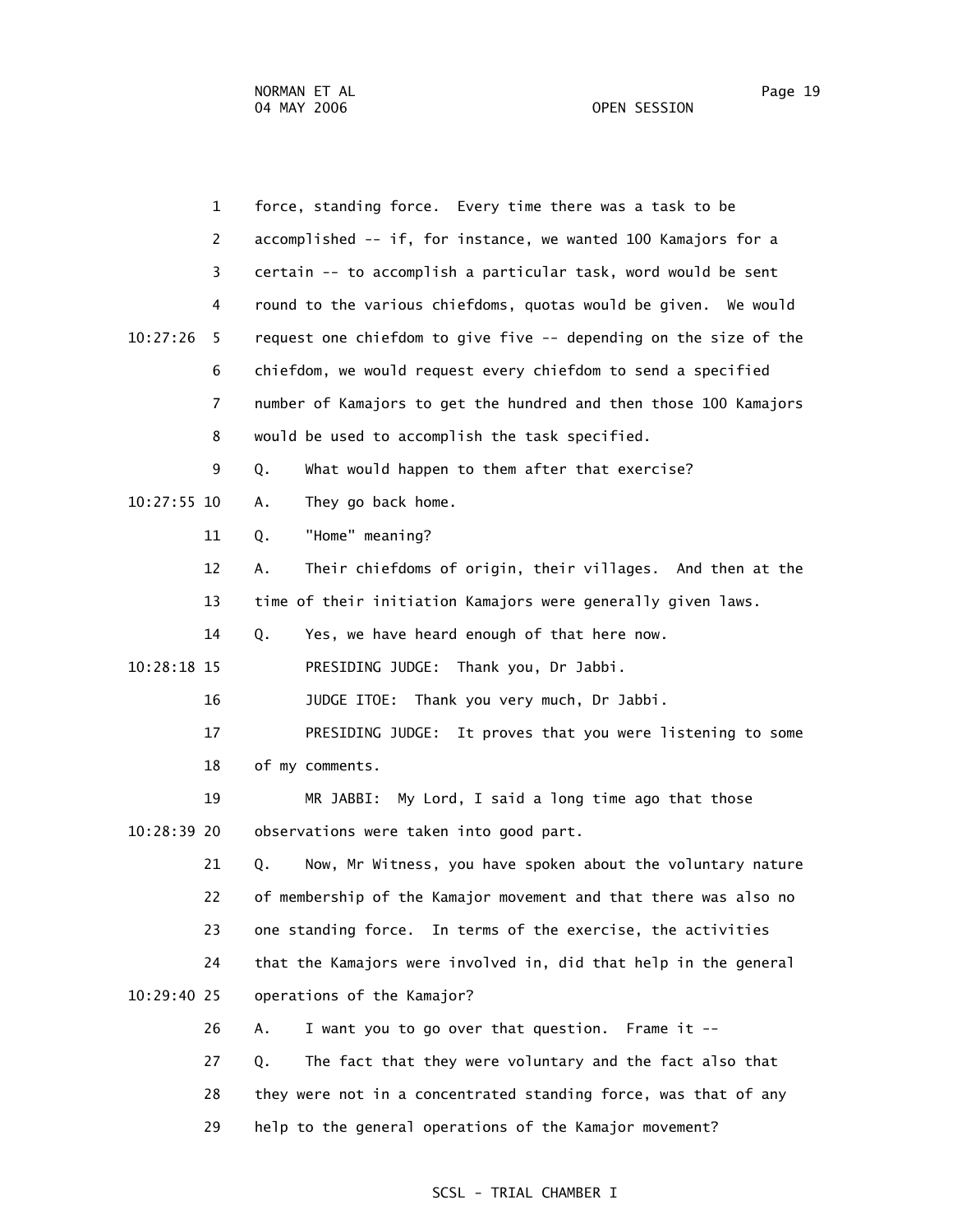- 1 A. Yes, indeed.
- 2 Q. Yes, please?

 3 A. The advantage it had, in my opinion, was that the Kamajor 4 organisation generally did not have a centre of gravity. In

 10:30:20 5 terms of, say, like it had a headquarter that could be destroyed 6 and then when once it was destroyed the organisation was 7 finished.

8 Q. Watch your pace, please. Yes?

 9 A. So this means that, for instance, the RUF/AFRC forces could 10:30:54 10 take a lot of locations, lots of chiefdoms, but then there would 11 always be Kamajors from other chiefdoms to come and help. If you 12 took a village, there would be people from other villages to 13 again come back. So it was very difficult to actually put a stop 14 to Kamajor activities because of that decentralised nature of the 10:31:22 15 organisation.

> 16 Q. Yes. Now, what forms of protection did the individual 17 chiefdom Kamajors offer to their respective chiefdoms?

18 A. May I proceed?

19 Q. Yes, carry on, please.

 10:32:35 20 A. In terms of protection, it was generally armed protection 21 and what Kamajors would do was to most often place roadblocks 22 right at the boundaries of their chiefdoms, checkpoints, to 23 ensure that they knew when anyone was coming or leaving their 24 chiefdom. So if someone was moving across those chiefdoms where 10:33:47 25 they had Kamajor organisations, you would encounter a lot of 26 checkpoints - most people did not actually understand this - 27 because you are moving through one chiefdom to another, through a 28 series of chiefdoms you would encounter lots of checkpoints as 29 you move from one to the other, one to the other.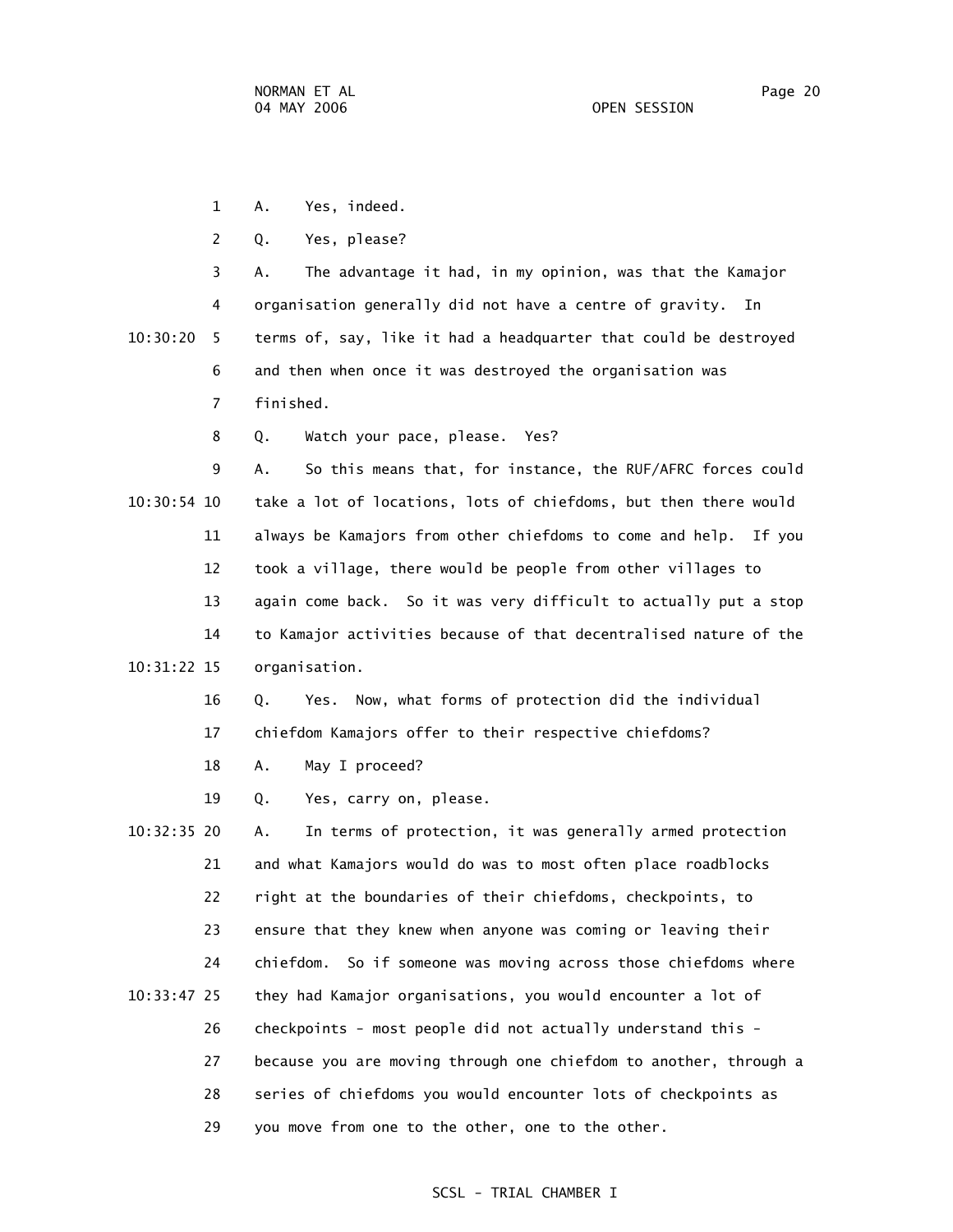1 Q. What was the general attitude of the people themselves to 2 these checkpoints? 3 A. The ordinary people normally misunderstood the essence of 4 the checkpoint and moving through so many checkpoints normally 10:34:42 5 made them feel bad, they didn't like it, the ordinary people. 6 Q. And did the Kamajor movement authorities do anything about 7 the attitude of the people to the checkpoints or, vice versa, the 8 attitude of Kamajors at the checkpoints? 9 A. Of course we -- we, as an administration, for instance, in 10:35:24 10 Kenema District, we told our chiefdom chairman to be very careful 11 about the way Kamajors behaved at the checkpoints to the common 12 people. 13 Q. By what method would that be done? 14 A. In our own case we called -- we normally held briefings. 10:35:50 15 We would call the chiefdom chairman and other commanders together 16 and then the matter would be discussed and decisions taken and 17 then they would go back and implement. 18 PRESIDING JUDGE: Who's the "we" normally called meetings? 19 THE WITNESS: The administration in Kenema, the district 10:36:15 20 administration of CDF. 21 PRESIDING JUDGE: Which comprised you and who else? 22 THE WITNESS: We had a staff including the administrative 23 secretary, a logistics officer, the welfare officer, the 24 investigation officer, the director of operations, our general 10:36:59 25 battalion commander, treasurer. 26 MR JABBI: 27 Q. I think that's enough. Now can you have a look at this 28 document. My Lords, it's Registry page 18210. Have you had a

29 good enough look at it?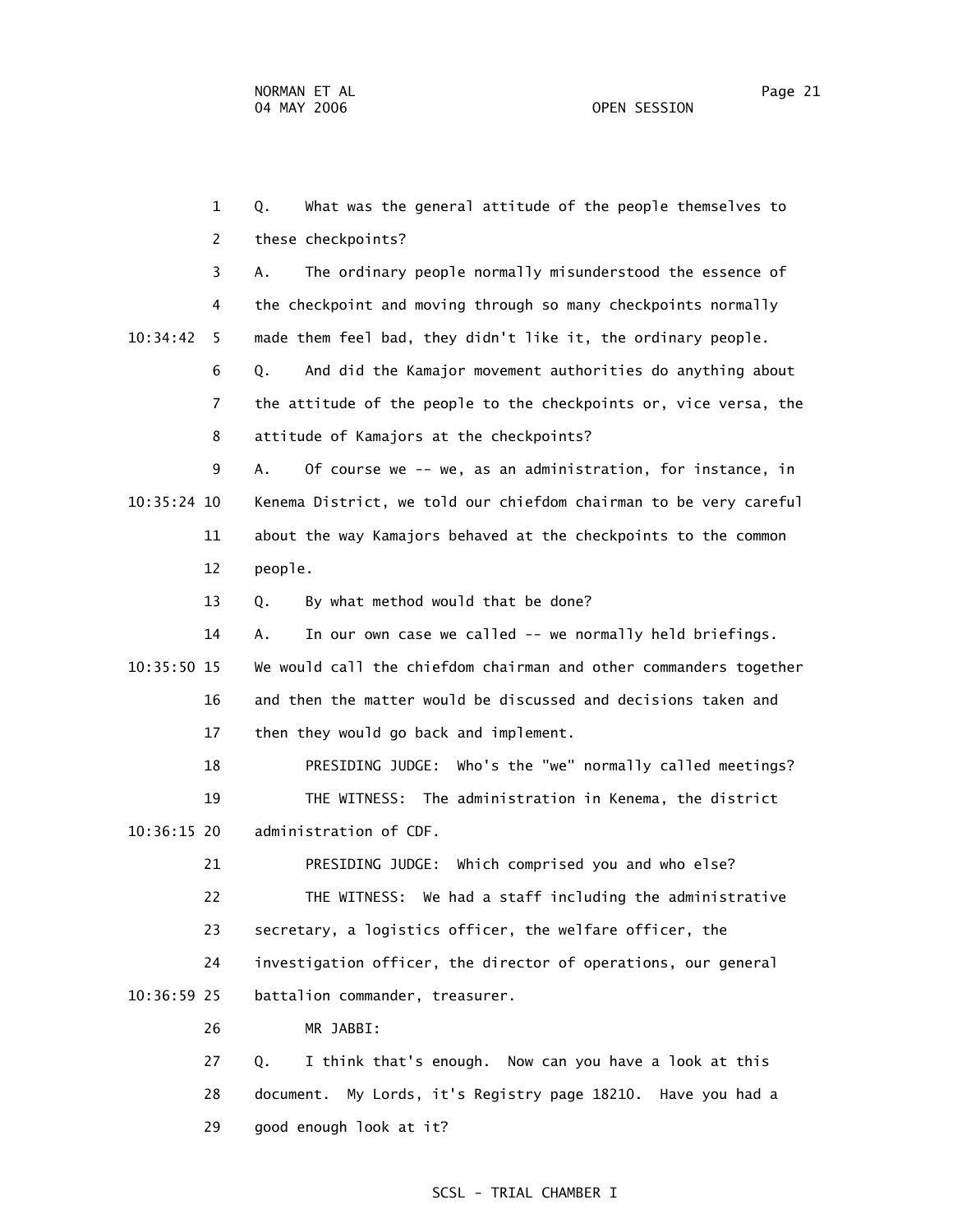|             | $\mathbf{1}$   | Α.    | Yes, I have.                                                     |
|-------------|----------------|-------|------------------------------------------------------------------|
|             | 2              | Q.    | What is the date of that document?                               |
|             | 3              | Α.    | 31st August 1999.                                                |
|             | 4              | Q.    | And do you recognise it?                                         |
| 10:38:32    | 5              | Α.    | Yes, I do.                                                       |
|             | 6              | Q.    | As what? Do you with what subject matter?                        |
|             | $\overline{7}$ | А.    | It's a letter from Chief Brima Jimmi to section commanders       |
|             | 8              |       | in Nongowa Chiefdom.                                             |
|             | 9              | Q.    | Who was Chief Brima Jimmi?                                       |
| 10:38:50 10 |                | А.    | Chief Brima Jimmi was the chiefdom chairman.                     |
|             | 11             | Q.    | Which chiefdom?                                                  |
|             | 12             | Α.    | Nongowa Chiefdom.                                                |
|             | 13             | Q.    | Chairman of what?                                                |
|             | 14             | А.    | Chiefdom defence chairman, CDF.                                  |
| 10:39:00 15 |                | Q.    | Chiefdom defence chairman. And you say it was dealing with       |
|             | 16             | what? |                                                                  |
|             | 17             | A.    | The letter?                                                      |
|             | 18             | Q.    | Yes, the letter. What is the subject matter of the letter?       |
|             | 19             | А.    | It's a letter to the section commanders. It's a warning          |
| 10:39:24 20 |                |       | about the attitude towards people at the checkpoints.            |
|             | 21             | Q.    | Now, did you have knowledge of this letter around the time       |
|             | 22             |       | of its writing?                                                  |
|             | 23             | Α.    | Yes.                                                             |
|             | 24             | Q.    | How?                                                             |
| 10:39:44 25 |                | А.    | In fact, I recall that the letter came after we had held         |
|             | 26             |       | the sort of meeting I just mentioned. Then he was only trying to |
|             | 27             |       | implement what we had -- decisions we had taken. When he wrote   |
|             | 28             |       | this letter he copied us for us to know.                         |
|             |                |       |                                                                  |

29 Q. Did you receive the copy?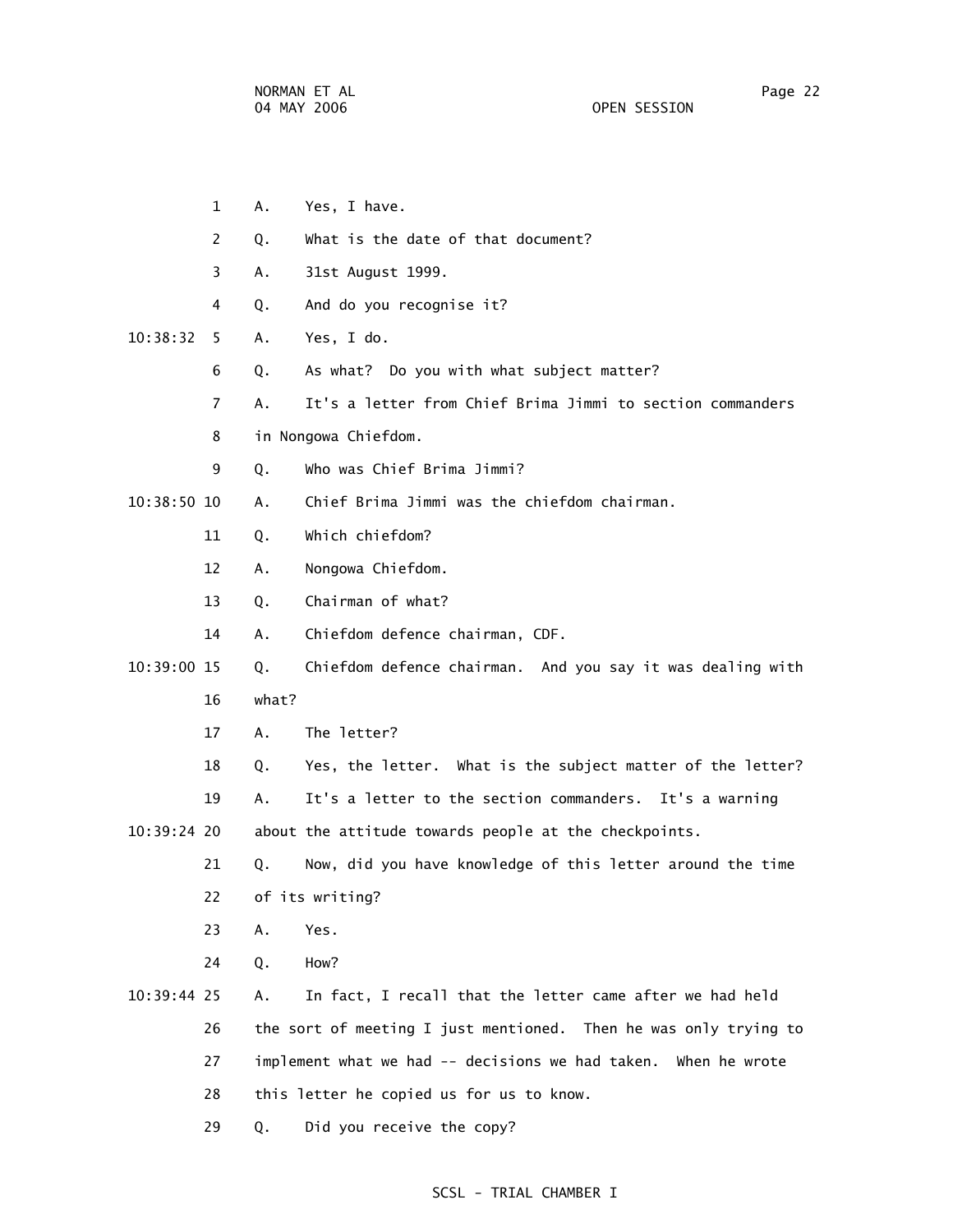|             | $\mathbf{1}$ | Yes. This is mine. It's a photocopy of mine.<br>Α.            |
|-------------|--------------|---------------------------------------------------------------|
|             | 2            | Now can you look at paragraph 3 of that letter. Without<br>Q. |
|             | 3            | reading it, what is the subject matter of that paragraph,     |
|             | 4            | briefly?                                                      |
| 10:40:58    | 5.           | It's requesting the Kamajors to refrain from harassing<br>А.  |
|             | 6            | civilians at checkpoints, especially when they have documents |
|             | 7            | from their paramount chiefs.                                  |
|             | 8            | Especially when?<br>Q.                                        |
|             | 9            | They have documents from their paramount chiefs.<br>Α.        |
| 10:41:14 10 |              | When who has documents?<br>Q.                                 |
|             | 11           | The civilians, the people.<br>Α.                              |
|             | 12           | Did civilians have documents from their chiefs?<br>Q.         |
|             | 13           | Yes, they could have.<br>Α.                                   |
|             | 14           | JUDGE THOMPSON: Counsel, are you going to tender this         |
| 10:41:29 15 |              | document? Do you intend to tender it?                         |
|             | 16           | This one we're now talking about, My Lord?<br>MR JABBI:       |
|             | 17           | JUDGE THOMPSON: Yes, do you intend to tender it?              |
|             | 18           | MR JABBI: Yes, indeed, My Lord.                               |
|             | 19           | JUDGE THOMPSON:<br>Then why probe the contents at this stage? |
| 10:41:43 20 |              | Thank you, My Lord. Thank you. Cue taken.<br>MR JABBI:<br>I   |
|             | 21           | was actually at this time talking about -- he said --         |
|             | 22           | Because there are two standard, recognised<br>JUDGE THOMPSON: |
|             | 23           | procedures. You can either do this before tendering or after  |
|             | 24           | tendering. I was going to say if it's better to tender the    |
| 10:42:02 25 |              | document and then --                                          |
|             | 26           | I will do it after tendering, My Lord. My Lord,<br>MR JABBI:  |
|             | 27           | we wish to tender this document.                              |
|             | 28           | PRESIDING JUDGE: Counsel for second accused?                  |
|             | 29           | No objection, Your Honour.<br>MR KOPPE:                       |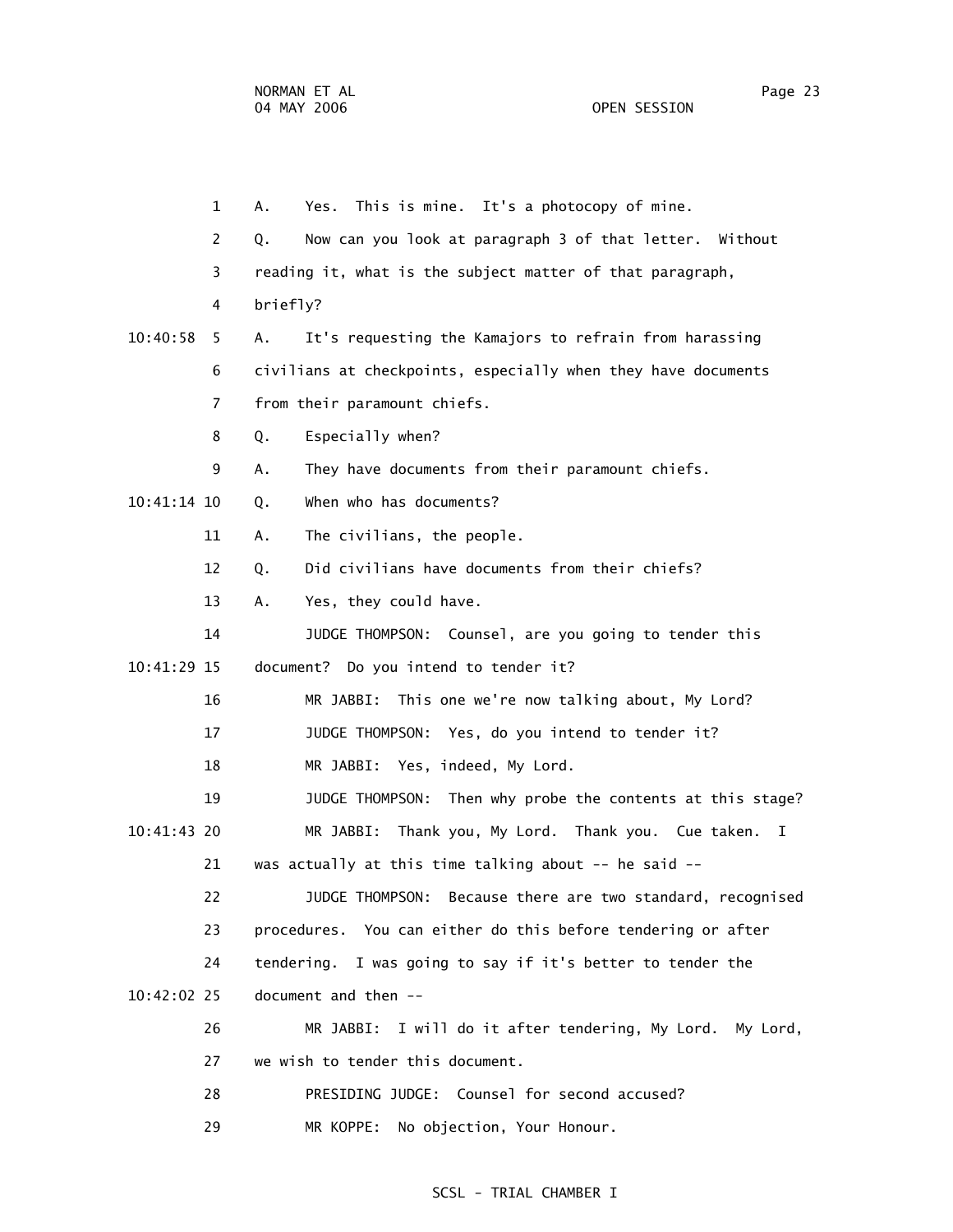1 PRESIDING JUDGE: Mr Lansana for third accused? 2 MR LANSANA: None. 3 MR KAMARA: No objection, Your Honour. 4 PRESIDING JUDGE: Thank you. So this document from Civil 10:42:24 5 Defence Forces, Sierra Leone, Kenema District, Nongowa Chiefdom 6 dated 31st August 1999 from chiefdom chairman to all section COs 7 and subject "Warning Letter," this document is marked as Exhibit 8 144. 9 [Exhibit No. 144 was admitted] 10:42:54 10 MR JABBI: Thank you, My Lord. 11 Q. Now, again, Mr Witness, just a brief look at paragraph 3 of 12 the letter and if you can briefly say what it concerns, paragraph 13 3. 14 MR KAMARA: My Lord, that is the question the witness has 10:43:09 15 just answered. 16 JUDGE ITOE: Is that not the question which the witness has 17 just -- I was going to interject. He has summarised it and we 18 know that it was a caution on Kamajors to treat people well at 19 checkpoints. Isn't that the point you're seeking to -- 10:43:26 20 MR JABBI: Yes, My Lord. My Lord, I only went back into it 21 because of the point raised by His Lordship Thompson. So I am 22 satisfied that it has been -- 23 JUDGE THOMPSON: Well, the records reflect. 24 MR JABBI: Indeed, My Lord. 10:44:04 25 Q. Now, Mr Witness, yesterday in your evidence you mentioned 26 initial interactions with the police when the Kamajors and ECOMOG 27 re-took Kenema for the first time. Can you explain what was the 28 situation about the police on the arrival of ECOMOG and the 29 Kamajors in Kenema?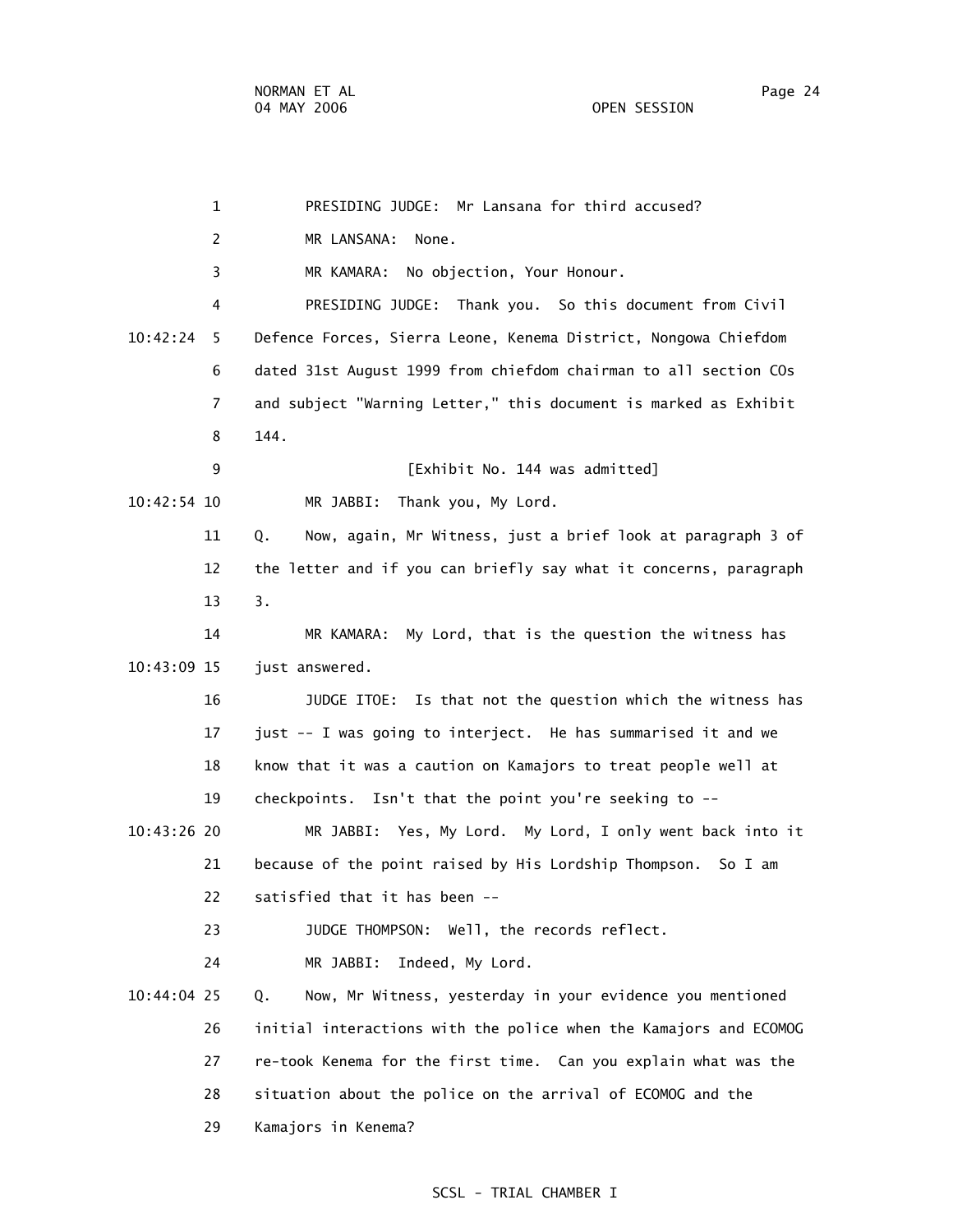|             | 1<br>А. | Yes, I will.                                                      |
|-------------|---------|-------------------------------------------------------------------|
|             | 2<br>Q. | Yes, briefly, please.                                             |
|             | 3<br>А. | When we got to Kenema what I observed was that once ECOMOG        |
|             | 4       | had established a headquarter at the NIC building a lot of police |
| 10:45:04    | 5       | officers ran to that headquarter.                                 |
|             | 6       | [CDF04MAY06B - EKD]                                               |
|             | 7       | PRESIDING JUDGE: Yes.                                             |
|             | 8       | MR JABBI:                                                         |
| 9           | Q.      | Yes, carry on.                                                    |
| 10:45:34 10 | А.      | And they were there until we invited the chief police             |
| 11          |         | officer to bring the policemen to our CDF office, where we        |
| 12          |         | addressed them and then told them to get back to work.            |
| 13          | Q.      | Did you observe or was that a good representation of the          |
| 14          |         | number of policemen in Kenema?                                    |
| 10:46:27 15 | А.      | When we discussed the matter with Colonel Yayah Abu Bakarr        |
| 16          |         | and we extended the invitation to the chief police officer, we    |
| 17          |         | told him to bring all of them to our office. But my impression    |
| 18          |         | was that they were not very plenty.                               |
| 19          | Q.      | Why?                                                              |
| 10:46:57 20 | А.      | In my opinion not all of them responded to the call of the        |
| 21          |         | chief police officer to come to the office.                       |
| 22          | Q.      | Do you have any idea why some didn't respond?                     |
| 23          | Α.      | Those who did not respond apparently were afraid of coming        |
| 24          |         | to our office.                                                    |
| 10:47:51 25 | Q.      | Now, Mr Witness --                                                |
| 26          |         | My Lord, Registry page 18214.<br>MR JABBI:                        |
| 27          | Q.      | Mr Witness, I would like you to look at a certain document.       |
| 28          | 18214.  | Can you see the date of that document?                            |
| 29          | Α.      | 5th September 1998.                                               |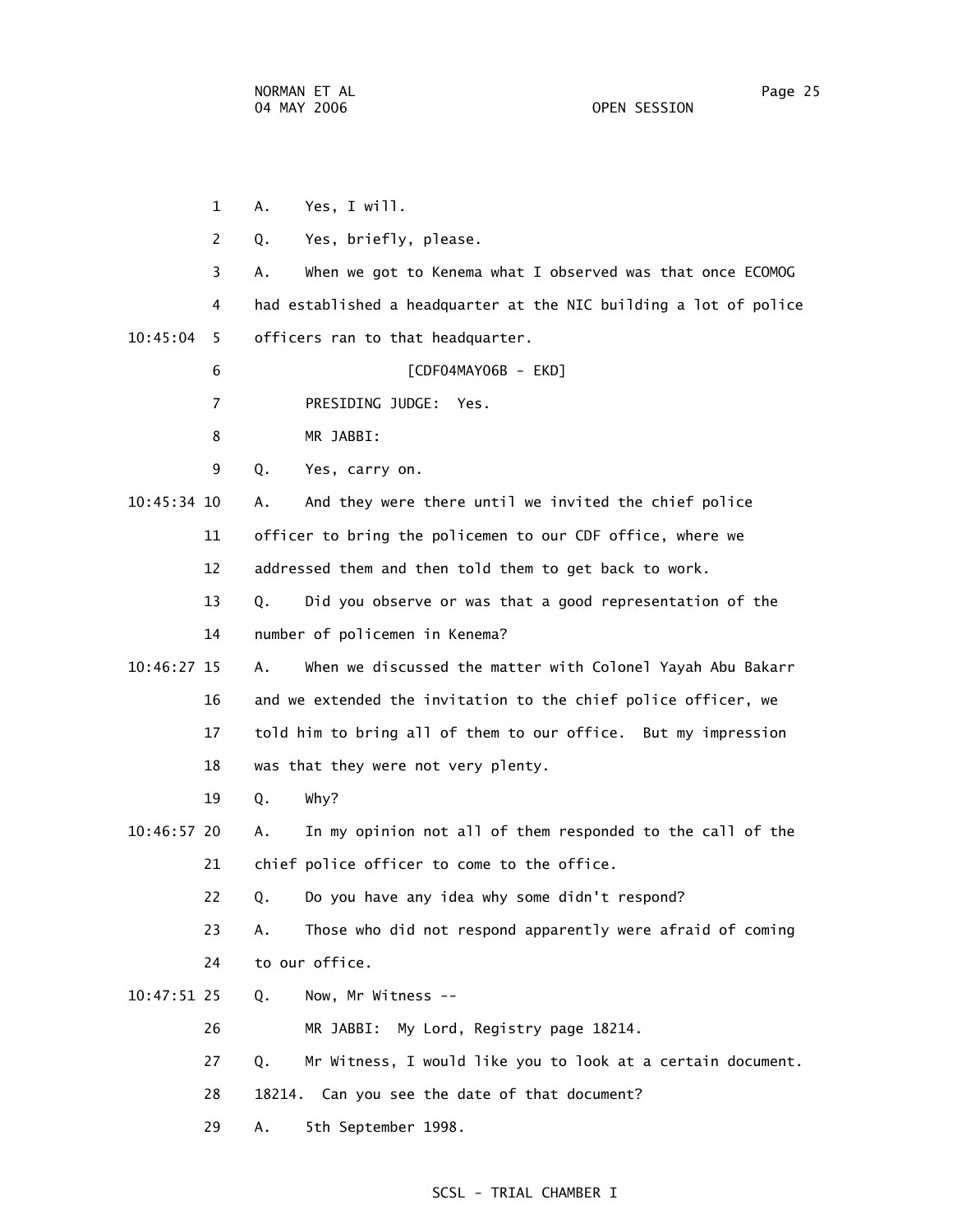|               | 1              | Q.      | And the author?                                                   |
|---------------|----------------|---------|-------------------------------------------------------------------|
|               | 2              | Α.      | Major Tony Nwadiaro.                                              |
|               | 3              | Q.      | Of?                                                               |
|               | 4              | А.      | 15th ECOMOG Brigade headquarters.                                 |
| 10:49:41      | 5.             | Q.      | To whom was it written?                                           |
|               | 6              | Α.      | To the commander of the police in the Eastern Region,             |
|               | $\overline{7}$ | Kenema. |                                                                   |
|               | 8              | Q.      | What do you recognise it as, if you do?                           |
|               | 9              | А.      | It was a request by Major Tony to the police commander to         |
| 10:49:53 10   |                |         | hand over to them a certain policeman who was wanted for security |
|               | 11             |         | reasons. Apparently the man, it was said then, had been a rebel   |
|               | 12             |         | collaborator.                                                     |
|               | 13             | Q.      | Did you know of this letter around that time?                     |
|               | 14             | Α.      | Yes, this is our own copy of the letter.                          |
| $10:52:43$ 15 |                | Q.      | What do you mean by "our"?                                        |
|               | 16             | Α.      | I'm talking about CDF Kenema District.                            |
|               | 17             |         | My Lord, we want to tender this document.<br>MR JABBI:            |
|               | 18             |         | MR KOPPE:<br>No objection, Your Honour.                           |
|               | 19             |         | PRESIDING JUDGE: Thank you. Mr Lansana?                           |
| $10:52:43$ 20 |                |         | MR LANSANA:<br>None, Your Honour.                                 |
|               | 21             |         | No objection.<br>MR KAMARA:                                       |
|               | 22             |         | PRESIDING JUDGE: Thank you. So this document, a letter of         |
|               | 23             |         | 5 September 1998, signed by Major Nwadiaro for Commander, 15      |
|               | 24             |         | ECOMOG Brigade to the Commissioner of Police, Eastern Region,     |
| $10:52:52$ 25 |                |         | Kenema, Sierra Leone, subject "Handing over of Sierra Leone       |
|               | 26             |         | police," is marked as Exhibit 145.                                |
|               | 27             |         | [Exhibit No. 145 was admitted]                                    |
|               | 28             |         | Thank you, My Lord.<br>MR JABBI:                                  |
|               | 29             | Q.      | Now, Mr Witness, you have spoken about various activities         |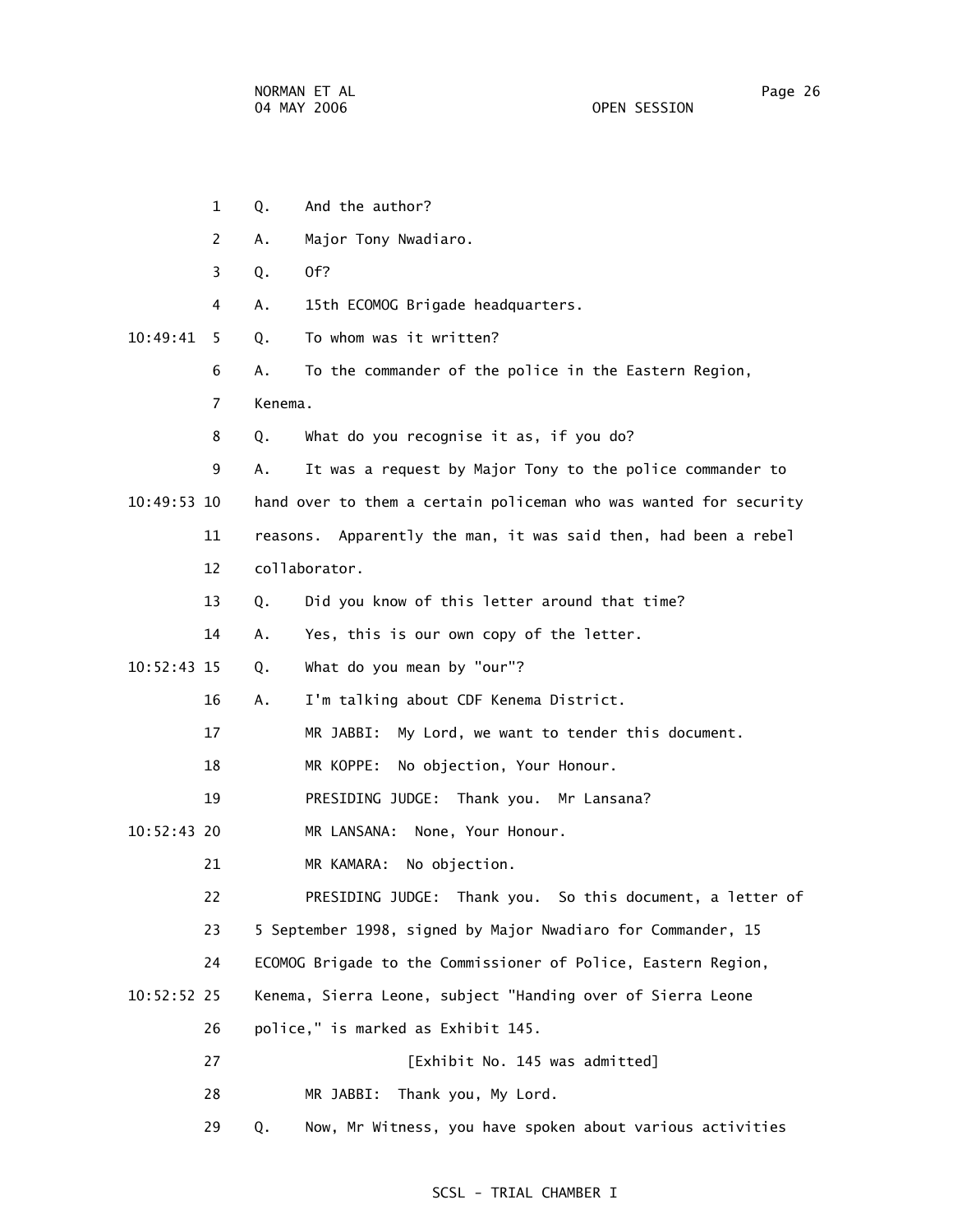|               | $\mathbf 1$ | and operations. For example, disciplining of the Kamajors.<br>Was |
|---------------|-------------|-------------------------------------------------------------------|
|               | 2           | Chief Norman involved at any stage in the exercise of discipline, |
|               | 3           | the disciplining of Kamajors who committed infractions?           |
|               | 4           | The ones that I've related to you?<br>А.                          |
| 10:52:52      | 5           | Yes.<br>Q.                                                        |
|               | 6           | We informed him about some of them.<br>Α.                         |
|               | 7           | Before or after the event?<br>Q.                                  |
|               | 8           | After.<br>Α.                                                      |
|               | 9           | Thank you.<br>Q.                                                  |
| 10:53:08 10   |             | JUDGE ITOE: So what you are saying is that Chief Norman           |
|               | 11          | was not involved in the disciplinary mechanism. It was after you  |
|               | 12          | had disciplined that you informed him.                            |
|               | 13          | THE WITNESS: Yes.                                                 |
|               | 14          | JUDGE ITOE: Is that what you're saying?                           |
| 10:53:08 15   |             | THE WITNESS:<br>Yes.                                              |
|               | 16          | PRESIDING JUDGE: But are you also saying you informed him         |
|               | 17          | of some of them, but not of all of them?                          |
|               | 18          | Not all of them, yes. I could remember when<br>THE WITNESS:       |
|               | 19          | the disciplinary action was taken against Eddie, we reported      |
| 10:53:08 20   |             | that, the one by ECOMOG. And when we took disciplinary action     |
|               | 21          | against James Kallon, I could remember that some of his relatives |
|               | 22          | consulted a lawyer in this town and we referred the matter to     |
|               | 23          | Chief Norman.                                                     |
|               | 24          | Thank you.<br>MR JABBI:                                           |
| $10:53:34$ 25 |             | Now, Mr Witness, to what extent, if any, did the government<br>Q. |
|               | 26          | of Sierra Leone recognise the efforts of the Kamajors in the      |
|               | 27          | restoration process?                                              |
|               | 28          | At the end of it all?<br>Α.                                       |
|               | 29          | Yes, indeed.<br>Q.                                                |
|               |             |                                                                   |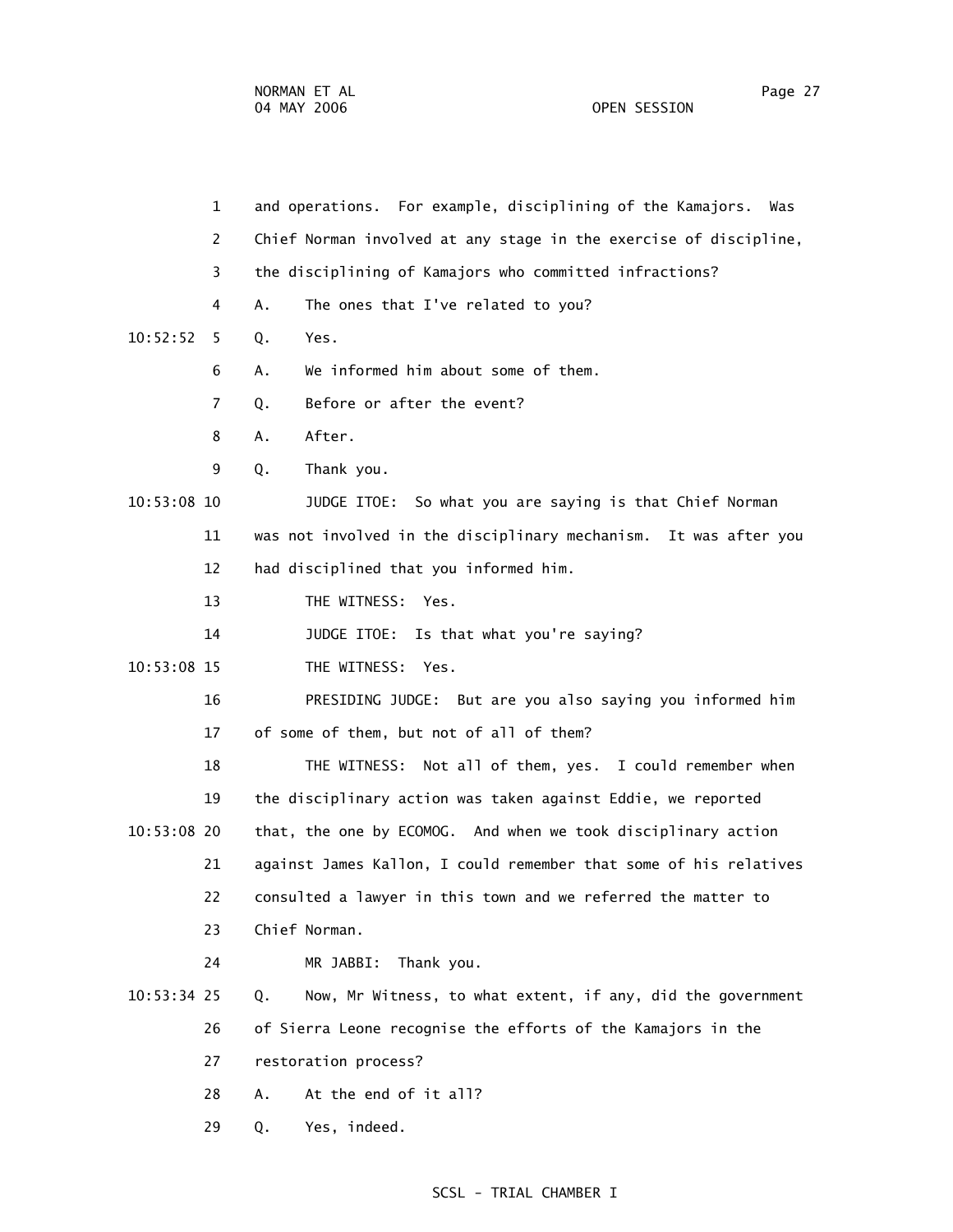| $\mathbf 1$    | JUDGE ITOE: Did the government of Sierra Leone recognise          |
|----------------|-------------------------------------------------------------------|
| 2              | the efforts of the Kamajors in the process? And, if so, how?      |
| 3              | THE WITNESS:<br>I'm coming to it.                                 |
| 4              | JUDGE ITOE: That's the question put to you.                       |
| 10:56:31<br>5  | That is the question.<br>MR JABBI:                                |
| 6              | PRESIDING JUDGE: That should have been put to you.                |
| $\overline{7}$ | JUDGE ITOE: Yes, that should have been put to you.                |
| 8              | THE WITNESS: Well, in the first place --                          |
| 9              | MR JABBI:                                                         |
| 10:56:31 10    | Answer it in light of the latter version.<br>Q.                   |
| 11             | Even before the war had come to an end, specimens of<br>Α.        |
| 12             | certificates were circulated to various district administrations  |
| 13             | and it was said that it was the intention of His Excellency to    |
| 14             | confer these certificates upon Kamajors for the role they had     |
| 10:56:35 15    | played in the restoration of democracy.                           |
| 16             | His Excellency what?<br>Q.                                        |
| 17             | The President.<br>Α.                                              |
| 18             | There are many Excellencies, so you just said "His<br>Q.          |
| 19             | Excellency"?                                                      |
| 11:34:44 20    | Α.<br>Our own. My reference is to our own. When I say "His        |
| 21             | Excellency," there is only one in this country.                   |
| 22             | JUDGE ITOE: There are many. What of His Excellency the            |
| 23             | Vice-President? Don't minimise others who also -- and what of     |
| 24             | the ministers themselves?                                         |
| 11:34:44 25    | THE WITNESS: His Excellency the President.                        |
| 26             | MR JABBI:                                                         |
| 27             | Q.<br>Yes, carry on, please.                                      |
| 28             | And they were told that specimens of them were sent around.<br>А. |
| 29             | We were also told that they were also going to give medals.<br>In |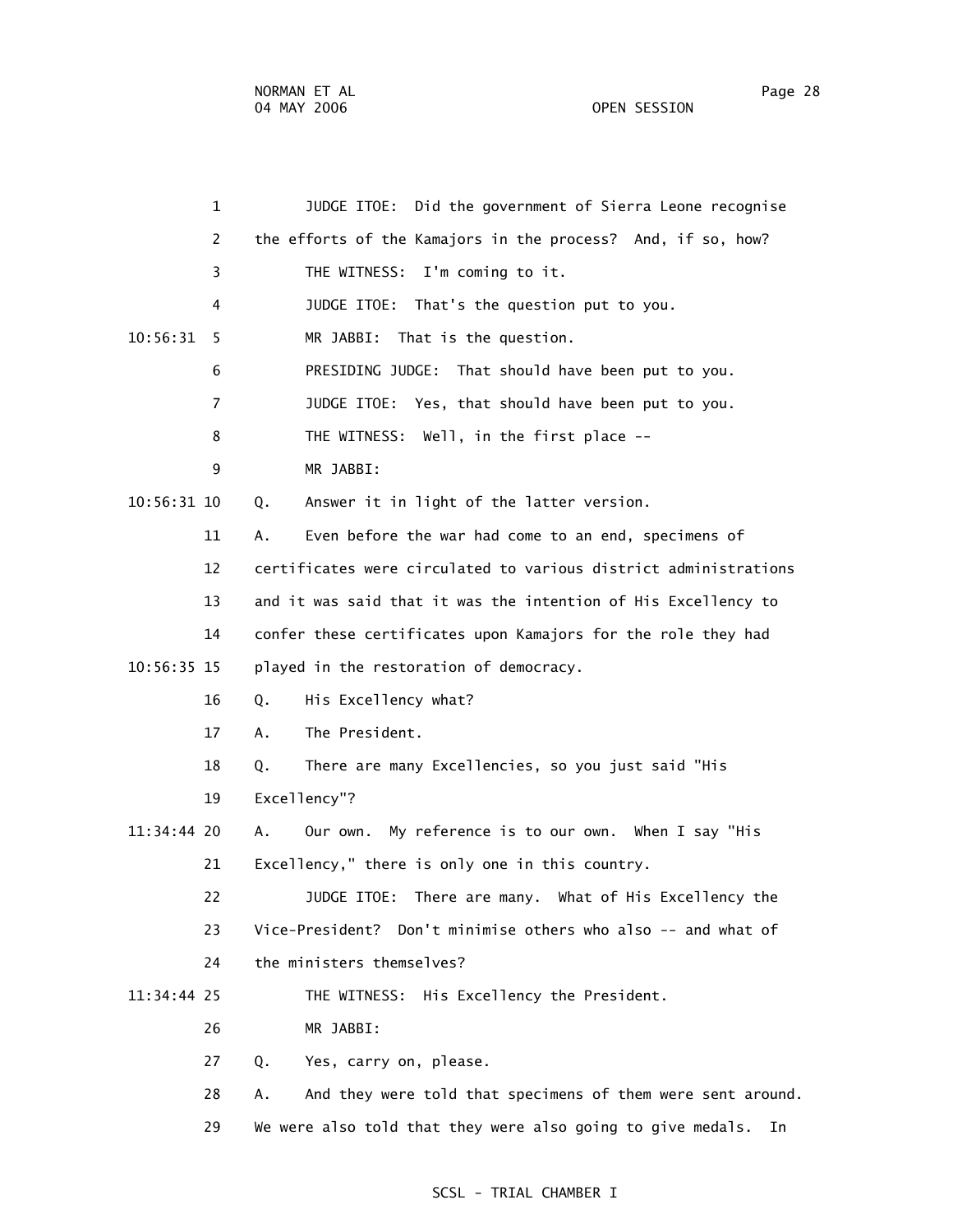1 addition to that -- 2 Q. Before that addition, do you know if such certificates and 3 medals were ever given to such people? 4 A. No, they were not given. 11:34:44 5 Q. Thank you. Yes, in addition to that? 6 A. In addition to that, after the war had ended and the DDR 7 program had been concluded. It was observed that a lot of 8 Kamajors did not go through the DDR program because they hadn't 9 guns to do so - didn't have guns. So in order to console them, 10:57:39 10 the President also gave a large amount of rice and cash to be 11 given to such Kamajors. 12 Q. Thank you. Now, can you have a look at this document? 13 JUDGE ITOE: I would like to understand what I'm trying to 14 read between the lines here. You say that many Kamajors did not 10:58:36 15 go through the DDR program. 16 THE WITNESS: Yes, that's what I said. 17 JUDGE ITOE: Do I understand it that there was a 18 compensation paid to those who went through the DDR program? 19 THE WITNESS: There were lots of benefits. 10:58:54 20 JUDGE ITOE: Lots of benefits. I just want to be very 21 clear. 22 THE WITNESS: Yes, yes. 23 JUDGE ITOE: What the President gave in terms of bags of 24 rice, and money, was to compensate those who did not receive 10:59:06 25 compensation from the DDR program? 26 THE WITNESS: Yes. 27 JUDGE ITOE: Thank you. 28 MR JABBI:

#### SCSL - TRIAL CHAMBER I

29 Q. Now you say there were many benefits. Can you just name a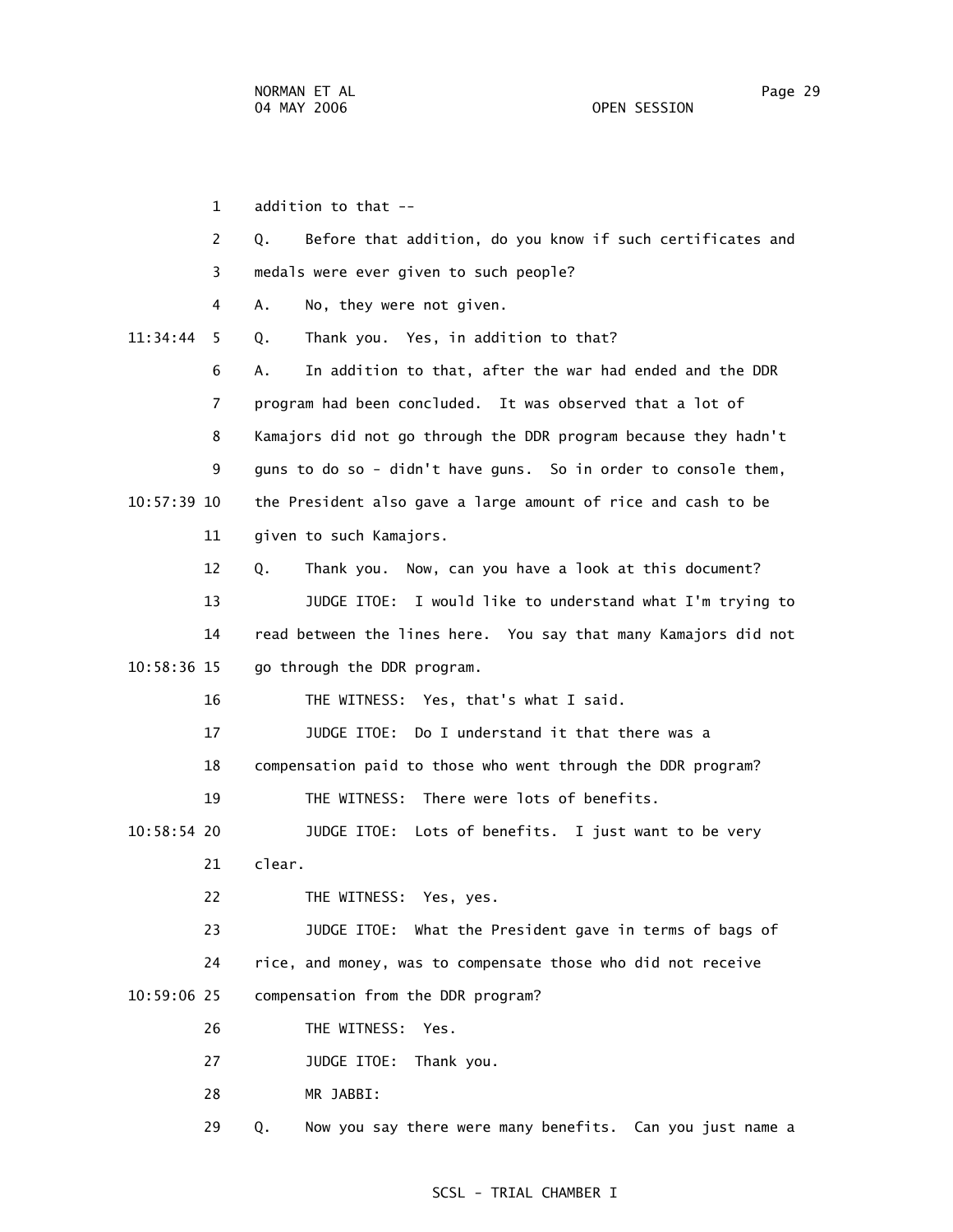1 few of the benefits of the DDR program? 2 A. The cash benefits. When you give your weapon you receive 3 some amount of cash in tranches and there are also material 4 benefits you got. At the time of disarmament, in fact, you got a 10:59:39 5 bucket, you got clothes, you got praying mats, and then there was 6 also the training package. 7 Q. That is for those who went through the DDR program? 8 A. Yes, those who wanted to could enter a lot of training 9 programs. They could be trained as carpenters; train as masons; 11:00:02 10 tailors, and at the end of their training they are also given 11 tool kits. Then there was also the military reintegration 12 program. Those who wanted to go into the army would also do so 13 if they met the stipulated criteria. 14 Q. Thank you. Can you look at a document that has been given 11:00:31 15 to you? 16 PRESIDING JUDGE: Yes, Dr Jabbi. Please. 17 MR JABBI: 18 Q. What document is that? Do you recognise it? 19 A. Yes, I do. 11:01:13 20 Q. Yes, what document is it? 21 A. It is a photocopy of the certificate of which I was 22 speaking moments ago. 23 Q. A certificate of? 24 A. A photocopy of the certificates. 11:01:29 25 Q. That you spoke about? 26 A. Yes. 27 Q. What is the certificate called? 28 A. Certificate of recognition. 29 PRESIDING JUDGE: But if I hear your evidence well, this is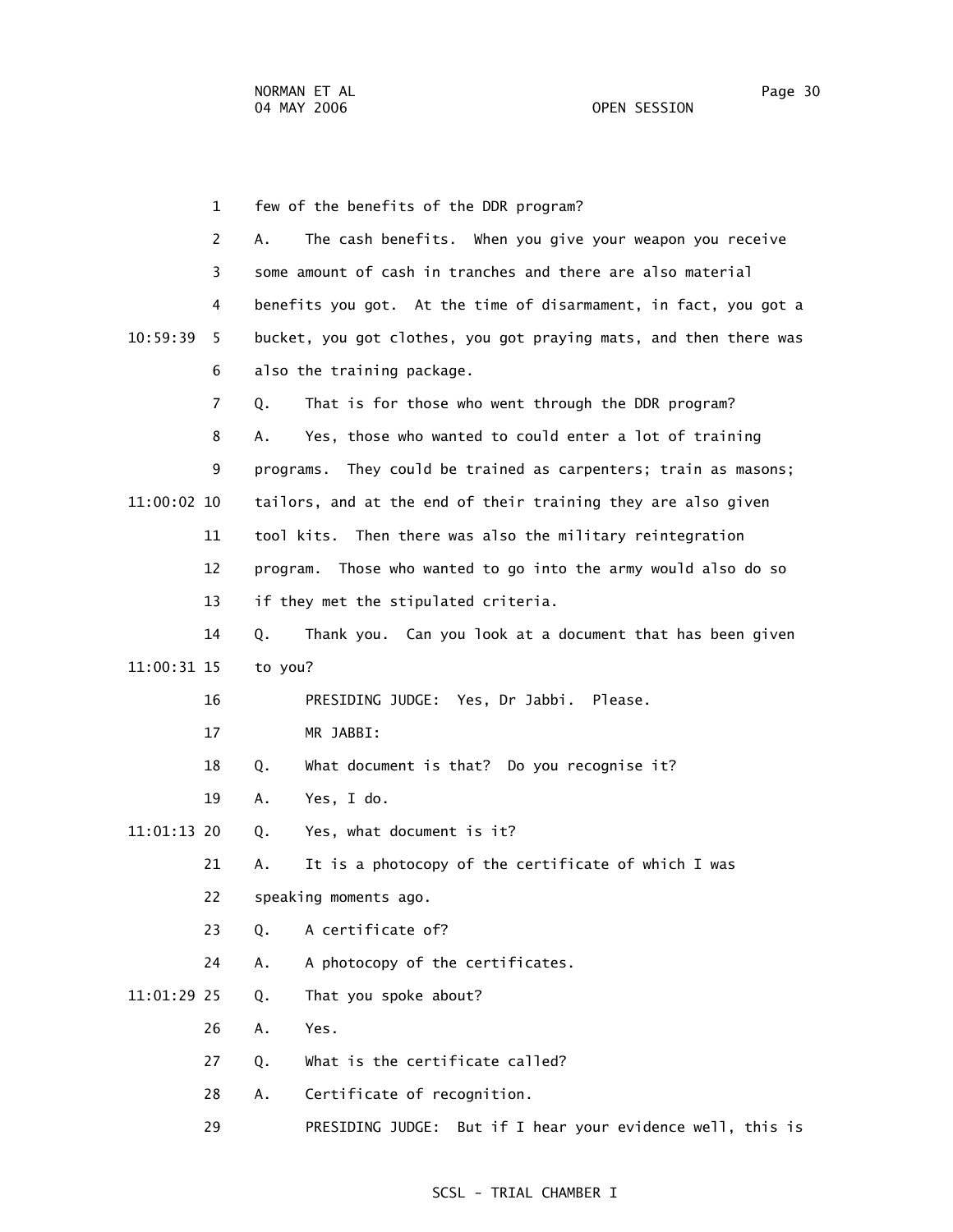1 a copy of a specimen of a certificate intended to be given that 2 were never given; am I right? 3 THE WITNESS: Yes, you're right. 4 PRESIDING JUDGE: These specimens were circulated around, 11:02:01 5 obviously, to you as administrator in Kenema at the time? 6 THE WITNESS: Yes, yes. 7 PRESIDING JUDGE: Yes, Dr Jabbi. 8 MR JABBI: 9 Q. Was a certificate signed, in fact, notwithstanding it was a 11:02:15 10 specimen? 11 A. One part of it was signed. There were two signatories. 12 Q. Which part of it was signed? 13 A. The part that belonged to His Excellency the President was 14 signed in red ink. 11:02:27 15 Q. In red ink. 16 A. Yes, the original copy. 17 Q. On the specimen? 18 A. Yes. 19 MR JABBI: My Lord, we wish to tender this document. 11:02:42 20 MR KOPPE: I have no objection, Your Honour. 21 PRESIDING JUDGE: Thank you. Mr Lansana? 22 MR LANSANA: I have none, Your Honour. 23 MR KAMARA: My Lord, at the risk of being overruled, I will 24 object again. This document is irrelevant. It does not bear any 11:02:58 25 endorsement and, moreover, the very fact of the evidence of the 26 witness that they were never awarded. 27 JUDGE ITOE: Do you see that it bears the President's 28 signature there?

29 MR KAMARA: There is a signature here, My Lord. I wouldn't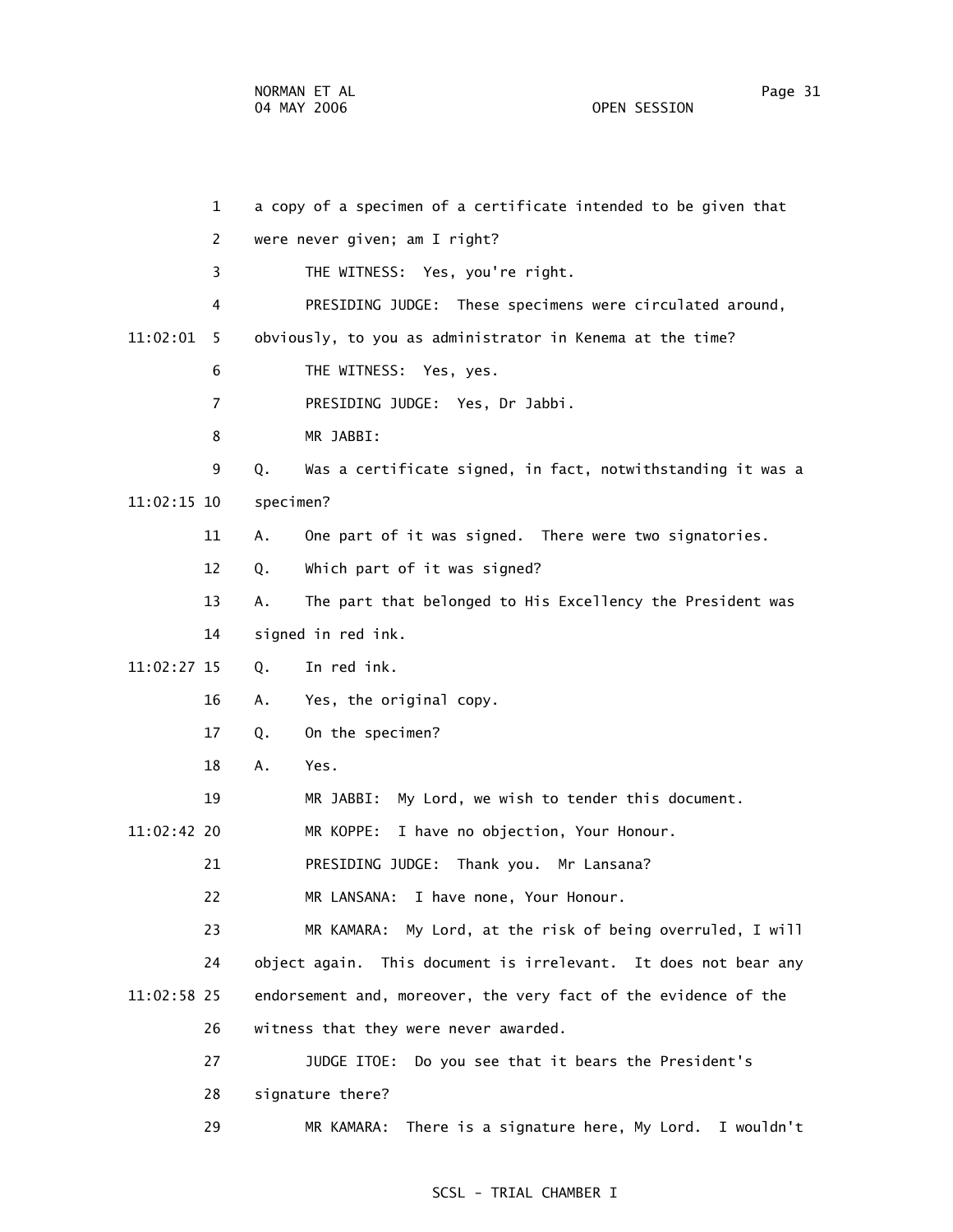1 say it is the signature of the President. I wouldn't know 2 either. 3 JUDGE ITOE: Anyway, at the risk of being overruled, 4 indeed, I am sure my colleagues and I overrule you on this, and 11:03:29 5 the document is admitted. 6 MR JABBI: Thank you, My Lords. 7 Q. Now you have already said that this certificate was never 8 in fact given to the respective persons? 9 MR JABBI: Pardon, My Lord? 11:03:46 10 JUDGE THOMPSON: It is marked Exhibit 146, is it? 146. 11 MR JABBI: Sorry, My Lord. 12 PRESIDING JUDGE: So this document referred to as a 13 specimen of a certificate of recognition, bearing a signature, 14 allegedly that of the President and Commander in chief of the 11:04:13 15 armed forces of the Republic of Sierra Leone is marked as 16 Exhibit 146. 17 **Exhibit No. 146 was admitted**] 18 MR JABBI: Thank you, My Lords. 19 Q. Mr Witness, you have already said this certificate was in 11:04:32 20 fact never given to the persons it was intended for. Do you know 21 why? Do you know why it was never distributed? 22 A. I only suspect, but I don't know why. 23 PRESIDING JUDGE: If you don't know, you don't know. 24 MR JABBI: 11:05:04 25 Q. You either know or you don't. 26 JUDGE THOMPSON: And it would be highly objectionable to 27 speculate in examination-in-chief. 28 MR JABBI: Indeed, My Lord. 29 Q. Do you know why --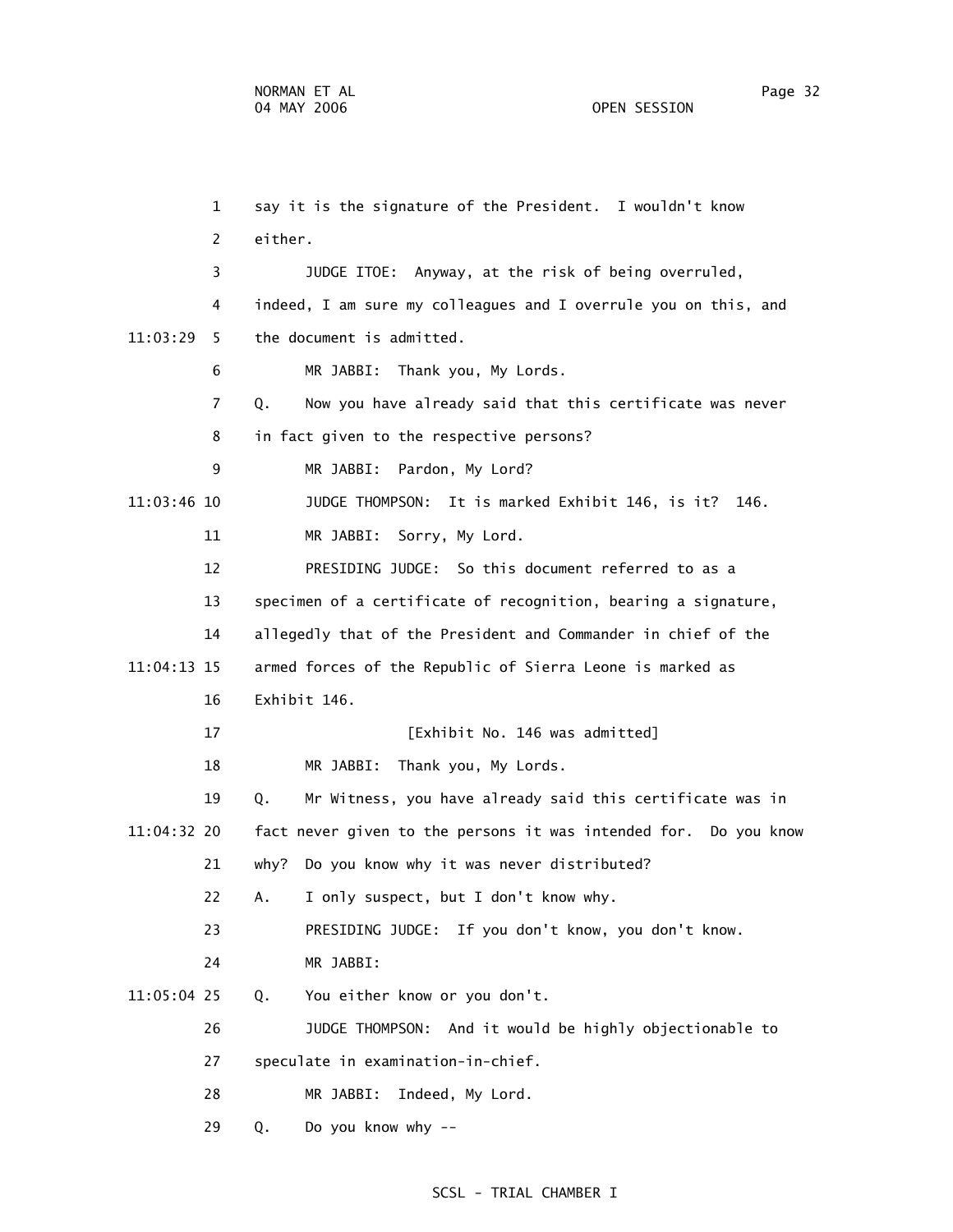| 2              | JUDGE ITOE: He just said he doesn't know and that he can         |
|----------------|------------------------------------------------------------------|
| 3              | only speculate.                                                  |
| 4              | Thank you. My Lord, that is all for the<br>MR JABBI:             |
| 11:05:25<br>5. | witness.                                                         |
| 6              | PRESIDING JUDGE: Thank you. Counsel for second accused?          |
| $\overline{7}$ | This is a common witness, is it?                                 |
| 8              | MR KOPPE:<br>It is, yes.                                         |
| 9              | PRESIDING JUDGE: So this is your examination-in-chief of         |
| 11:05:42 10    | this witness?                                                    |
| 11             | MR KOPPE:<br>It is, Your Honour.                                 |
| 12             | EXAMINED BY MR KOPPE:                                            |
| 13             | Good morning, Mr Witness.<br>Q.                                  |
| 14             | Good morning.<br>Α.                                              |
| 11:05:52 15    | Do you know Moinina Fofana?<br>Q.                                |
| 16             | Yes, I do.<br>А.                                                 |
| 17             | When did you first meet Moinina Fofana?<br>Q.                    |
| 18             | Way back in 1997, some time in July after the AFRC coup of<br>А. |
| 19             | May 25 when I went to Gendema.                                   |
| 11:06:22 20    | PRESIDING JUDGE: Can you speak a bit closer to the               |
| 21             | microphone, Mr Witness, because we are missing half of what you  |
| 22             | are saying. You said you met Mr Fofana in July 1997?             |
| 23             | THE WITNESS: Some time.                                          |
| 24             | PRESIDING JUDGE: Some time in July 1997?                         |
| 11:06:38 25    | THE WITNESS: Yes.                                                |
| 26             | PRESIDING JUDGE: Where was it that you've just said it           |
| 27             | was?                                                             |
| 28             | THE WITNESS: Gendema.                                            |
| 29             | PRESIDING JUDGE:<br>In Gendema, thank you. Yes, Mr Koppe.        |

1 PRESIDING JUDGE: He has just told us he doesn't know.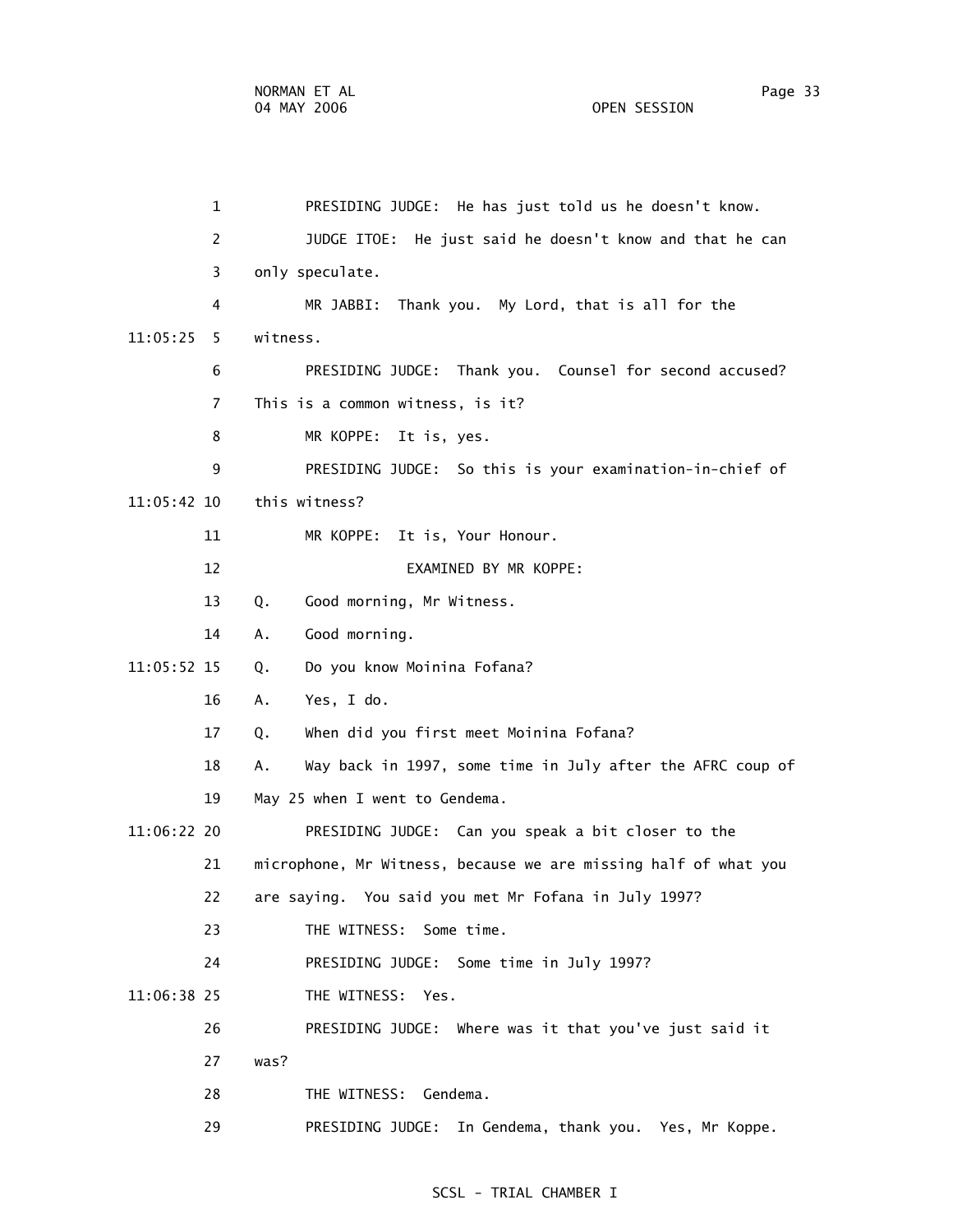1 Sorry. 2 MR KOPPE: 3 Q. Mr Witness, what position, if any, was Mr Fofana holding at 4 Gendema? 11:06:57 5 A. I'm not aware that he was holding any position in Gendema. 6 Q. Would you expand a little more on Mr Fofana in Gendema? 7 A. Well, when I knew Mr Fofana he was not holding any 8 position. He was in fact just -- he was introduced to me as one 9 of those people associated with the initiators. 11:07:39 10 Q. Have you received any orders or instructions from 11 Mr Fofana? 12 A. No. 13 Q. Do you know, Mr Witness, if Mr Fofana at any point in time 14 left Gendema? 11:08:37 15 A. At one time. At what time? Because I know he did not stay 16 there forever. He is not in Gendema now, anyway. 17 Q. That is correct. Do you know if he left Gendema at any 18 point in time, or you don't know? 19 A. I know that he left Gendema. 11:09:06 20 Q. Do you know when he was in Gendema, where he went to? 21 A. At the time of our departure from Gendema I went to 22 Base Zero and I saw Mr Fofana. 23 Q. Do you recollect, Mr Witness, when you saw Mr Fofana at 24 Base Zero? 11:09:42 25 A. Yes, I do remember. 26 Q. Would you please tell this Court. 27 A. I was in Base Zero for two days and I saw Mr Fofana and 28 greeted him just like an acquaintance; there for two days and 29 left on the third day.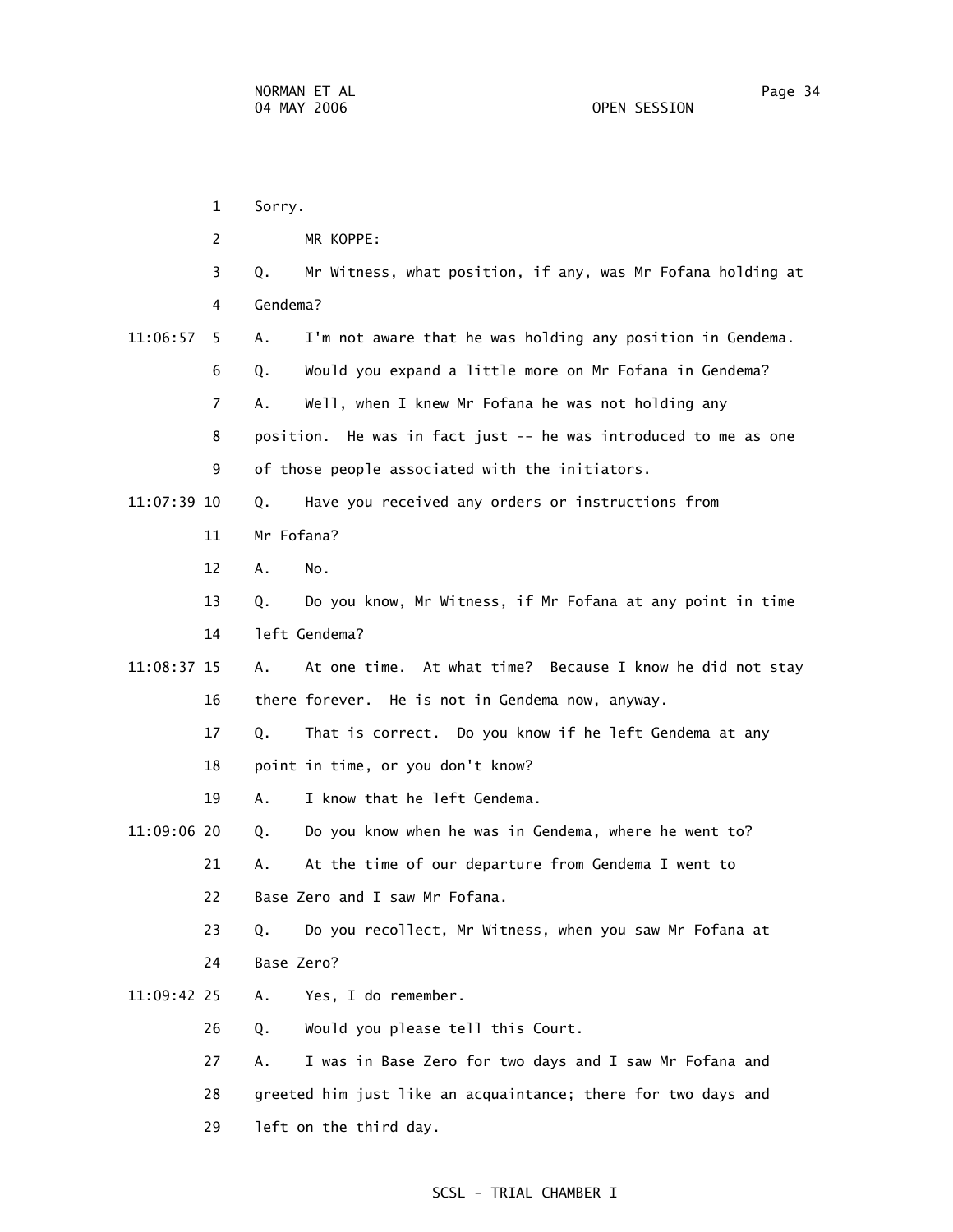| $\mathbf{1}$   | PRESIDING JUDGE: When was that?                                   |
|----------------|-------------------------------------------------------------------|
| 2              | THE WITNESS: In December 1997, early December.                    |
| 3              | MR KOPPE:                                                         |
| 4              | Mr Witness, was Mr Fofana given any official position<br>Q.       |
| 11:10:27<br>5. | within the CDF?                                                   |
| 6              | Mr Fofana was made the director of war.<br>А.                     |
| $\overline{7}$ | When did you first hear that he was director of war, do you<br>Q. |
| 8              | remember?                                                         |
| 9              | I heard about that appointment long after the restoration<br>А.   |
| 11:11:00 10    | of the democratically elected government. After March 10, 1998.   |
| 11             | That was the first time you heard he was --<br>Q.                 |
| 12             | Director of war.<br>Α.                                            |
| 13             | -- director of war?<br>Q.                                         |
| 14             | JUDGE ITOE: What date was that again, you say? After the          |
| 11:11:27 15    | restoration?                                                      |
| 16             | 10th March 1998.<br>THE WITNESS:                                  |
| 17             | PRESIDING JUDGE: That's the restoration. So for the date          |
| 18             | you had, you say long after that.                                 |
| 19             | THE WITNESS: Long after that.                                     |
| 11:11:39 20    | PRESIDING JUDGE: So you are --                                    |
| 21             | It was not on that date. The restoration<br>THE WITNESS:          |
| 22             | officially took place on 10th March. Long after that I got to     |
| 23             | know he had been made director of war.                            |
| 24             | MR KOPPE:                                                         |
| 11:12:03 25    | Mr Witness, when you saw Mr Fofana at Base Zero did you<br>Q.     |
| 26             | have any interactions with him?                                   |
| 27             | Α.<br>No.                                                         |
| 28             | Did you observe Mr Fofana doing anything particularly at<br>Q.    |
| 29             | Base Zero at the time you saw him?                                |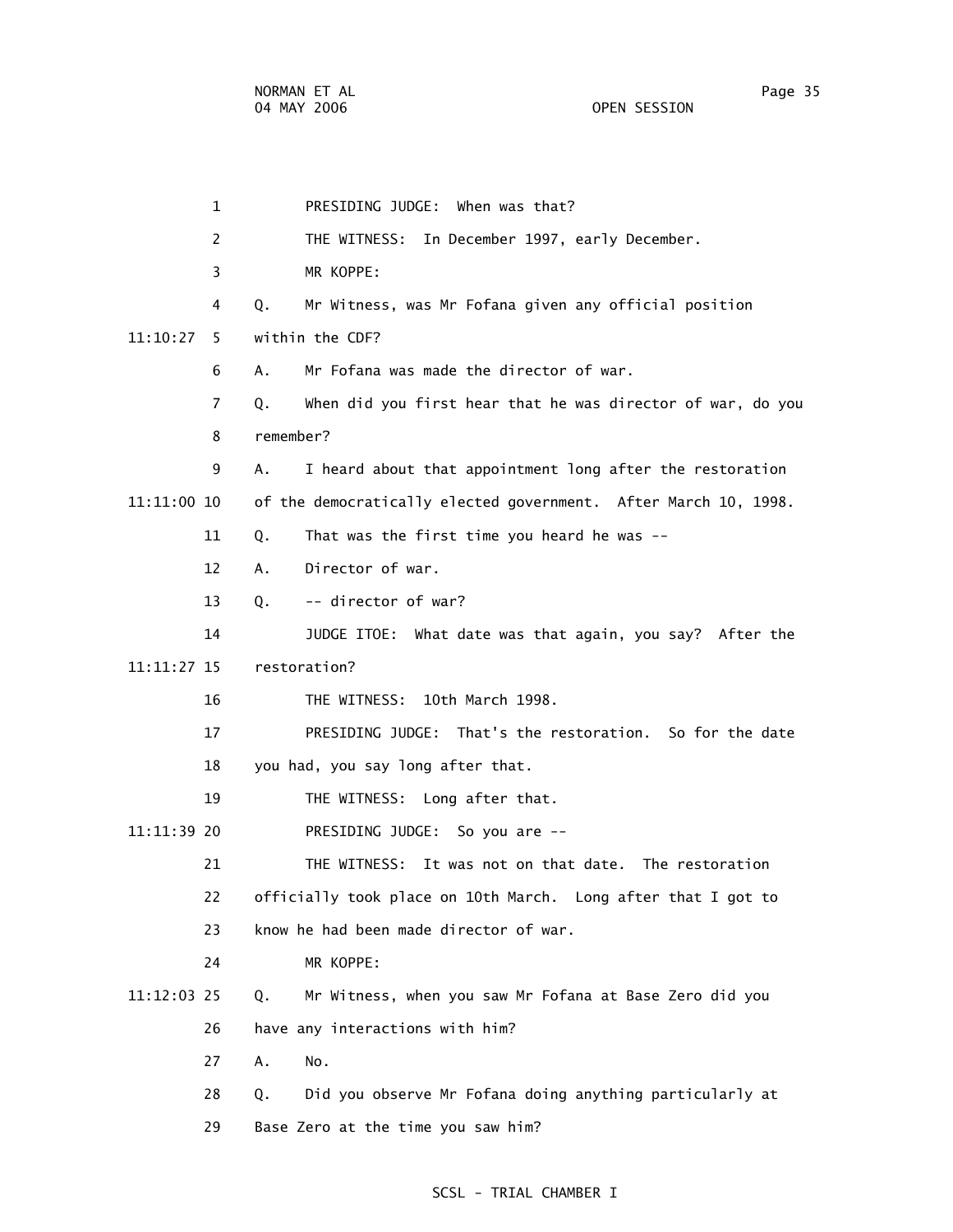1 A. I did not observe Mr Fofana doing anything, not worthy that 2 I could remember. 3 Q. Mr Witness, in your view, what role, if any, did Mr Fofana 4 play in relation to the title director of war? 11:13:12 5 JUDGE ITOE: Not in his view, to his knowledge. 6 MR KOPPE: To his knowledge. 7 THE WITNESS: As far as I can recall, there's nothing that 8 I can recall that Mr Fofana did that will make me personally feel 9 he was director of war. We did not discuss anything pertaining 11:13:39 10 to the war. In all of my testimony I have not mentioned 11 Mr Fofana and I was highly connected with the fighting. 12 MR KOPPE: 13 Q. Mr Witness, do you know as to why Mr Fofana was given such 14 a title of director of war? 11:14:24 15 A. Must have been in recognition of -- 16 JUDGE THOMPSON: Don't speculate. 17 JUDGE ITOE: You do not know. 18 JUDGE THOMPSON: Just give us whether you know as a fact or 19 you do not know as a fact. Don't speculate. 11:14:42 20 THE WITNESS: It's the way the question is being put to me. 21 JUDGE THOMPSON: The question was, "Do you know why?" It's 22 a factual question and don't take it outside its factual realm. 23 Don't speculate. We are interested in factual answers. 24 THE WITNESS: I apologise. 11:14:57 25 JUDGE ITOE: Were you there when the title was given to 26 him? 27 THE WITNESS: I was not there. 28 JUDGE ITOE: You learnt about it, from what you say, later, 29 later, later. So how do you want to speculate on -- anyway, it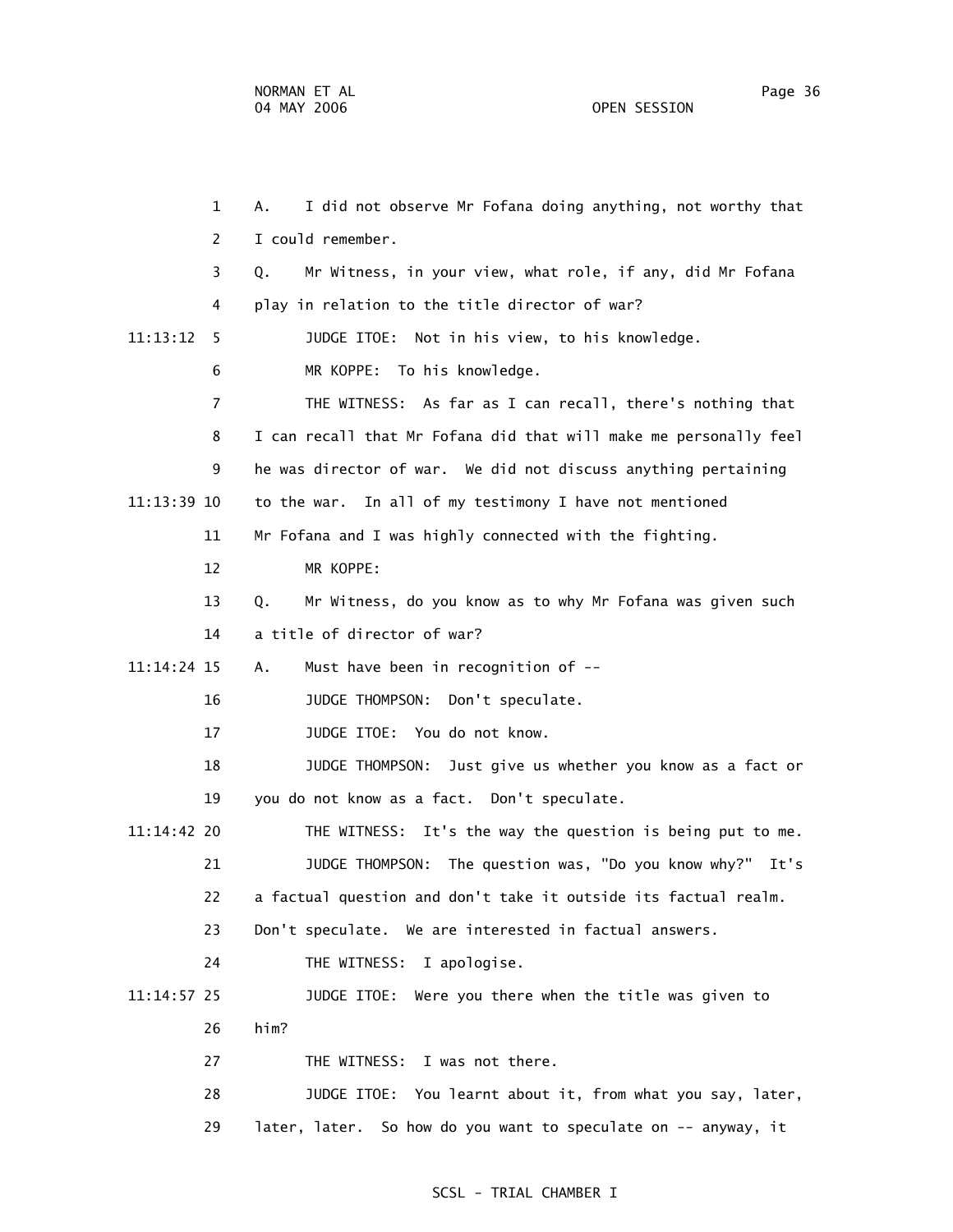1 is not your fault. It is the way the question was put by 2 Mr Koppe. 3 MR KOPPE: 4 Q. You don't know but have you heard later maybe as to why he 11:15:17 5 was given such a title? 6 A. No. 7 Q. Did you know, Mr Witness, what Mr Fofana's duties entailed 8 as director of war? 9 A. I don't know. 11:15:38 10 Q. Would you expand on that a little? 11 PRESIDING JUDGE: He doesn't know. 12 THE WITNESS: I told this Court I never discussed anything 13 pertaining to the war or the combat situation, the problems that 14 we were facing. I never discussed anything with Mr Fofana so I 11:16:08 15 can't know, I don't know. I was not there when he was appointed 16 and I got to know about it rather late. So I don't know. I 17 really do not know. 18 MR KOPPE: 19 Q. Okay, thank you, thank you. During the, let's call it, 11:16:30 20 interregnum what was Mr Fofana to you? 21 A. Just another acquaintance, a Kamajor acquaintance, somebody 22 who was associated with initiation. There were thousands and 23 thousands of Kamajors at Gendema. Just any other one of them. 24 Q. Could you tell this Court anything about his importance, 11:17:09 25 for instance? Was he an important man, was he unimportant? 26 A. Whilst the war lasted? Whilst the war lasted? 27 Q. Yes. 28 A. Well, the title attached to him, director of war, in the 29 eyes of Kamajors, made him a big man. Just that. Remember I'm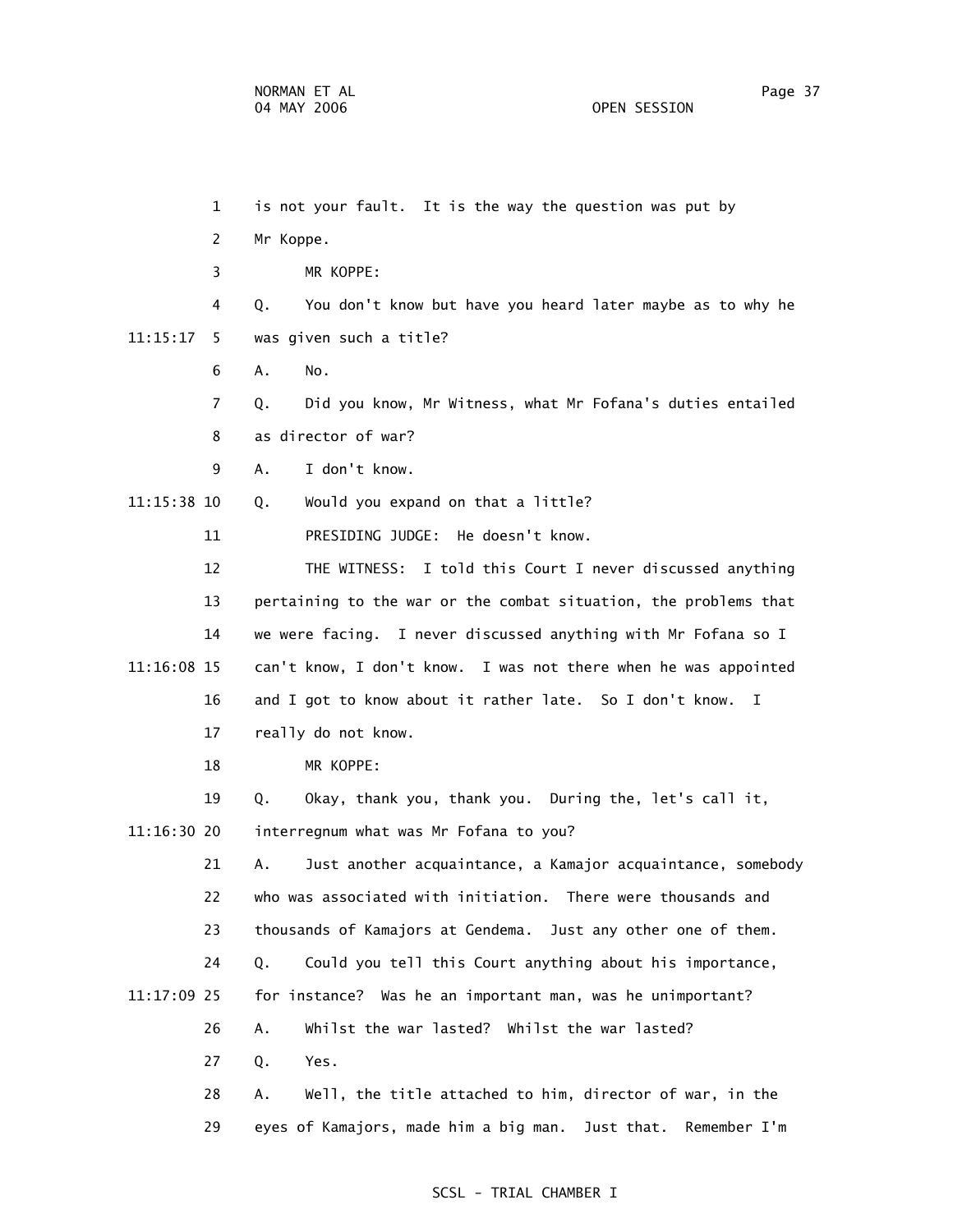1 saying title, the title. 2 Q. Yes, I understand. Was Mr Fofana in a de facto sense an 3 important man or unimportant? 4 PRESIDING JUDGE: I just want to clarify that during 11:17:55 5 examination-in-chief in this respect this is your witness. We 6 have been fairly liberal in the acceptance of leading questions, 7 but this is your witness in chief. 8 MR KOPPE: I know. 9 PRESIDING JUDGE: It's a common witness. Having said that, 11:18:09 10 please proceed. 11 MR KOPPE: 12 Q. Do you have anything to add or not at this point about 13 Mr Fofana? 14 JUDGE THOMPSON: Mr Koppe, perhaps I should understand your 11:18:28 15 question. What is the distinction between a de facto important 16 and a de jure important person from your perspective? I was a 17 little befuddled by the question itself; de facto important or de 18 jure important. 19 MR KOPPE: For instance, somebody could be de jure a 11:18:52 20 director of a company, let's say, but does not have any real 21 power, doesn't really have anything to say. 22 JUDGE THOMPSON: I concede that. I am just thinking of the 23 word "important," because, in my kind of experience, the 24 distinction seems to be a problematic one. I am not too familiar 11:19:14 25 with making that distinction between an important person de facto 26 and an important person de jure. Perhaps I know the distinction 27 of a VIP and a non-VIP. 28 MR KOPPE: But I think the witness could say whether within

# SCSL - TRIAL CHAMBER I

29 the hierarchy Mr Fofana was an important man or not.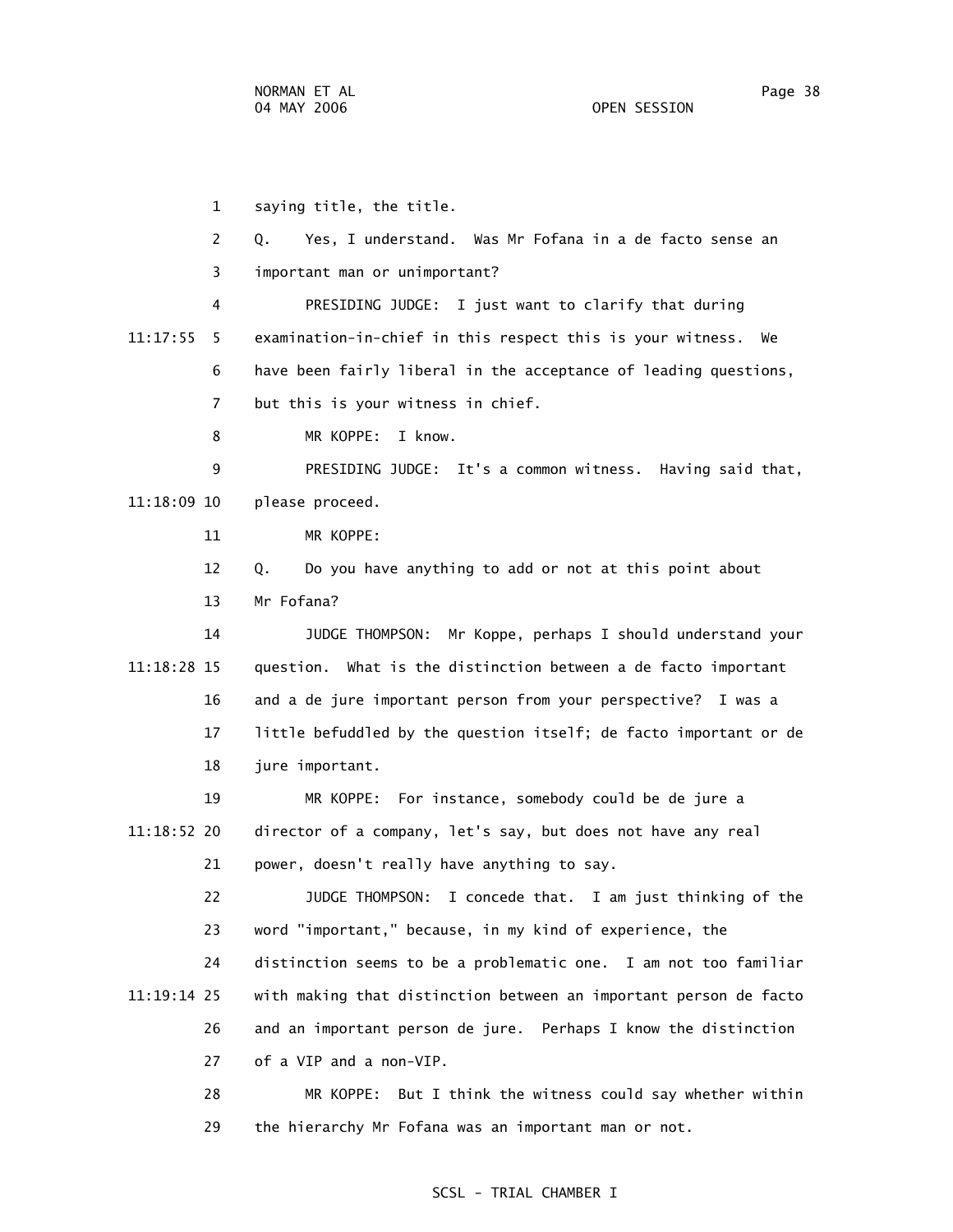|             | $\mathbf{1}$   | JUDGE THOMPSON: Well, we learn every day. Thanks.               |
|-------------|----------------|-----------------------------------------------------------------|
|             | $\overline{2}$ | MR KOPPE:                                                       |
|             | 3              | Mr Witness, I will move on. Do you know whether Mr Norman<br>Q. |
|             | 4              | had a second in command?                                        |
| 11:19:55    | 5.             | Α.<br>No.                                                       |
|             | 6              | Q.<br>Mr Norman did not have a deputy?                          |
|             | $\overline{7}$ | MR SESAY: Sorry, My Lord. May we, at this stage, My Lord,       |
|             | 8              | express our concern in relation to the line of                  |
|             | 9              | examination-in-chief so far as it now relates to the first      |
| 11:20:27 10 |                | accused rather than the second accused.                         |
|             | 11             | PRESIDING JUDGE: Yes, so? What is your objection?               |
|             | 12             | MR SESAY: My objection is, My Lord, that it might tend          |
|             | 13             | $to$ $-$                                                        |
|             | 14             | JUDGE ITOE: This is a witness who - he has said it - was        |
| 11:20:46 15 |                | very, very much involved with the Kamajor movement and its      |
|             | 16             | operations. He was himself a fighter. So how is that a question |
|             | 17             | out of context given the evidence which this witness has put    |
|             | 18             | across to the Tribunal?                                         |
|             | 19             | MR SESAY: My Lord, I am of the impression, notwithstanding      |
| 11:21:12 20 |                | that are jointly charged, the indictees -- I stand to be        |
|             | 21             | corrected, but I am of the view that he is now conducting the   |
|             | 22             | examination-in-chief, not cross-examination.                    |
|             | 23             | PRESIDING JUDGE: Indeed, this is a witness common to the        |
|             | 24             | two.                                                            |
| 11:21:24 25 |                | MR SESAY: Yes, My Lord, but in respect of the second            |
|             | 26             | indictee, My Lord, the second accused. My learned colleague,    |
|             | 27             | with all due respect to him now, has now been posing questions, |
|             | 28             | pursuing questions in respect of the first accused.             |
|             | 29             | PRESIDING JUDGE: But he -- I mean, if his questions are --      |
|             |                |                                                                 |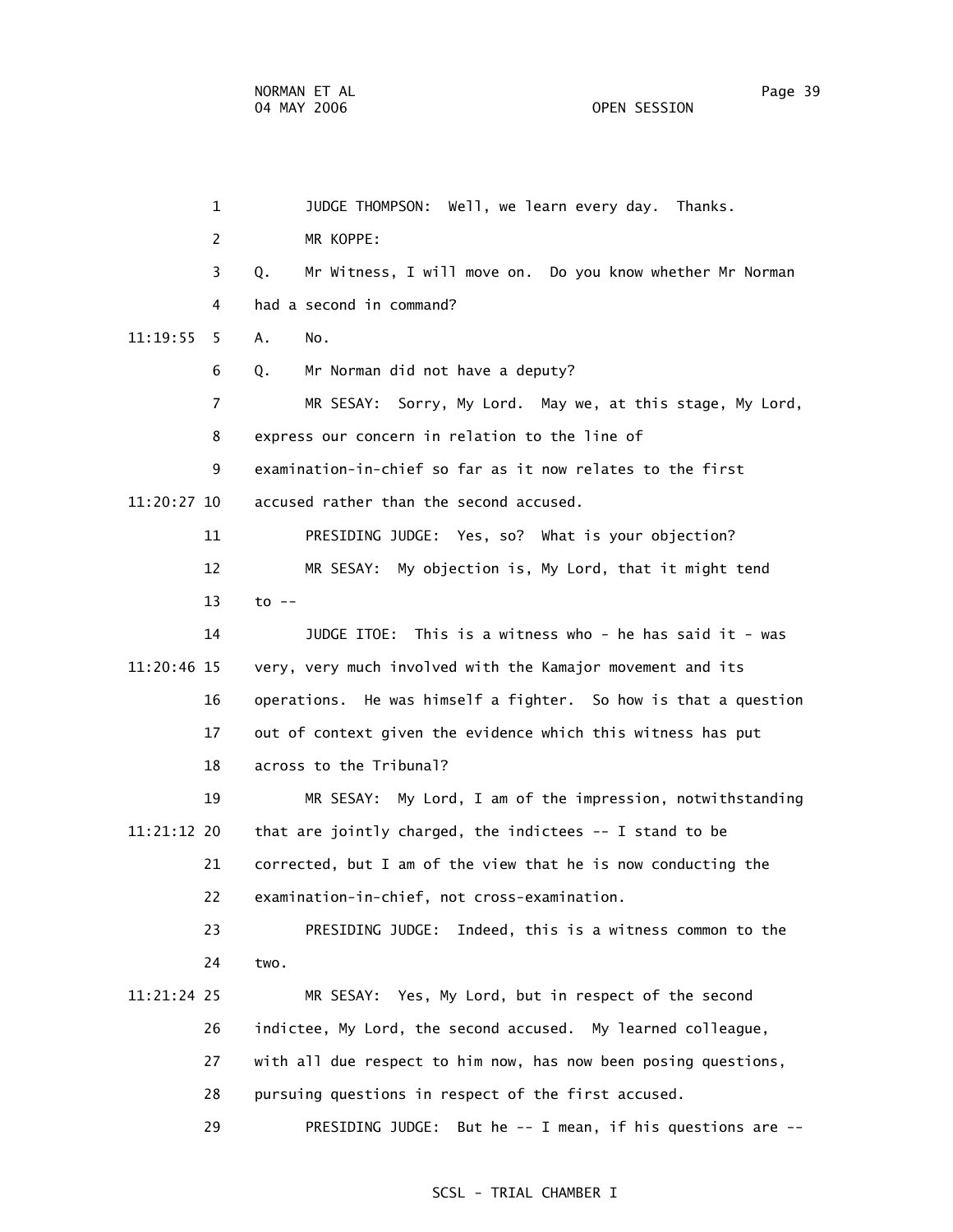1 the fact that it may or may not implicate the first accused 2 should not be a limit to the question that may be asked. It is 3 important for this Court to know that you are objecting to it and 4 obviously these kinds of questions and answers may not be imputed 11:22:01 5 to the first accused and should not be used against the first 6 accused because it is a joint trial. I can see why you are up 7 and making objection. [Overlapping speakers] the fact that the 8 question may be asked, but that question, especially in the way 9 it is framed, may have an impact on the first accused and 11:22:18 10 therefore the Court is aware of it and will be very cautious 11 about how to use this evidence, but it does not make it 12 irrelevant and certainly it is possible for the second accused to 13 explore that.

 14 MR SESAY: I am grateful, My Lord. I was merely expressing 11:22:37 15 concern in respect of how to what extent it may or may not 16 implicate the first accused.

 17 PRESIDING JUDGE: We have consistently stated the fact that 18 this is a joint trial does not mean that any accused individually 19 should suffer and have any prejudice as a result of that. So 11:22:52 20 obviously these questions and answers if they may prejudice the 21 first accused will be ignored in this respect by the Court.

22 MR SESAY: Thank you, My Lord.

 23 JUDGE THOMPSON: I just wanted to say that that was a 24 very -- the way I was more or less trying to conceptualise what 11:23:10 25 you are trying to do -- because clearly if it is a question that 26 you anticipate, the answer to which might in fact tend to 27 implicate the first accused, then I yield to what the 28 Presiding Judge has said. But the way you framed your objection 29 did not satisfy me as to why you were objecting, because I wanted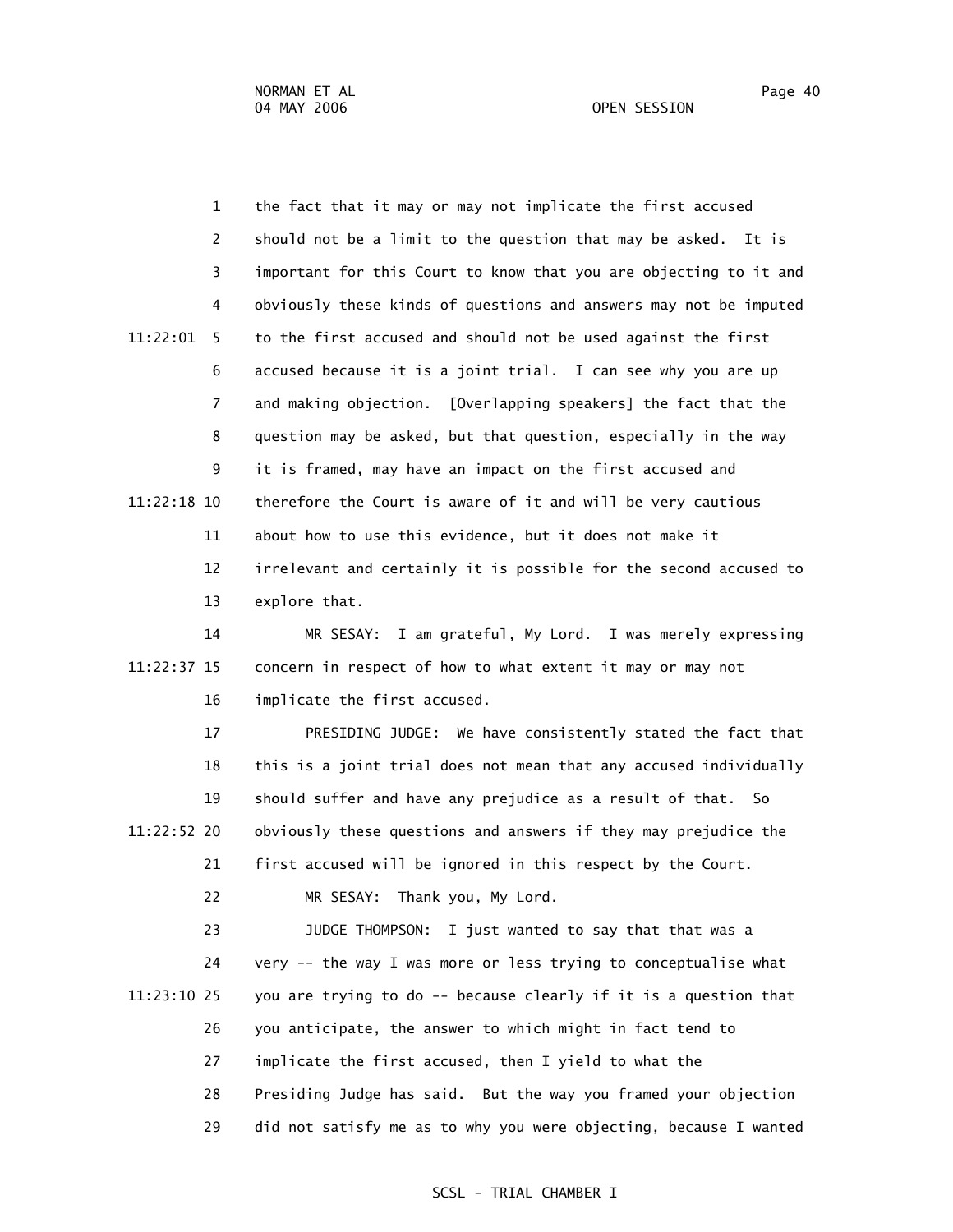|             | $\mathbf{1}$   | to know whether you were complaining that it was a leading        |
|-------------|----------------|-------------------------------------------------------------------|
|             | 2              | question or whether it was a question which was impermissible in  |
|             | 3              | examination-in-chief. But I acquiesce in what the                 |
|             | 4              | Presiding Judge has said.                                         |
| 11:24:04    | 5              | MR SESAY: I will oblige, My Lord. I will wait and see,            |
|             | 6              | My Lord.                                                          |
|             | $\overline{7}$ | PRESIDING JUDGE: Mr Koppe?                                        |
|             | 8              | JUDGE ITOE: The question has received a reply already             |
|             | 9              | anyway, it is on record, although the objection to that question, |
| 11:24:07 10 |                | as I imagine, in the view of the Tribunal is overruled. We have   |
|             | 11             | the answer in the records anyway. Yes, Mr Koppe.                  |
|             | 12             | MR KOPPE:<br>Thank you.                                           |
|             | 13             | So, Mr Witness, you're saying there is no second in<br>Q.         |
|             | 14             | command. Who, if anyone, would come close to the position of      |
| 11:24:32 15 |                | second in command to Mr Norman?                                   |
|             | 16             | Please go over that question again.<br>А.                         |
|             | 17             | Who, if anyone, would come close to the position of second<br>Q.  |
|             | 18             | in command to Mr Norman, to your knowledge?                       |
|             | 19             | Insofar as the CDF was concerned?<br>Α.                           |
| 11:24:56 20 |                | Q.<br>Yes.                                                        |
|             | 21             | JUDGE ITOE: I'm worried about this question. I'm worried          |
|             | 22             | about this question, because the witness has said Mr Norman did   |
|             | 23             | not have a second in command. He did not have a deputy.<br>So I   |
|             | 24             | think the matter should rest there. When he goes into -- when     |
| 11:25:12 25 |                | you ask him, "Who do you think should be the second in command",  |
|             | 26             | in the absence of any knowledge that there was a second in        |
|             | 27             | command, it becomes speculative and you are putting the witness   |
|             | 28             | in a situation where he will start saying, "But I have just said  |
|             | 29             | that there was no second in command." Who will then be the        |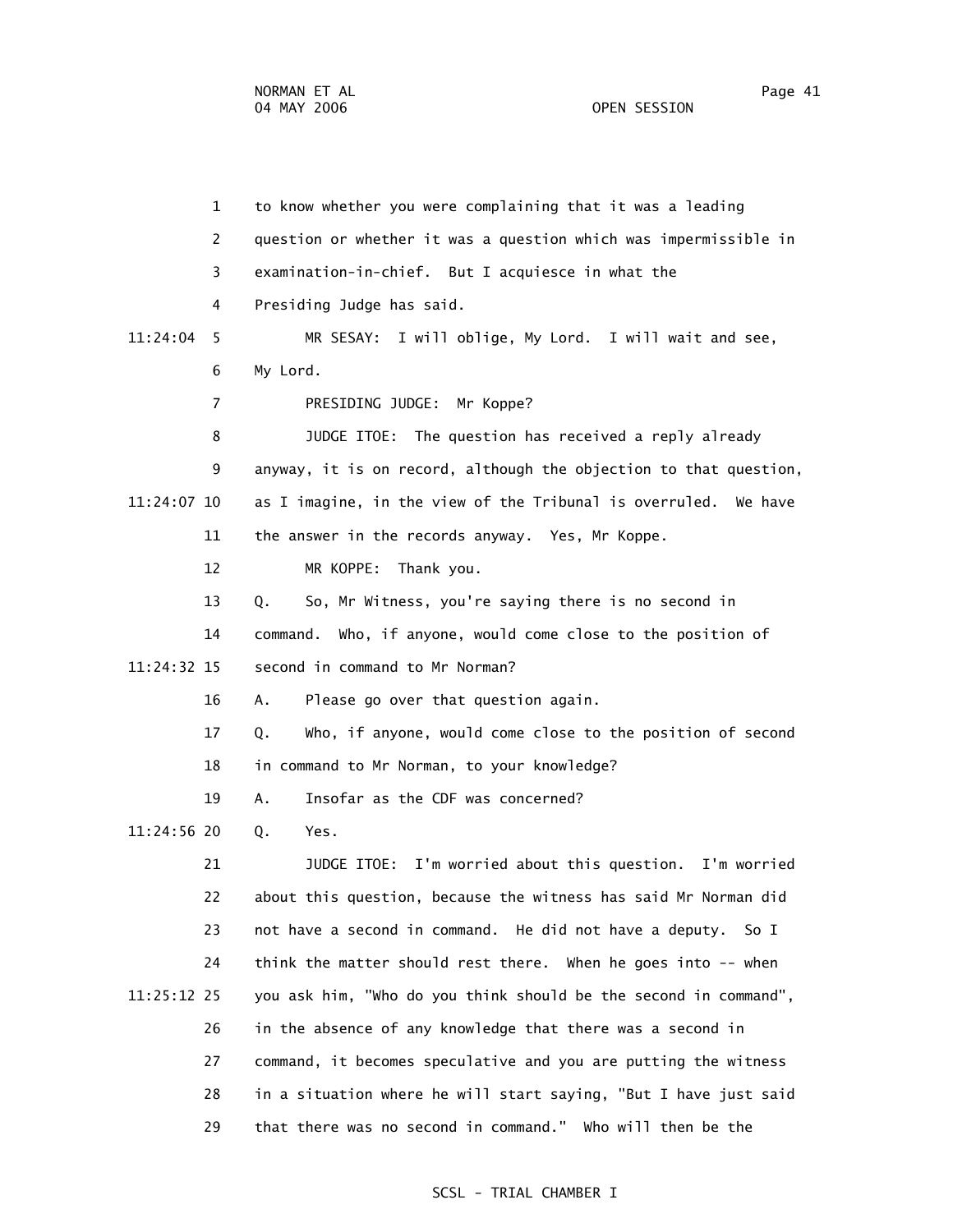1 second in command? That, to me, is very highly speculative. 2 JUDGE THOMPSON: And I would like to say that perhaps if 3 you pursue it further it might become that you may be seeking 4 here to cross-examine your witness, because in this particular 11:25:54 5 area too you may be coming close to infringing the finality rule. 6 Please stand up when we are talking to you, Mr Koppe. You may be 7 coming close to infringing the finality rule. Once there is a 8 clear answer to a question, whether in examination-in-chief or 9 not, unless there is some kind of ambiguity to a particular 11:26:19 10 issue -- because here is an issue which you are putting to him 11 and he has given you a clear answer. If you probe it further in 12 an argumentative or speculative way, you may be not only just 13 infringing those rules but also the finality rule, because how 14 far are you going to take it? That is my view of the law, 11:26:41 15 anyway.

> 16 MR KOPPE: Your Honour, the witness has answered there is 17 no second in command.

 18 JUDGE THOMPSON: That is the point I am making about the 19 finality rule. It is an issue that you are putting and it is an 11:26:55 20 issue which may be a contentious issue. You have got a very 21 clear answer to it, so the question is how far should the 22 Tribunal allow you to pursue it and re-open it over and over 23 again. It would seem to me that this would be going outside the 24 permissible limits of examination-in-chief. Even if it were in 11:27:20 25 cross-examination, the finality rule applies.

> 26 MR KOPPE: To me, Your Honour, it is a highly relevant 27 point because, as you know, my client --

> 28 JUDGE ITOE: Mr Koppe, what you're saying is that what 29 you're soliciting from the witness is speculative?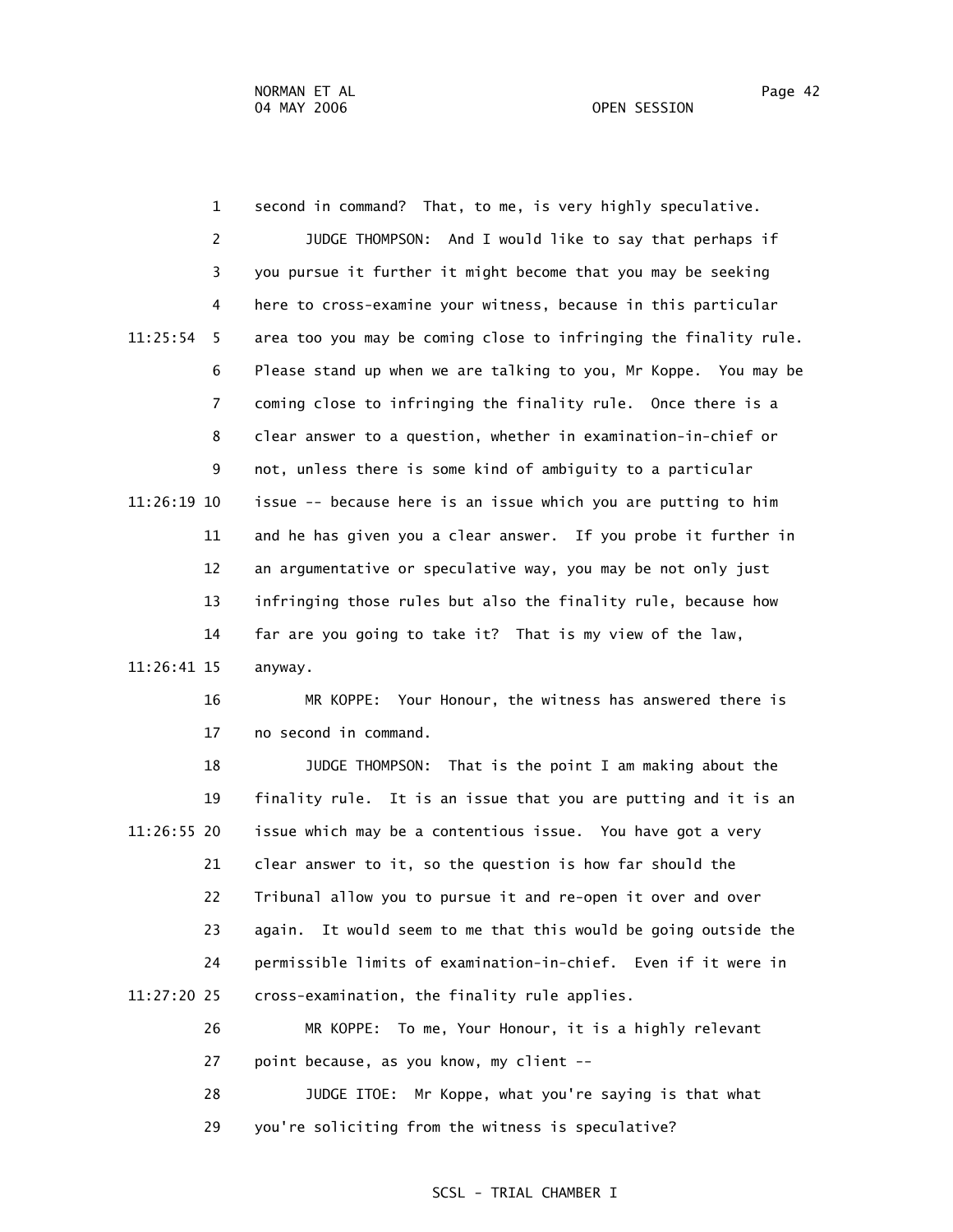1 MR KOPPE: Not necessarily, no. 2 JUDGE ITOE: It is and we rule that it is speculative. Can 3 you move on, please? 4 MR KOPPE: My question -- 11:27:48 5 JUDGE ITOE: It is speculative because there is finality to 6 this issue from what Justice Thompson has told you. He has given 7 an answer to this and you cannot lead him to speculate as to who 8 he thinks came close to being the second in command to Mr Norman. 9 We think it is speculative and I think your question in this 11:28:12 10 regard is overruled. 11 MR KOPPE: Is that the decision of the Bench? 12 JUDGE THOMPSON: I take the view that, quite frankly, if we 13 let you go further there will be no end of this kind. It is an 14 issue which is contentious. You have got an answer from this 11:28:28 15 witness and, if you pursue it beyond that, as my learned brother 16 has said, you will in fact be inviting speculation, argument and 17 virtually saying that -- you know, you can go on and on with it. 18 I certainly think that this question, the way it is framed, given 19 the answer of the witness, is clearly objectionable. 11:28:54 20 MR KOPPE: What you're saying is that there is no such 21 situation as somebody being close to a second in command? 22 JUDGE THOMPSON: I am not suggesting that. I am talking 23 about an issue which is contentious and I'm saying that if the 24 witness has given a final answer, clear answer, not leaving any 11:29:15 25 room for ambiguity, or any inconsistency, or need for

 26 clarification in examination-in-chief, if you pursue it, you 27 clearly are coming close to cross-examining your witness, which 28 you cannot do, or you are violating the finality rule. That is 29 my understanding of the law.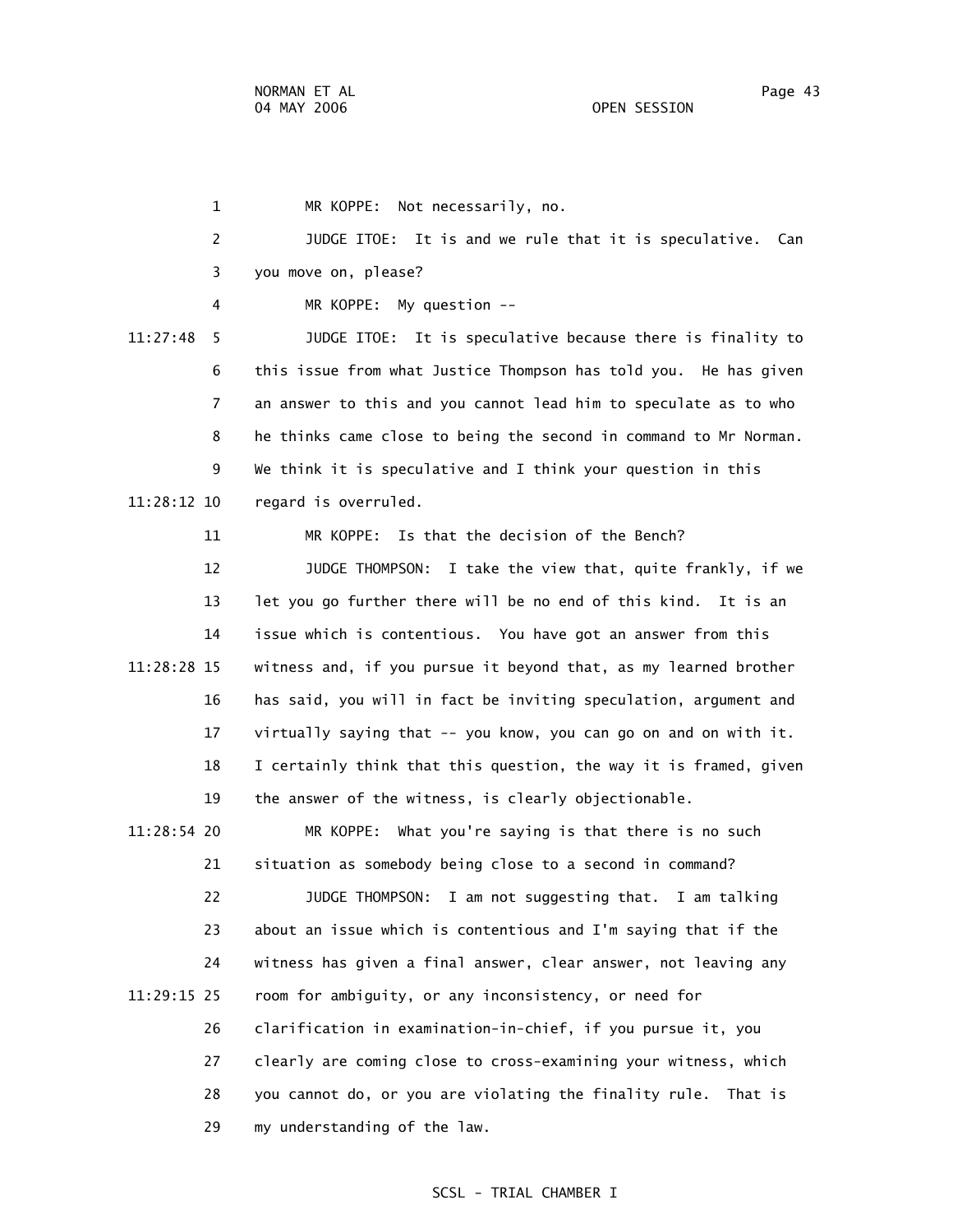1 MR KOPPE: So I cannot ask this question; is that the 2 decision? 3 PRESIDING JUDGE: The way the question has been framed, no, 4 you cannot ask that question. Mr Koppe, it is 11.30 anyhow. We 11:29:58 5 will break for the usual morning recess and we can take it up 6 again when we resume. Thank you. 7 [Break taken at 11.30 a.m.] 8 [Upon resuming at 12.00 p.m.] 9 PRESIDING JUDGE: Mr Koppe, you are still in 12:02:33 10 examination-in-chief of your witness. Are you ready to proceed? 11 MR KOPPE: Yes, Your Honour. 12 Q. Mr Witness, did you have a superior within the CDF? 13 A. Yes, I did. 14 Q. Please tell this Court who was your superior. 12:03:06 15 A. Generally in CDF I considered all of those in the national 16 executive to be my superiors. 17 JUDGE ITOE: National executive of what? 18 THE WITNESS: Civil Defence Forces, Sierra Leone. 19 MR KOPPE: 12:03:48 20 Q. Mr Witness, who gave you your position as commander? 21 PRESIDING JUDGE: Has he testified or do we have in 22 evidence that he was a commander - as a commander. Maybe what is 23 confusing a bit now is we are talking of a different period of 24 time, because the witness has been testifying that for a period 12:04:13 25 of time he was the administrator of the CDF in Kenema District - 26 administrator, not commander, as such. He may have had different 27 functions at other times. That is why I am saying maybe it would

> 28 be important, so there is a very clear understanding of what is 29 and what is not of the time frame that you're talking about in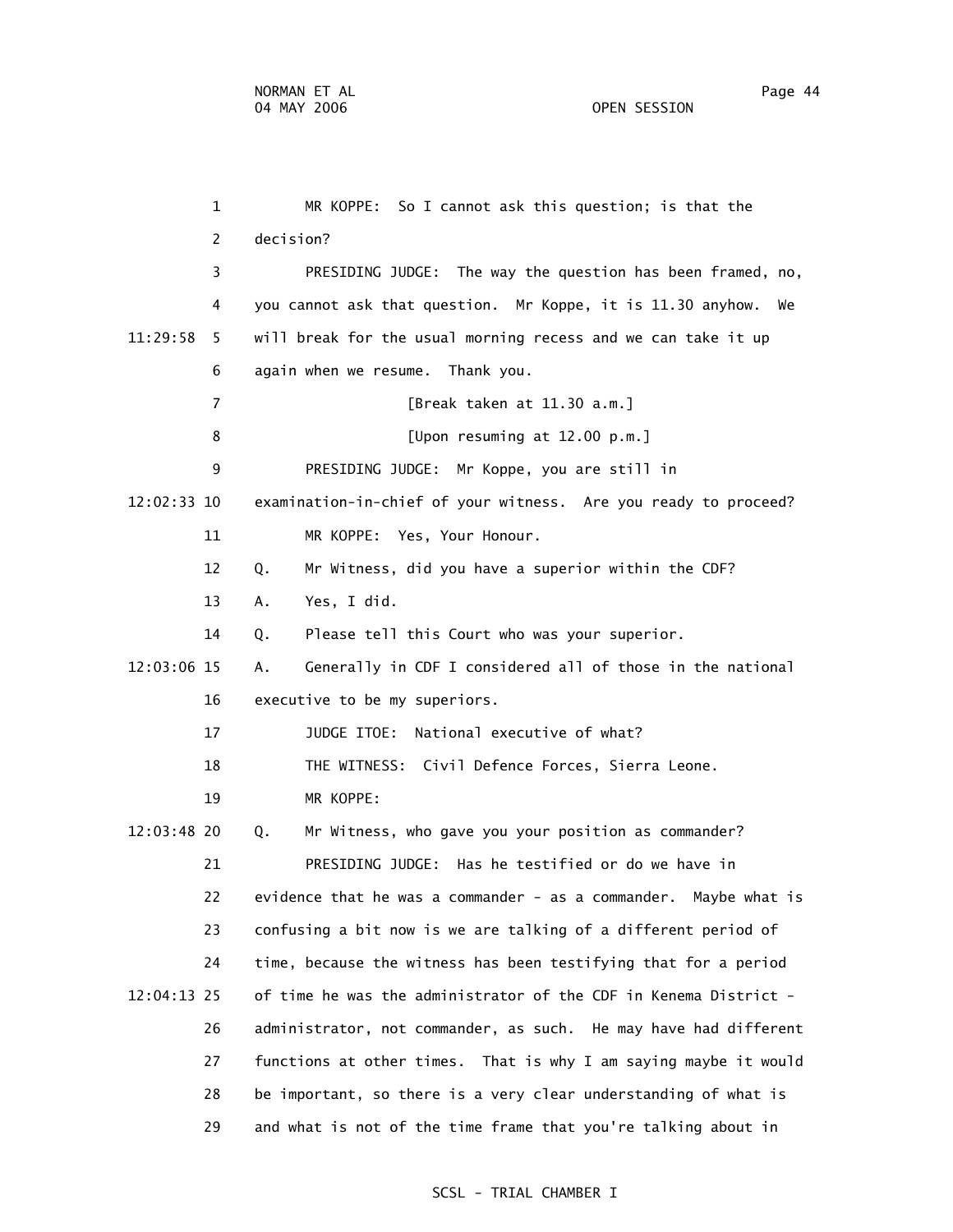1 making reference to this. 2 MR KOPPE: 3 Q. Mr Witness, I am referring to the time frame of the 4 interregnum. Did you, at any time in that period, hold a 12:04:44 5 position as commander? 6 A. Well, not as commander. I could recall that when we went 7 to Gendema and I finally got involved in the fighting, one day 8 Eddie Massallay told me that I was now the adjutant, but then I 9 didn't even know what an adjutant was. I did not know what an 12:05:31 10 adjutant was, what it means, what my functions were. Because, at 11 the end of the day, I left him at Bo Waterside and I went to go 12 for Makpele where we had our combat camp and we seldomly 13 interacted, but at that time everybody just called adjutant, 14 adjutant, adjutant. 12:05:51 15 PRESIDING JUDGE: When you say "We seldom interacted", that 16 is yourself and Eddie Massallay? 17 THE WITNESS: Yes. 18 PRESIDING JUDGE: So, Mr Koppe, maybe you can classify the 19 issue because your question was, "Did you have a superior in the 12:06:15 20 CDF?" You meant during the interregnum. 21 MR KOPPE: Yes. 22 PRESIDING JUDGE: I don't think this is quite the answer 23 that he gave. Mr Witness, the question you were asked, "Did you 24 have a superior in the CDF," you said all of those in the 12:06:31 25 national executive were my superiors, as such, but does that 26 apply to the period called the interregnum as well? 27 THE WITNESS: In the interregnum I considered 28 Eddie Massallay -- Eddie Massallay, Honourable ML Kallon, those 29 ones, to be my superiors.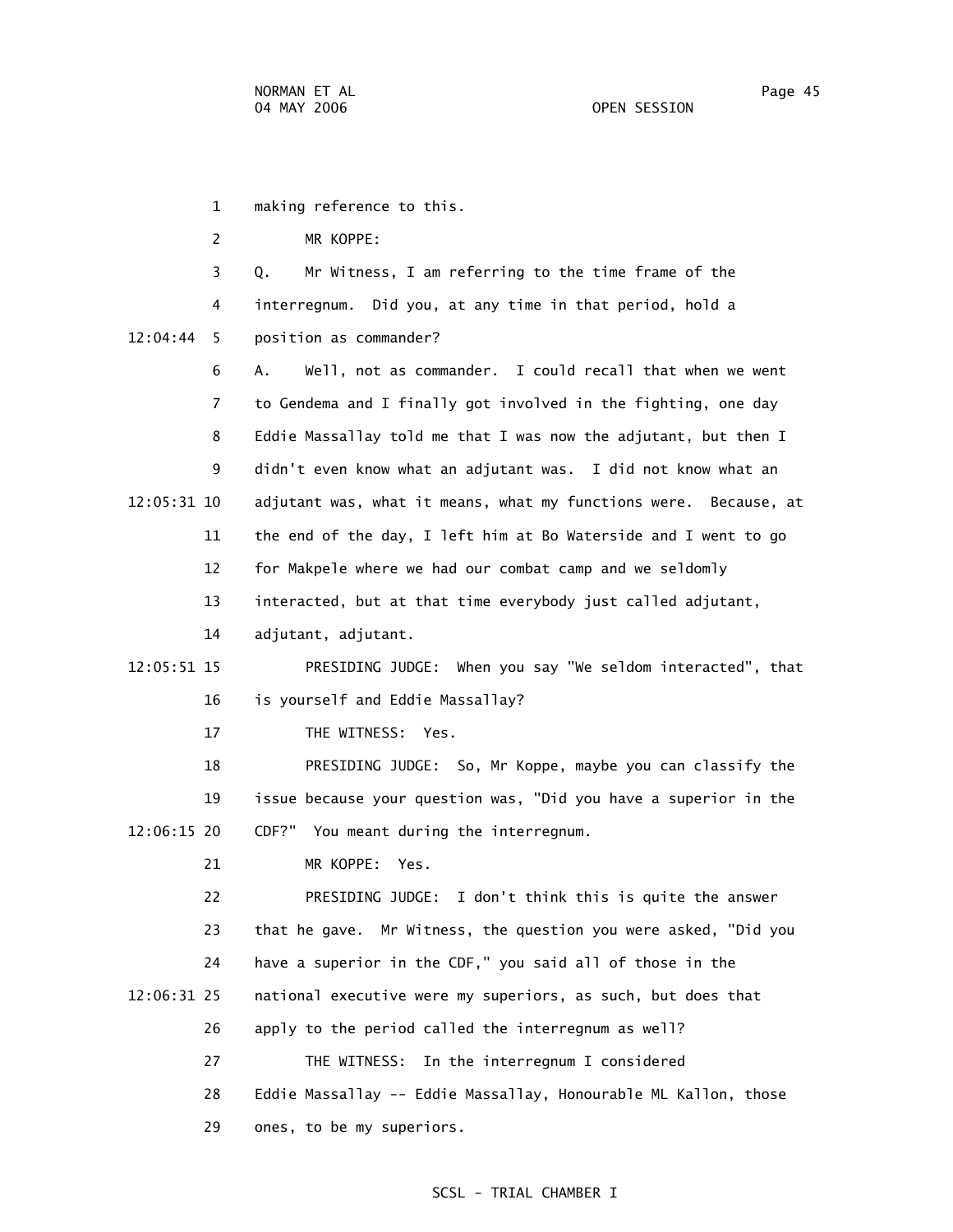1 MR KOPPE: 2 Q. Mr Witness, in this interregnum period, did you consider 3 anybody else to be your superior? 4 A. Apart from the names I've mentioned? 12:07:24 5 Q. Yes. 6 A. No. 7 Q. Thank you. Mr Witness, during the interregnum period, did 8 you ever discuss with Mr Fofana matters of strategy for 9 prosecuting the war? 12:07:53 10 A. I did not. 11 Q. Mr Witness, to your knowledge, did any other commanders 12 with whom you talked in that period ever discuss with Mr Fofana 13 matters of strategy for prosecuting the war? 14 A. No, I don't think so, because we were there at the 12:08:44 15 forefront and we were the ones generally who discussed tactics 16 and strategy, and Mr Fofana was not involved. 17 Q. Mr Witness, I asked you about matters of strategy. You, 18 yourself, said matter of tactics. Did you ever discuss with 19 Mr Fofana matters of operations for prosecuting the war? 12:09:29 20 A. That also we did not. 21 Q. To your knowledge, Mr Witness, did other commanders ever 22 discuss with Mr Fofana matters of operations for prosecuting the 23 war? 24 A. Well, I don't know. 12:10:01 25 Q. Mr Witness, did you ever receive any information from 26 Mr Fofana with respect to matters of policy and strategy for 27 prosecuting the war? 28 A. I did not. 29 Q. Mr Witness, did you ever liaise with Mr Fofana in any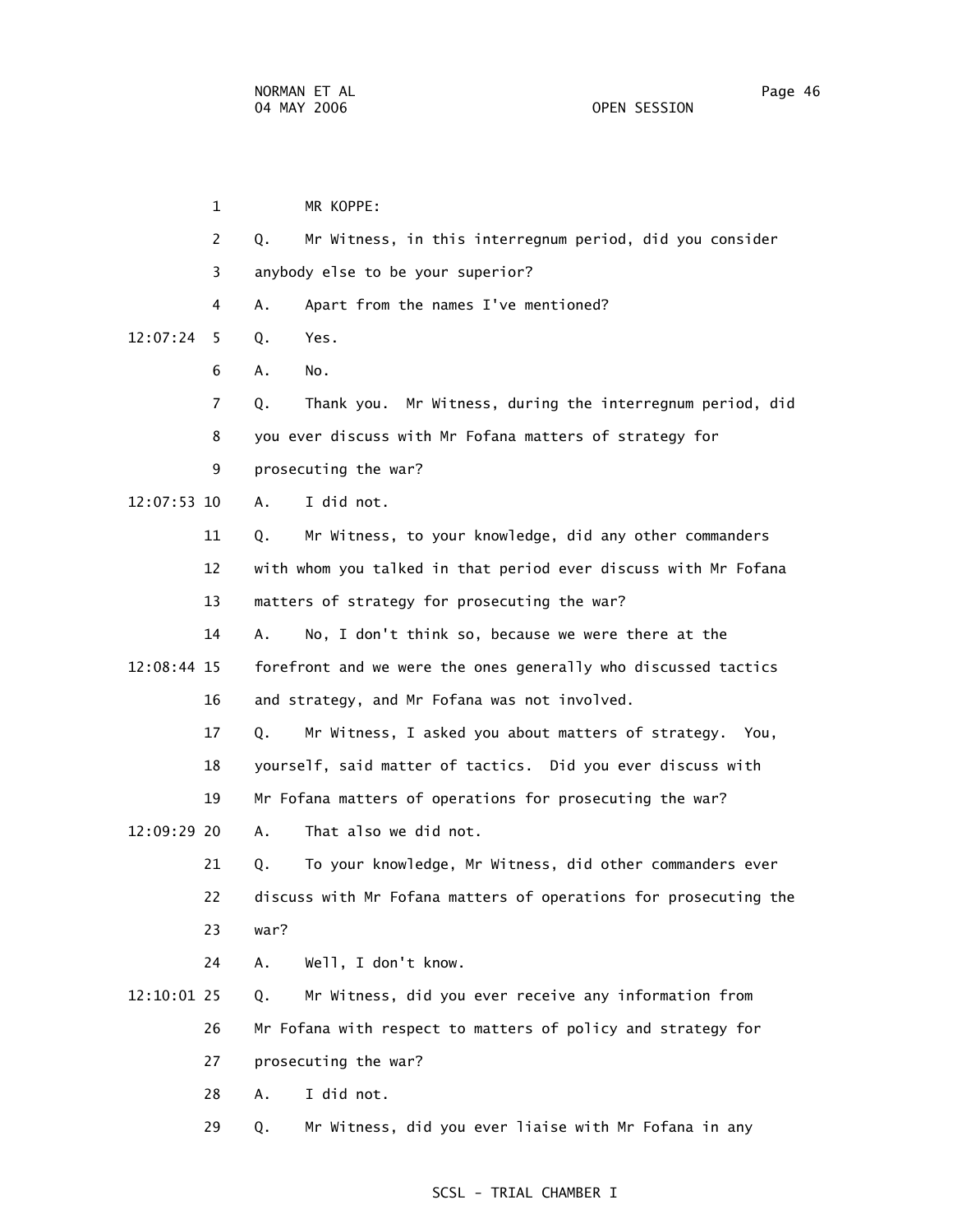1 capacity during the interregnum period? 2 A. No, I did not liaise with Mr Fofana. 3 Q. Did, Mr Witness, Mr Fofana ever supervise or, in other 4 words, monitor your operations in the interregnum period? 12:11:30 5 A. No. 6 Q. Did Mr Fofana ever give you direct orders in this 7 interregnum period? 8 A. He did not, no. 9 Q. Did you, Mr Witness, ever make reports in this interregnum 12:12:17 10 period to Mr Fofana? 11 A. No, I did not. 12 Q. Mr Witness, to your knowledge did Mr Fofana ever command a 13 battalion of Kamajors? 14 A. To my knowledge, no. 12:12:59 15 MR KOPPE: Your Honour, I would like to show the witness an 16 exhibit which has been put into evidence already. It is 17 Exhibit 112. 18 JUDGE THOMPSON: Repeat the reference, Mr Koppe. 19 MR KOPPE: 112, Your Honour. 12:13:36 20 PRESIDING JUDGE: This is the calendar? 21 MR KOPPE: Yes, that's correct. 22 [Exhibit No. 112 shown to witness] 23 Q. More specifically, Mr Witness, I would like you to go to 24 the page just after January 2001. I believe it is the fourth 12:14:13 25 page. To be more precise, it has numbered on the side 840. Do 26 you see this page, Mr Witness? 27 A. Yes, I do. 28 Q. Mr Witness, this is a CDF calendar containing a photograph 29 of Mr Fofana and others, and this, as I said earlier, has been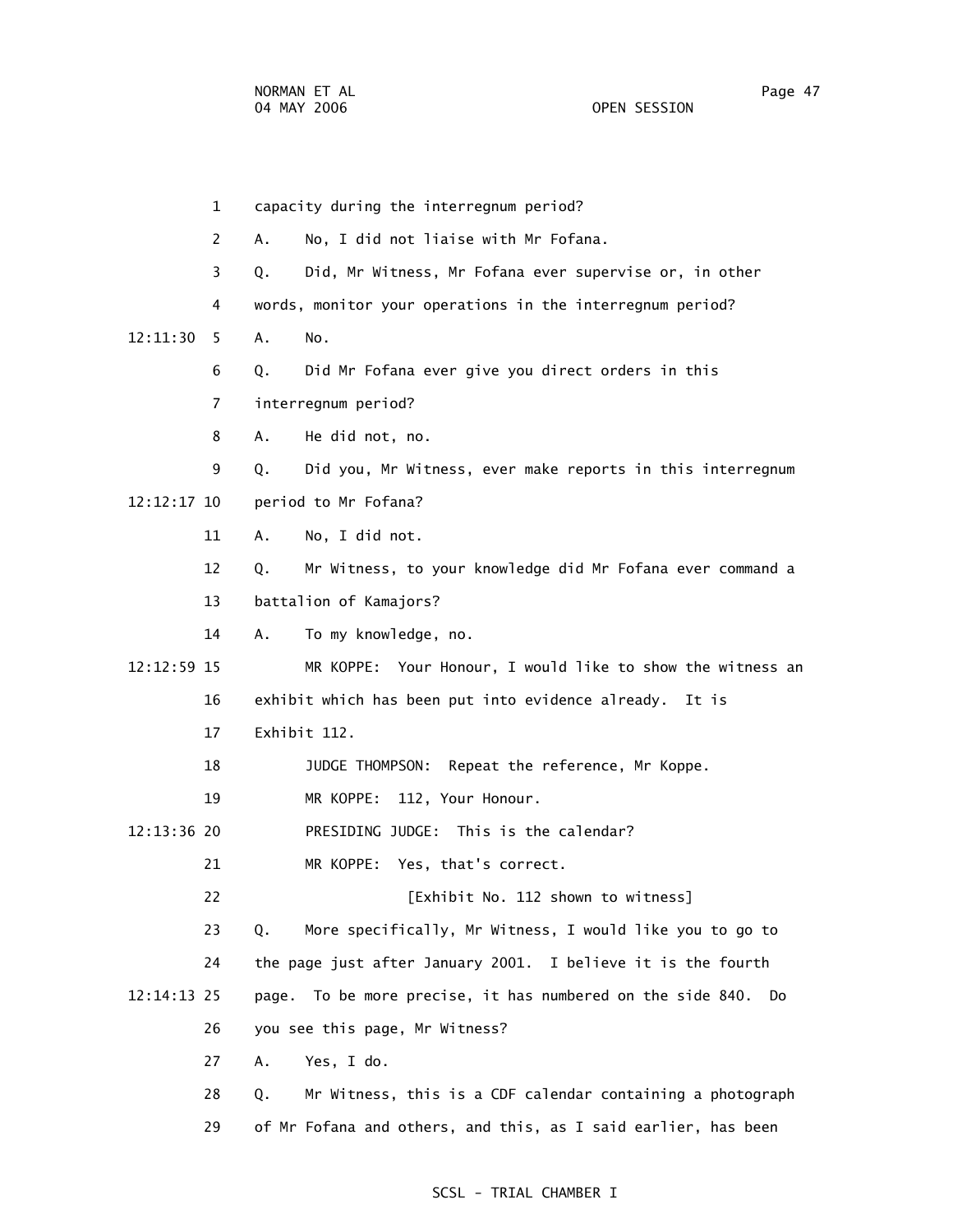1 admitted into evidence. Beneath the photograph of Mr Fofana it 2 states, inter alia, as follows, "As far as the Sierra Leone Civil 3 Defence Forces are concerned, they don't say war unless he says 4 they say war." Have you seen that? 12:15:23 5 A. Yes, I have. 6 Q. Please tell this Court what your reaction is to that 7 statement. 8 A. That statement is incorrect, because insofar as I could 9 remember we are fighting, we had fought for so long and on many 12:15:49 10 occasions without the knowledge and consent of Mr Fofana. 11 Q. Now, Mr Witness, underneath the same photograph it also 12 states that Mr Fofana, "Was the man who oversees the mobilisation 13 and deployment of the volunteer fighters of the CDF." Could you 14 please tell this Court what your reaction is to that statement? 12:16:41 15 A. Again, that statement is incorrect, because as I have 16 related to this Court on many occasions, we mobilised men, 17 deployed them without any knowledge of Mr Fofana. 18 Q. So -- I will leave it there. You can also see on the 19 photograph that it shows Mr Fofana seated behind a desk with a 12:17:16 20 pen in his hand. Do you see that? 21 A. Yes, I do. 22 Q. He's holding a pen in his hand. Please tell the Court what 23 your reaction to that is? 24 A. In my opinion the photograph is misleading and -- 12:17:36 25 MR KAMARA: Objection, Your Honour. 26 PRESIDING JUDGE: What is your objection? 27 MR KAMARA: Counsel is canvassing opinion evidence from 28 this witness, especially when it is related to a photograph. A 29 look at the photograph shows what it is and soliciting the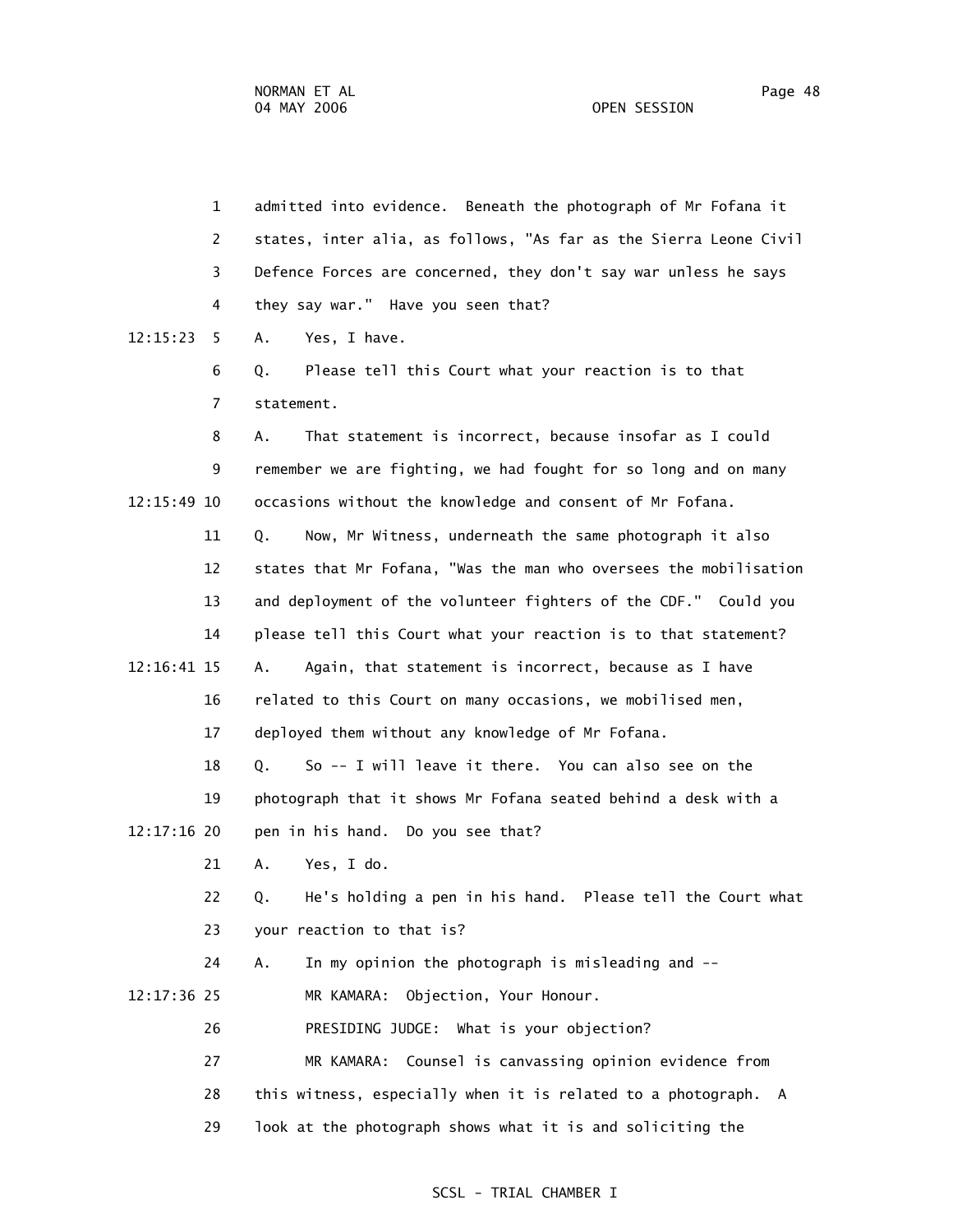1 opinion of this witness as to the nature or the interpretation of 2 the photograph is opinionated, and I object on the grounds of 3 soliciting opinion for this Court. 4 PRESIDING JUDGE: Mr Koppe? 12:18:03 5 MR KOPPE: Your Honour, I believe that the witness is 6 capable of forming an opinion on the basis of what he sees in 7 front of him. 8 JUDGE ITOE: Somebody seated at an office desk and handling 9 a pen. 12:18:20 10 MR KOPPE: Of course, I am asking specifically about the 11 pen. 12 JUDGE ITOE: What has the pen got to do other than it is 13 just a pen if you were not soliciting something more? 14 PRESIDING JUDGE: The way the question has been framed we 12:18:36 15 have to sustain the objection. 16 MR KOPPE: Let me rephrase the question, Your Honour. 17 Q. Do you know in the relevant period of time, interregnum 18 period, whether Mr Fofana was able to write or read? 19 A. Within the period of interregnum I didn't know him 12:19:15 20 sufficiently to be able to tell whether he knew how to read or 21 write. 22 Q. Let me expand the period of time. 23 In the interregnum period and the time following the 24 interregnum period do you know -- 12:19:32 25 A. I later got to know that Mr Fofana could not read and 26 write, but not during the period of the interregnum when I knew 27 him at Gendema. That's the point. 28 MR KOPPE: That will be all the questions in respect of 29 Exhibit 112.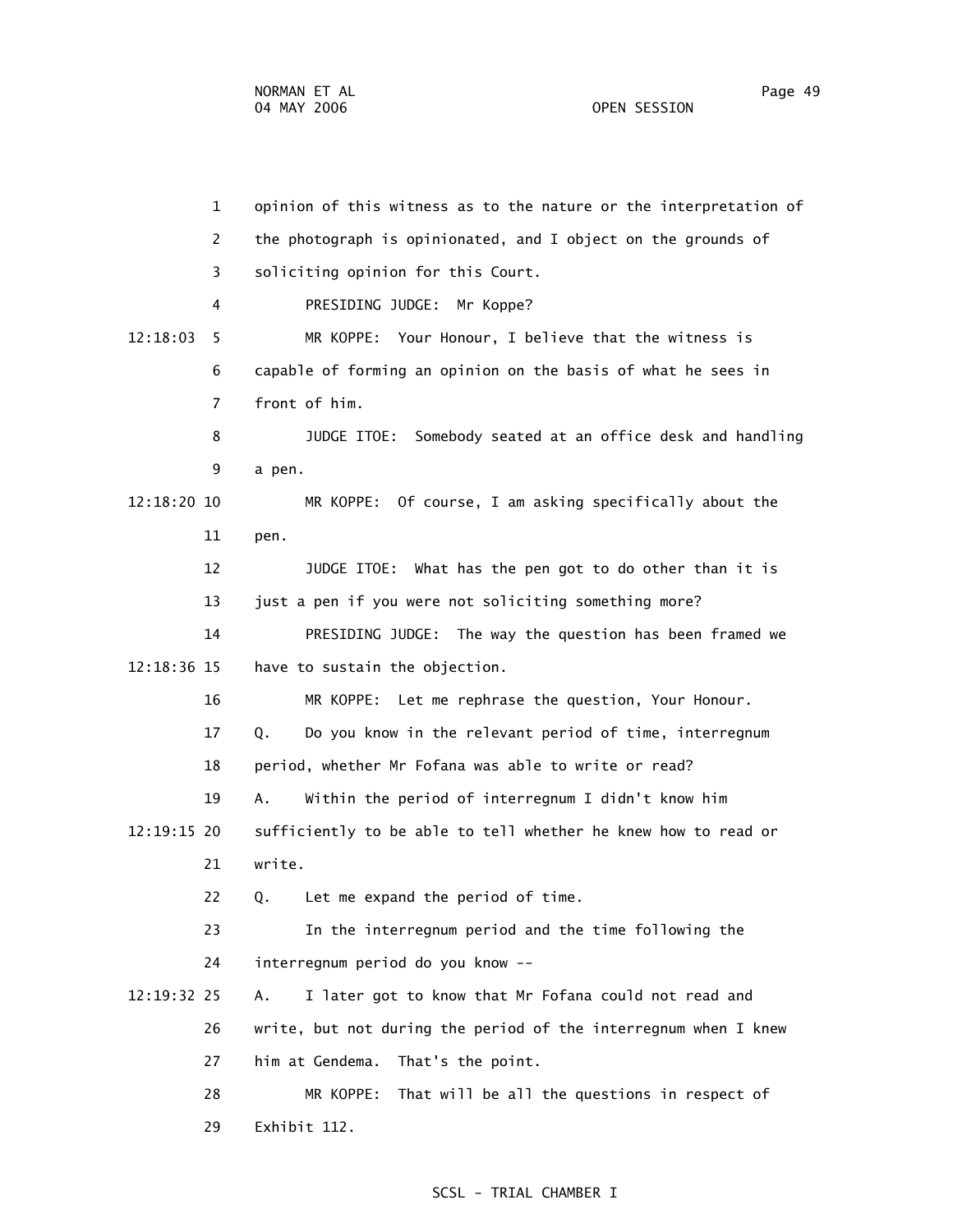1 Q. Mr Witness, to your knowledge who made the decisions as to 2 which and how many Kamajors went to the war front? 3 PRESIDING JUDGE: What period of time again? 4 MR KOPPE: Interregnum period, Your Honour. 12:20:34 5 THE WITNESS: During the time of the interregnum when we 6 were at Gendema, for instance, those decisions were taken by us 7 locally at our combat camp, yes. When we wanted to go on 8 patrols, we wanted to send out patrols, we would. We would say 9 how many men were going to be sent on patrols. When we wanted to 12:21:02 10 attack a location, we would also do our estimate of the manpower 11 requirement. 12 MR KOPPE: 13 Q. To your knowledge, Mr Witness, during the interregnum 14 period who made the decisions as to which and how many Kamajors 12:21:30 15 went to the war front as is from other locations? Not Gendema, 16 but other locations. Would you know that? 17 A. When I moved to the Tongo general area, it was the local 18 commanders who were there. 19 Q. Mr Witness, when you were the administrator for 12:22:06 20 Kenema District, did Mr Fofana ever come to you to check on the 21 progress of the war? 22 A. Not on one single occasion did he do it. He never did. 23 Q. Now, Mr Witness, at least one prosecution witness has 24 testified that as director of war Mr Fofana was in charge of all 12:22:42 25 CDF fighting groups. In your own experience, as a member of the 26 CDF, did you consider Mr Fofana to be in charge of your activity? 27 JUDGE ITOE: Mr Koppe, can you enlighten us. Do you have 28 the reference of that witness, please? 29 MR KOPPE: Yes, that's TF2-008, testimony was given on 16th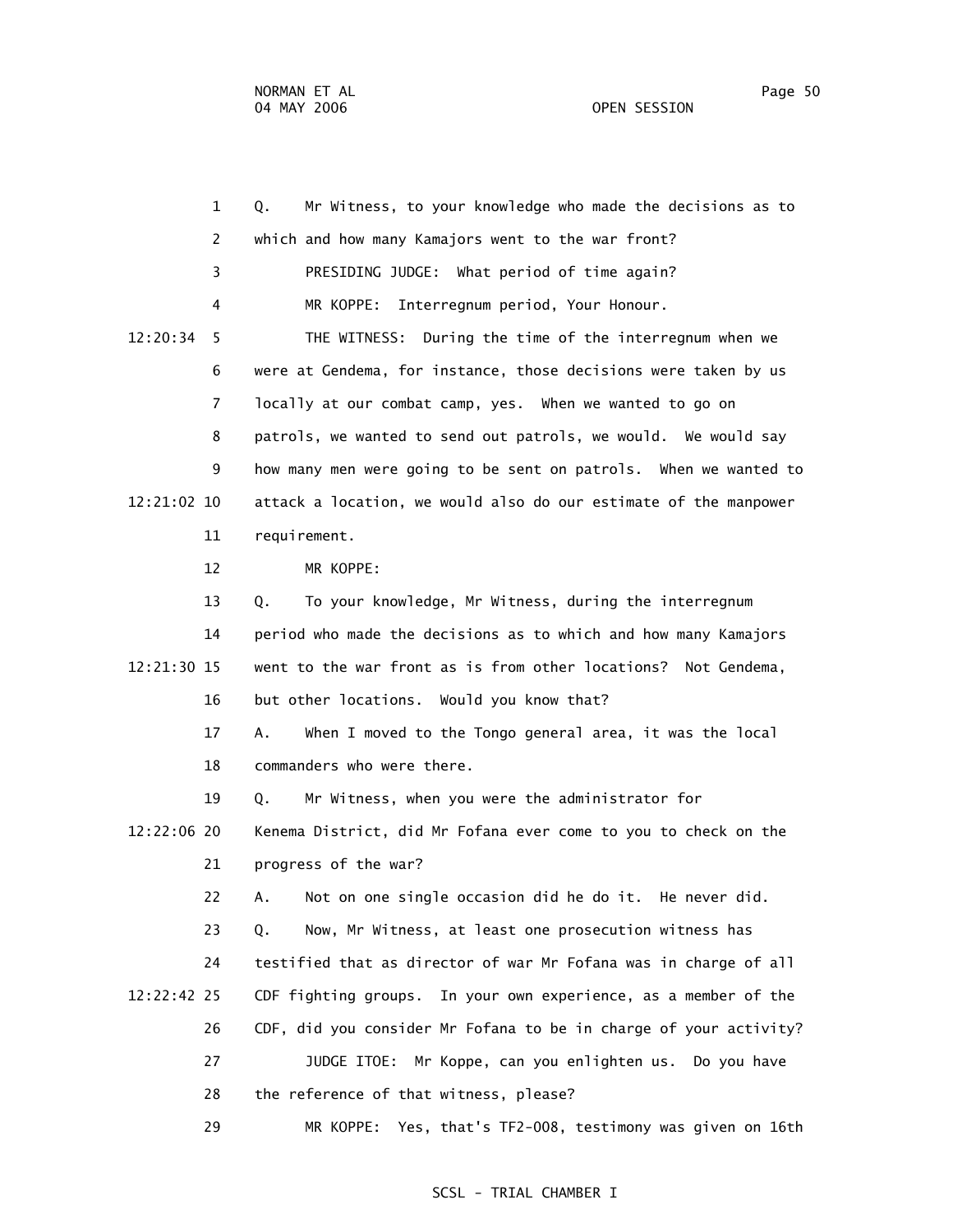1 November 2004, and in the transcript is at number 47, page 47. 2 THE WITNESS: I will say that is just the opinion of the 3 witness you have referred to, but insofar as I am concerned his 4 opinion was contrary to the facts as I know them. 12:23:47 5 MR KOPPE: 6 Q. Please expand; what are these facts? 7 A. That is to say Mr Fofana did not have anything whatsoever 8 to do with us in Kenema. Insofar as fighting, mobilising men, 9 discussing strategy matters related to the war were concerned, 12:24:04 10 Mr Fofana was never there. 11 Q. Mr Witness, another prosecution witness has testified that 12 Mr Fofana was one of those responsible for deciding and planning 13 how the war was to be fought. That is, TF2-005, giving testimony 14 on 15th February 2005 at page 94. 12:24:51 15 JUDGE ITOE: That Fofana was? 16 MR KOPPE: This witness has testified that Mr Fofana was 17 one of those responsible for deciding and planning how the war 18 was to be fought. My question to the witness is: 19 Q. In your own experience as a member of the CDF did Mr Fofana 12:25:10 20 decide and plan how the war was fought on your end in Kenema or 21 Gendema? 22 A. Again, my answer is no. 23 PRESIDING JUDGE: I understand your question now to be, as 24 far as the time frame is concerned, much wider now. It is no 12:25:28 25 longer in the interregnum but it is in both in -- 26 MR KOPPE: That is correct, Your Honour. 27 PRESIDING JUDGE: -- in Kenema. 28 MR KOPPE: Because I am specifically referring now to the 29 earlier testimony of this witness so the period is wider.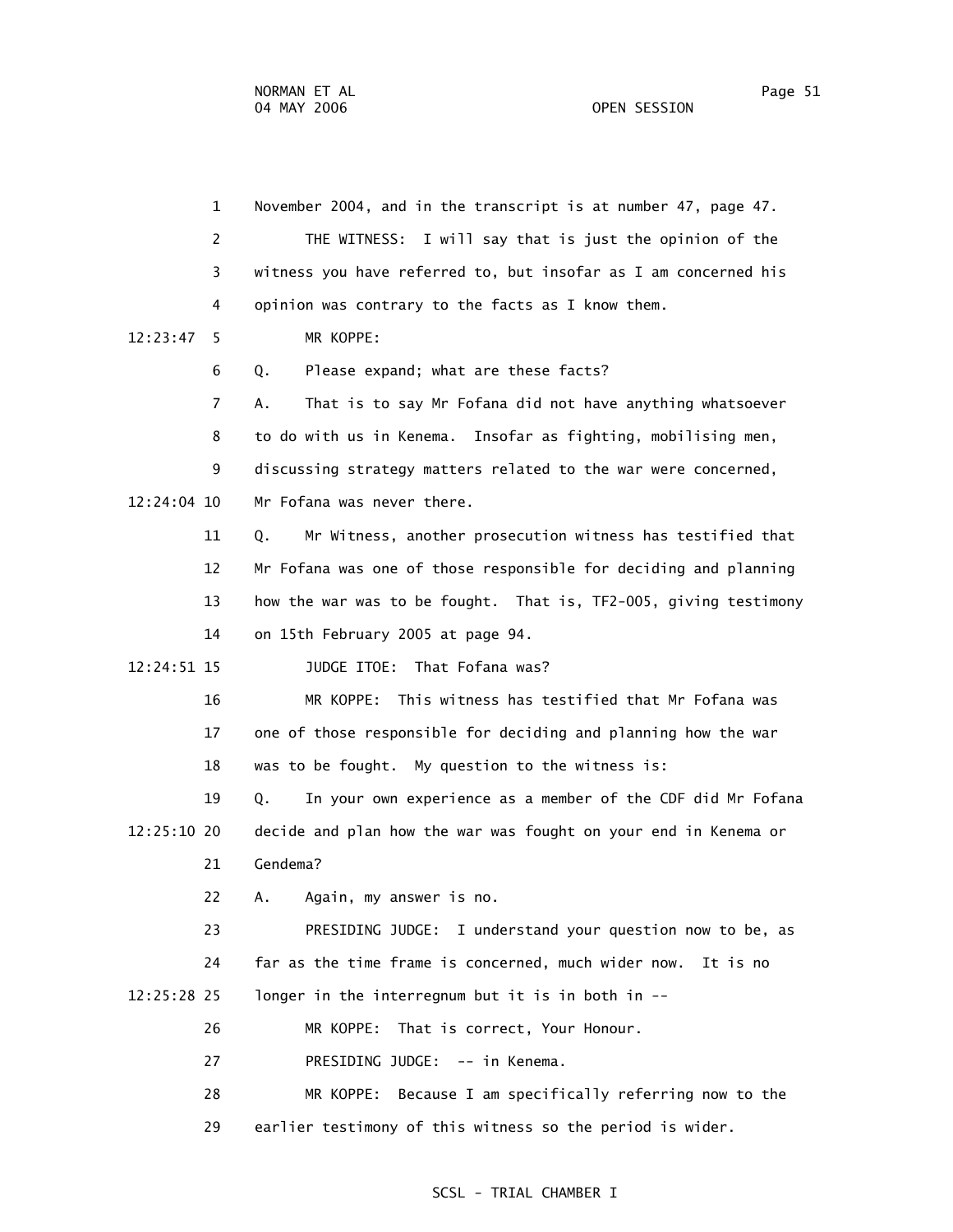|          | $\mathbf{1}$   | PRESIDING JUDGE: I want to make sure I understand the              |
|----------|----------------|--------------------------------------------------------------------|
|          | $\overline{2}$ | question properly so I am not challenging you on this. I           |
|          | 3              | understood your question to be much wider as far as the time is    |
|          | 4              | concerned than the previous one.                                   |
| 12:25:57 | 5              | MR KOPPE: That is correct, Your Honour.                            |
|          | 6              | Now, Mr Witness, the same witness has also said that<br>Q.         |
|          | 7              | Mr Fofana was responsible for the selection of commanders.<br>That |
|          | 8              | was witness TF2-005, 15 February 2005 at page 101. My question     |
|          | 9              | to you is: As a commander yourself, was Mr Fofana responsible      |
|          | 12:26:28 10    | for your selection?                                                |
|          | 11             | I have related before this Court that I was made adjutant<br>А.    |
|          | 12             | by Eddie Massallay and I became an administrator by election. I    |
|          | 13             | don't know. But I am not aware of Mr Fofana selecting commanders   |
|          | 14             | or $--$                                                            |
|          | 12:26:55 15    | Thank you, witness. The same witness, again, has said that<br>Q.   |
|          | 16             | a decision as to how many Kamajors would participate in any given  |
|          | 17             | attack, that decision belonged to Mr Fofana. That is, TF2-005,     |
|          | 18             | 16th February 2005 at page 10. My question to you is: As a         |
|          | 19             | commander yourself, did the decision as to the number of Kamajors  |
|          | 12:27:28 20    | involved in any of the attacks you commanded come from Mr Fofana?  |
|          | 21             | А.<br>No.                                                          |
|          | 22             | Could you expand on that or is it simply no?<br>Q.                 |
|          | 23             | It's no. It's the same thing I've been saying over and<br>A.       |
|          | 24             | over.                                                              |
|          | 12:27:55 25    | Mr Witness, was Mr Fofana involved in the attacks mentioned<br>Q.  |
|          | 26             | in your testimony yesterday for Mr Norman between the time you     |
|          | 27             | left Gendema in October 1997 and the restoration of                |
|          | 28             | President Kabbah in March 1998?                                    |
|          | 29             | No, he was not.<br>А.                                              |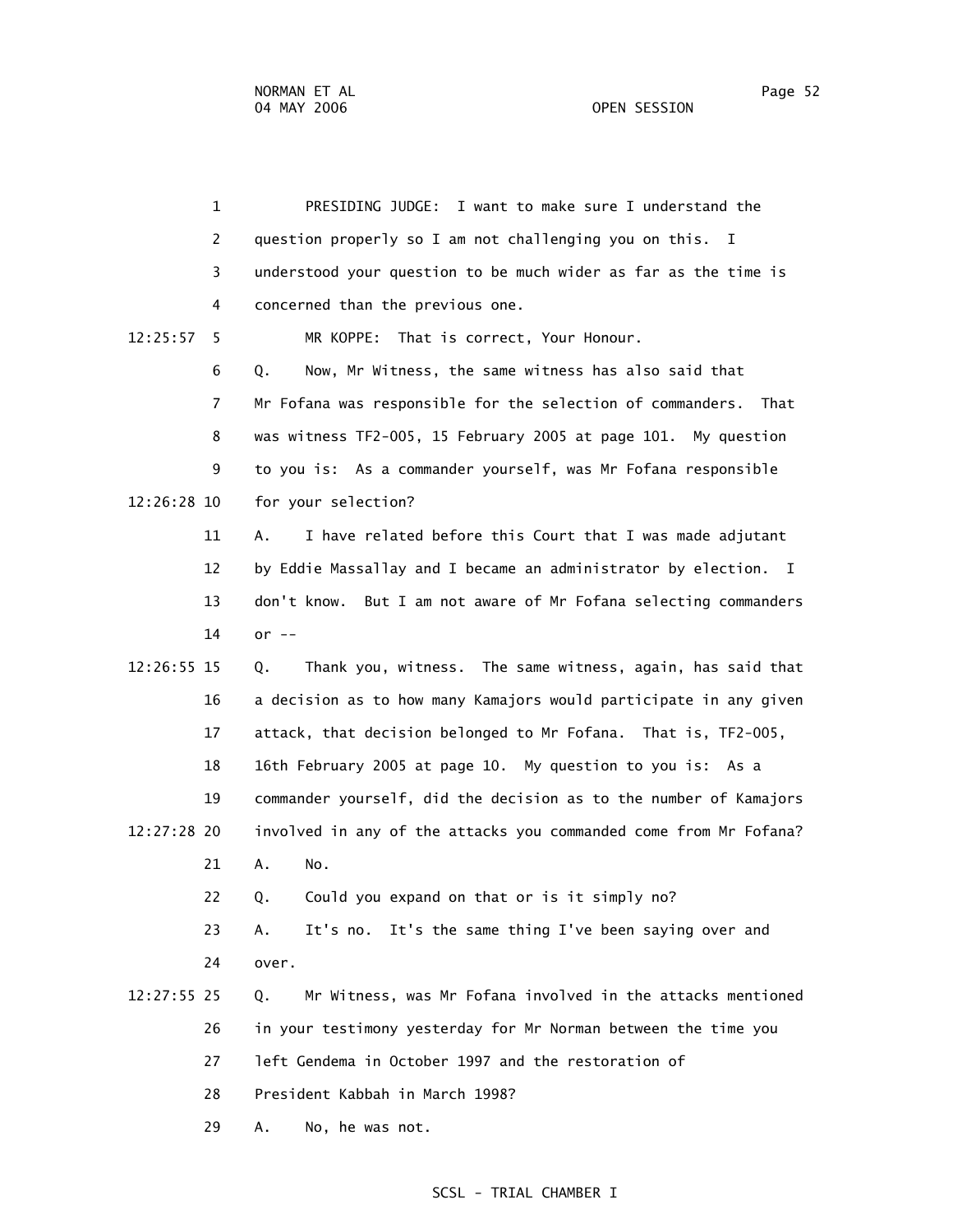1 Q. Mr Witness, you have been giving testimony yesterday about 2 the attacks on Zimmi. Were you the only commander involved in 3 the attacks on Zimmi? 4 A. No. I was not the only commander. There were other 12:28:58 5 commanders. Hassan Jalloh. 6 PRESIDING JUDGE: Were you a commander in Zimmi? Were you 7 a commander in Zimmi? 8 THE WITNESS: I was not in Zimmi. 9 MR KOPPE: 12:29:13 10 Q. But you were involved in the attack on Zimmi? 11 A. Yes, I was involved in attacks. 12 PRESIDING JUDGE: Were you a commander during the attack on 13 Zimmi? 14 THE WITNESS: Yes, I held command positions, I led men. 12:29:25 15 PRESIDING JUDGE: At Zimmi? I am not talking later. The 16 question has do with the attack on Zimmi. 17 THE WITNESS: Yes. 18 PRESIDING JUDGE: You led people at that time? 19 THE WITNESS: Yes. 12:29:35 20 MR KOPPE: 21 Q. You are saying that there were other commanders involved in 22 the attacks on Zimmi? 23 A. Yes, yes, yes. I was only calling names.

 24 Q. In the attack on Zimmi was there also, let's say, a main 12:29:55 25 commander or a person commanding the commanders?

- 26 A. Yes, there are times -- every time we wanted to go there
- 27 will be one specific head, leading.
- 28 Q. Who was that in respect of the attack on Zimmi?
- 29 A. On one instance it was Hassan Jalloh. There was another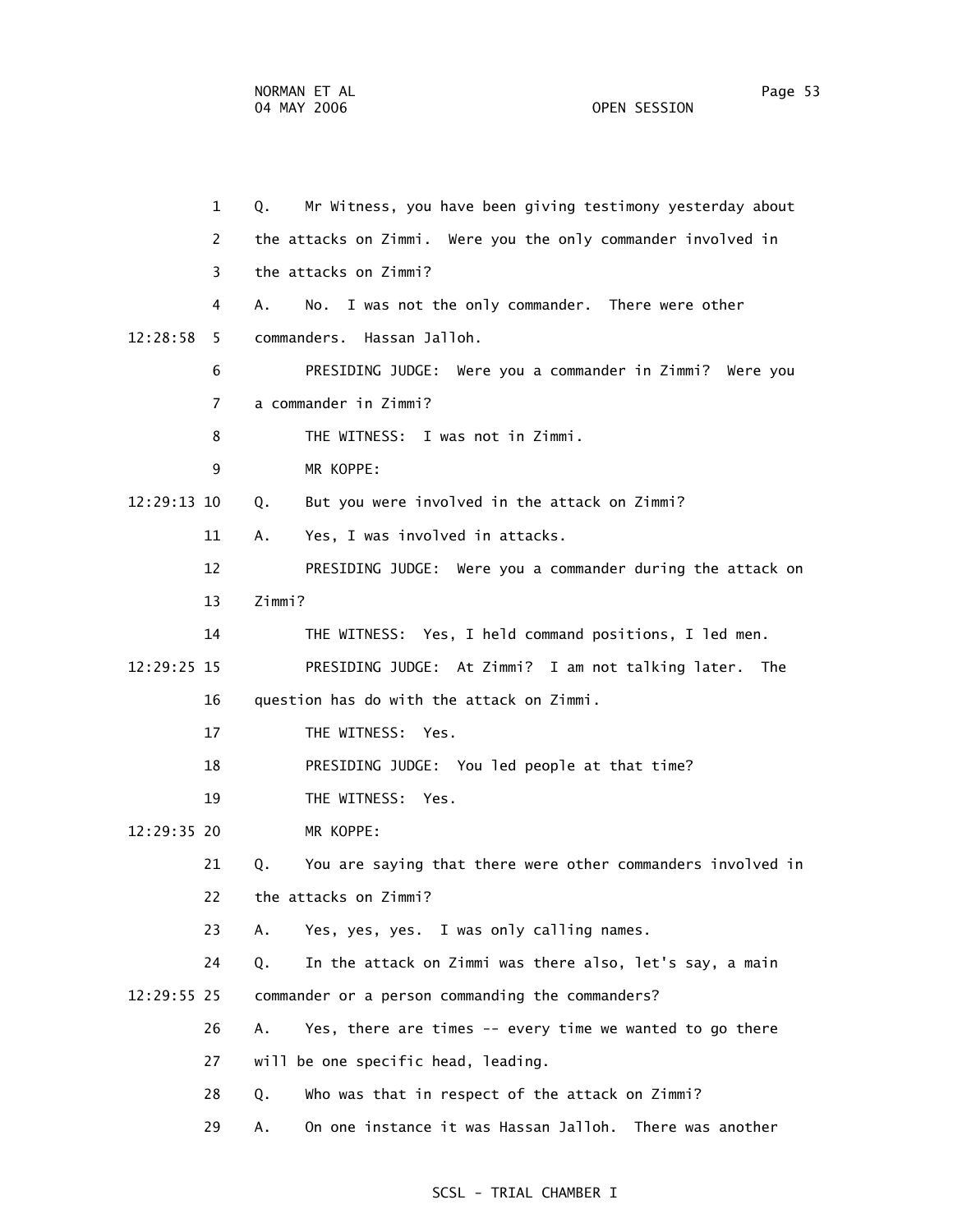1 instance in which Bockarie Fomba led. There was another instance 2 in which we had one BS Kallon. 3 Q. Mr Witness, I would like to take you to another attack, an 4 attack in the period February 1998; the attack on Kenema. Do you 12:30:48 5 have any direct or indirect knowledge concerning the February 6 1998 attack on Kenema? 7 A. Yes, I do. 8 Q. Could you please tell what your knowledge is of that 9 attack? 12:31:02 10 A. The attack on Kenema in February 1998 came from the south 11 of Kenema, along the Kenema-Zimmi road. And the Kamajors who 12 were involved belonged to the five chiefdoms in Kenema District 13 behind the Moa River. There were lots of Kamajors commanders 14 involved, including Mohamed Bhonie Koroma. 12:31:38 15 Q. Who else? 16 A. Including Bockarie Kawa [phon], including Lahai Fassah, 17 including CO Fomba, including JR Swaray. 18 JUDGE ITOE: That's okay. Please move ahead. 19 MR KOPPE: 12:31:58 20 Q. Mr Witness, do you know whether Mr Fofana was involved in 21 any manner in this attack? 22 A. No, Mr Fofana was definitely not involved. 23 Q. Mr Witness, I would like to take you to the attack in 24 February 1998 on SS camp. Do you have knowledge, direct or 12:32:26 25 indirect, concerning this attack? 26 A. Yes, I do. 27 Q. Please expand. 28 A. But, again, SS camp is along the way to Kenema, coming from 29 the south from Zimmi. So SS camp was initially taken before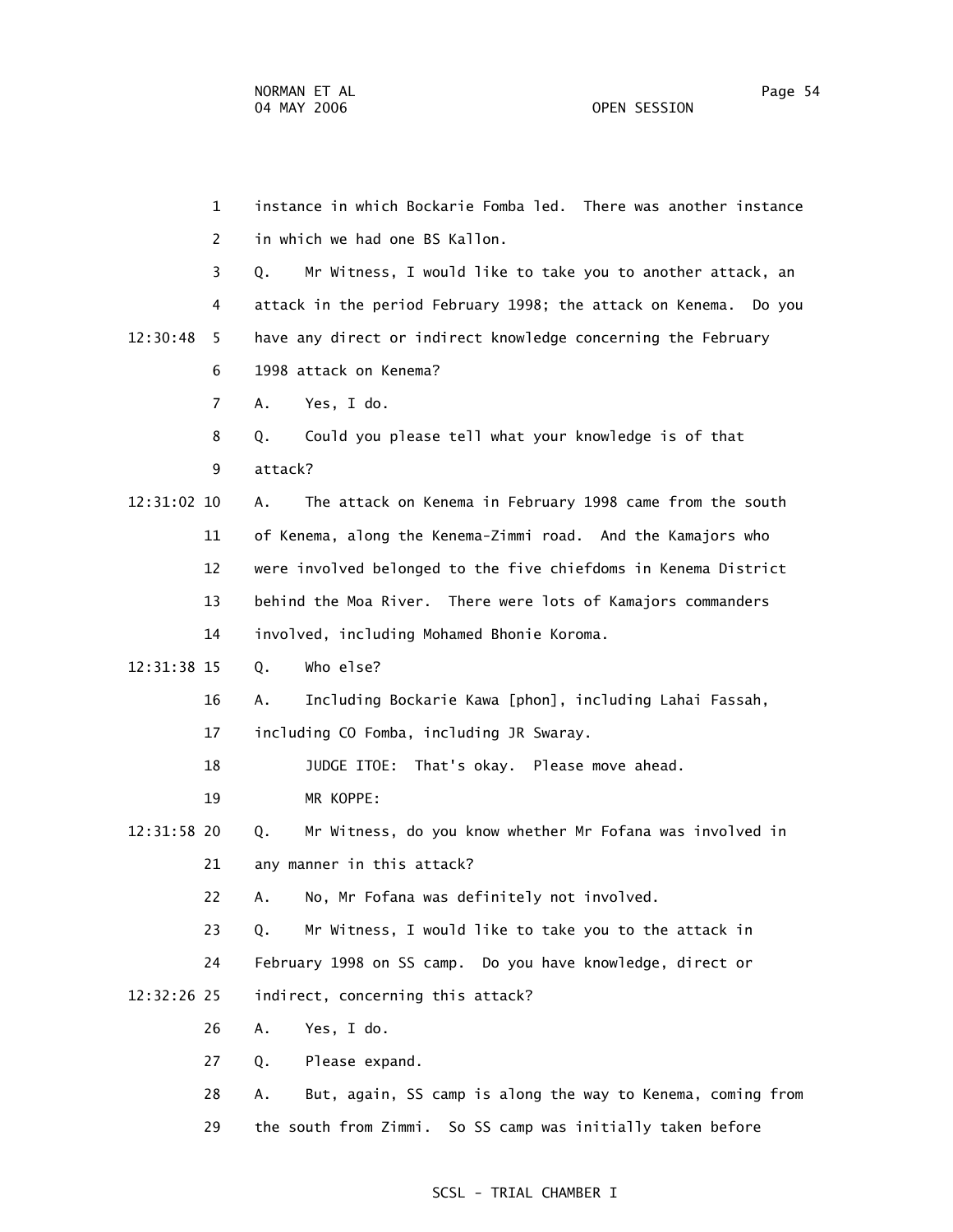1 Kenema. And the same set of commanders that I have just named 2 that were again involved, and I will say definitely again 3 Mr Fofana was not involved. 4 [CDF04MAY06 - CR] 12:33:00 5 Q. You know the question already, Mr Witness. Now I would 6 like to go to the February 1998 attack on Blama. Do you have any 7 knowledge, direct or indirect, concerning this February 1998 8 attack on Blama? 9 A. Yes, I do. 12:33:18 10 Q. Please expand. 11 A. Again, the Kamajors that came and took Blama came from 12 Simbaru, Dodo and Kandu Leppeama chiefdoms in Kenema District. 13 Some of the key commanders there were Alhaji Bockarie Abu [phon], 14 Sao Vibbi [phon], Foday Saidu. 12:33:55 15 Q. Thank you. Did these commanders have any -- let me 16 rephrase: Was Mr Fofana involved in this attack? 17 A. Again, definitely -- 18 MR KAMARA: Finally, My Lord, I think I have been quite 19 indulgent in the continuity of this line of direct examination 12:34:15 20 and the witness has made a blanket excuse for the second accused 21 that, to his knowledge, he never participated, gave instructions 22 or orders. To his knowledge. And so going to each and every 23 incident is more or less repeating the same evidence over and 24 over again. He has made general -- while during his 12:34:35 25 administration in Kenema the second accused never participated, 26 gave orders or gave instructions to any combat activity. He made 27 a blanket coverage of that. So to particularise within the 28 attacks within the Kenema District is so highly repetitive and 29 there has to be finality to this line of questions.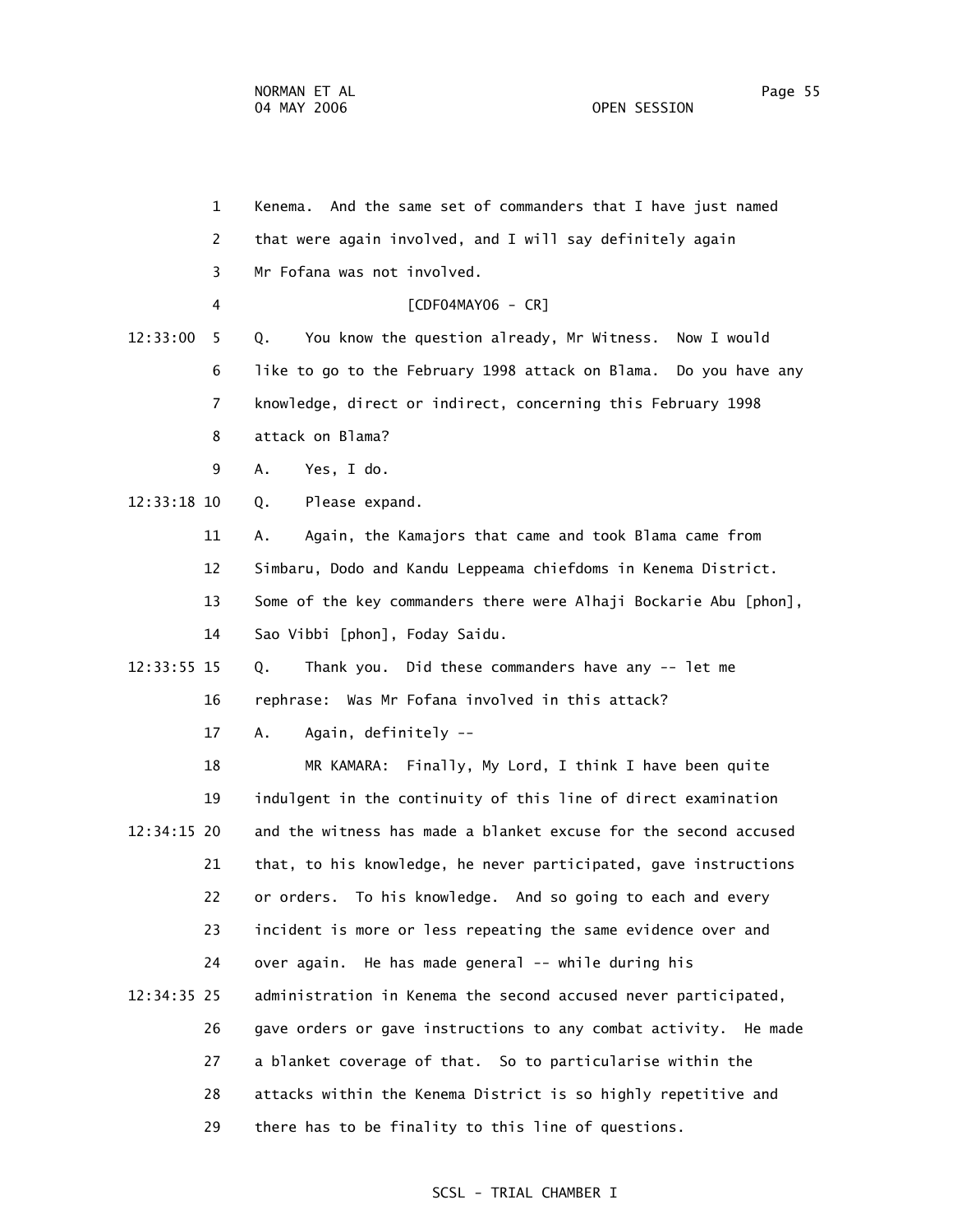1 JUDGE THOMPSON: Yes, but why should it be so different? 2 When you led the witnesses -- on some of these witnesses, they 3 were so specific, they set things out with such degree of 4 particularity, why should it be so difficult for the Defence, in 12:35:11 5 trying to rebut the evidence in examination-in-chief, not to 6 indicate with the same degree of particularity the same position? 7 Why should they just be content with a blanket question? 8 Remember it is examination-in-chief in response to a case that 9 you have presented. Your witnesses had the liberty to be -- they 12:35:47 10 went through all those episodes, with such specificity, at 11 length. Why should we deprive the Defence of this opportunity, 12 knowing that they are answering your case? 13 Quite frankly, I find it difficult to see why the objection 14 should be taken. I agree that repetitiveness in these matters is 12:36:13 15 something that the Bench frowns upon, but remember it's a 16 defence. Allegations have been made against them in the form of 17 testimony from the witness stand and I think it would be unfair 18 if they are not given the opportunity to proceed the way they are 19 doing, unless some other reasons can be advanced to say that the 12:36:37 20 Prosecution is unduly prejudiced by this line of 21 examination-in-chief in respect of their own witnesses. Of

 22 course, if other objections are taken as to what is permissible 23 or impermissible in respect of examination-in-chief, then

24 different considerations would apply.

 12:36:58 25 MR KAMARA: Yes, My Lord. I am just re-echoing the 26 position of finality on questions. As we are all working in the 27 interests of a fair and expeditious trial, if counsel and witness 28 have made a general position which is quite clear within the 29 district and we go and particularise issues within that same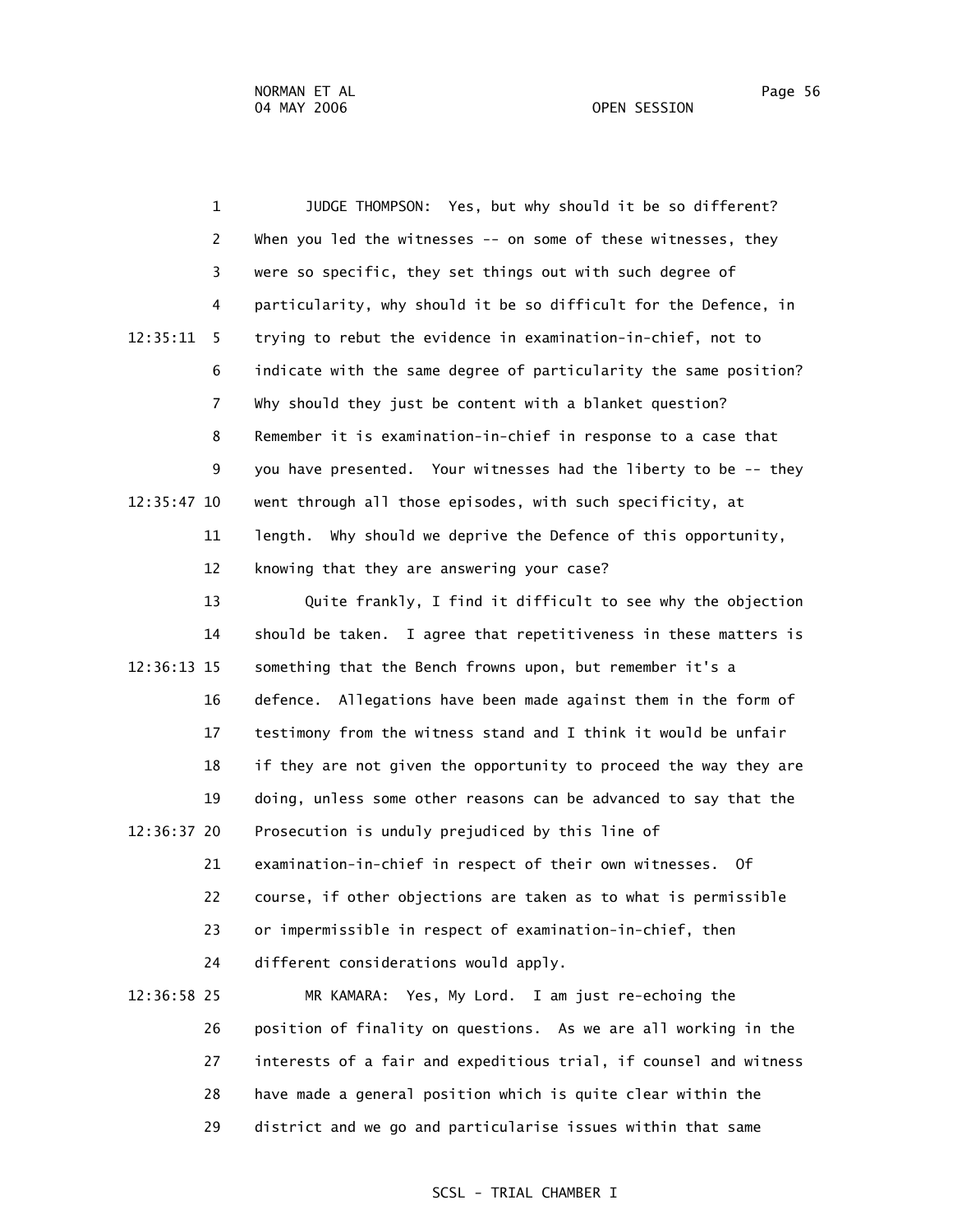| $\mathbf{1}$   | district, we are more or less going repetitively over the same                |
|----------------|-------------------------------------------------------------------------------|
| 2              | evidence and the witness is now leading counsel. He goes ahead                |
| 3              | and says he never, even before counsel asks the question. So                  |
| 4              | we'll keep on going through that process and the witness's                    |
| 12:37:27<br>5. | leading counsel is the reverse.                                               |
| 6              | JUDGE THOMPSON: But my position is that I remember that                       |
| 7              | when some of these allegations were made in the indictment, they              |
| 8              | were very specific and particularistic in each town; Tongo, this,             |
| 9              | that, that, that. The indictment actually particularised the                  |
| 12:37:48 10    | locations. As I say, that's my own thinking. Probably these are               |
| 11             | my random thoughts anyway. I will restrain myself, Mr Kamara.<br>$\mathbf{I}$ |
| 12             | didn't intend to --                                                           |
| 13             | MR KAMARA: I will take it back, Your Honour. I was trying                     |
| 14             | to be helpful to the Court.                                                   |
| 12:38:02 15    | PRESIDING JUDGE: Thank you for your help. Mr Koppe?                           |
| 16             | JUDGE ITOE: Those details in his examination-in-chief are                     |
| 17             | very important for his case because you started by the detailed               |
| 18             | examination-in-chief and he is replying by his own detailed                   |
| 19             | examination-in-chief on the same lines that you treaded when you              |
| 12:38:28 20    | were doing your examination-in-chief.                                         |
| 21             | I remember that, Your Honour.<br>MR KAMARA:                                   |
| 22             | JUDGE ITOE: That's right.                                                     |
| 23             | PRESIDING JUDGE: Mr Koppe, please.                                            |
| 24             | MR KOPPE: Yes, Your Honour. I will move on to the next                        |
| 12:38:43 25    | attack. That would be the attack on Tongo Field in the period of              |
| 26             | November 1997 and April 1998.                                                 |
| 27             | My question to you, Mr Witness, is: Do you have knowledge,<br>Q.              |
| 28             | direct or indirect, concerning the November 1997/April 1998                   |
|                |                                                                               |

29 attacks on Tongo Field?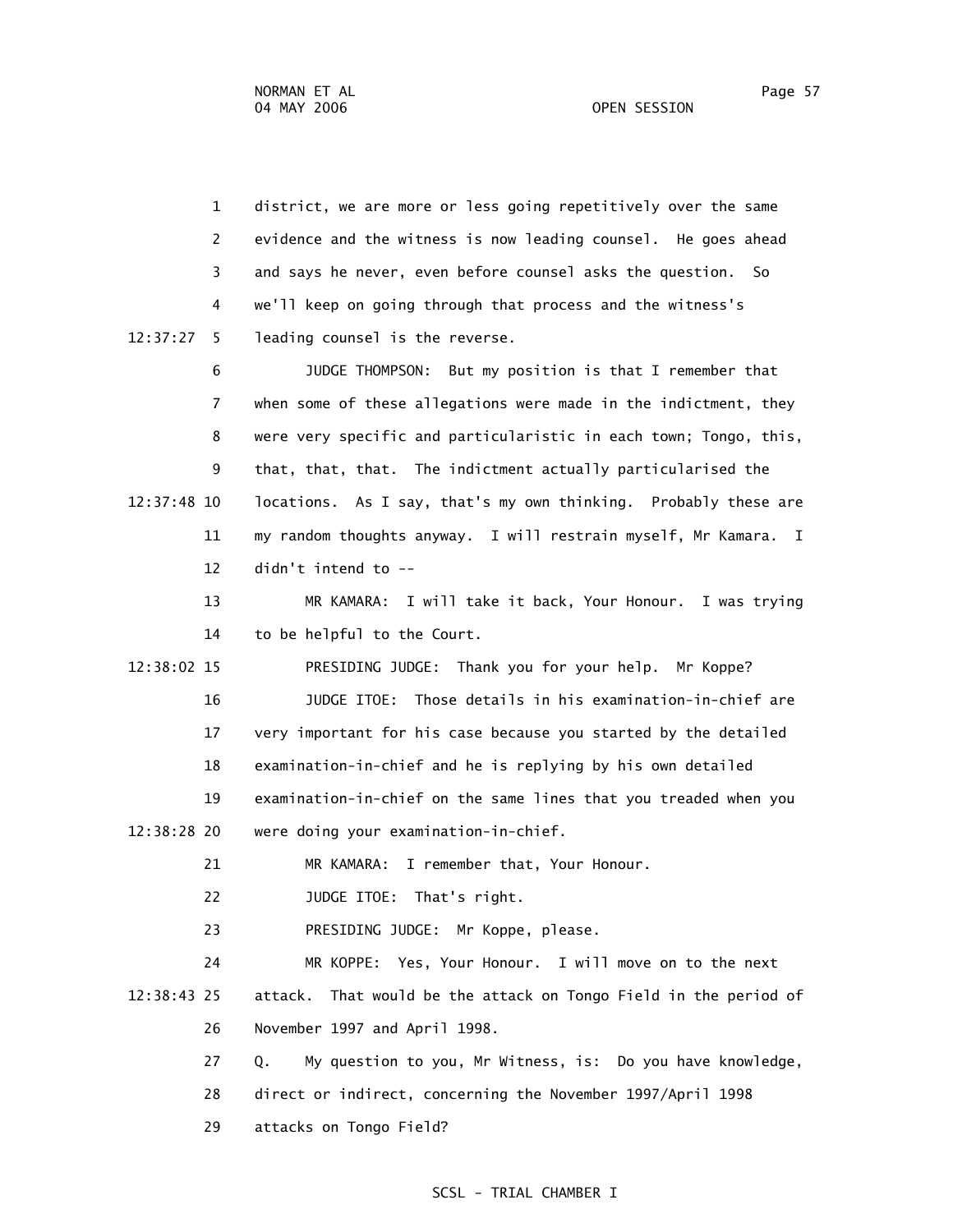1 A. Yes, I do. 2 Q. Please expand. 3 A. The attack on Tongo, as I have related before this Court, 4 took place when ammunition was brought from Conakry and the key 12:39:33 5 commanders involved were Bockarie Lansana, Keikula Amara known as 6 Kamabotie, Siaka Lahai, CO Samboka [phon]. 7 Q. Thank you. Anything else you can tell this Court about the 8 attack on Tongo Field? 9 A. In fact, as far as my knowledge goes, the planning was done 12:40:07 10 locally. The Kamajors -- the commanders I've just named sat 11 done, planned and executed the attack. 12 Q. Mr Witness, to your knowledge was Mr Fofana in any way 13 involved in this attack on Tongo Field? 14 A. No. 12:40:35 15 Q. He was not involved? 16 A. He was not involved. 17 Q. Thank you. Now I would like to take you to the November 18 1997/April 1998 attacks on Lalehun. Do you have knowledge, 19 direct or indirect, concerning these attacks? 12:40:57 20 A. Yes, I do. 21 Q. Please expand as in the previous way. 22 JUDGE ITOE: Since we already have on record that there was 23 the attack, why don't you put the question to him and we move. 24 MR KOPPE: That's fine with me. But I'm asking the 12:41:13 25 questions because it says something about his knowledge, 26 possibly. 27 JUDGE ITOE: Well, if he says he knows -- I think the next 28 question is the obvious one, which he answers even before you put 29 the question to him, and that is that your client was not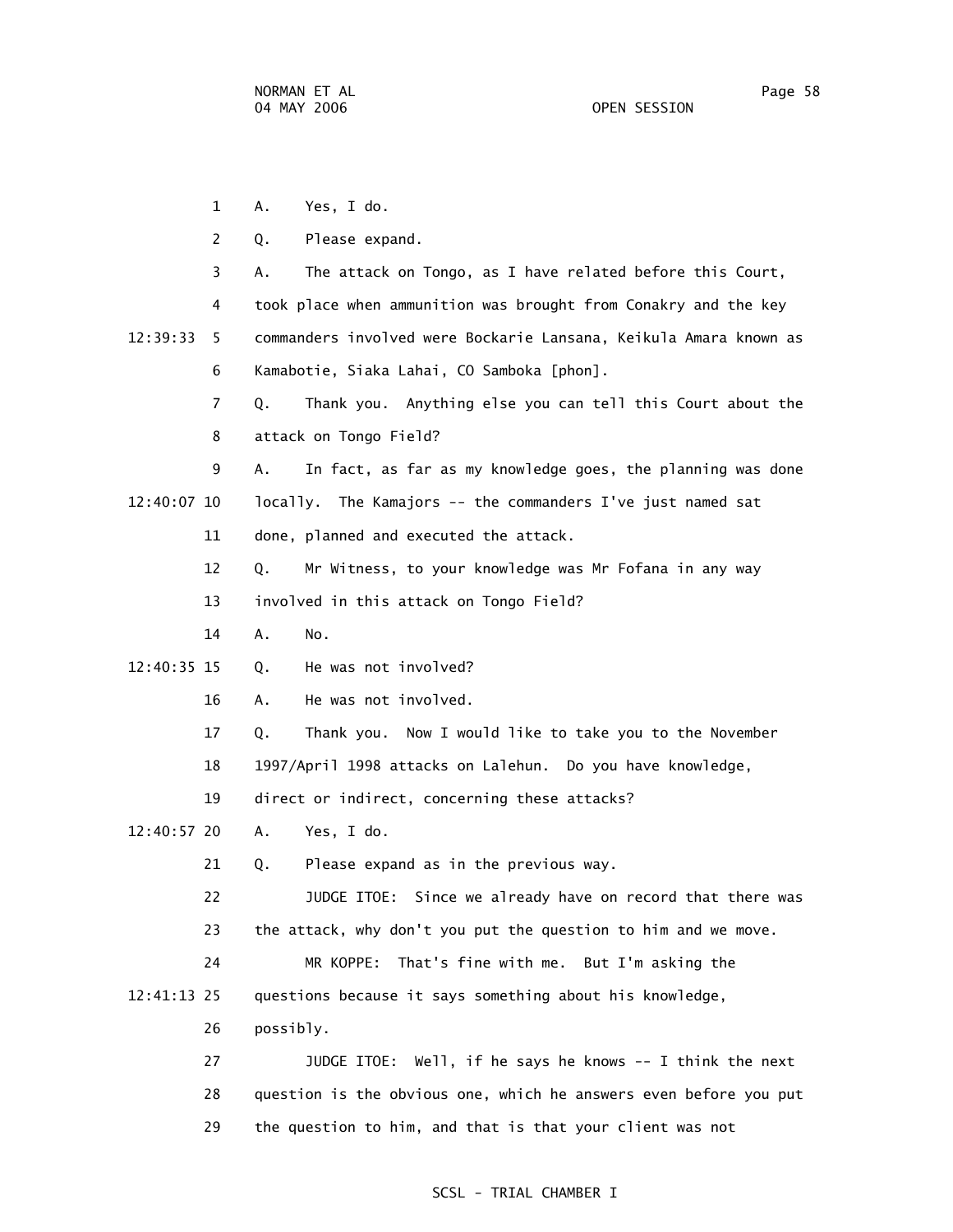| $\mathbf 1$    | involved, I suppose so.                                          |
|----------------|------------------------------------------------------------------|
| $\overline{c}$ | That would be my final question in respect of<br>MR KOPPE:       |
| 3              | this matter, yes.                                                |
| 4              | JUDGE ITOE:<br>Okay.                                             |
| 12:41:32<br>5. | MR KOPPE:                                                        |
| 6              | Was Mr Fofana --<br>Q.                                           |
| $\overline{7}$ | Yes. Again, in the case of Lalehun, Lalehun is in<br>А.          |
| 8              | proximity of Tongo and the same set of commanders I have just    |
| 9              | named took part in the planning and execution of the attack and  |
| 12:41:47 10    | Mr Fofana was not involved again.                                |
| 11             | Thank you. Now I would like to move on to the attacks on<br>Q.   |
| 12             | Kamboma in the period of November '97/April '98. Do you have     |
| 13             | knowledge, direct or indirect, about this attack?                |
| 14             | Yes, I do.<br>А.                                                 |
| 12:42:14 15    | Do you know the commanders involved in attack?<br>Q.             |
| 16             | I was in Panguma when the attack took place. I did not go,<br>Α. |
| 17             | but I know the commander who led the Kamajors that went and      |
| 18             | attacked Kamboma.                                                |
| 19             | Who was that?<br>Q.                                              |
| 12:42:28 20    | Mohamed Kineh.<br>Α.                                             |
| 21             | Do you know if in if Mohamed Kineh received orders from<br>Q.    |
| 22             | Mr Fofana?                                                       |
| 23             | No.<br>Α.                                                        |
| 24             | Was Mr Fofana in any way involved in this?<br>Q.                 |
| 12:42:40 25    | The planning was done in Panguma. I was there when<br>Α.<br>No.  |
| 26             | the planning was done. I did not go, but Mr Fofana was not       |
| 27             | there.                                                           |
| 28             | Do you have knowledge concerning the November '97/ April<br>Q.   |
| 29             | '98 defence of Talama?                                           |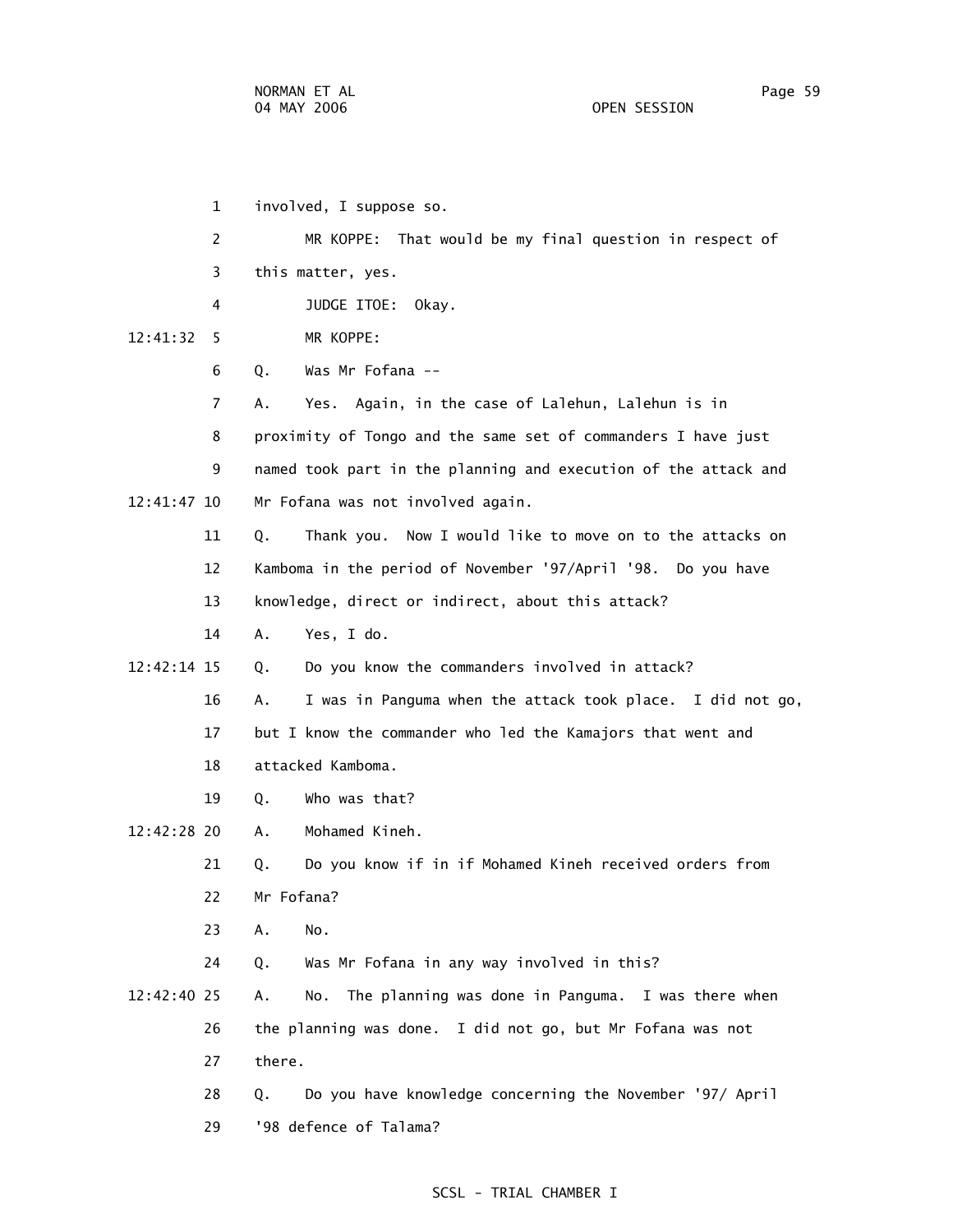1 A. Yes, I do. 2 Q. Do you know who led the defence of Talama? 3 A. When we took -- when we secured Panguma, Talama is just 4 about -- it's a mile from Panguma. And Keikula Amara, alias 12:43:25 5 Kamabotie, was deployed there. He was the one responsible for 6 the defence of Talama when it came under attack. 7 Q. Do you know if Mr Fofana was involved in this combat? 8 A. No, no, no, no, he was not. 9 Q. He didn't give any orders? 12:43:43 10 A. No, he did not. 11 Q. Finally, Mr Witness, I would like to take you to the attack 12 on Konia in November '97/ April '98. Do you have any knowledge 13 in respect of the attack on Konia? 14 A. No, I don't. 12:44:10 15 MR KOPPE: Sorry, Your Honour, I also would like to go to 16 two other attacks. First of all I would like to bring the 17 witness's attention to the attack on Bo. 18 Q. Do you have any knowledge, direct or indirect, concerning 19 the attack on Bo? 12:44:29 20 PRESIDING JUDGE: When? 21 MR KOPPE: In 1998, February 1998. 22 THE WITNESS: I would want you to specify which of the 23 attacks, whether it's an attack by Kamajors or by the junta 24 forces, because some I know about, some I don't. 12:44:50 25 MR KOPPE: 26 Q. The attacks of the Kamajors on Bo. I'm only interested in 27 the attacks of Kamajors on Bo. 28 A. I know about one, the one that came from the direction of 29 Kenema in February 1998, because what happened was that Bo was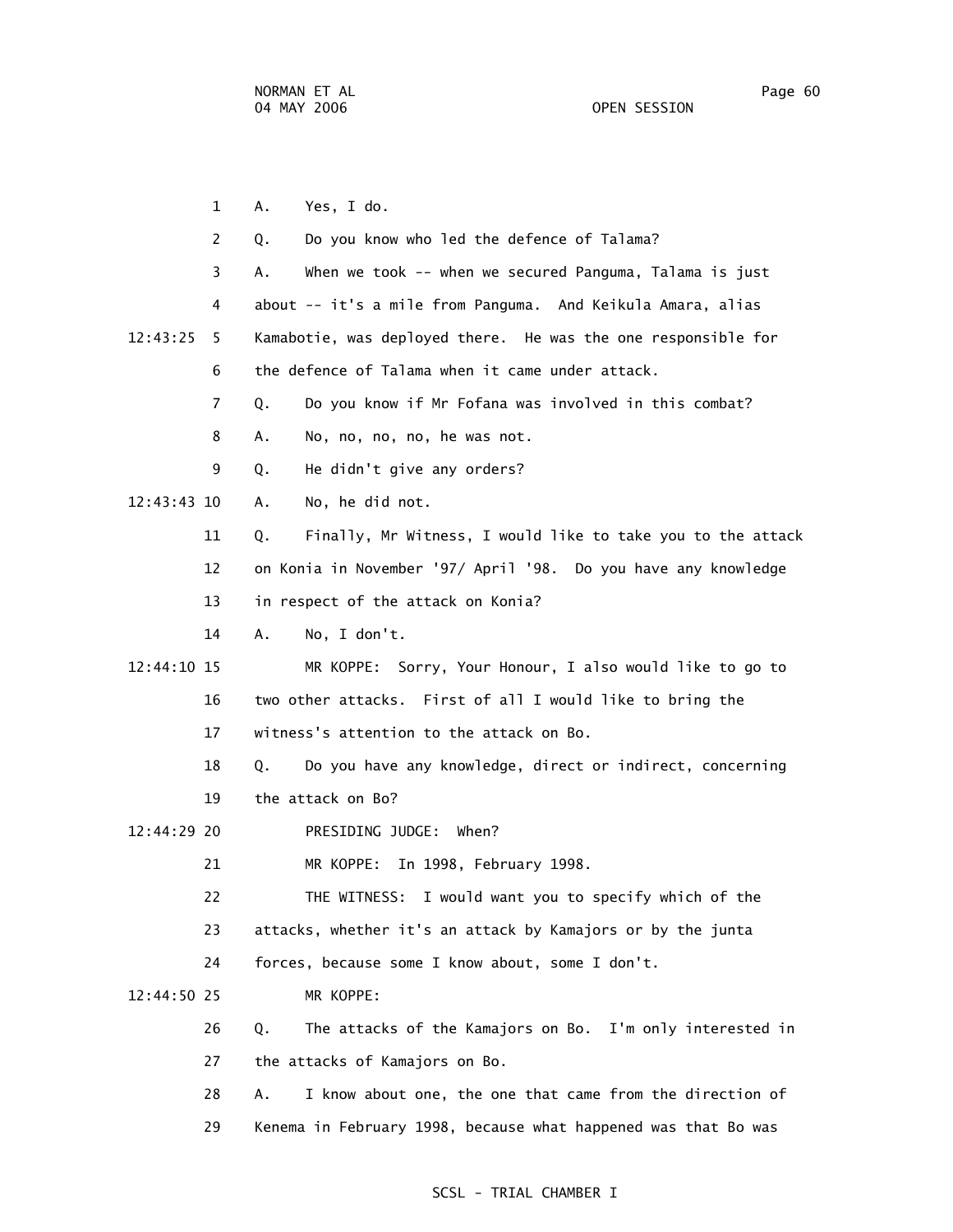1 initially taken by Kamajors and then the RUF came and seized it 2 from them. But then the relief force -- the force that actually 3 finally relieved Bo came from Kenema and it was a joint task 4 force including ECOMOG, Kamajors and Special Forces. 12:45:29 5 Q. What do you mean with Special Forces? 6 A. These were just ex-ULIMO fighters who were also engaged in 7 fighting on the CDF side. And the planning for that attack took 8 place in Kenema. 9 Q. What do you mean with ex-ULIMO? Please tell us what ULIMO 12:45:46 10 stands for. 11 A. United Movement For the Liberation of Liberia. 12 Q. So these ex-ULIMO people, you refer to them as Special 13 Forces; do I understand that correctly? 14 A. That's the way they referred to themselves and that's the 12:46:12 15 way we used to call them. 16 Q. And in respect of this attack, this joint attack by ECOMOG, 17 ex-ULIMO forces and Kamajors, did Mr Fofana have any role he 18 played in that attack? 19 A. No, Mr Fofana was not in Kenema then. He did not play any 12:46:35 20 role. 21 Q. Was he involved, to your knowledge, in any preparations and 22 plans in respect of this attack? 23 A. No, he did not. He was not involved. He did not know 24 anything about it. 12:46:50 25 Q. Do you know where preparations and plans were made for this 26 attack? 27 A. Preparations and plans for that particular attack were made 28 in Kenema. 29 Q. Mr Witness, the attacks on Koribundu, finally, I would like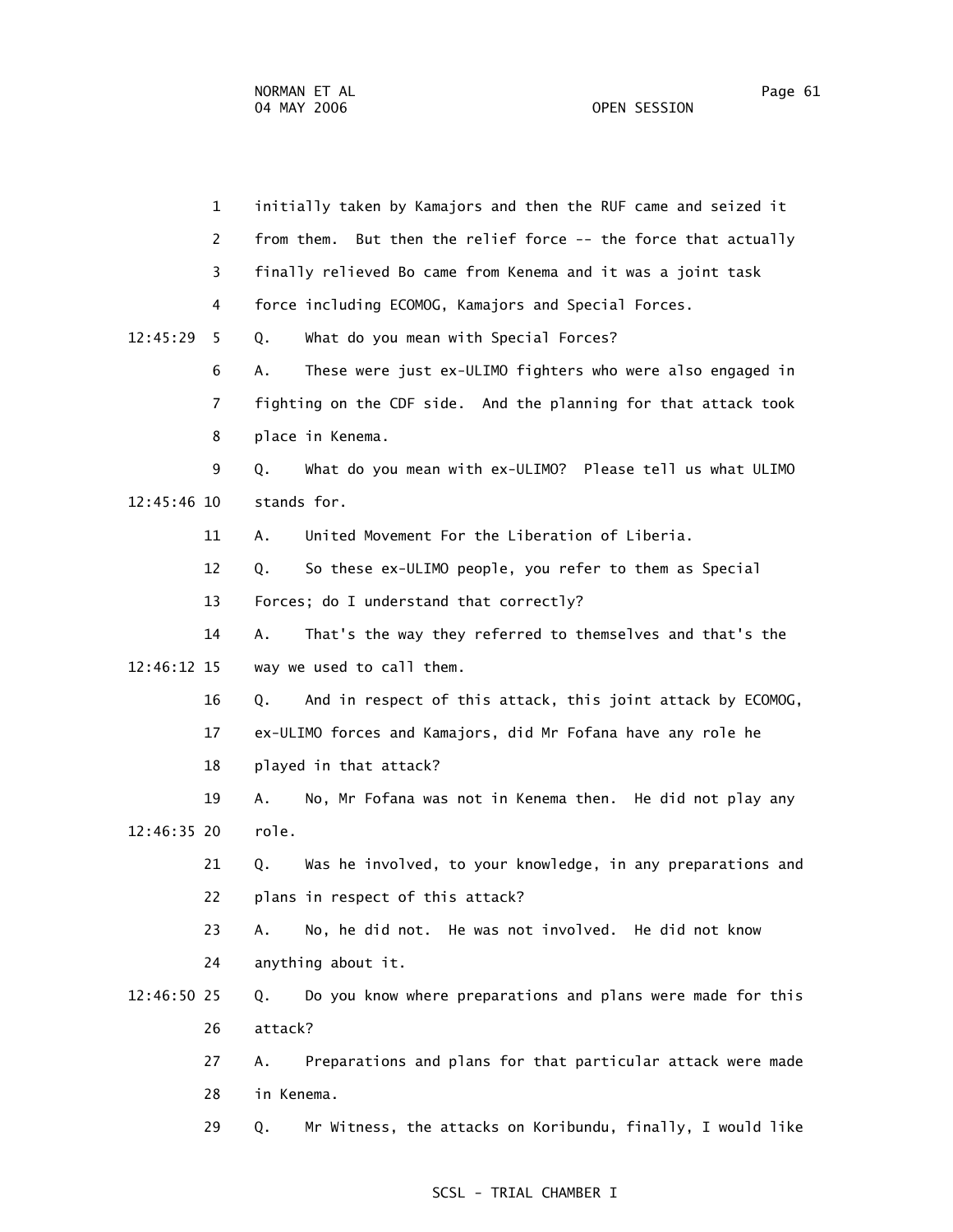1 to draw your attention to. Do have any knowledge in the direct 2 period of time concerning any attacks on Koribundu? 3 A. No, I don't have any knowledge. 4 Q. Mr Witness, by counsel of the first accused, yesterday and 12:48:05 5 also today, you were shown documents and you have given testimony 6 in respect of those documents. Do you know if, in respect of 7 these documents that were shown to you Mr Fofana was copied in? 8 Did he receive a copy of any of the correspondence or documents 9 that were shown to you? 12:48:39 10 A. The ones that were shown to me yesterday and today? 11 Q. Yes. 12 A. No. There's not a single one of those copies -- letters, 13 that had a copy sent to Mr Fofana. 14 PRESIDING JUDGE: Mr Koppe, you're talking of exhibits 12:49:07 15 filed yesterday and this morning, presumably? 16 MR KOPPE: Yes. 17 PRESIDING JUDGE: Just to avoid any confusion or 18 discrepancies, it is 135 up to and including 146, I think. 19 MR KOPPE: Yes, Your Honour. 12:49:31 20 Q. Mr Witness, do you know why Mr Fofana was not copied in 21 respect of those documents? 22 JUDGE ITOE: It's a matter of address, Mr Koppe. It's a 23 matter of address. If he cannot know, how should he know? He 24 was not copied, he was not copied. 12:49:55 25 MR KOPPE: There could be reasons why he wasn't copied. 26 Maybe the witness knows. 27 JUDGE ITOE: Was he the author of all letters tendered? 28 MR KOPPE: Some documents, some letters, he was the author.

# SCSL - TRIAL CHAMBER I

29 Q. Maybe I should specify my question to the letters that were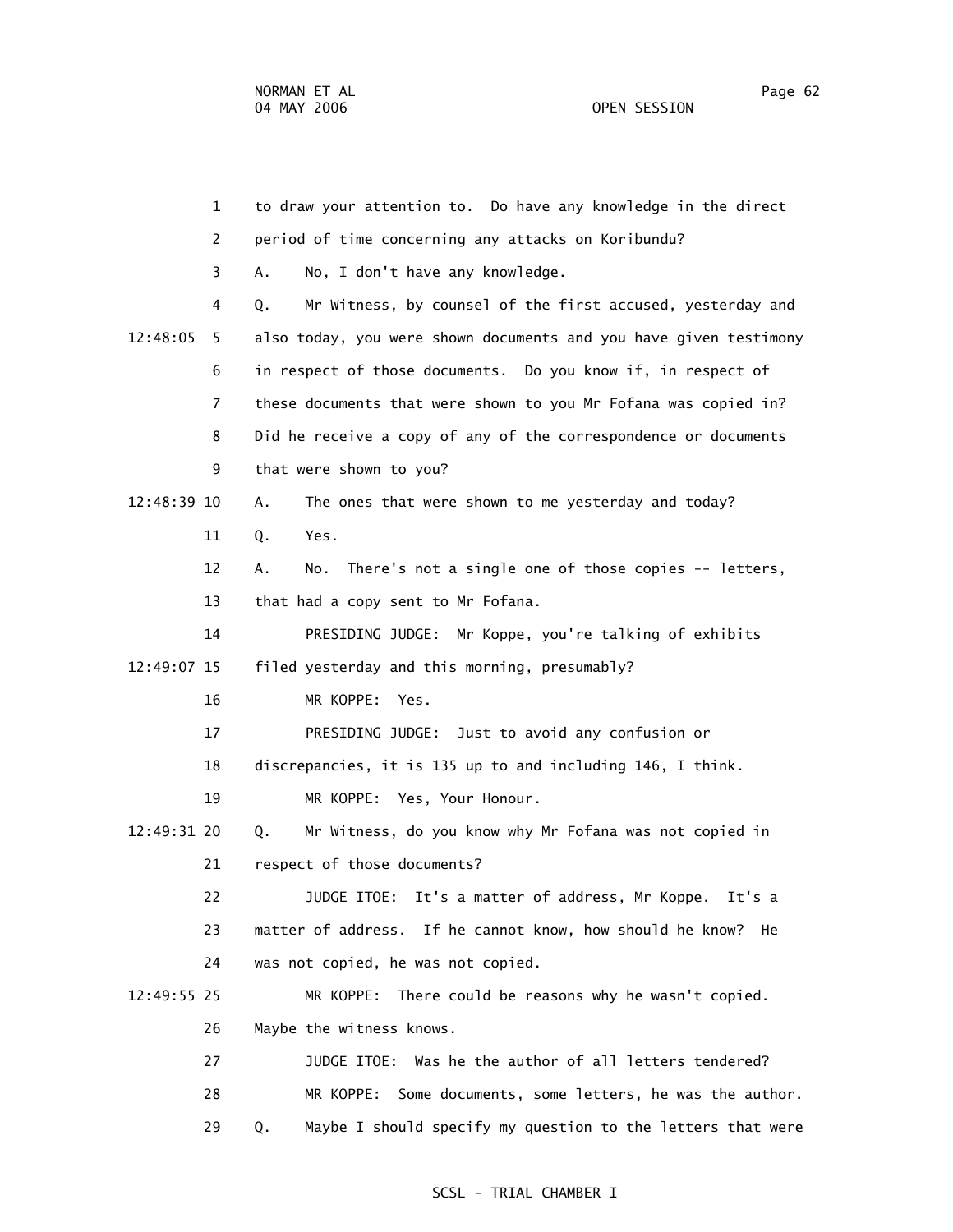29 accused [sic] --

| $\mathbf{1}$   | drafted and signed and sent by you. Do you know why Mr Fofana     |
|----------------|-------------------------------------------------------------------|
| 2              | was not copied on those letters, drafted, signed and sent by you? |
| 3              | Because the issues discussed or raised in the letters were<br>А.  |
| 4              | not, I don't think, of relevance to Mr Fofana.                    |
| 12:50:43<br>5  | I recall a letter drafted by you in respect of request for<br>Q.  |
| 6              | ammunition.                                                       |
| $\overline{7}$ | А.<br>Yes, there was one.                                         |
| 8              | Q.<br>Yes.                                                        |
| 9              | To me, they were not of relevance to him, because you might<br>Α. |
| 12:50:58 10    | have seen from one of the other evidences that Dr Jabbi submitted |
| 11             | as evidence. We have been told by ECOMOG to confine all of our    |
| 12             | requests in terms of ammunition and those things we needed for    |
| 13             | operation, strictly to ECOMOG. In fact, we were to specifically   |
| 14             | direct all such requests to the 15th ECOMOG brigade. So I don't   |
| 12:51:32 15    | see how I would have connected that with Mr Fofana.               |
| 16             | Well, Mr Fofana was, in title, director of war.<br>Q.             |
| 17             | Objection, Your Honour, to this line of direct<br>MR KAMARA:      |
| 18             | examination. Counsel is cross-examining his own witness.          |
| 19             | PRESIDING JUDGE: Objection sustained.                             |
| 12:51:57 20    | MR KOPPE: I withdraw that question, Your Honour. Just in          |
| 21             | response to the objection of counsel by the Prosecution --        |
| 22             | PRESIDING JUDGE: I sustained the objection, there is no           |
| 23             | more argument about it.                                           |
| 24             | I understand what the position is, however,<br>MR KOPPE:          |
| 12:52:28 25    | these documents were brought as testimony, as evidence by counsel |
| 26             | for the first accused. The point that I'm trying to make is       |
| 27             | whether I have the opportunity, not only to examine the witness   |
| 28             | in-chief, but also to cross-examine, as counsel for the third     |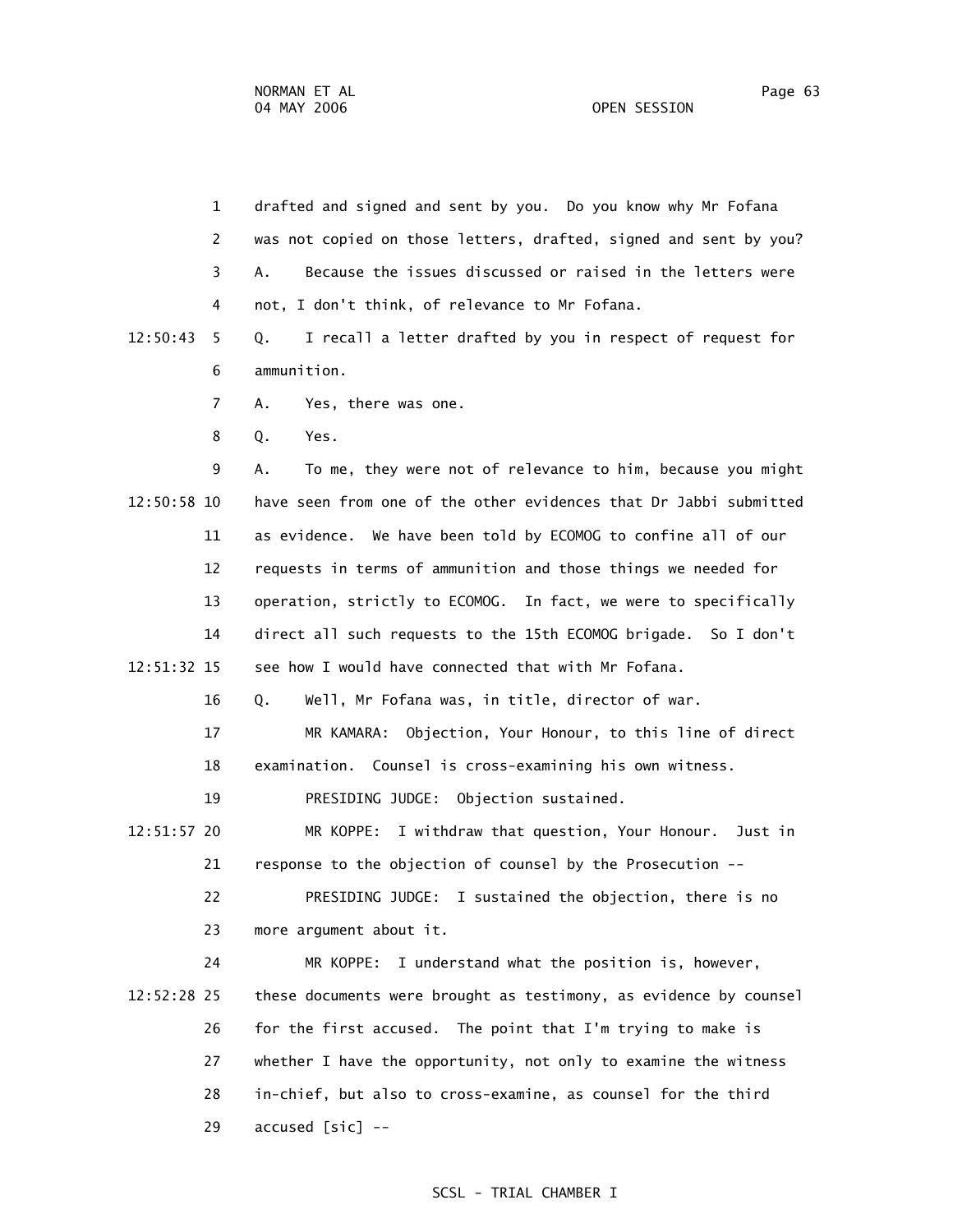1 PRESIDING JUDGE: No, no, you cannot have it both ways. It 2 is either in-chief or not. 3 MR KOPPE: I understand, but if the matter was brought up 4 by counsel for the first accused -- 12:52:57 5 PRESIDING JUDGE: Yes, but you have indicated that this was 6 a common witness, therefore, you are in examination-in-chief of 7 this witness whose common to you and the first accused. So this 8 was your choice, your decision to proceed that way. As I say, 9 you cannot have it in examination-in-chief and cross-examination. 12:53:15 10 This is not permissible. 11 JUDGE THOMPSON: Let me add that if that line is 12 permissible, then you intend putting the credibility of this 13 witness in issue, and if you move beyond that and, again, you get 14 answers which are unfavourable to your questions, you might, in 12:53:40 15 fact, be coming close to the territory of hostile witness. You 16 must be very careful here. It's a very delicate line that you're 17 treading, because, clearly -- this is the difficulty sometimes 18 when you examine a witness and, in this particular case, you're 19 trying to get him to answer questions which probably could be put 12:54:15 20 in cross-examination. It becomes difficult to know whether 21 you're cross-examining him as to credit or facts in issue. We 22 can come close to that borderline between your witness being 23 declared hostile because of some unfavourable responses to your 24 question. But you can take the risk.

 12:54:42 25 MR KOPPE: Maybe I might seek your guidance. What if a 26 witness on examination-in-chief brings up a completely new issue? 27 Would we not be allowed, if it were a common witness, to 28 cross-examine on this new issue? 29 PRESIDING JUDGE: No.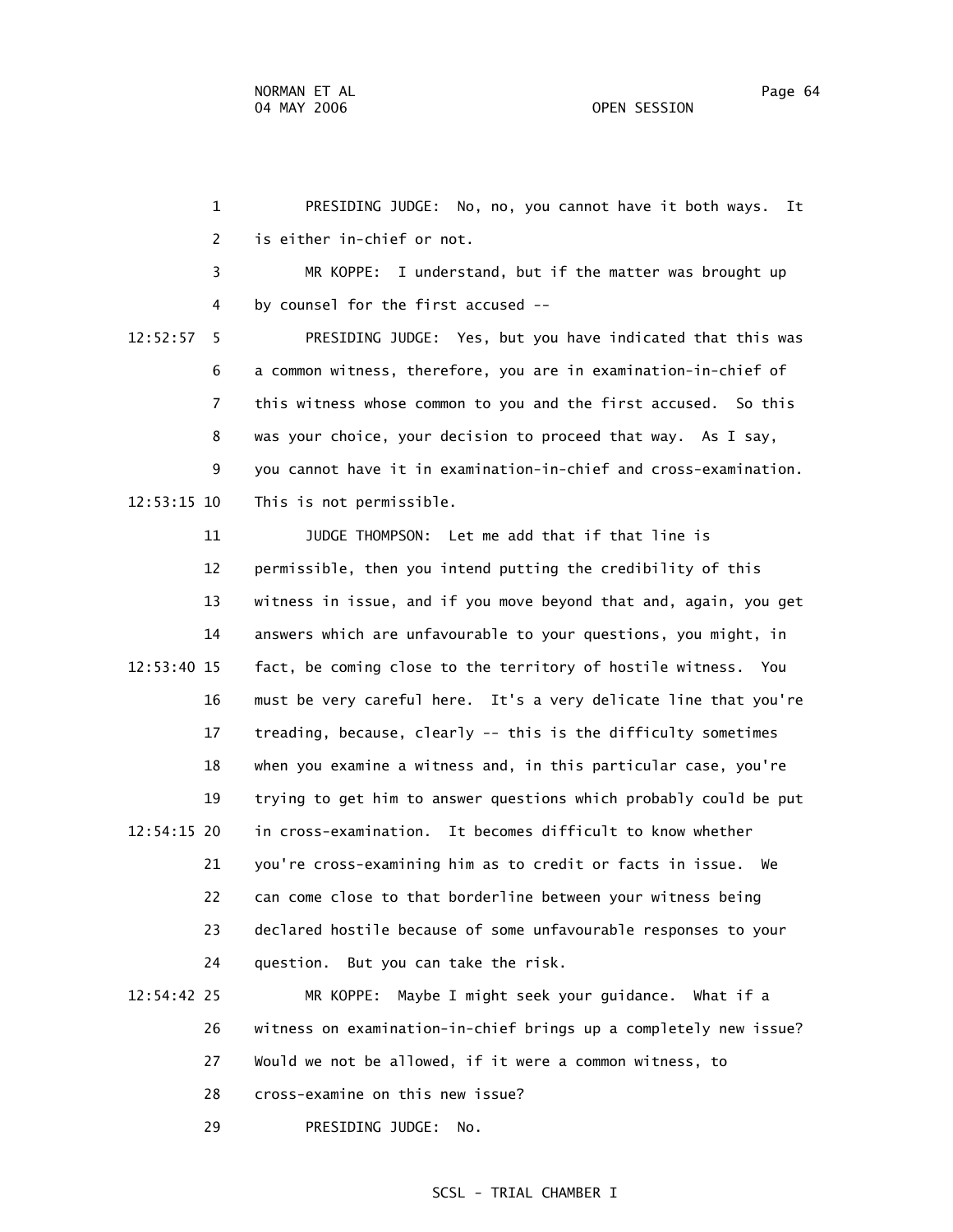1 JUDGE THOMPSON: No. 2 JUDGE ITOE: You can't be cross-examining and in-chief at 3 the same time. It's not possible. 4 PRESIDING JUDGE: If it is a new issue, you can raise that. 12:55:11 5 If it is a new issue and you've been informed of it by the first 6 accused, to use your example, at that time and, therefore, you 7 would like to have sometime for preparation, yes, there are 8 certain avenues which can be explored, but not cross-examination. 9 You've made the decision that this is a witness you'd like to 12:55:28 10 call on behalf of your client -- 11 JUDGE ITOE: A common witness. 12 PRESIDING JUDGE: And he's common to you and the first 13 accused. 14 MR KOPPE: We can't have it both ways, that's what you're 12:55:39 15 really saying? 16 PRESIDING JUDGE: No. 17 JUDGE THOMPSON: You can re-examine on a new issue, if the 18 Court feels that is important and in the interests of justice. 19 MR KOPPE: Thank you. 12:56:09 20 Q. Now, Mr Witness, I would like to take you to another topic. 21 JUDGE ITOE: Another topic which would last how long? We 22 just have a few minutes to break time. 23 MR KOPPE: Briefly, but I do have a few miscellaneous 24 topics to end the examination with. 12:56:30 25 PRESIDING JUDGE: We're not trying to cut you short, 26 Mr Koppe. It's almost 1.00, so if it is an issue, that little 27 one, and you can finish before 1.00, fine. If you're opening a 28 new issue, all we're suggesting, we should adjourn and do it 29 after that, that's all.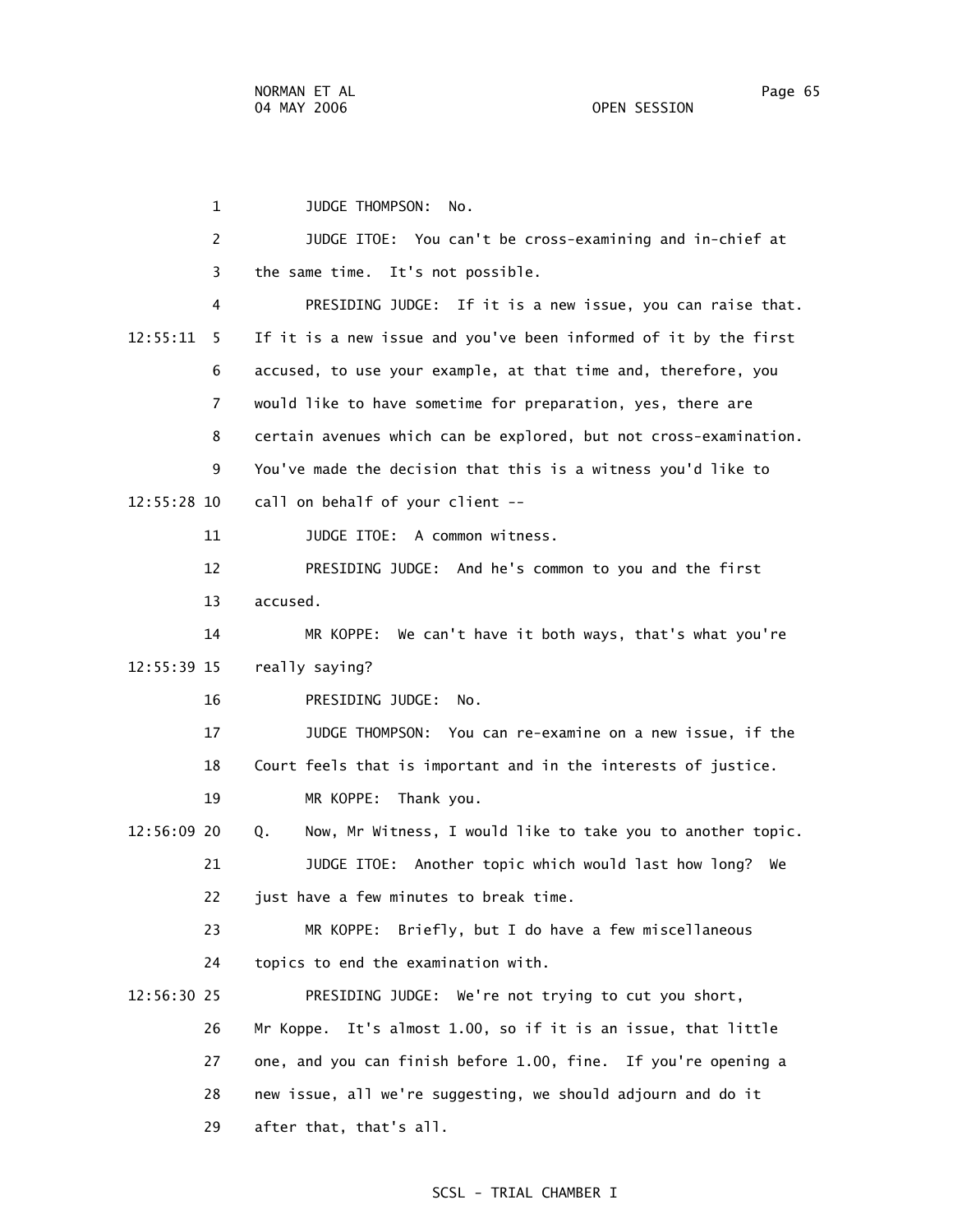1 MR KOPPE: Let's take the break, maybe, Your Honour. 2 PRESIDING JUDGE: I think so. Otherwise we'll split right 3 in the middle of that and it might not be the best way to do it. 4 [Luncheon recess taken at 12.57 p.m.] 14:43:30 5 [CDF06MAY06- CR] 6 [Upon resuming at 2.44 p.m.] 7 PRESIDING JUDGE: Good afternoon. Mr Koppe, you're ready 8 to proceed ahead with the remaining of your examination-in-chief 9 of this witness? 14:44:13 10 MR KOPPE: Yes, Your Honour, but I don't have any further 11 questions. 12 PRESIDING JUDGE: I can see that the recess was a very 13 successful one for you. Thank you. Mr Margai, good afternoon. 14 MR MARGAI: Good afternoon, My Lords. 14:44:28 15 PRESIDING JUDGE: Any cross-examination, Mr Margai? 16 MR MARGAI: Yes, just a few questions, My Lord. 17 PRESIDING JUDGE: Proceed now. 18 CROSS-EXAMINED BY MR MARGAI: 19 Q. Good afternoon, Mr Koroma. 14:44:45 20 A. Good afternoon, Mr Margai. 21 Q. Now, yesterday when you were being led in evidence by 22 Mr Bu-Buakei Jabbi you made at least two mentions of Radio 23 Democracy 98.1D? 24 A. Yes, I did. 14:45:15 25 Q. Now, do you know who established this radio station? 26 A. I do. 27 Q. Would you mind telling Their Lordships who did? 28 A. The government in exile in Conakry. 29 Q. That is the --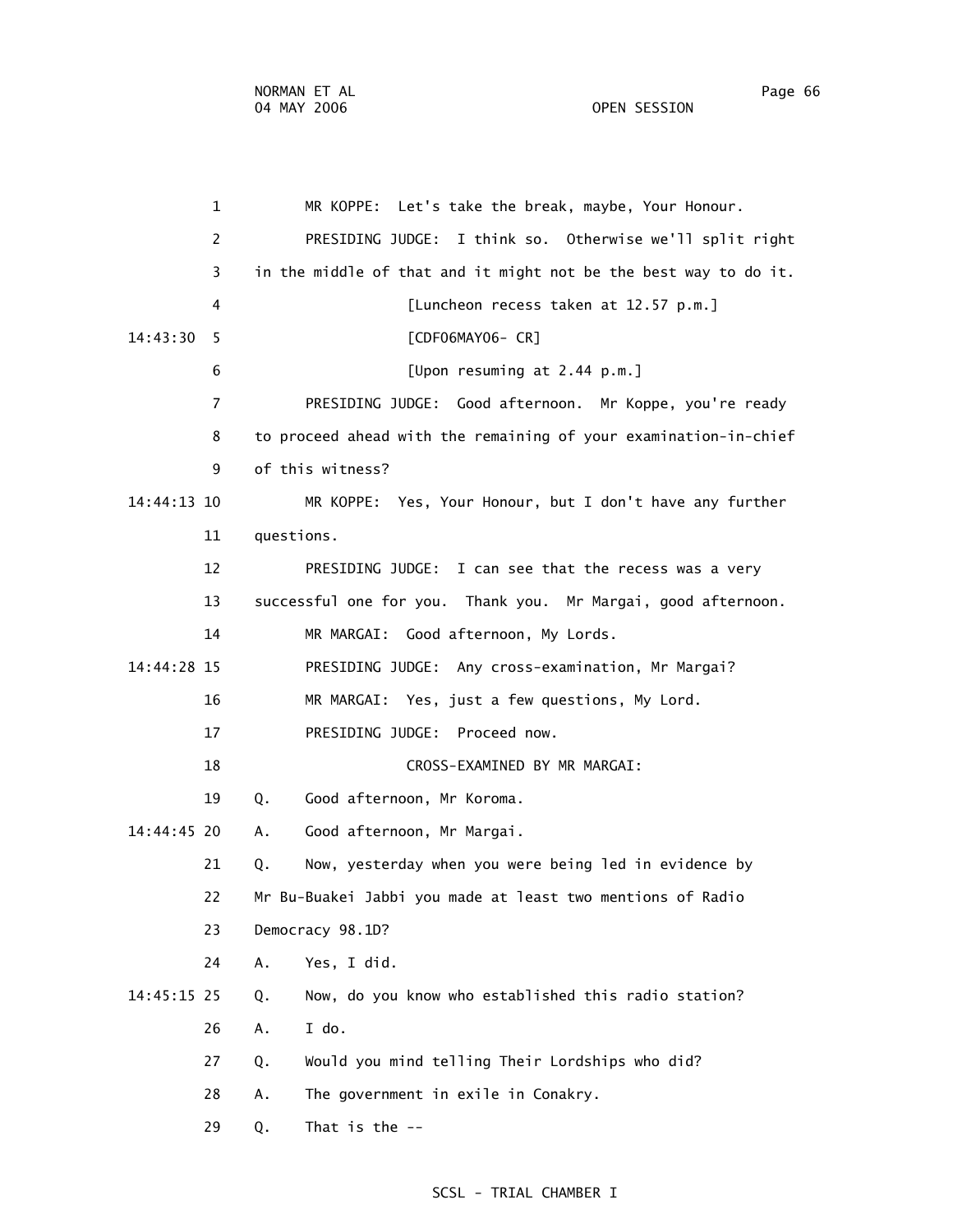1 A. SLPP government in exile. 2 Q. Led by? 3 A. His Excellency the President Alhaji Dr Ahmad Tejan Kabbah. 4 JUDGE ITOE: Let me get this clear. Mr Margai, are you 14:45:51 5 treating him as a common witness as well? 6 MR MARGAI: No, My Lord, I'm not part of the commonality. 7 JUDGE ITOE: Okay. Thank you. 8 MR MARGAI: For good measures. 9 PRESIDING JUDGE: The third accused's counsel has no more 14:46:04 10 any commonality of witnesses. 11 MR MARGAI: No, My Lord. I advised myself. Thank you. 12 Q. Do you know when it was established, maybe the month or the 13 year? 14 A. Yes, I do. 14:46:28 15 Q. When? 16 A. In 1997. 17 Q. 1997. Do you know for what purpose it was established? 18 A. Yes, I do. 19 Q. Please tell the Court. 14:46:55 20 A. It was established for propaganda purposes. 21 Q. What propaganda, if I may ask? 22 A. To present the point of view of the SLPP-led government in 23 exile and to also counteract the information that was being put 24 out by the AFRC/RUF junta government. 14:47:55 25 Q. Thank you. Did the CDF, to the best of your knowledge, 26 have access to this radio? 27 A. Yes, the CDF did. Kamajors, in particular. 28 Q. For what purpose?

29 A. For the purpose I've just stated; to present the view of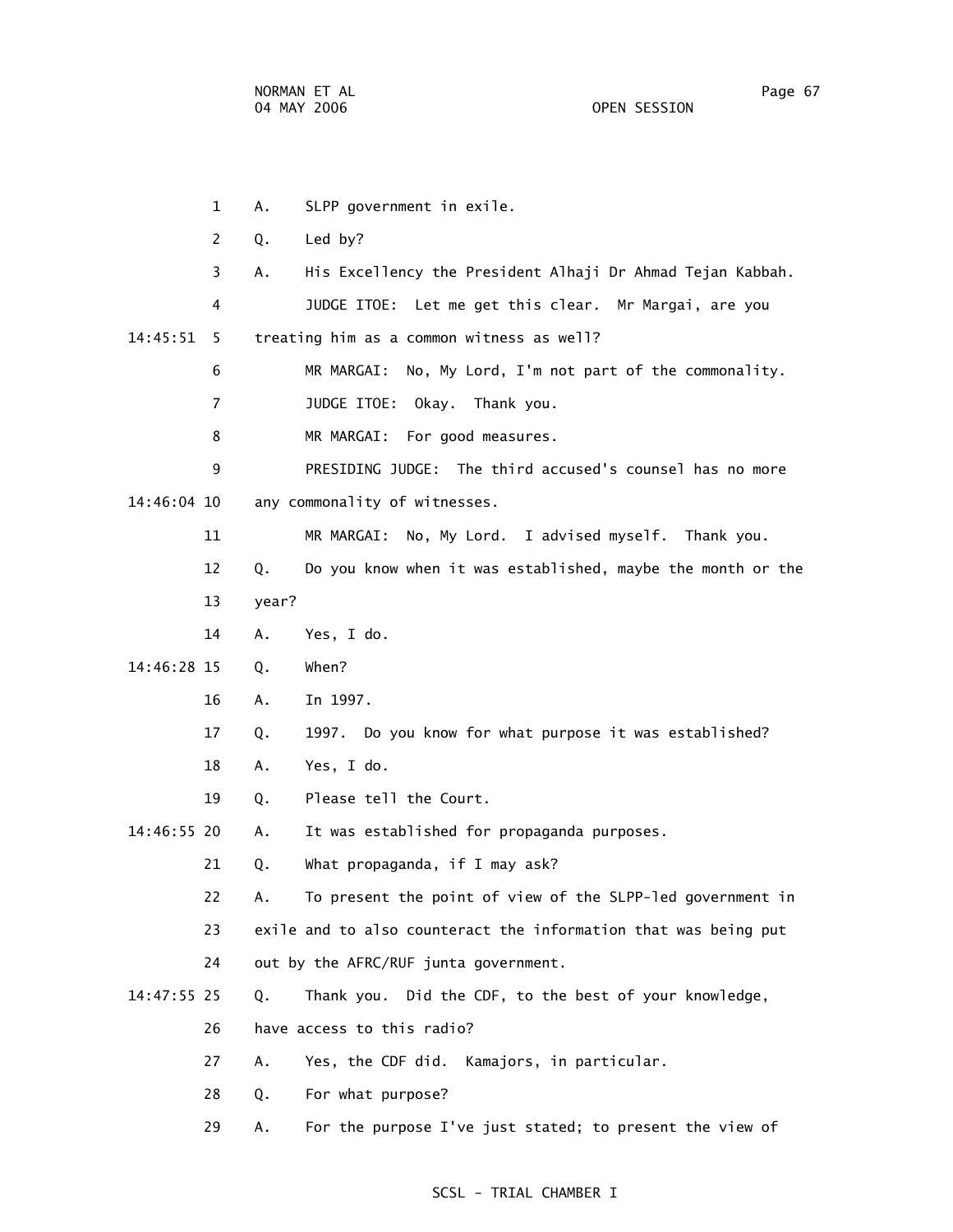1 the SLPP-led government in exile. 2 Q. Thank you. Now, finally on the question of 98.1D, who made 3 it possible for the CDF to have access to this radio? 4 A. Dr Albert Joe Demby. 14:49:07 5 Q. And who was he at the time? 6 A. He was the vice-president.

- 7 Q. Do you know whether in his capacity as vice-president he
- 8 had anything to do with the CDF officially?

9 A. Yes, I do. He was the chairman of the National

14:49:30 10 Co-ordinating Committee of the Civil Defence Forces.

11 Q. Thank you very much. Mr Koroma, you also referred to a

- 12 blue helicopter.
- 13 A. Green.
- 14 Q. Green helicopter, thank you. Twice, in fact, or three

14:49:59 15 times, you made mention of it.

- 16 A. Yes, I did.
- 17 Q. Did the CDF, at any time, have access to these helicopters?
- 18 A. We had access on numerous occasions.
- 19 Q. On numerous occasions, as of right?

14:50:24 20 A. Apparently.

- 21 Q. Or through the hospitality?
- 22 A. By implication, I would think.
- 23 Q. By implication. And whose hospitality?
- 24 A. Of the government in exile.
- 14:50:40 25 Q. Which government?
	- 26 A. The SLPP-led government in exile.
	- 27 Q. Led by?
	- 28 A. Led by His Excellency the President, Alhaji Dr Ahmad Tejan
	- 29 Kabbah.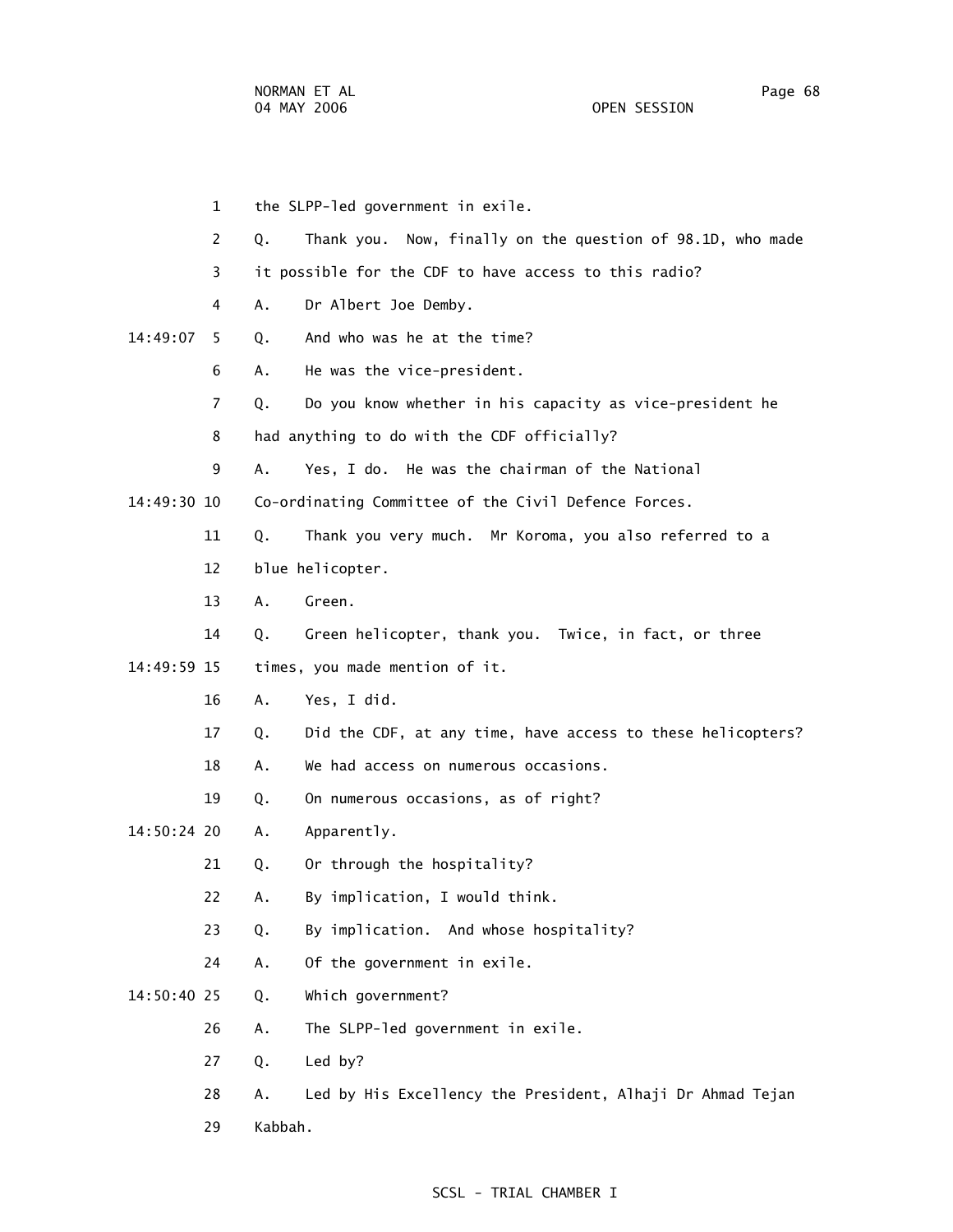1 PRESIDING JUDGE: If I may, Mr Margai, I think it is not 2 disputed any more at all that the government in exile was chaired 3 and presided over by His Excellency President Kabbah. So we can 4 skip that part. 14:51:10 5 MR MARGAI: Thank you very much, My Lord. I shall now move 6 away from that area now that Your Lordship has put my mind to 7 rest. 8 Q. Now, you were shown a letter dated 8th August 1998. 9 Exhibit 135, to be precise. May I have Exhibit 135, please? 14:53:39 10 Exhibit 135, have you seen it? 11 A. Yes. 12 Q. It talks about Kenema District is under the operational 13 command of 15th ECOMOG Brigade. 14 A. That's correct. 14:53:55 15 Q. That letter was addressed to the CDF, Kenema headquarters, 16 I take it? 17 A. Yes. 18 Q. Now my question is: Was there, apart from the Kenema 19 District, an understanding between ECOMOG and the CDF, to the 14:54:17 20 best of your knowledge, of command responsibility whenever the 21 CDF and ECOMOG were operating together as to who should be in 22 command? 23 A. Insofar as my knowledge goes of other areas or Kenema? 24 Q. Of other areas apart from Kenema District. 14:54:40 25 A. Yes. 26 Q. What was that understanding? 27 A. That ECOMOG was in charge. 28 Q. ECOMOG was in charge. Thank you. 29 JUDGE ITOE: He had answered this question earlier on that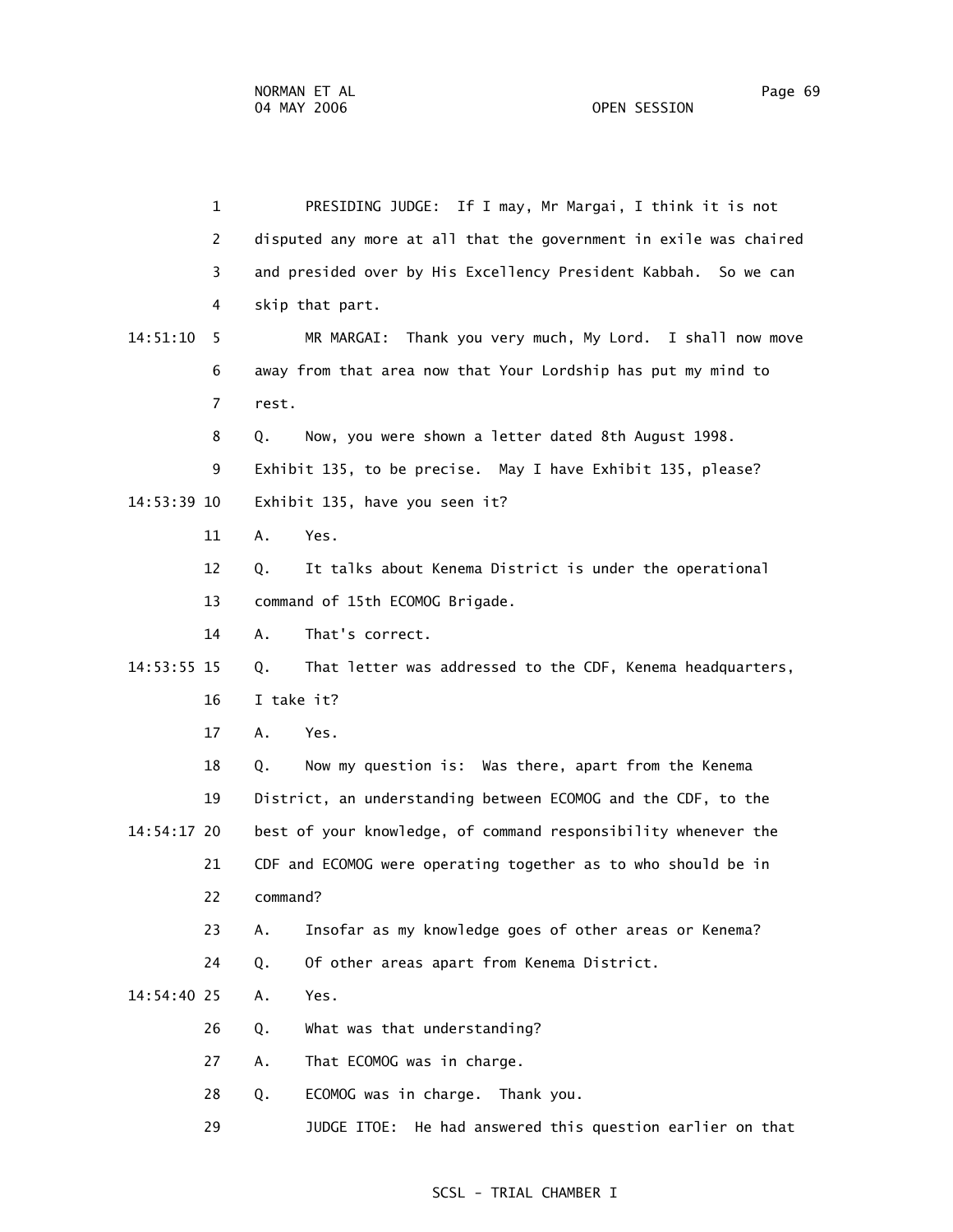1 whenever there was an operation it was always ECOMOG that was -- 2 MR MARGAI: I thought he restricted it to his own area of 3 operation which was Kenema District. Just to make assurances 4 doubly sure, My Lord. 14:55:06 5 JUDGE ITOE: I see. 6 MR MARGAI: Thank you. 7 Q. So that was that general understanding. 8 A. That was the general understanding. 9 Q. Thank you. You talked about dissatisfaction within the CDF 14:55:41 10 in Kenema and Bo to wit relating to the position of Jambawai in 11 Kenema and Alhaji Daramy Rogers in Bo. 12 A. Yes, I did. 13 Q. You said as a result of that dissatisfaction VP Demby asked 14 that the regional administrators' posts in both south and east of 14:56:17 15 Sierra Leone be relinquished in favour of district 16 administrators. 17 A. Yes, I did. 18 Q. Yes, you did. Now, in what capacity did VP Demby give that 19 instruction? 14:56:36 20 A. Looking at the time frame, it was as vice-president of this 21 country. 22 Q. Vice-president? 23 A. Because then the NCC had not yet been established. 24 Q. I see. Thank you. Yesterday you talked about the arms and 14:57:09 25 ammunition which were used in capturing Tongo Field by the CDF 26 came from Conakry. Did you say that? 27 A. I did. 28 Q. But you stopped short of telling this Court where precisely 29 the arms and ammunition came from. Would you now tell this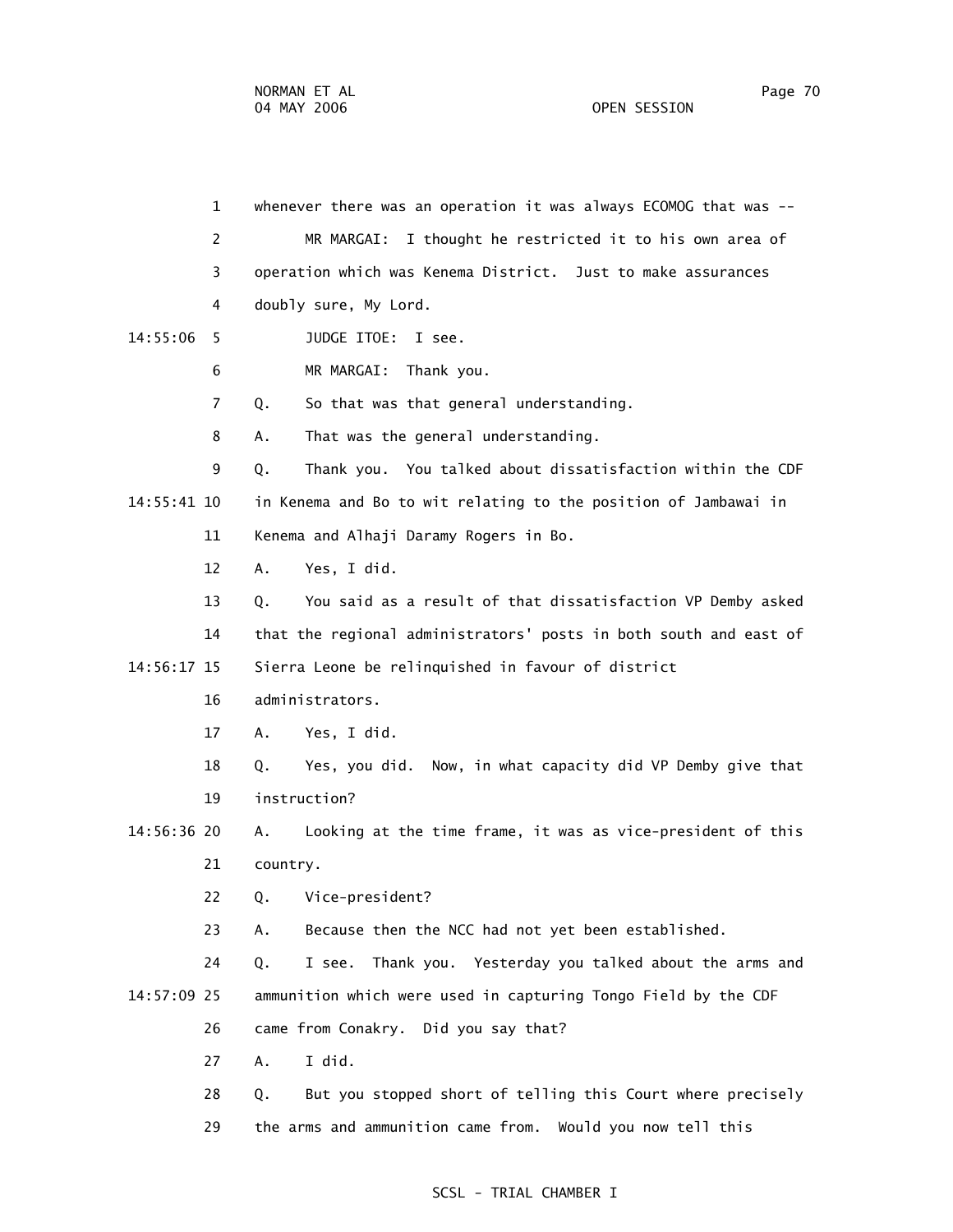1 Court, please, if you do know? 2 A. I think it is very obvious that when we talk about Conakry 3 within the context it is -- 4 Q. No, it is not obvious. 14:57:47 5 JUDGE ITOE: It is not obvious. 6 MR MARGAI: 7 Q. It is not obvious. It is a court of law. Their Lordships 8 will only go by the evidence adduced in this Court. 9 A. From my conversations with Bockarie Lansana who travelled 14:57:58 10 to Conakry -- 11 Q. Slowly. Yes, please proceed. 12 A. -- and met with the President and his wife. 13 Q. Which president, Charles Margai? That will be in futuro. 14 Yes? 14:58:21 15 PRESIDING JUDGE: Mr Margai, were you in Conakry at that 16 time? 17 MR MARGAI: I was very much in Conakry, My Lord, but my 18 presidency is in futuro, not now. 19 PRESIDING JUDGE: I just want to remind you that this is 14:58:39 20 indeed a court of law. 21 MR MARGAI: Yes, indeed, My Lord. 22 JUDGE THOMPSON: I wanted to say myself that it is probably 23 not an appropriate forum to canvass these things. 24 MR MARGAI: No, My Lord, I will not canvass at this stage. 14:58:46 25 JUDGE ITOE: Even if you are not president, you are 26 President of the PMDC, aren't you? 27 MR MARGAI: Thank you very much, My Lord. 28 THE WITNESS: I was only saying that from my conversation 29 with Bockarie Lansana who travelled to Conakry and met with the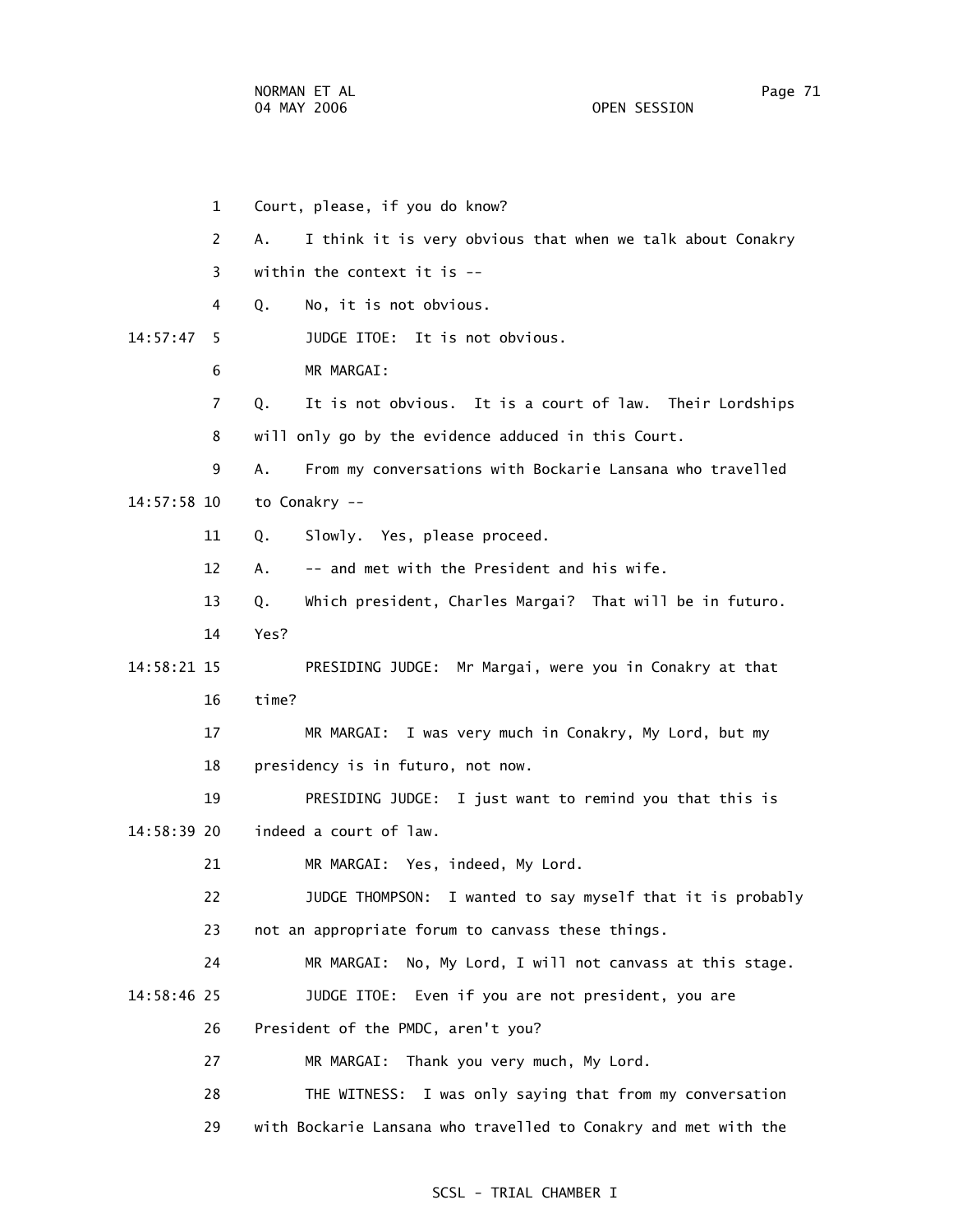1 President and his wife, I would infer that from His Excellency 2 the President -- the ammunition, I'm talking about. 3 MR MARGAI: 4 Q. Yes? 14:59:08 5 A. That must have come from the government in exile. 6 Q. Thank you. 7 JUDGE ITOE: What's the name of this gentleman again? 8 THE WITNESS: Bockarie Lansana. 9 PRESIDING JUDGE: So he's one of the commanders, as you 14:59:23 10 testified this morning. He was one of the commanders in the 11 Tongo Field area? 12 THE WITNESS: Even yesterday. 13 MR MARGAI: Even yesterday he said it. 14 PRESIDING JUDGE: But this morning you testified about 14:59:33 15 different commanders. He is one of the commanders. 16 THE WITNESS: I called his name, yes. I can recall, yes. 17 PRESIDING JUDGE: And he was a commander in the Tongo Field 18 area? 19 THE WITNESS: Yes, he was. 14:59:42 20 JUDGE ITOE: And are you saying that he told you he saw the 21 President and the wife? 22 THE WITNESS: He met them. 23 JUDGE ITOE: He met the President and the wife? 24 THE WITNESS: Yes. 15:00:10 25 JUDGE ITOE: Is that the only basis for presuming that the 26 arms must have come from the government in exile? 27 THE WITNESS: From a point of view -- 28 JUDGE ITOE: From whose point of view? 29 THE WITNESS: Mine.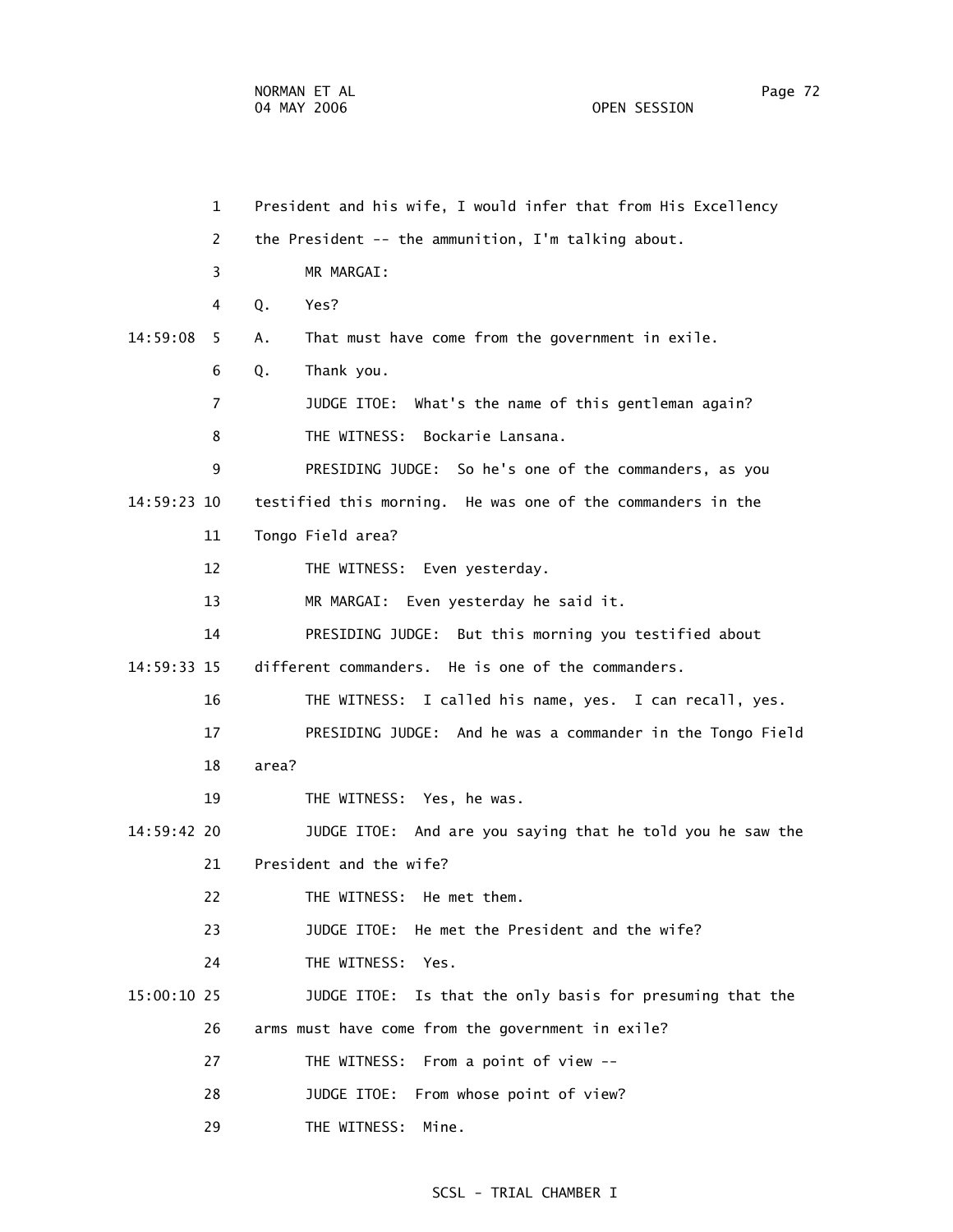1 MR MARGAI: 2 Q. What His Lordship wants to know: Apart from this 3 presumption, do you have any other means of knowing where the 4 arms come from? It doesn't matter. Or where the arms came from, 15:00:34 5 the particular arms you talked about. 6 A. The commander who brought them told me it came from them. 7 Q. Well, that is different from -- thank you. Sorry, My 8 Lords. That's different. Thank you. Now, Mr Koroma, do you 9 know Allieu Kondewa? 15:00:58 10 A. Yes. 11 JUDGE ITOE: Mr Margai, can you wait, please. 12 MR MARGAI: Sorry, My Lord. 13 PRESIDING JUDGE: Yes, Mr Margai. 14 MR MARGAI: Before we go to Allieu Kondewa, may I have 15:01:41 15 Exhibit 146, please? 16 Q. Mr Koroma, do you see Exhibit 146, the certificate of 17 recognition? 18 A. Yes, I do. 19 Q. Was that certificate issued to CDF members, to the best of 15:02:42 20 your knowledge? 21 PRESIDING JUDGE: We had that evidence this morning, 22 Mr Margai, that this was never distributed to anybody. 23 MR MARGAI: Yes, My Lord. I am going a stage beyond that. 24 Q. Well, all right, based on your evidence this morning, why 15:02:59 25 was it not? 26 A. I think I also said this morning that I did not know. 27 Q. You did not know. 28 A. Yes. 29 PRESIDING JUDGE: That's right.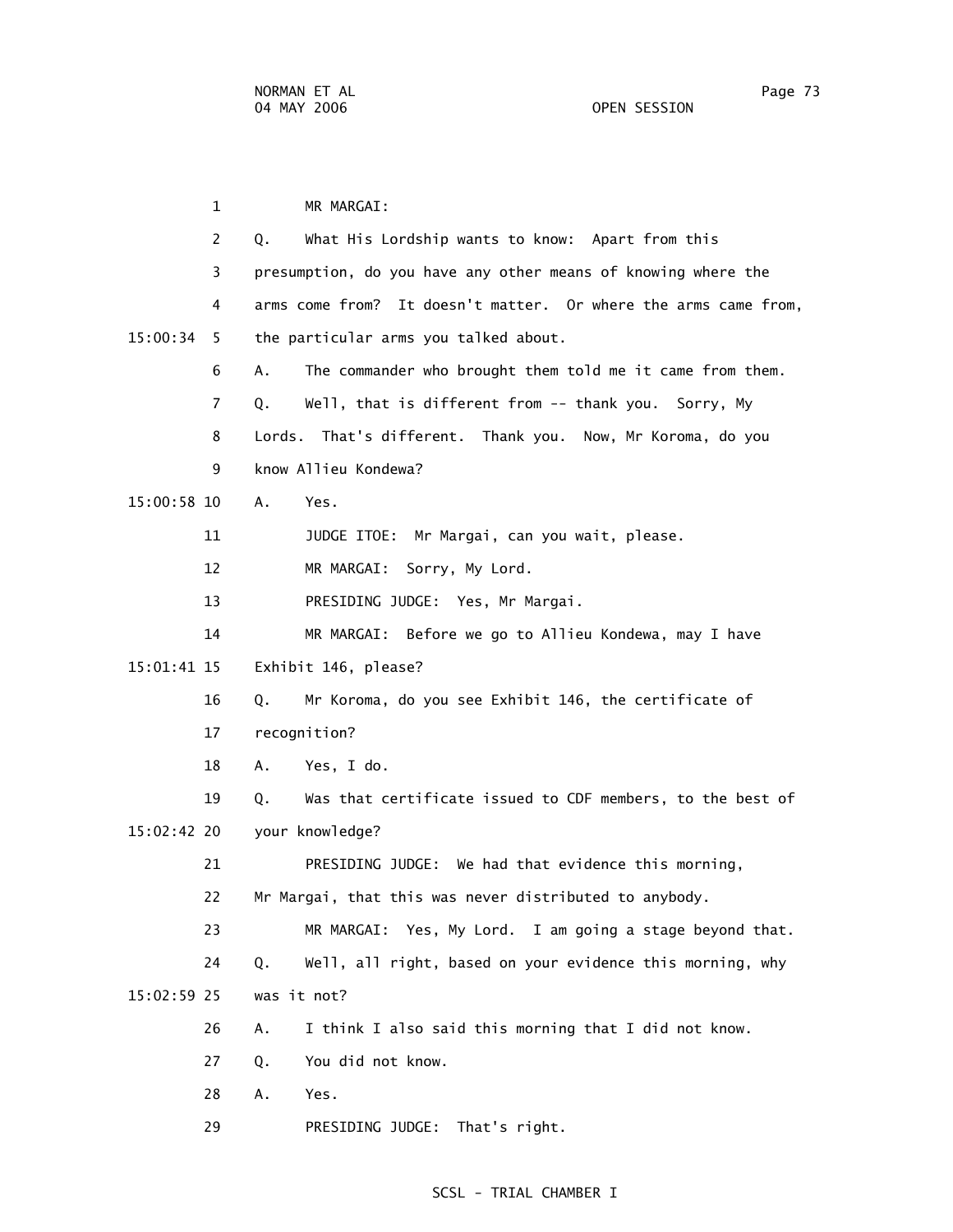|             | 1  |    | MR MARGAI: Thank you, I'll accept that.                    |
|-------------|----|----|------------------------------------------------------------|
|             | 2  | Q. | Now, do you know Allieu Kondewa?                           |
|             | 3  | Α. | Yes, I do.                                                 |
|             | 4  | Q. | Do you see him in this Court?                              |
| 15:03:20    | 5. | Α. | Yes, he's the gentleman wearing the suit and tie by the    |
|             | 6  |    | security guard.                                            |
|             | 7  | Q. | Behind the glasses?                                        |
|             | 8  | Α. | Behind the glasses. Blue earphones.                        |
|             | 9  | Q. | Now, when did you know him?                                |
| 15:03:41 10 |    | Α. | In December 1997. Early December 1997.                     |
|             | 11 | Q. | What position did he hold, if any, within the CDF society? |
|             | 12 | Α. | He was an initiator.                                       |
|             | 13 | Q. | Was he the chief initiator at any time? Do you know?       |
|             | 14 | Α. | What time frame?                                           |
| 15:04:26 15 |    | Q. | I'm talking from 1997 upwards to 1999.                     |
|             | 16 | Α. | At some point in time he was made high priest.             |
|             | 17 | Q. | High priest?                                               |
|             | 18 | Α. | Yes.                                                       |
|             | 19 | Q. | What does that mean?                                       |
| 15:04:41 20 |    | Α. | I don't know what it meant, to be honest with you.         |
|             | 21 | Q. | He was only referred to as high priest?                    |
|             | 22 | Α. | Yeah, I think that would be more correct.                  |
|             | 23 | Q. | Now, you said you were initiated into the CDF society by   |
|             | 24 |    | Kamoh Lahai --                                             |
| 15:05:07 25 |    | Α. | Kamoh Brima Bangura.                                       |
|             | 26 | Q. | Were there laws governing this society from the point of   |
|             | 27 |    | view of initiation?                                        |
|             | 28 | Α. | Yes, there were.                                           |
|             | 29 | Q. | Could you briefly tell Their Lordships the laws?           |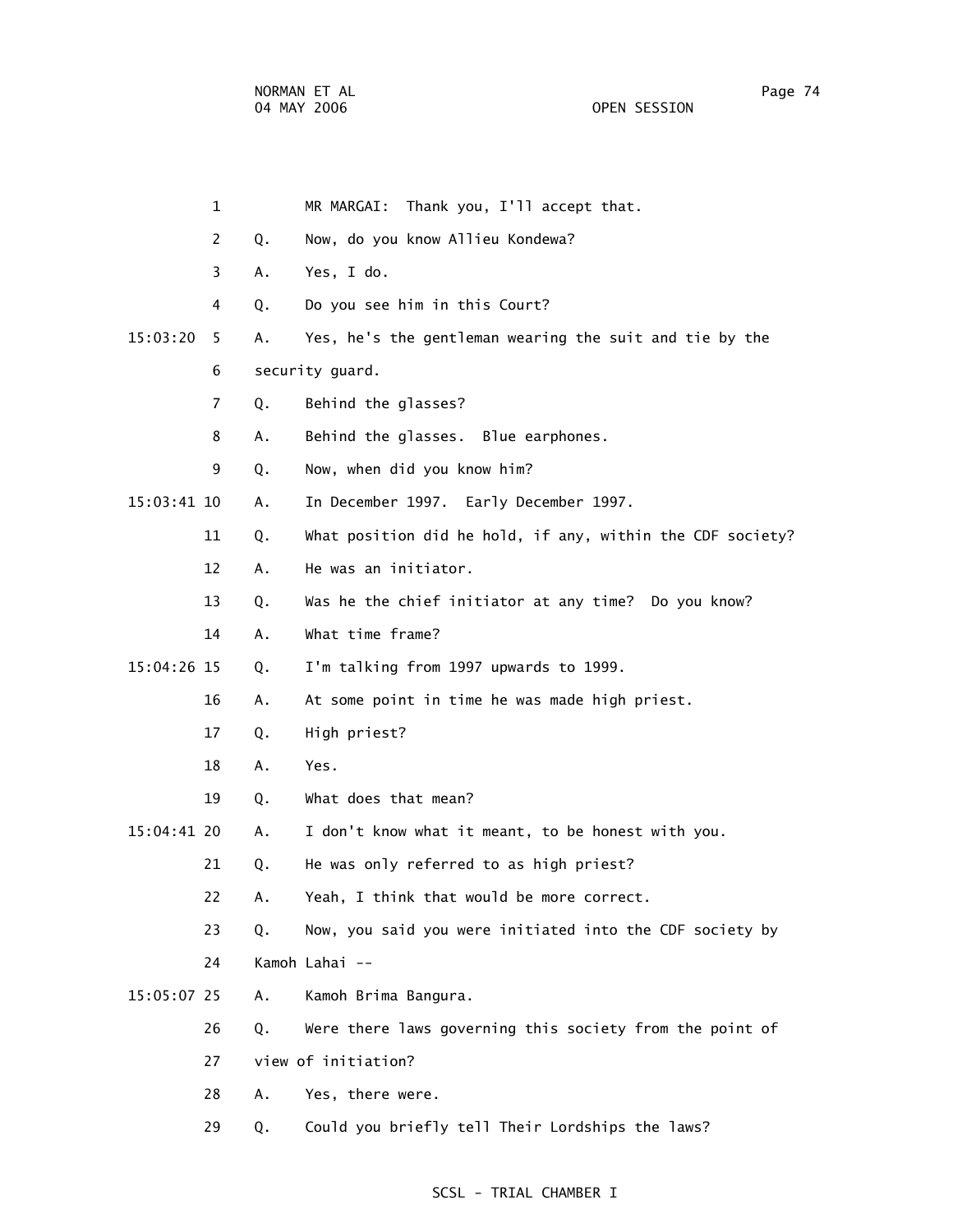1 JUDGE ITOE: You want us to go over them again, Mr Margai? 2 Do you want us to go over these laws again? 3 PRESIDING JUDGE: Is there anything new? 4 JUDGE ITOE: There has been an endless recital of the -- 15:05:42 5 MR MARGAI: A litany. 6 PRESIDING JUDGE: A litany, if you want to. 7 JUDGE ITOE: A litany, if you want to. 8 MR MARGAI: Very well, My Lords. I will move away from 9 that. 15:05:49 10 PRESIDING JUDGE: Unless there is some aspect of that that 11 you feel has not been covered. I mean, it's up to you. All we 12 can say is that -- 13 MR MARGAI: No, I shall take the cue, My Lords. I shall 14 take the cue. 15:06:03 15 JUDGE THOMPSON: Can you clarify something for me? When 16 you said he was an initiator in the CDF society, did you really 17 mean CDF? 18 THE WITNESS: Kamajor. 19 MR MARGAI: Kamajor society. 15:06:23 20 Q. Now let me ask you a specific question. Did Kondewa ever 21 take part in combat? 22 A. Not to my knowledge. 23 Q. Not to your knowledge. Did initiators, to the best of your 24 knowledge, command troops in the CDF or the Kamajor society? 15:07:19 25 A. No, normally when initiations were -- 26 JUDGE ITOE: Answer the question first. Let's record you. 27 THE WITNESS: No, no. 28 MR MARGAI: Can he now proceed, My Lord? 29 JUDGE ITOE: To the best of his knowledge, initiators did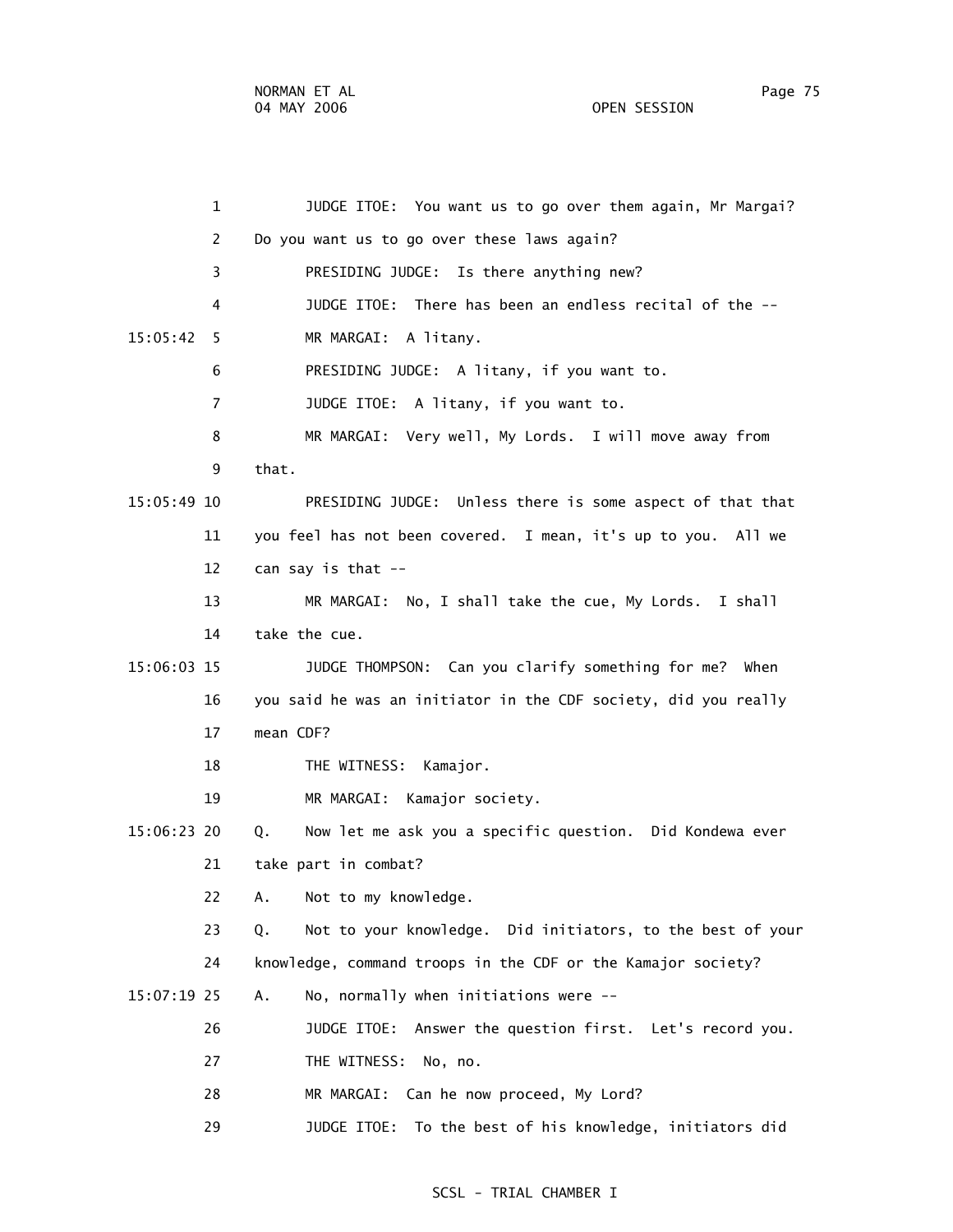|               | 1              | not take part in combat or so?                                   |
|---------------|----------------|------------------------------------------------------------------|
|               | $\overline{2}$ | PRESIDING JUDGE: Command troops.                                 |
|               | 3              | MR MARGAI: Command troops.                                       |
|               | 4              | JUDGE ITOE: Command troops. Okay.                                |
| 15:07:51      | 5              | MR MARGAI:                                                       |
|               | 6              | Yes, you were about to say something.<br>Q.                      |
|               | 7              | After completing initiation, the Kamajors were normally<br>А.    |
|               | 8              | returned to their chiefdom authorities.                          |
|               | 9              | To their chiefdom authorities. And that was the end of the<br>Q. |
| 15:08:08 10   |                | relationship between the initiates and the initiators?           |
|               | 11             | No, the relationship did not end there.<br>Α.                    |
|               | 12             | Yes?<br>Q.                                                       |
|               | 13             | At times Kamajors would go back to get the potions we used<br>А. |
|               | 14             | to smear on our body before going for combat missions from the   |
| 15:08:58 15   |                | initiators.                                                      |
|               | 16             | Why was this necessary?<br>Q.                                    |
|               | 17             | For additional protection.<br>А.                                 |
|               | 18             | MR MARGAI: Thank you, Mr Koroma. That will be all for            |
|               | 19             | him, My Lords.                                                   |
| $15:09:48$ 20 |                | PRESIDING JUDGE: Thank you, Mr Margai. Mr Prosecutor, do         |
|               | 21             | you wish to -- welcome too, Mr de Silva.                         |
|               | 22             | MR De SILVA: My Lord, the cross-examination will be              |
|               | 23             | conducted by my learned friend.                                  |
|               | 24             | JUDGE ITOE: So your presence is just cosmetic.<br>- No           |
| $15:10:05$ 25 |                | particular interest to us excepting your cosmetic appearance.    |
|               | 26             | MR De SILVA:<br>It keeps me off the streets.                     |
|               | 27             | And, of course, for the morale boost of your<br>JUDGE ITOE:      |
|               | 28             | learned associate.                                               |
|               | 29             | Very nice of Your Lordship to say so.<br>MR De SILVA:            |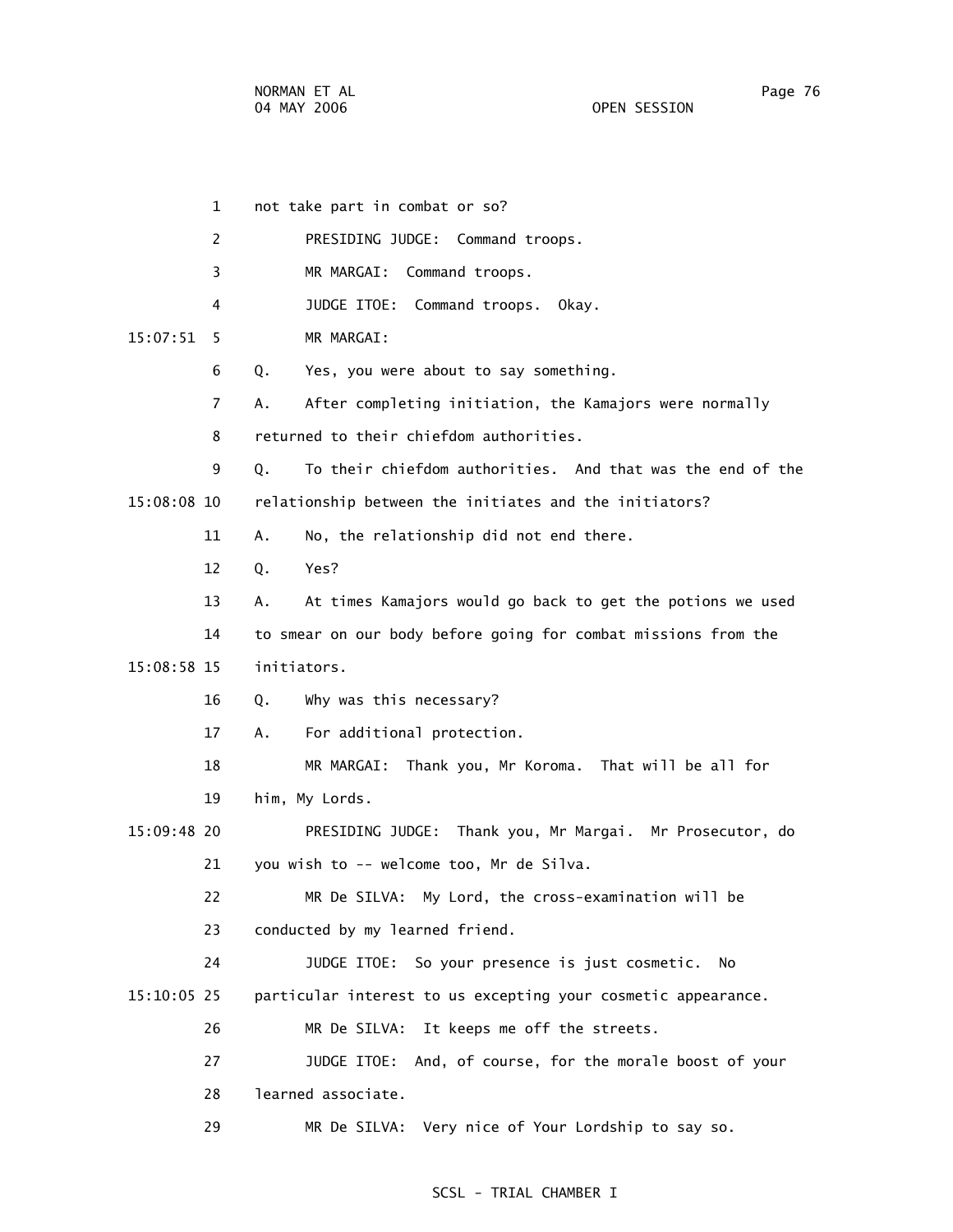1 PRESIDING JUDGE: Mr Kamara, your cross-examination. 2 MR KAMARA: Yes, My Lord. May I first of all introduce a 3 new member of the team, Ms Miatta Samba, who has joined the OTP 4 from the WVS. 15:10:40 5 PRESIDING JUDGE: Welcome. Can you spell that name for us, 6 please? 7 MR KAMARA: It's M-I-A-T-T-A S-A-M-B-A. 8 CROSS-EXAMINED BY MR KAMARA: 9 Q. Good afternoon, Mr Koroma. 15:11:02 10 A. Good afternoon. 11 Q. I will start off this afternoon by taking you through your 12 evidence before this Court. You said you knew the first accused; 13 is that not so? 14 A. Yes, I did. 15:11:17 15 Q. When was the first time you had contact with him? 16 A. Before the May 25th coup. 17 Q. Any time reference? Was it two years before that? The 18 question was when was the first time you had contact with him? 19 A. Less than a year before the coup. 15:11:49 20 Q. Were you particularly close to him? 21 A. No. 22 Q. A question was posed to you this morning as to the level of 23 command and you did answer that you were looking up to 24 Eddie Massallay as your commander in terms of the structure of 15:12:17 25 the CDF. Am I right or wrong? 26 A. When we were at Gendema. 27 Q. When you were at Gendema? 28 A. Yes.

- 
- 29 Q. And before that?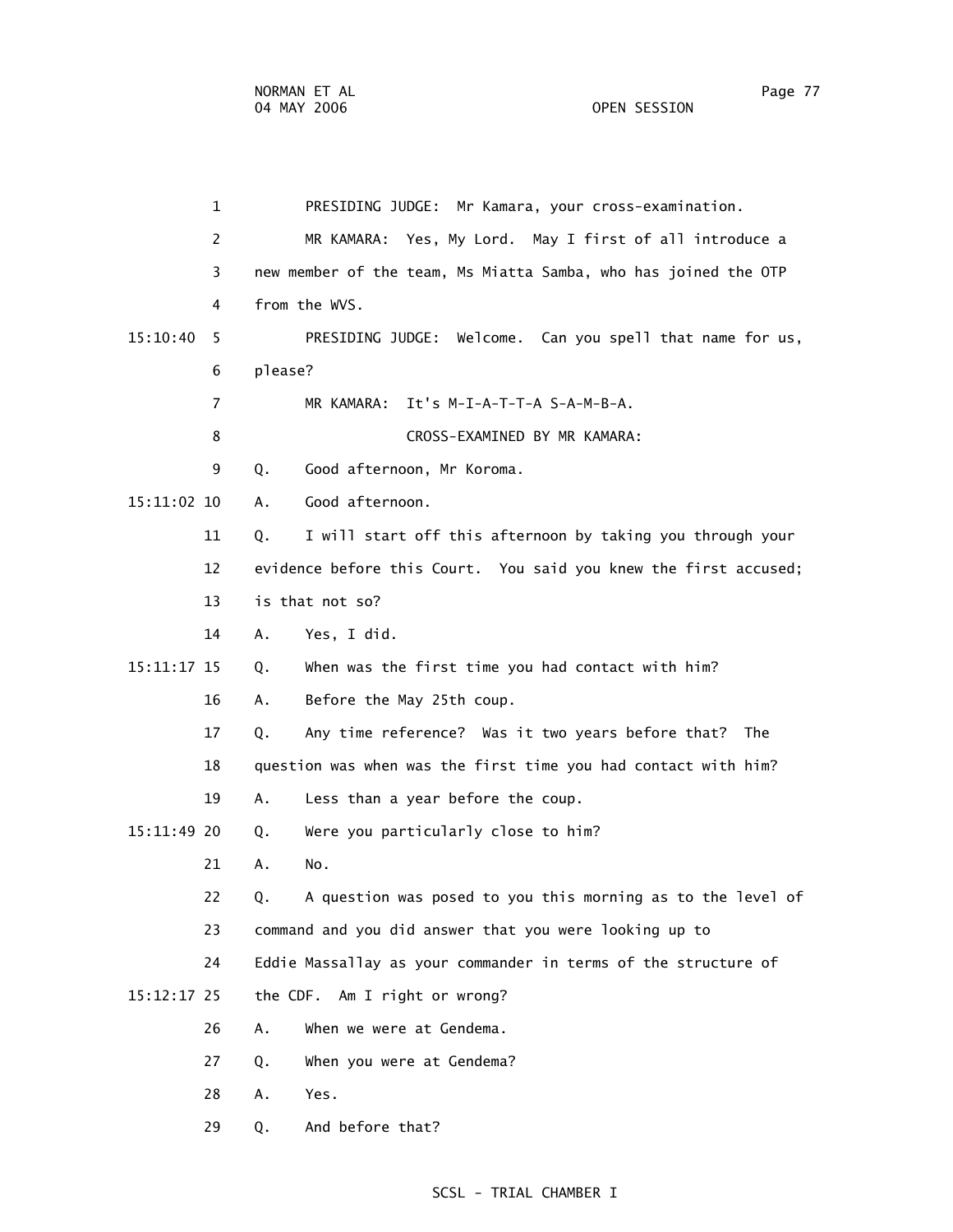1 A. I have not yet been engaged in combat. 2 Q. Because in your evidence you went to Monrovia. 3 A. When I came initially. 4 Q. You went to Bo Waterside. 15:12:46 5 A. Yes. 6 Q. You met with Eddie Massallay? 7 A. No. I went to Bo Waterside, I met with Eddie Massallay and 8 two weeks after I travelled to Monrovia. 9 Q. He advised you to go and to meet Chief Norman? 15:12:59 10 A. He did not advise me. I told him I wanted to see 11 Chief Norman. 12 Q. Good. What was the purpose of seeing him again? 13 A. I wanted to see Chief Norman, because before leaving Kenema 14 a group of us party members got together and decided the only way 15:13:21 15 of getting rid of the AFRC junta was by force of arms, and that 16 we were to make every effort we could to ensure that arms were 17 brought to Kenema to assist. 18 Q. May I suggest to you that you went to see Chief Norman 19 because you knew he was in charge and he was capable to provide 15:13:40 20 what you wanted? Is that not so? 21 A. You need to go over that question again. 22 Q. I am suggesting to you that you particularly went to see 23 Chief Norman because you knew he was in charge of the CDF and he 24 was in a position to provide answers you were looking for. 15:14:06 25 A. I went to see chief Norman not because he was in charge of 26 CDF, but because he was the deputy minister of defence for the 27 SLPP government in exile and I was a party activist of that 28 party. 29 Q. Thank you. You also gave evidence that you were a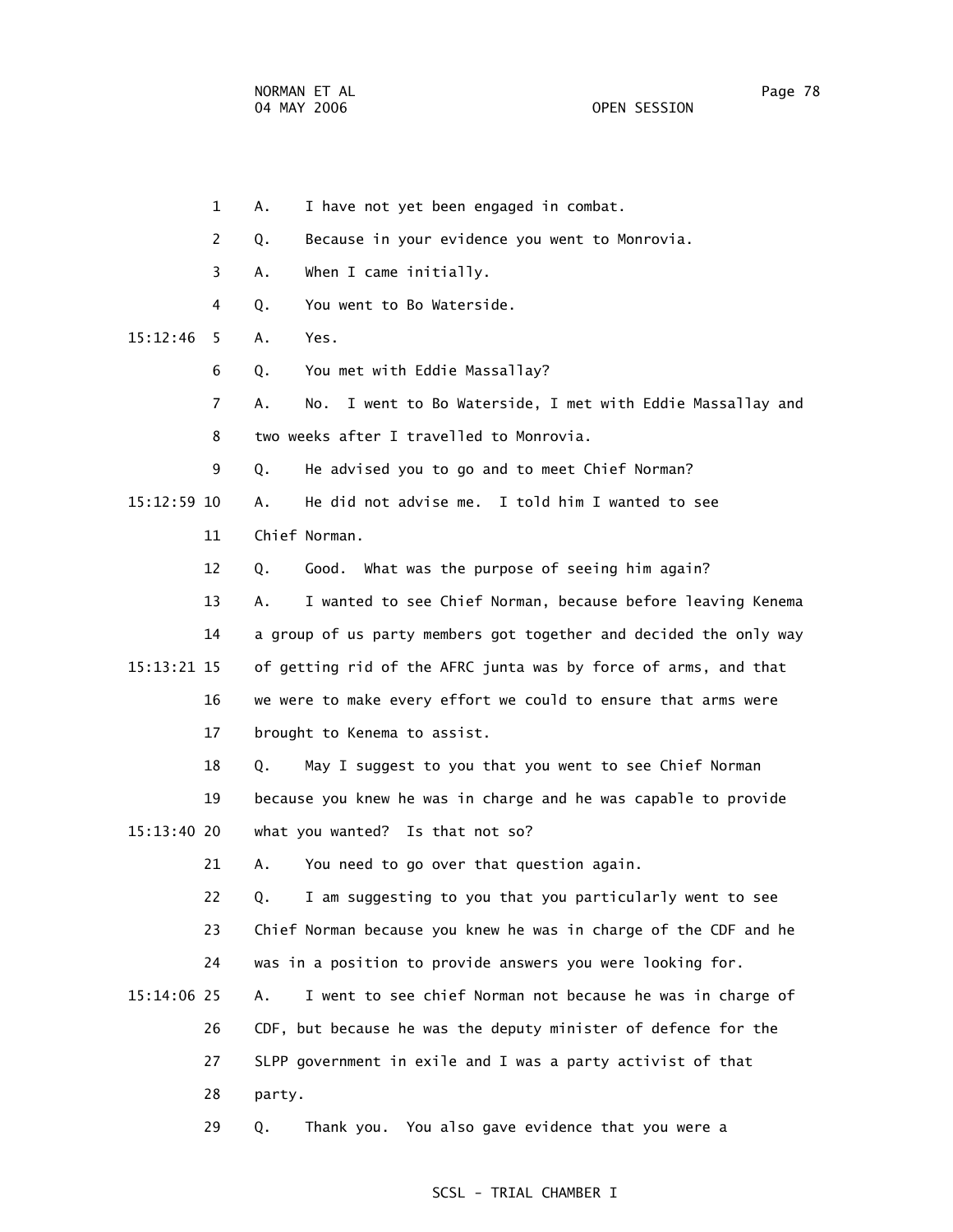1 combatant. 2 A. You need to refer to the time frame. 3 Q. Were you ever a combatant? Don't worry about the time 4 frame as yet. 15:14:37 5 A. No, I need to worry. 6 PRESIDING JUDGE: Mr Witness, please answer the question. 7 Were you a combatant or not? If you were -- it's a very simple 8 question. 9 MR KAMARA: Thank you, Your Honour. 15:14:47 10 THE WITNESS: There were times after the coup when I was 11 not a combatant. 12 PRESIDING JUDGE: But the question is were you a combatant? 13 Yes or no? 14 THE WITNESS: Yes. 15:15:01 15 MR KAMARA: 16 Q. We'll get to the quarrel, don't worry. I'm not ready yet. 17 A. I don't quarrel. 18 Q. Okay. You did mention about your heroic exploits in 19 combat; is that not so? 15:15:08 20 A. "Heroic," I didn't use that word. 21 Q. No, I'm suggesting it. 22 A. Well, it's up to you. 23 Q. You said you commanded troops, like, for example, the Zimmi 24 attack. Didn't you say so? 15:15:20 25 A. I said so. But I didn't use the word "heroic". 26 Q. Who was the overall commander for that Zimmi attack? 27 A. There were a lot of Zimmi attacks. 28 Q. The one in which you led the troop. 29 A. I was involved in a lot of them and I also led people. I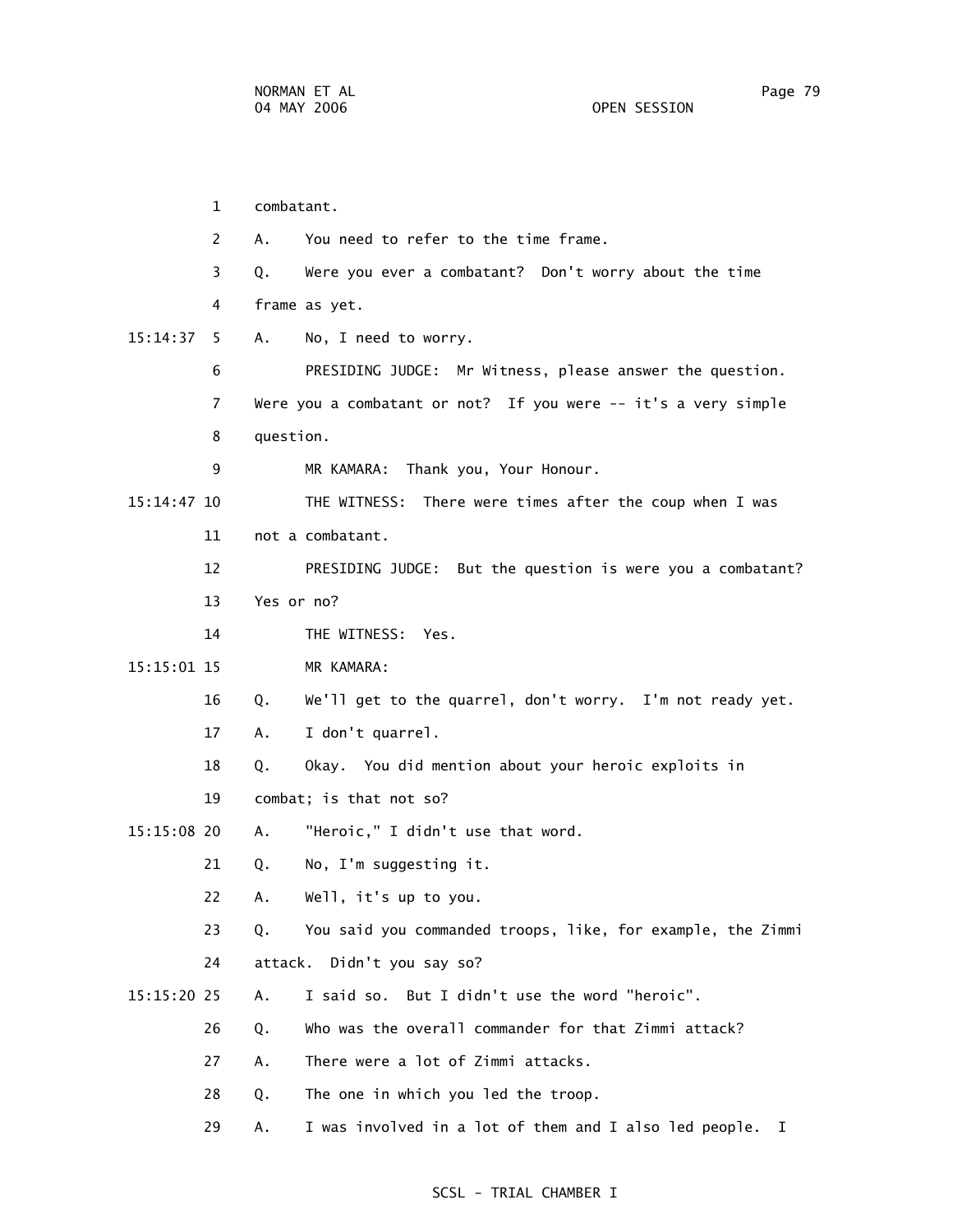1 don't know which one specifically you mean. 2 Q. Mr Witness. 3 A. Yes. 4 Q. You're trying to be evasive. My question to you is this: 15:16:06 5 You gave evidence this morning that you led a troop in the course 6 of the Zimmi attack, and you did mention one Mohamed Bhonie as 7 one of the commanders. Is that the not so? 8 A. I did. 9 Q. You also moved on to the Lower Bambara Chiefdom. 15:16:25 10 A. Yes, I did. 11 Q. Is that in Pujehun? 12 A. No, in Kenema District. 13 Q. In Kenema District. Who was the commander there? 14 A. In that general area, it was Musa Junisa. 15:16:37 15 Q. Musa Junisa. Were you part of his troops or under his 16 general command? 17 A. Under his general command. 18 MR KAMARA: Can the witness be shown this document? 19 Q. In your evidence, Mr Witness, you mention that period while 15:18:25 20 you were in the Lower Bambara Chiefdom to be sometime in 1997. 21 A. Yes, I did. 22 Q. Take a look at that document I've just handed to you. What 23 is the heading of that document? 24 A. From commander-in-chief SL CDF Zone 2 front line Dodo, 15:18:52 25 Lower Bambara Chiefdom, Kenema District. 26 Q. And it is addressed to? 27 A. Honourable Chief Hinga Norman, deputy minister of defence 28 and co-ordinator of Sierra Leone Civil Defence Forces. 29 Q. It says, "Enlistment of executive members of Zone 2 front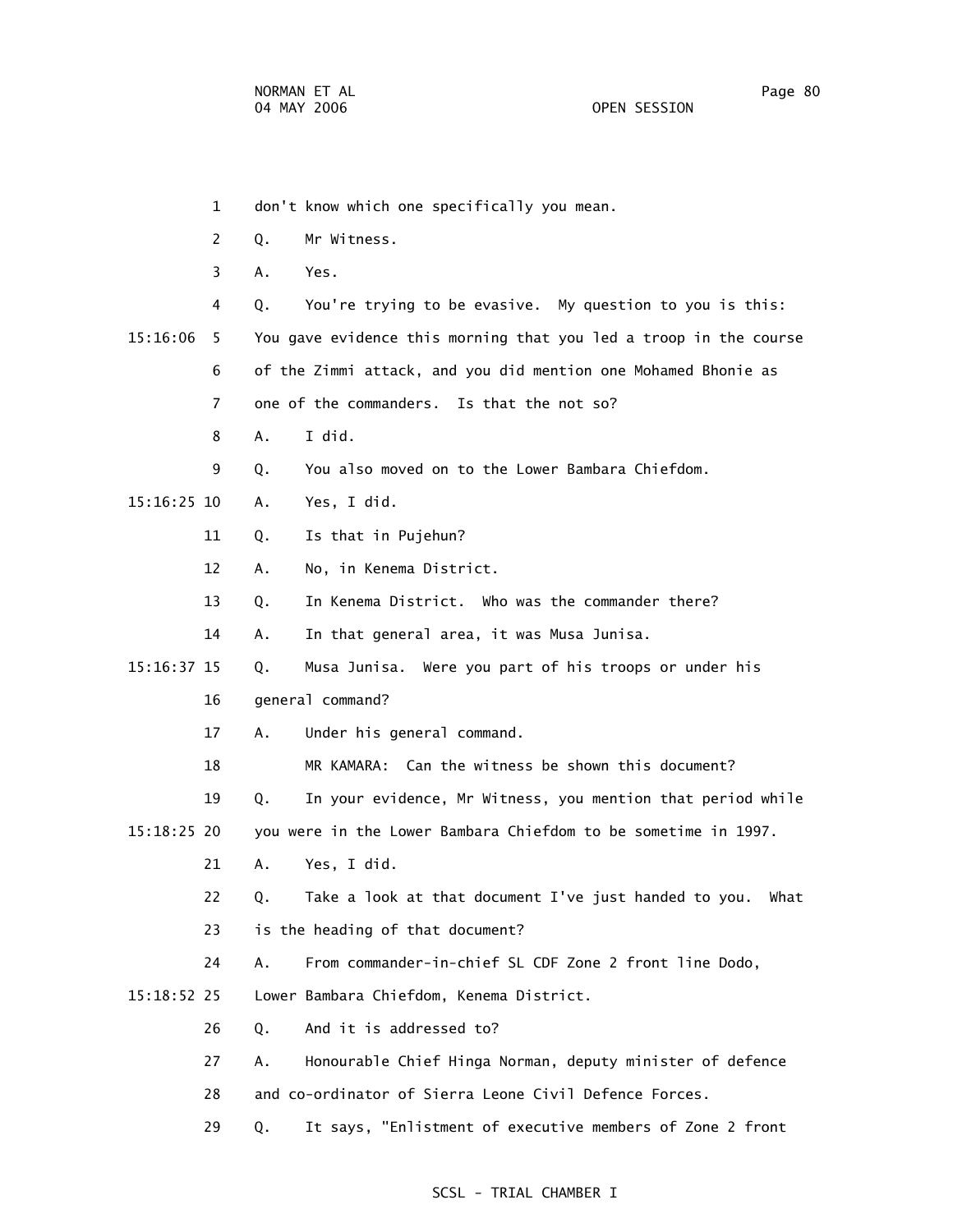| $\mathbf{1}$   | line."                                                            |
|----------------|-------------------------------------------------------------------|
| 2              | Α.<br>This one?                                                   |
| 3              | Is that not the one you have? Let me see.<br>Q.                   |
| 4              | I don't know. I don't think so.<br>А.                             |
| 15:19:13<br>5  | Let me see if we have the same.<br>Q.                             |
| 6              | MR KAMARA: It's Registry number 3715.                             |
| $\overline{7}$ | PRESIDING JUDGE: So this is a different document than the         |
| 8              | one that was distributed?                                         |
| 9              | MR KAMARA: To him. The others are correct. 3715.                  |
| 15:19:48 10    | MR KOPPE: We have 3717.                                           |
| 11             | MR MARGAI: 3717, we have.                                         |
| 12             | Sorry. It is 3715. You can retain those<br>MR KAMARA:             |
| 13             | copies. I will get to that other document.                        |
| 14             | PRESIDING JUDGE: There is no copy for the Bench, I should         |
| 15:20:31 15    | tell you.                                                         |
| 16             | MR KAMARA: I can offer this for the Bench. Sorry,                 |
| 17             | My Lord. I thought I made enough copies.                          |
| 18             | Mr Witness, that's a list of executive members of the<br>Q.       |
| 19             | Zone 2 front line. That document was written by whom?             |
| 15:21:11 20    | Musa Junisa.<br>А.                                                |
| 21             | PRESIDING JUDGE: Mr Prosecutor, can I ask you what you are        |
| 22             | trying to do and aim at with these documents? Is it something     |
| 23             | already in evidence? You will attempt to lead that in evidence?   |
| 24             | This document is not yet in evidence, and I'm<br>MR KAMARA:       |
| 15:21:39 25    | contradicting his evidence this morning and even this afternoon.  |
| 26             | PRESIDING JUDGE: You may wish to do so. I'm just                  |
| 27             | questioning not whether you are attempting to do that or not, but |
| 28             | the use of this document and how you are attempting to use this   |
| 29             | document for that purpose. I understand you are showing him the   |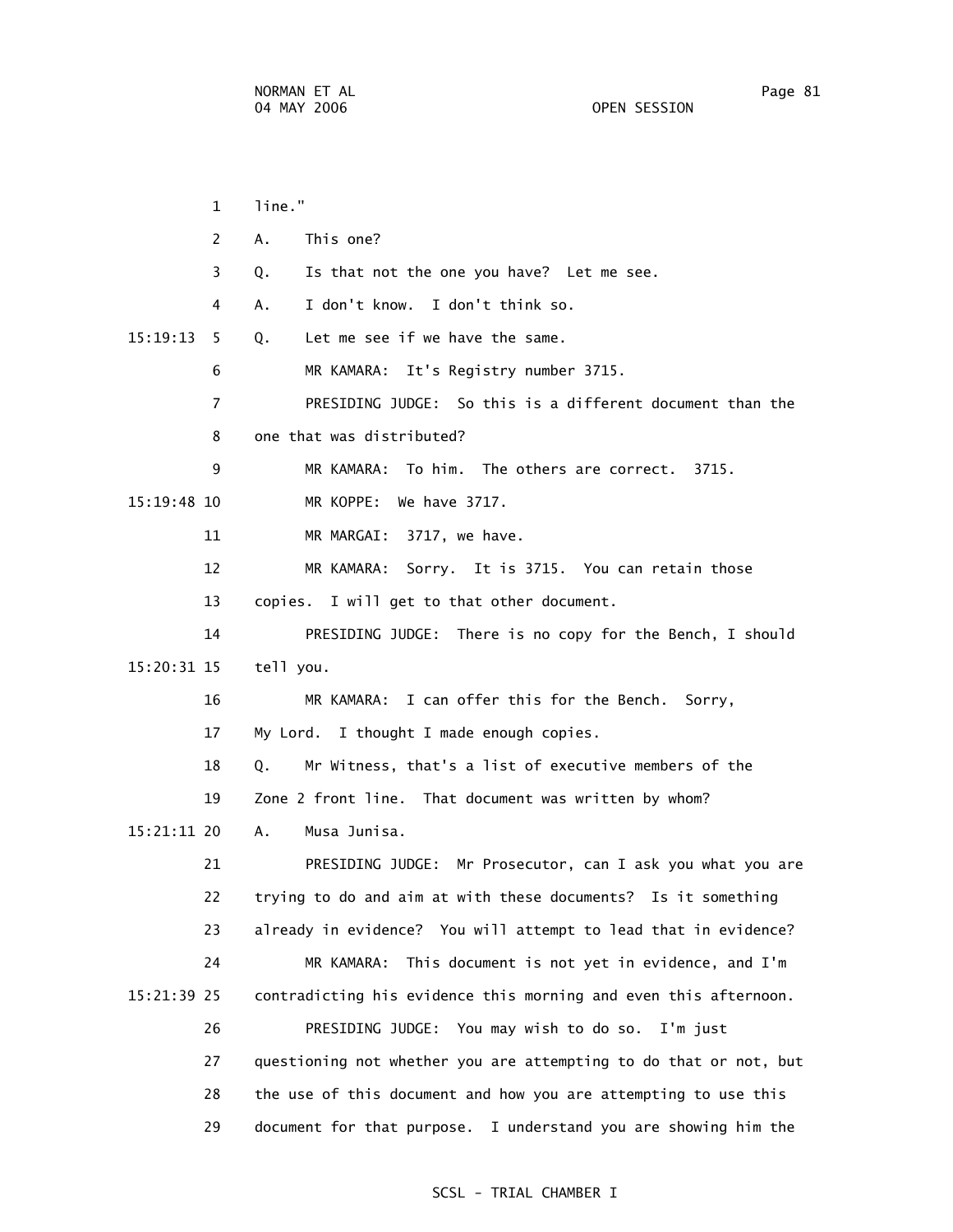1 documents. 2 MR KAMARA: Yes. 3 PRESIDING JUDGE: Are you intending to produce this 4 document as an exhibit afterwards? 15:22:08 5 MR KAMARA: After his answer to this question. 6 JUDGE THOMPSON: Would you make that determination after 7 his answer to the question, or have you already decided? 8 MR KAMARA: I haven't decided. I want the answer. 9 JUDGE THOMPSON: In other words, whether you will tender it 15:22:21 10 or not will depend on the answer he gives. 11 MR KAMARA: Yes. 12 JUDGE THOMPSON: Is there some foundation already in 13 respect of this document -- 14 MR KAMARA: Yes, My Lord. 15:22:38 15 JUDGE THOMPSON: -- in terms of the witness's knowledge of 16 it? Is he the author of it? 17 MR KAMARA: No, I'm coming to it. I will lay the 18 foundation. 19 JUDGE THOMPSON: I'm sorry, I'm being pre-emptive. I will 15:22:51 20 take that back. 21 MR KAMARA: That's okay. 22 Q. Mr Witness, I was asking you the question of the author of 23 the document. 24 A. Musa Junisa. 15:23:01 25 Q. Musa Junisa. The date of that document is 23rd November 26 1997; is that not so? 27 A. That's so. 28 Q. Yes. You gave evidence that Musa Junisa was the commander 29 of the Lower Bambara Chiefdom, to which you were a member of the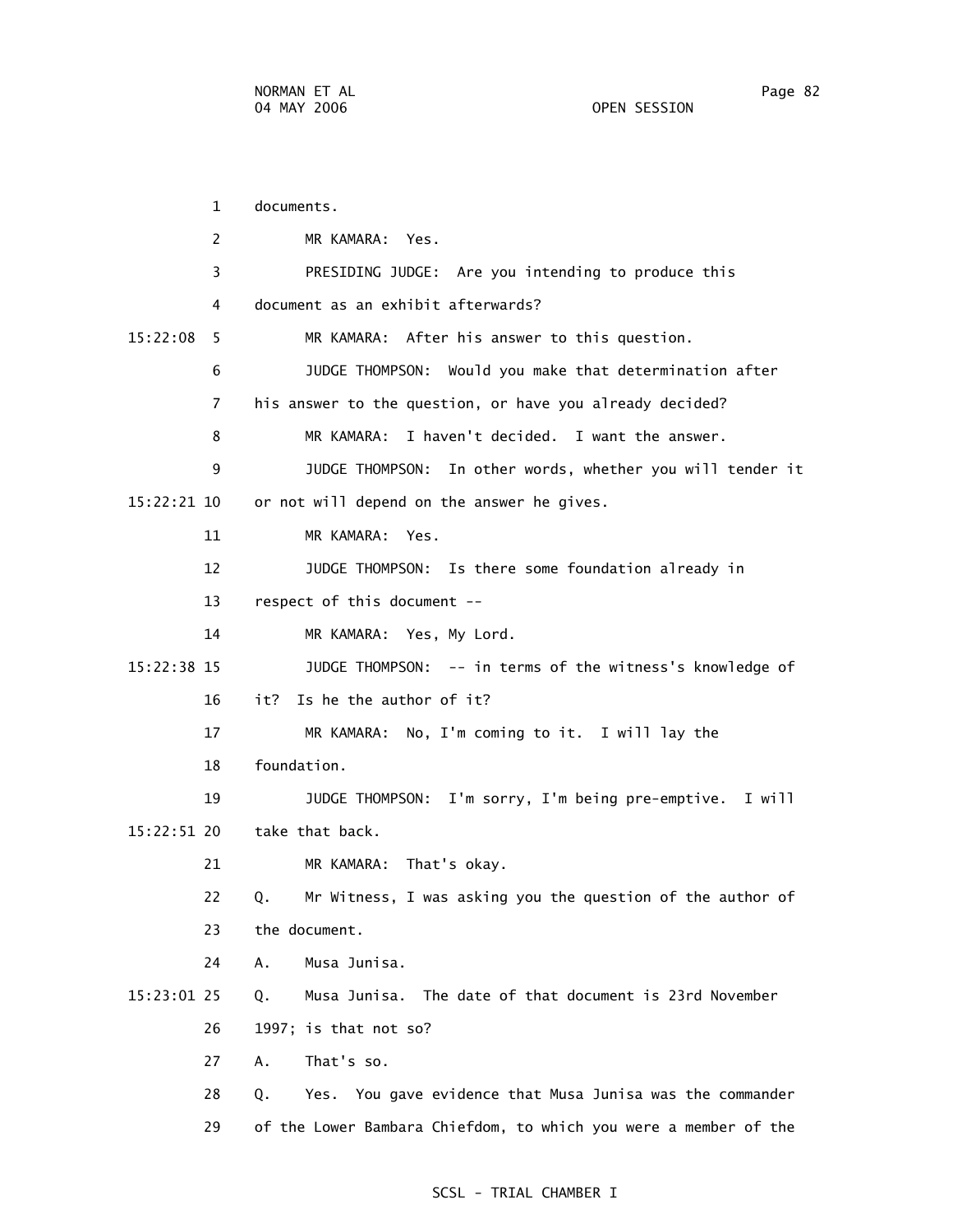1 troops. 2 A. That general area. 3 Q. Thank you. The document you have in front of you is a list 4 of the members or troops who were with Mr Musa Junisa. I'm 15:23:35 5 inviting you to take a look at that document. See if there is 6 your name on that list. 7 A. My name is not on the list. 8 Q. Your name is not on the list. Do you agree with me that on 9 that list you see even the names of the drivers that were with 15:24:05 10 him. 11 MR MARGAI: My Lords -- sorry. 12 MR KOPPE: I object, Your Honour, because on the bottom of 13 the front page which has this number 3716, I also see "to be 14 continued." So the line of question is implying that this 15:24:22 15 witness should be on that list. However, if the names are to be 16 continued -- 17 JUDGE THOMPSON: Quite frankly, I don't even know. We 18 don't even have the document here. 19 PRESIDING JUDGE: We only have one document, and it is 15:24:36 20 difficult to -- 21 JUDGE THOMPSON: Follow counsel on this one. 22 MR KAMARA: My Lord, I will run it up fast enough on this, 23 because the point I'm making is that this witness -- 24 JUDGE THOMPSON: Counsel, before you go to that, which is a 15:24:49 25 substantive issue, procedurally if you're going to use a document 26 and it is considered so important to you to use it to contradict 27 a witness's testimony, ought the Bench not to be apprised of or 28 be in possession of the document? We don't have it. 29 MR KAMARA: My Lord, you can even have my copy.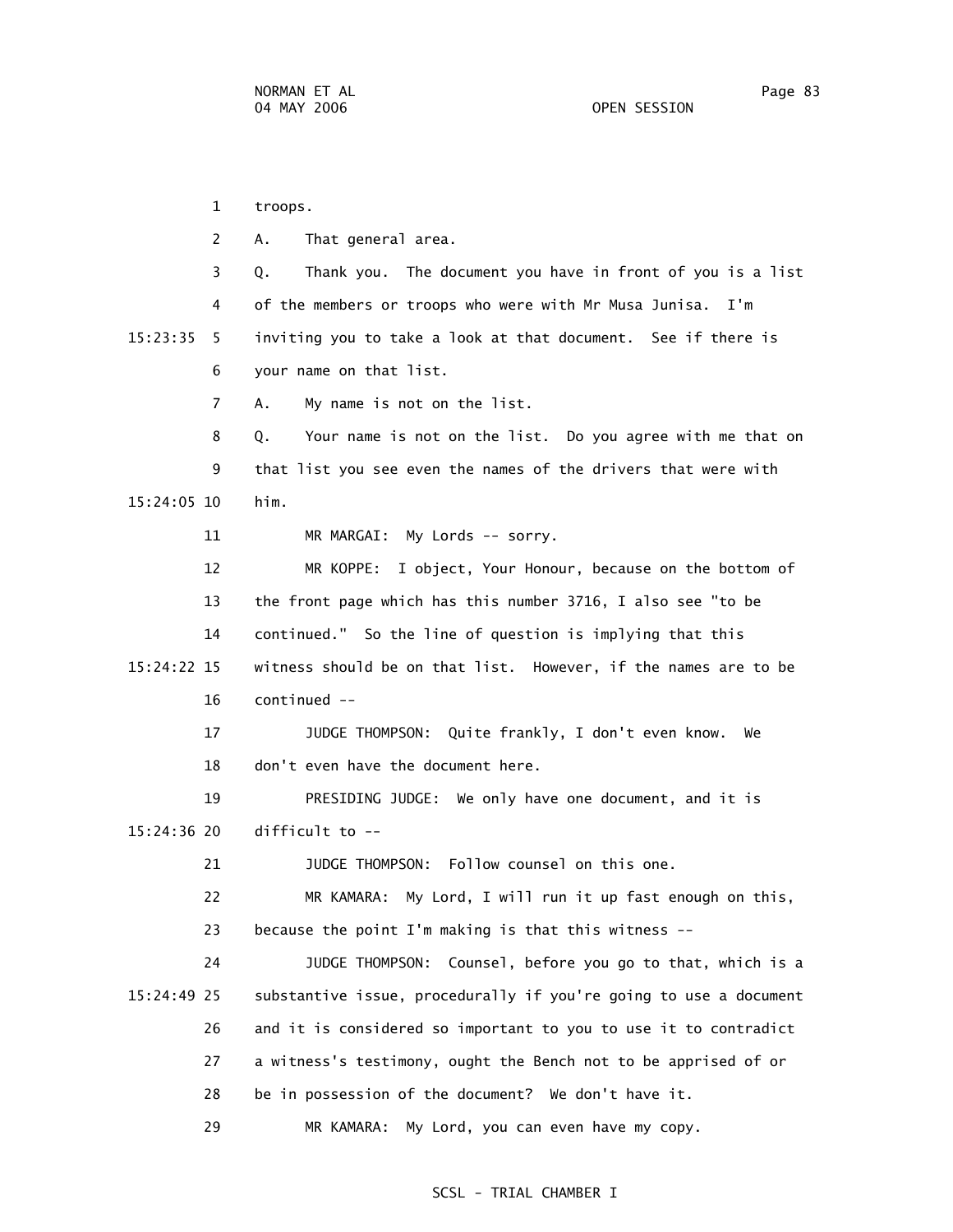1 JUDGE THOMPSON: Why are you trying to -- 2 MR KAMARA: My Lord, I made copies, it is just that they 3 weren't sufficient. 4 JUDGE THOMPSON: Procedurally, we should see what you're 15:25:27 5 doing to be able to determine whether you are proceeding properly 6 and following the rules. 7 MR KAMARA: Agreed. I volunteer to give my own copy again, 8 My Lord. 9 MR MARGAI: My own concern, My Lords, is the question of 15:25:45 10 going into the substance of a document which is not yet in 11 evidence. 12 JUDGE THOMPSON: We will come to that. I think what 13 counsel is trying to do was trying to lay the foundation, but, 14 indeed, it seems as if there are two traditions here. I don't 15:26:07 15 know which is the more conventional tradition from the 16 perspective of international criminal tribunals, but it would 17 seem as if you don't refer to the contents of the document, 18 except the heading and the titles, until the document is in 19 evidence. Perhaps we've been a little flexible here to allow 15:26:34 20 counsel on both sides to delve into the contents of the document, 21 even before it is marked as an exhibit. 22 MR JABBI: My Lord, it is also necessary to point out that 23 the heading of the document is: "Enlistment of executive members 24 of Zone 2 front line". It does not talk about general members. 15:27:14 25 JUDGE ITOE: Those are matters for addresses. The issue 26 which we have in hand is whether the name of this witness is on 27 this. I think once we get through this, you know, the Defence 28 would have its right to throw some light on it when the time 29 comes.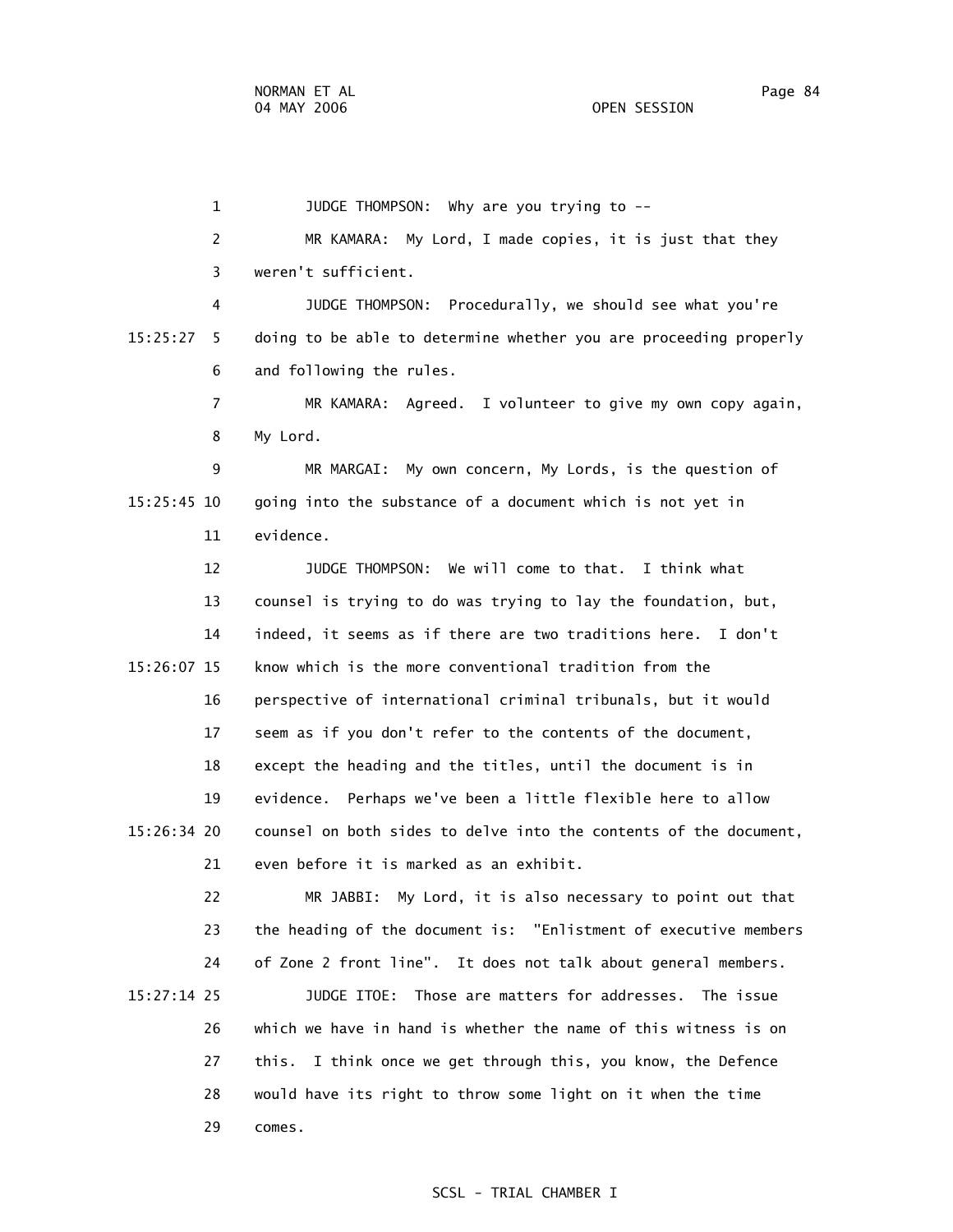1 MR BOCKARIE: Yes, Your Honour, sorry. 2 Your Honour, may I be heard? Your Honour, it is not even 3 clear whether this document relates to the entire Kenema 4 District. If you go through the document, it says, "Executive 15:27:47 5 members of the Zone 2 front line." No evidence has been adduced 6 in this Court to say whether Kenema was divided into zones or 7 whether that was the only zone in Kenema District. 8 JUDGE THOMPSON: I'm more interested in the procedure by 9 which this document can even become an exhibit, or whether 15:28:08 10 sufficient foundation has been laid for it. I'm not, in fact, 11 quarrelling or quibbling over whether there is a zonal 12 complication or that kind of thing. I don't know what counsel is 13 doing. He indicated he intends to tender it as an exhibit. I'm 14 not sure I'm satisfied that sufficient foundation has been laid 15:28:37 15 for the document to be received in evidence. As I said earlier 16 on, if that is done, we get over that hurdle, then the question 17 of cross-examining on the contents would become a secondary 18 matter. That's the point I'm making. That's how I understand 19 the process to be. I'm not following now; you take him here and 15:28:55 20 there, look at this thing, what is it marked, even though the 21 document is not yet in evidence. That's my own view of it. Our 22 flexibility policy does not allow us to admit documents in a very 23 loose and untidy way and abandon the concept of proper legal 24 foundation.

# 15:29:22 25 MR KAMARA: My Lord, as I answered earlier on to 26 His Lordship earlier on, I have not even made up my mind as to 27 tendering this document as an exhibit. That is why I am trying 28 to lay the foundations for it that may have provoked some other 29 questions.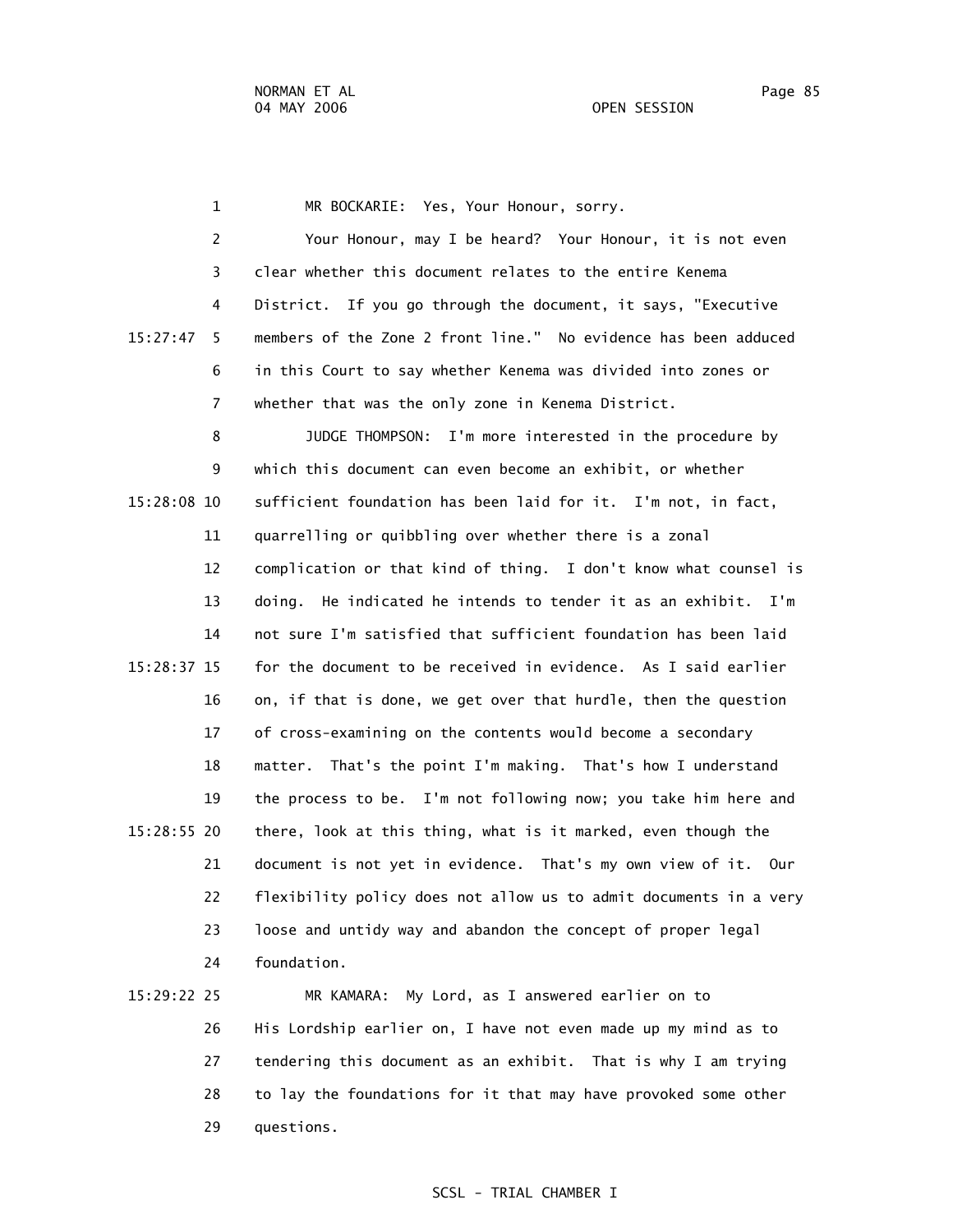1 JUDGE THOMPSON: That's where the difficulty is. If you 2 have not yet made up your mind, you are limited to only 3 preliminary matters in terms of whether you wanted to tender it 4 or not to tender it. But to delve into the substance of it in a 15:29:45 5 very detailed way -- 6 MR KAMARA: I have not even delved into the substance of 7 this document. And there's only one question -- 8 JUDGE THOMPSON: It seems to me -- 9 MR KAMARA: -- I was interested. 15:29:53 10 JUDGE THOMPSON: I may be old-fashioned and I would 11 probably just restrain myself. 12 MR KAMARA: No, My Lord, you're not. I have only wanted to 13 ask one question which I haven't asked. I haven't even gone into 14 the document. 15:30:02 15 JUDGE THOMPSON: Counsel, I didn't really mean to in a way 16 distract you from your intended path. I will restrain myself and 17 let you proceed. 18 MR KAMARA: Thank you, My Lord. 19 PRESIDING JUDGE: So what's the question? 15:30:19 20 MR KAMARA: That his name is not on that document which he 21 holds in his hand now. 22 MR JABBI: My Lord, I don't know what my learned friend 23 means by going into the content or the substance if he's already 24 determining the names on the list to the extent that out of such 15:30:42 25 a long list he can determine that the name of this witness is on 26 the list. We're already in context, the substance of the list. 27 PRESIDING JUDGE: I agree with you. I'm at a loss to 28 understand -- I mean, if his name is not -- how can you put this 29 document to the witness if he doesn't even know this document.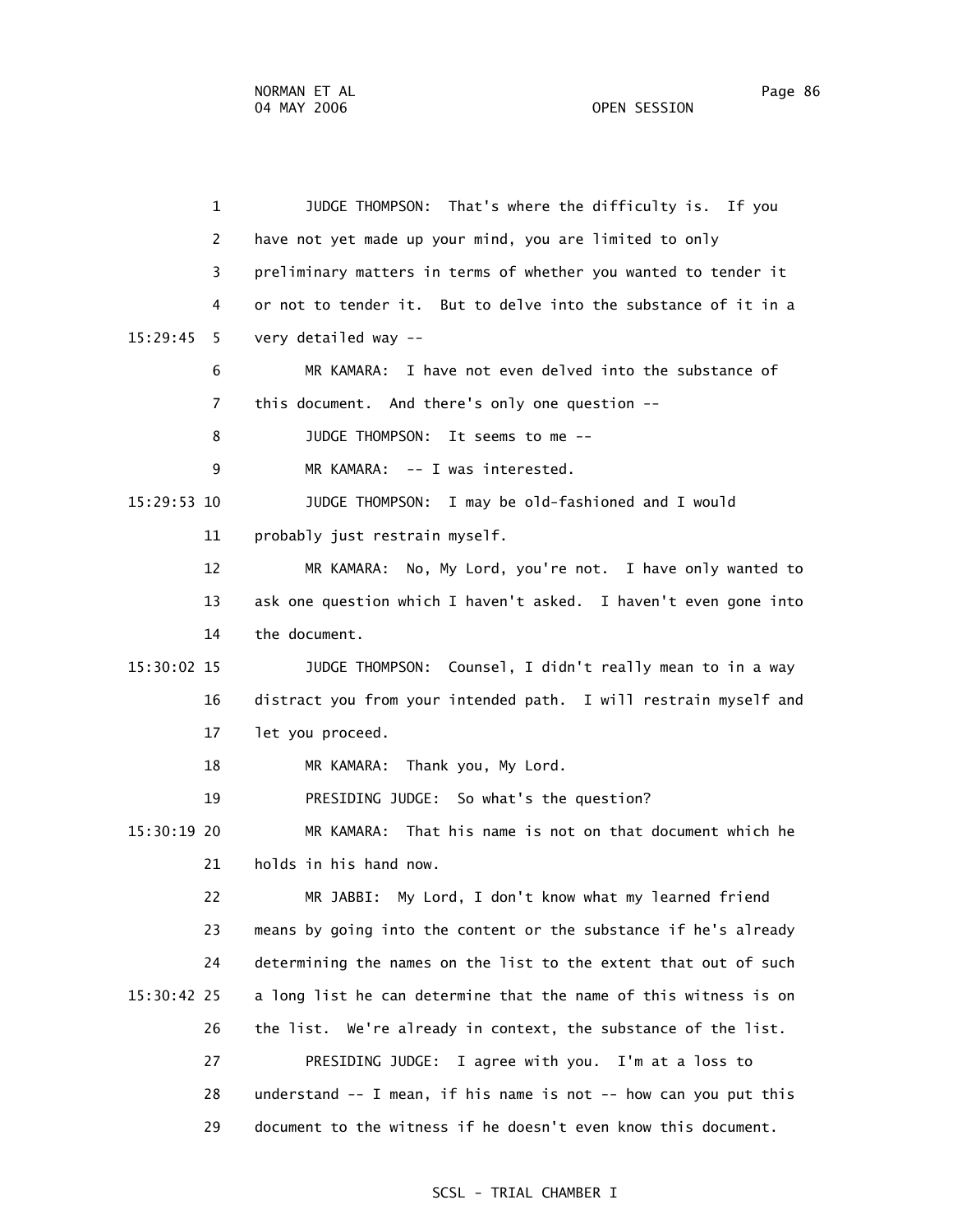1 He's never -- at least ask him. I don't know if he has ever seen 2 this document or seen a copy of it. I don't know. I have to 3 agree with counsel for the first accused. If you're asking the 4 witness if his name is on the list, you're going into the 15:31:19 5 substance of the list.

 6 MR KAMARA: Just this very morning, counsel was doing the 7 very thing, asking questions on documents before tendering them. 8 We allowed it without question. The question now, the issue here 9 is I'm putting questions to this witness in the same fashion. I 15:31:33 10 agreed with the learned Justice Thompson about the strict 11 traditional rules of the common law not asking questions until 12 the document is in, and I didn't raise objections this morning 13 based on the ruling of our liberal acceptance for evidence. Now 14 I'm doing the same thing, asking witness questions about the 15:31:52 15 document, having laid the necessary foundations, it is up to me 16 to decide whether I want this document in or not. The only 17 question I've asked of this witness, that his name is not on that 18 document. My Lords, I will take the cue from that. 19 Q. I will suggest to you, Mr Witness, that you were in no way 15:32:11 20 a member of Musa Junisa's team as you profess yourself to be.

 21 PRESIDING JUDGE: What's your answer, Mr Witness, to that 22 suggestion?

23 THE WITNESS: Based on the documents here?

 24 PRESIDING JUDGE: No, the question is not the document. 15:32:35 25 The question is -- take your question again, Mr Kamara.

26 MR KAMARA:

 27 Q. The question is a suggestion, Mr Witness, that you are in 28 no way a member of that troop commanded by Musa Junisa as you 29 profess yourself to be.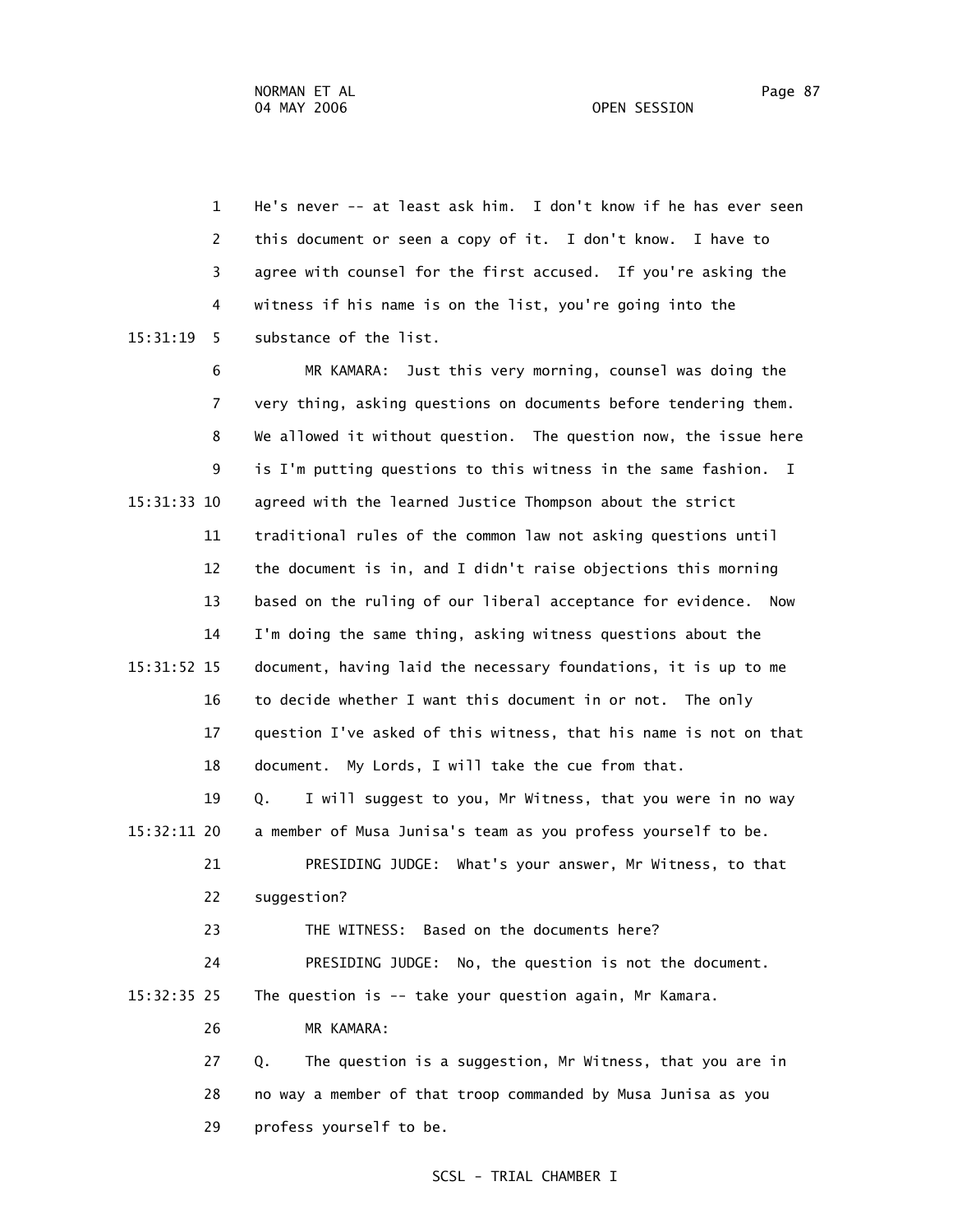1 A. In fact, I would like the Court to know that when I was 2 returning from Panguma to Base Zero, we trekked together with 3 Musa Junisa. 4 JUDGE ITOE: We're not there. We weren't there. That's 15:33:07 5 what you say happened in the field, but we were not there to see 6 whether you checked together -- 7 THE WITNESS: Trekked, trekked. 8 JUDGE ITOE: Whether you trekked together with Musa Junisa. 9 That is what you're saying. The suggestion is that you were not 15:33:25 10 a member of the -- whatever you say may be what you are saying. 11 PRESIDING JUDGE: We're trying to understand the situation, 12 Mr Witness. We were not there. We have to listen to what you 13 are telling us. The question suggested to you by the Prosecution 14 is that you were not a member of Junisa's troops. Your answer to 15:33:47 15 that is you trekked with him on some occasions. Does that mean 16 you were part of his troop or not? I don't know. 17 THE WITNESS: What I'm trying to -- his suggestion is not 18 correct. 19 JUDGE ITOE: Are you denying the suggestion? 15:33:59 20 THE WITNESS: Yes. 21 JUDGE ITOE: You are saying you were a member of Junisa's 22 troops? 23 THE WITNESS: Yes. 24 MR KAMARA: 15:34:18 25 Q. During that period that we're talking about, November 1997, 26 you did give evidence that you were answerable to Musa Junisa as 27 your commander? 28 A. Whilst I was in that general area. 29 Q. Did you care to know whether he was answerable to any other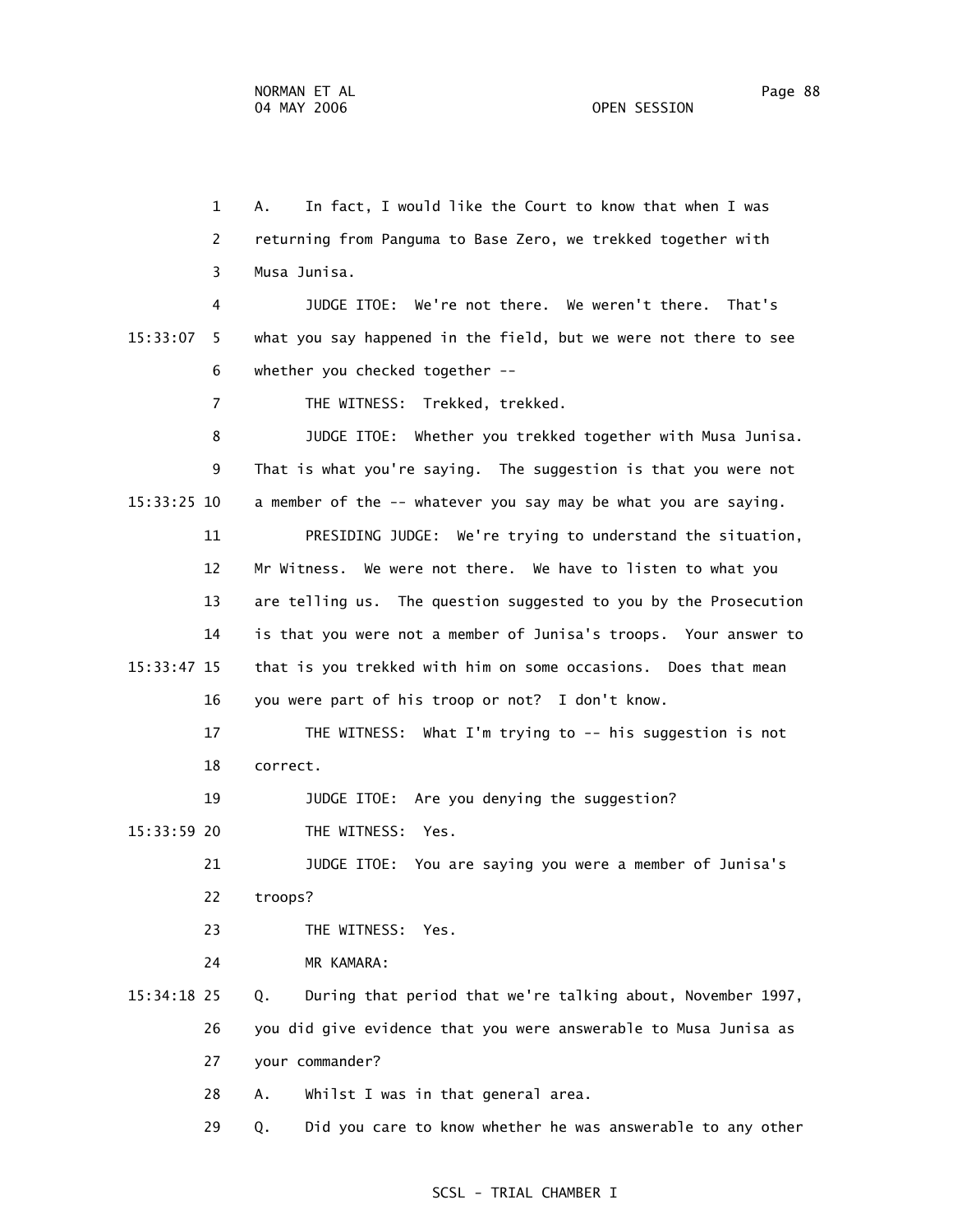|             | $\mathbf 1$ | person? |                                                                |
|-------------|-------------|---------|----------------------------------------------------------------|
|             | 2           | A.      | Musa Junisa?                                                   |
|             | 3           | Q.      | Yes.                                                           |
|             | 4           | Α.      | At that material point in time, no.                            |
| 15:34:58    | 5.          | Q.      | I'm putting it to you, Mr Witness, that you're trying to be    |
|             | 6           |         | frugal with the truth here; that Musa Junisa was answerable to |
|             | 7           |         | Hinga Norman, the first accused, and you know it.              |
|             | 8           | A.      | That is incorrect.                                             |
|             | 9           |         | MR KAMARA: Let the witness be shown this document,             |
| 15:35:17 10 |             |         | Registry number 3717. It is the one that Your Lordships have.  |
|             | 11          |         | PRESIDING JUDGE: We only have two copies.                      |
|             | 12          |         | MR KAMARA: I have another copy. It is the one of               |
|             | 13          |         | 25 November 1997.                                              |
|             | 14          | Q.      | Mr Witness, take a look at that document. What is the date     |
| 15:36:09 15 |             |         | on that document?                                              |
|             | 16          | А.      | 25th November 1997.                                            |
|             | 17          | Q.      | Who is the author of that document?                            |
|             | 18          | Α.      | Again, Musa Junisa.                                            |
|             | 19          | Q.      | Do you recognise his signature?                                |
| 15:36:39 20 |             | А.      | Yes, I do.                                                     |
|             | 21          | Q.      | To whom was this letter addressed to?                          |
|             | 22          | А.      | Honourable Chief Hinga Norman, deputy minister of defence      |
|             | 23          |         | and co-ordinator of the Sierra Leone Civil Defence Forces.     |
|             | 24          |         | My Lord, the Prosecution wishes to tender this<br>MR KAMARA:   |
| 15:37:10 25 |             |         | document in evidence.                                          |
|             | 26          |         | Counsel for first accused.<br>PRESIDING JUDGE:                 |
|             | 27          |         | MR JABBI:<br>My Lord, my objection is that there is no         |
|             | 28          |         | relationship at all between this document and the witness or,  |
|             | 29          |         | indeed, with the evidence the witness has given.               |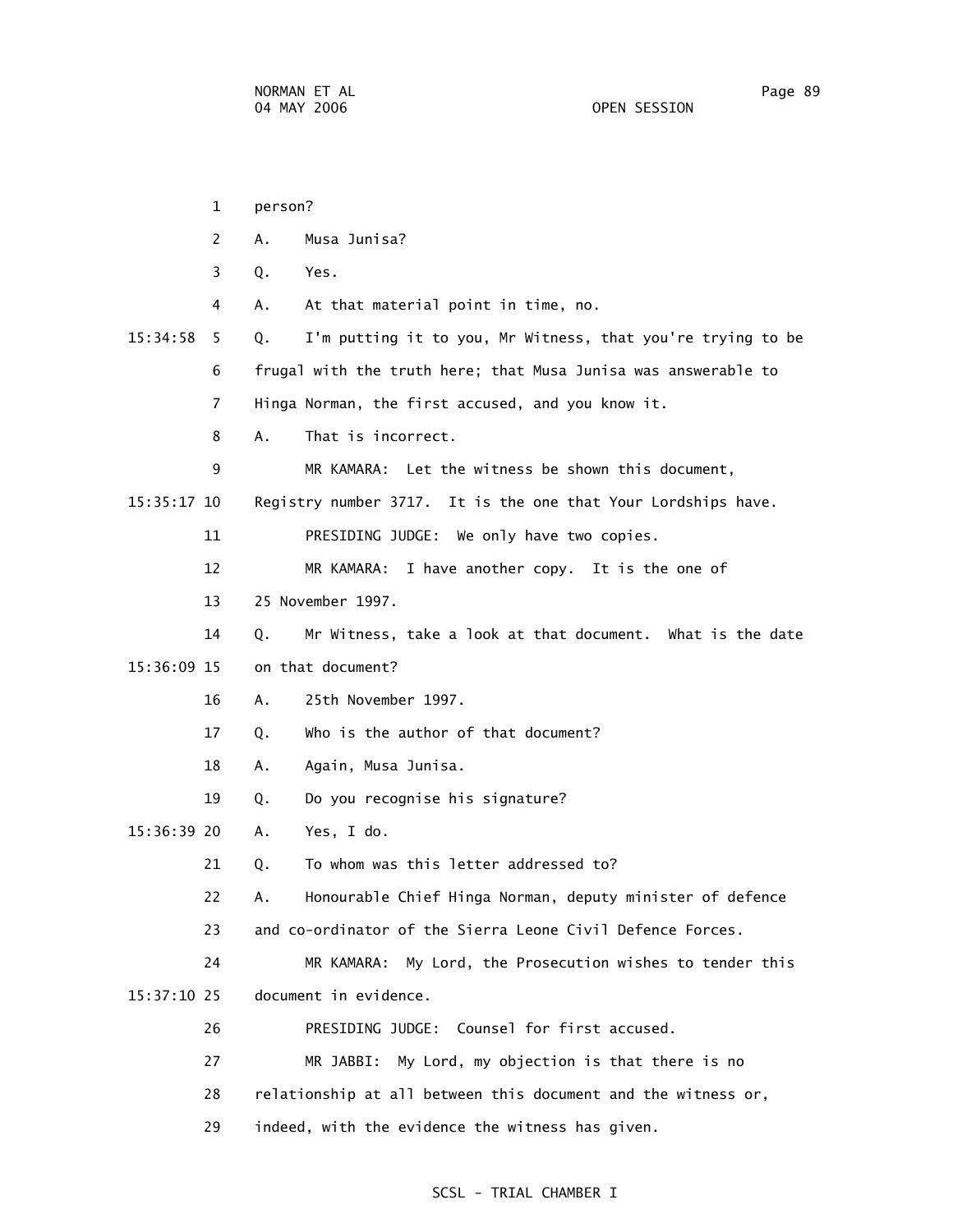1 PRESIDING JUDGE: The question of admissibility of evidence 2 has to do with relevancy, it is not whether it is related to this 3 witness or not. 4 JUDGE ITOE: It is cross-examination. Whether it is 15:37:43 5 related to the evidence he has given or not is not relevant. 6 MR JABBI: Yes, My Lord, but tendering it through this 7 witness -- 8 JUDGE ITOE: And he recognises the signature of the author 9 of that document as Musa Junisa, who he says is his boss, or was 15:38:02 10 his boss at the time. 11 MR JABBI: As Your Lordships please. 12 PRESIDING JUDGE: Mr Koppe for the second accused? 13 MR KOPPE: We have no objection, Your Honour. 14 PRESIDING JUDGE: Mr Margai? 15:38:20 15 MR MARGAI: My Lord, I can only be guided by the 16 observations of the Presiding Judge and Justice Thompson. I 17 believe that my learned friend Kamara has still further steps to 18 climb. That is to say, whether the witness has ever seen this 19 document before, especially in the light of the suggestion put to 15:38:48 20 him a short while ago by the Prosecutor that he was not a member 21 of Junisa's team. He may or may not have seen this document. 22 This may be the first time he is seeing it. 23 JUDGE ITOE: But he says he was a member of Junisa's team. 24 He said he was. He denied that suggestion by the Prosecution. 15:39:12 25 MR MARGAI: Yes, but it seems to me, My Lord, by attempting 26 to put this document through this witness, based on his 27 recognition of the signature of Junisa, the Prosecutor is 28 approbating and reprobating. 29 JUDGE THOMPSON: Your precise objection is what?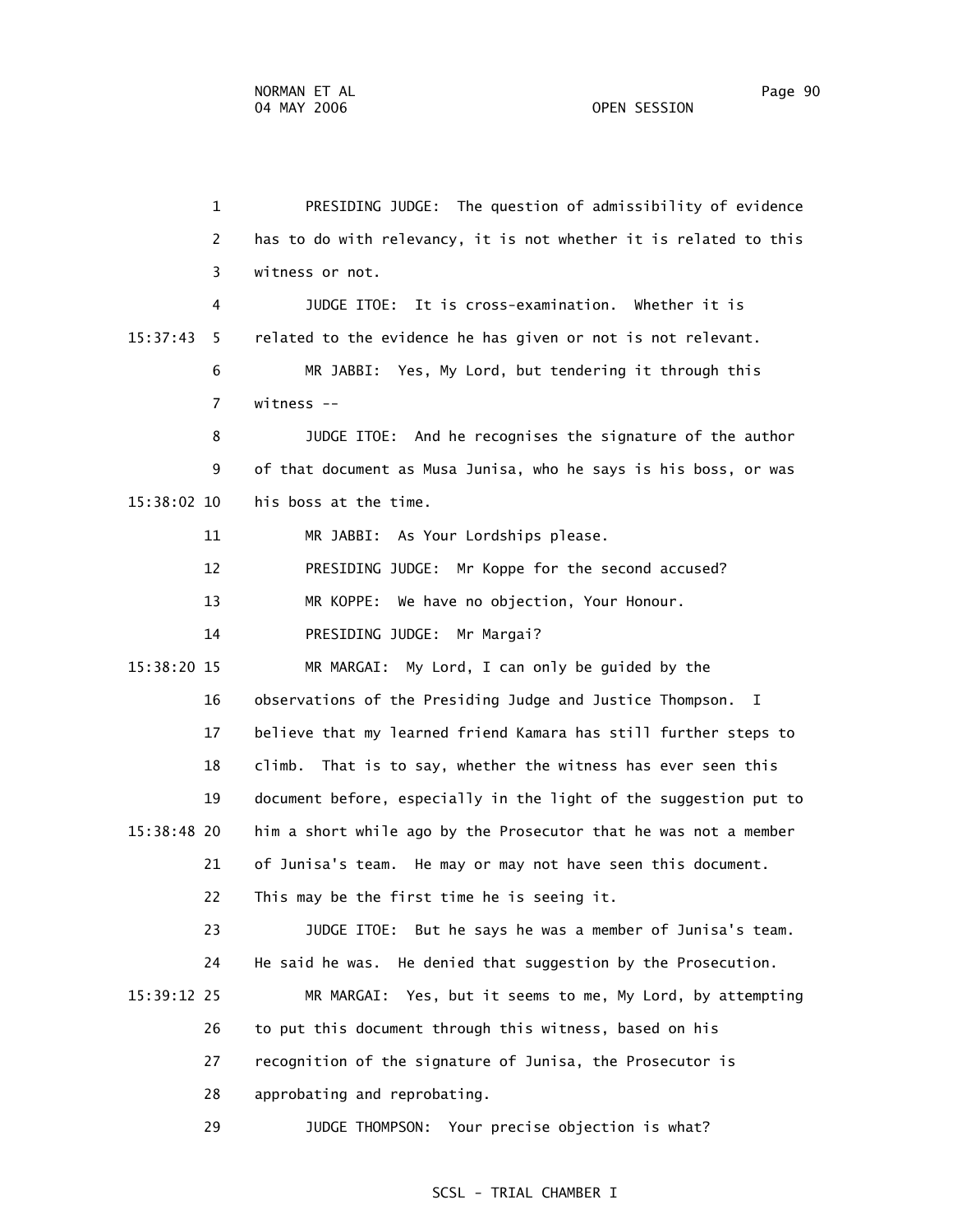1 MR MARGAI: My precise objection is that sufficient 2 foundation has not been laid. That is following on your 3 observations and that of the Presiding Judge whether he has seen 4 this document before, he is seeing it here for the first time, it 15:39:50 5 is not addressed to him, he is not the author. 6 JUDGE THOMPSON: Suppose we said to you that the nexus is 7 that the author of the document is somebody who was his, in fact, 8 immediate superior? Would that be a nexus? 9 MR MARGAI: Very well, My Lord. 15:40:08 10 JUDGE THOMPSON: In terms of the liberal approach to the 11 admissibility of evidence. 12 MR MARGAI: In terms of the liberal, I will accept that, 13 because he says he recognises the signature. 14 JUDGE THOMPSON: Quite right. In other words, he's not 15:40:20 15 taken by surprise. 16 MR MARGAI: That was not my complaint, My Lord. 17 JUDGE THOMPSON: Quite right. This was a document with 18 which the material or the subject matter is something within his 19 knowledge by reason of the fact that this man was his boss. 15:40:34 20 MR MARGAI: I accept, My Lord. I accept. 21 PRESIDING JUDGE: Thank you, Mr Margai. We'll accept this 22 document and mark it as Exhibit 148. This document of three 23 pages, described as a letter with attachment from Musa Junisa of 24 25 November 1997, the commander-in-chief SL CDF Zone 2 front 15:41:35 25 line, Dodo and Lower Bambara Chiefdom, Kenema District, to 26 Honourable Chief Hinga Norman, deputy minister of defence and 27 co-ordinator Sierra Leone Civil Defence Force in the Republic of 28 Sierra Leone, West Africa. This document is marked Exhibit 148. 29 [Exhibit No. 147 was admitted]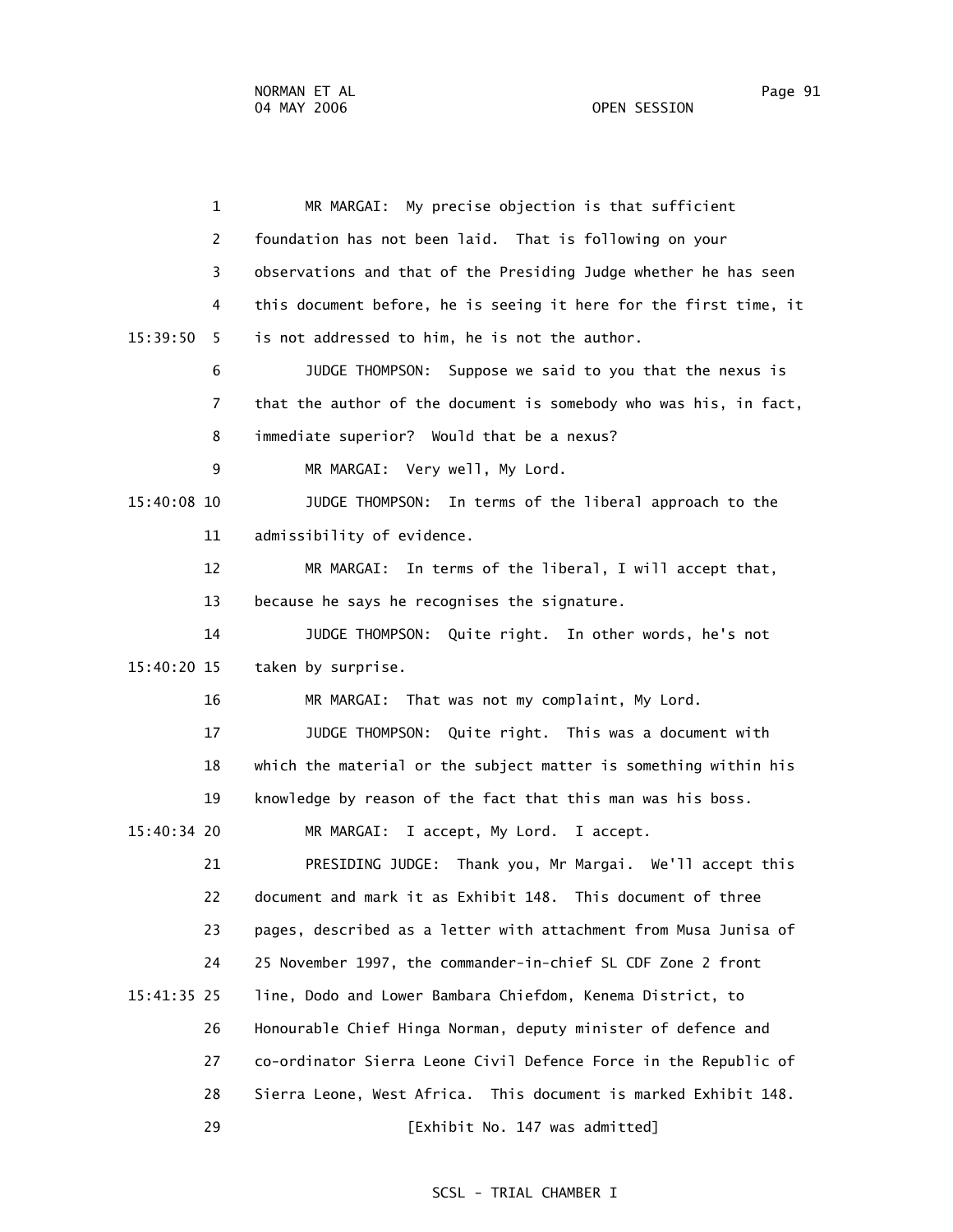1 MR KAMARA: 2 Q. Now, Mr Koroma, let me invite you to read the first 3 paragraph of that document. Read the first paragraph. 4 A. "As we have put Tongo Field in the Kenema District" -- 15:42:25 5 PRESIDING JUDGE: Read it to yourself. Do you want the 6 witness to read it out? 7 MR KAMARA: Yes, My Lord. 8 JUDGE THOMPSON: This an exercise in recitation, is it? 9 MR KAMARA: No, My Lord. 15:42:37 10 JUDGE THOMPSON: Why not let him read it to himself and 11 then you question him. 12 MR KAMARA: All right, I will take that approach. 13 Q. Have you read the first paragraph? 14 A. Yes, I have. 15:42:47 15 Q. Take a look at item number 8. It says, "Advice on the next 16 operational intention and programs." You've seen it? 17 A. Yeah. 18 Q. Now, having read those two paragraphs, would you agree with 19 me that Musa Junisa was answerable to Chief Hinga Norman, the 15:43:28 20 first accused? 21 A. I will not agree with you. 22 Q. You still will not agree? 23 A. Yes. 24 Q. And why not, if I may ask? 15:43:39 25 A. Because of the knowledge of things I have. Because of the 26 knowledge I have about things that operated there generally. 27 Q. Now, Mr Witness, would you agree with me that this document 28 contradicts your evidence? 29 A. I wouldn't agree with you.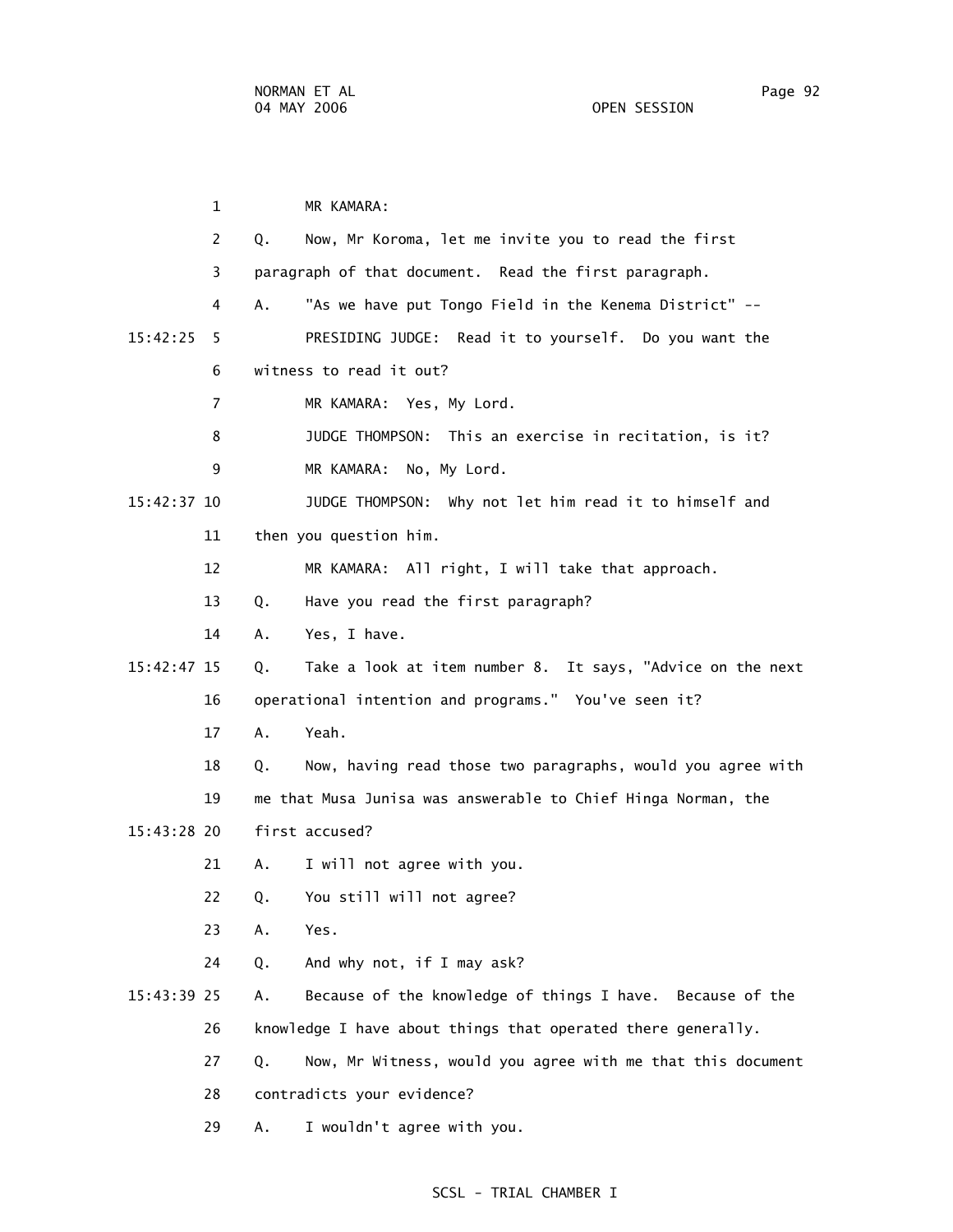1 Q. Now you mention about things of your knowledge. 2 A. Yes. 3 Q. What is that knowledge that you're talking about? 4 A. In the first place, at the time frame, on 25 November 1997, 15:44:17 5 I am aware that Musa Junisa had never met Chief Sam Hinga Norman 6 and he was no place to have been in a position to write all of 7 the things he did and even seek that kind of advice. 8 Q. Does that make sense to you, that answer? 9 A. It makes sense to me. 15:44:37 10 Q. That because he's not met him, so therefore he's not -- 11 JUDGE THOMPSON: We're not getting the evidence. There is 12 a dialogue between you and the witness. 13 MR KAMARA: Sorry, My Lord. 14 JUDGE THOMPSON: If you want it that way, that's fine. 15:44:50 15 MR KAMARA: I'm sorry, My Lord. 16 Q. You have given an answer that Musa Junisa had not met 17 Chief Norman by that time? 18 A. Yes. 19 Q. What is the basis of your belief? 15:45:00 20 A. The basis of my belief was that Chief Musa Junisa had never 21 left the general area where I met him after leaving Gendema. 22 Q. He needs him to leave that area for him to be answerable to 23 Norman? 24 A. For him to have established contact and be answerable, yes. 15:45:19 25 Q. Answerable to Norman, not contact? 26 A. Yes. 27 Q. He has to leave Dodo area? 28 A. He must have left there. 29 Q. All right.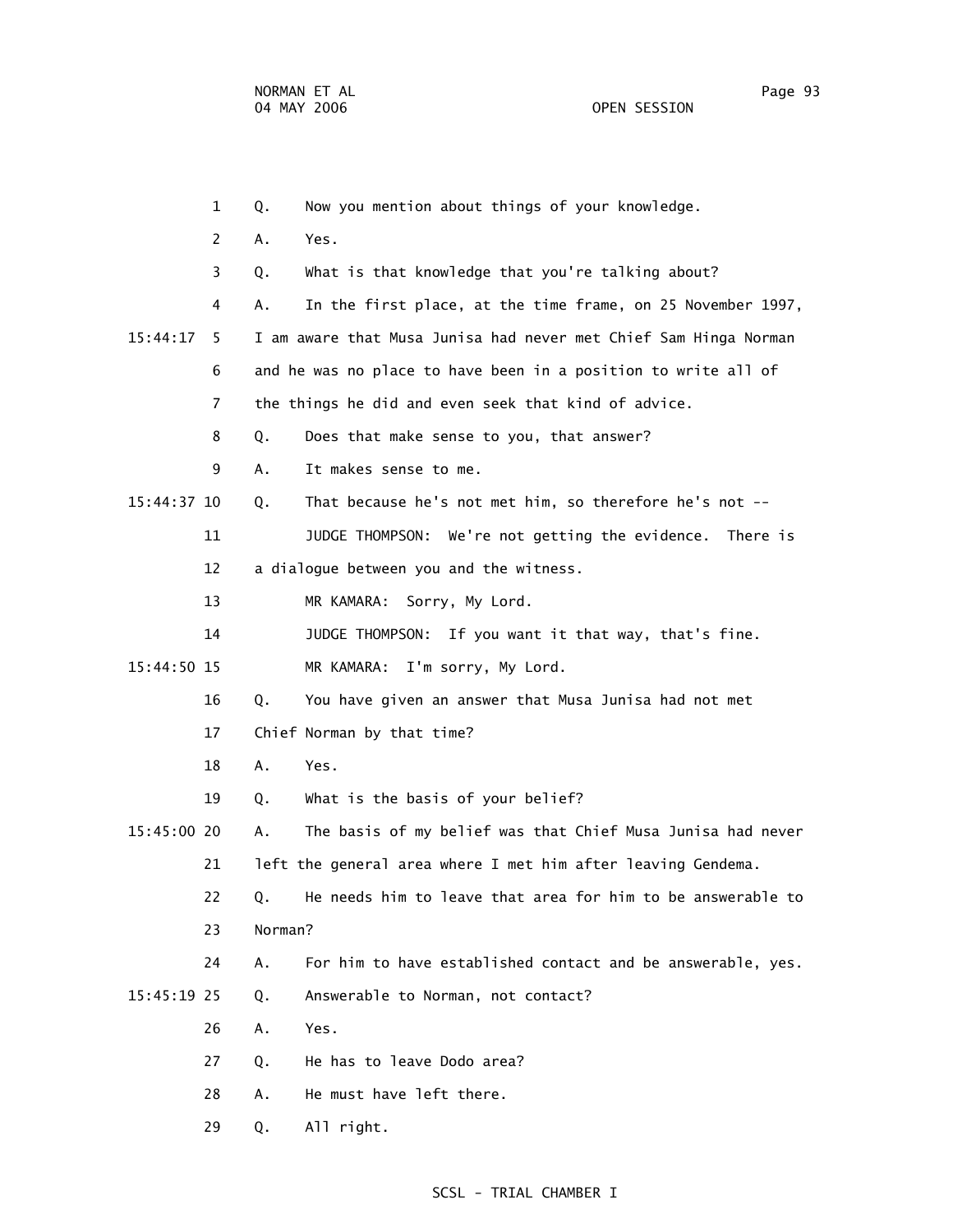1 PRESIDING JUDGE: I'm not sure I understand what you mean 2 by that. You mean to say that for Junisa to have written to 3 Chief Norman, he must have met with him before? I'm trying to 4 follow what you mean. 15:45:43 5 THE WITNESS: Under the circumstances then, yes. 6 PRESIDING JUDGE: What are those circumstances? That's 7 what we're trying to understand. 8 THE WITNESS: Now, when the coup took place, Musa Junisa 9 remained in that Dodo, Lower Bambara general area, and 15:45:58 10 Chief Norman was in Monrovia then. There were no contacts 11 between the two of them whatsoever since the May 25th coup. 12 JUDGE ITOE: How do you know? 13 MR KAMARA: Thank you, My Lord. 14 JUDGE ITOE: How would you know that he never contacted 15:46:16 15 him? 16 JUDGE THOMPSON: I would pose the question following that, 17 even if you did, how can you be so certain? 18 THE WITNESS: The only way with which I would be so certain 19 is that those who were the contacts between them were in Gendema 15:46:48 20 with me, and they told me Musa Junisa had stayed behind, and all 21 of them who came from Tongo Field did not return. 22 MR KAMARA: 23 Q. Mr Witness, I'm putting it to you that in November of 1997, 24 Chief Norman was in Talia Yawbeko. 15:47:05 25 A. He had left Monrovia, yes. 26 Q. He was in Talia Yawbeko. 27 A. Yes. 28 Q. Why are you saying because he is in Monrovia there was no 29 contact? You are trying very hard to keep Norman out of the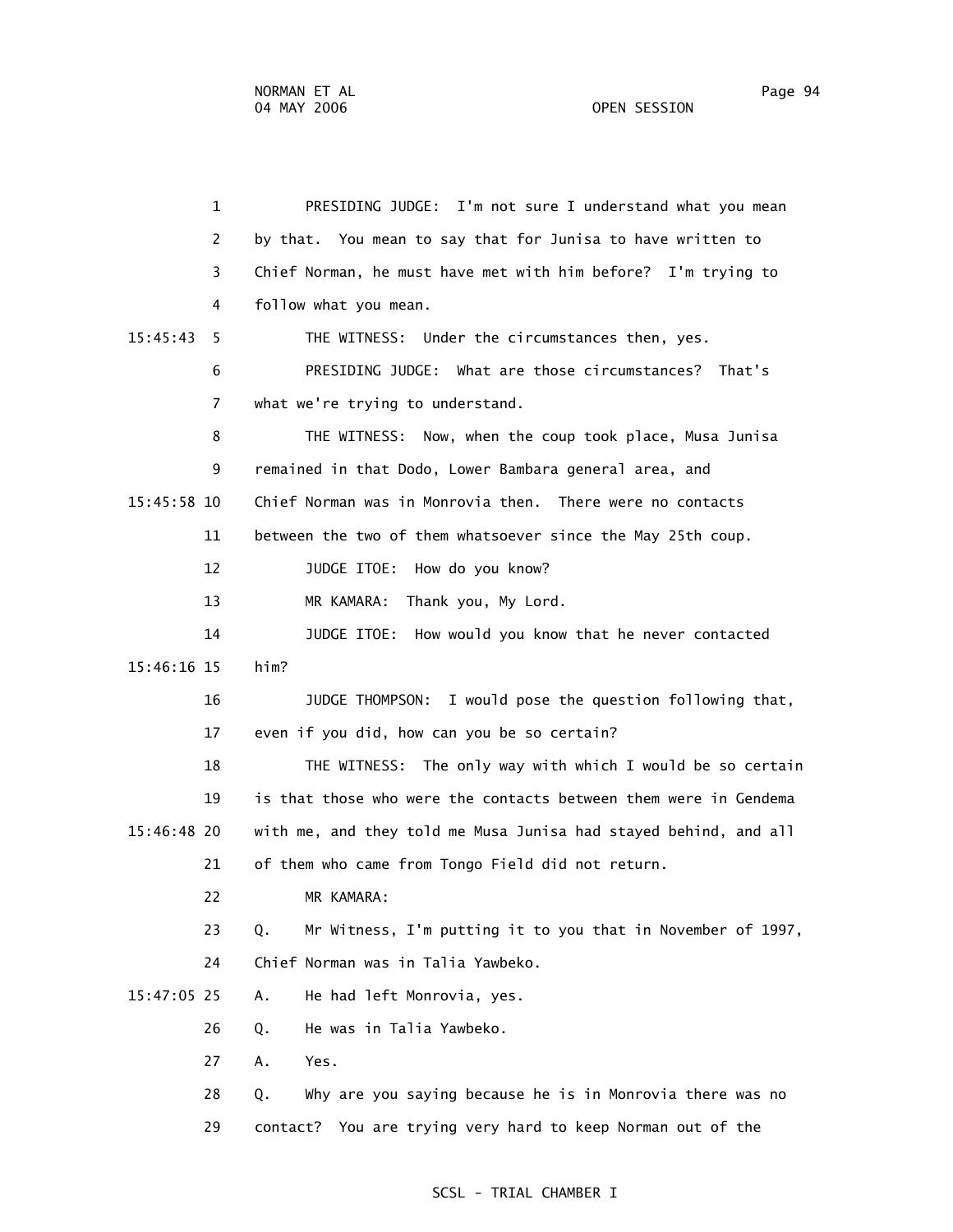|             | $\mathbf{1}$ | picture.                                                         |
|-------------|--------------|------------------------------------------------------------------|
|             | 2            | Α.<br>No.                                                        |
|             | 3            | Desperately --<br>Q.                                             |
|             | 4            | Α.<br>No.                                                        |
| 15:47:21    | 5            | Woefully, you fail him.<br>Q.                                    |
|             | 6            | JUDGE ITOE: That's not for you to determine.                     |
|             | 7            | MR MARGAI: I would have thought that is for the Bench to         |
|             | 8            | determine, not unless you want to [overlapping speakers].        |
|             | 9            | JUDGE ITOE: It is not for you to determine if he is              |
|             | 10           | failing or succeeding.                                           |
|             | 11           | As My Lord pleases.<br>MR KAMARA:                                |
|             | 12           | JUDGE ITOE: We do not know where we are, really, up to           |
|             | 13           | now.                                                             |
|             | 14           | Thank you, My Lord. I am sorry about that.<br>MR KAMARA:         |
| 15:47:33 15 |              | JUDGE ITOE: It is not for you to make that determination.        |
|             | 16           | We will wait until the end of $-$ -<br>MR KAMARA:                |
|             | 17           | JUDGE ITOE: I don't know where we are.                           |
|             | 18           | JUDGE THOMPSON: Counsel, it seems as if you yourself are         |
|             | 19           | not assisting us to understand the issues, because you engage in |
| 15:47:52 20 |              | the dialogue with him and both of you get argumentive with each  |
|             | 21           | I don't even know what the answer is, and on an issue<br>other.  |
|             | 22           | which may well be so contentious. So if we lose the trend, then  |
|             | 23           | we lose a very important part of the evidence.                   |
|             | 24           | MR KAMARA: Yes, My Lord.                                         |
| 15:48:14 25 |              | That's why I posed the question, when he<br>JUDGE THOMPSON:      |
|             | 26           | gave that answer, I was a little intrigued how he could be so    |
|             | 27           | certain, but we didn't have a chance to put in context what you  |
|             | 28           | had asked. Take it slowly.                                       |
|             | 29           | MR KAMARA: Yes, My Lord.                                         |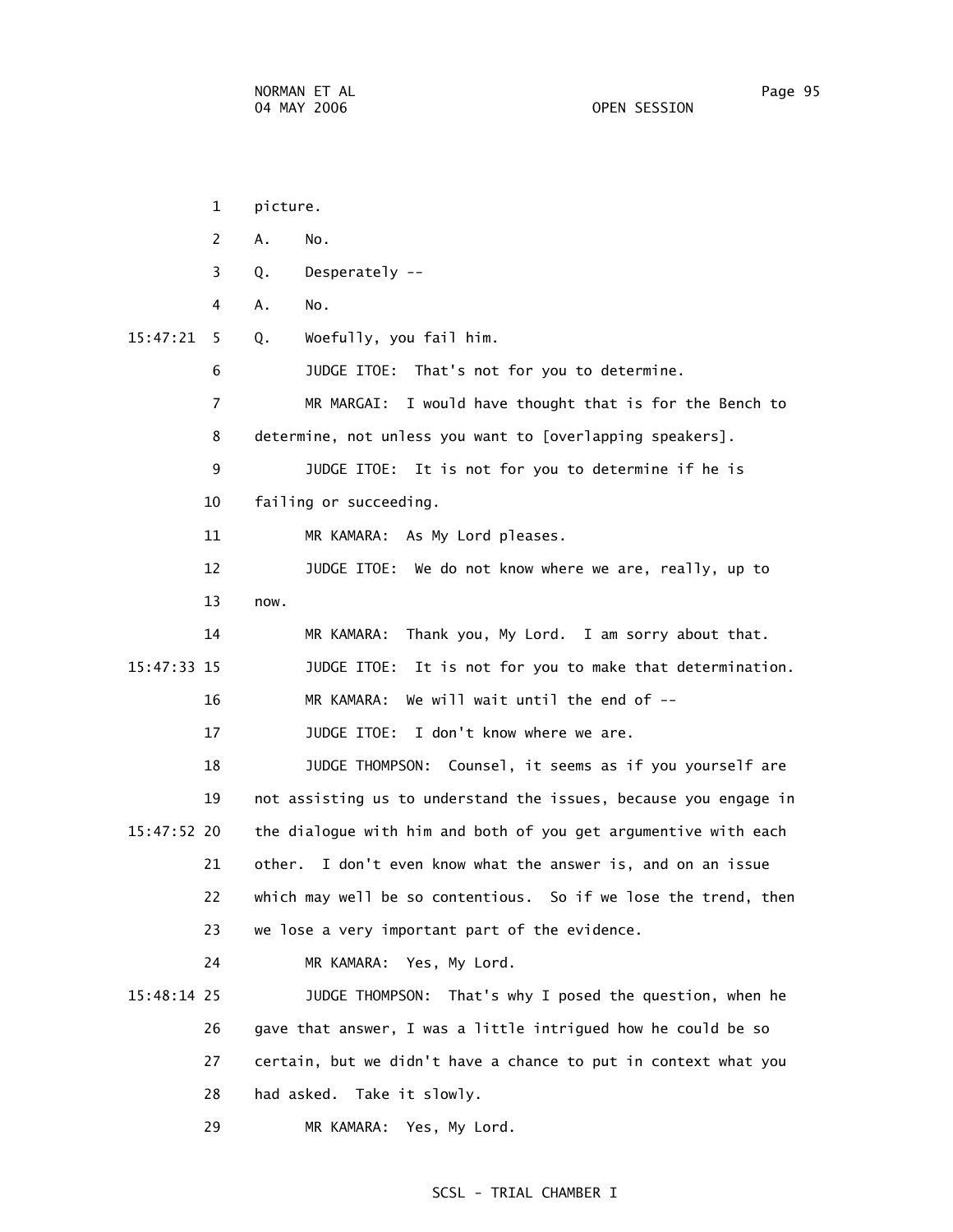| $\mathbf{1}$   |    | JUDGE THOMPSON: If it is such a very contentious issue for      |
|----------------|----|-----------------------------------------------------------------|
| 2              |    | you from the Prosecutor's perspective.                          |
| 3              |    | PRESIDING JUDGE: And please try to avoid argumentive            |
| 4              |    | arguments with the witness, as such.                            |
| 15:48:47<br>5  |    | MR KAMARA: Yes, My Lord.                                        |
| 6              | Q. | If I take the witness back to the question I asked:             |
| $\overline{7}$ |    | whether you know Musa Junisa was answerable to Chief Hinga      |
| 8              |    | Norman, you denied. You said he was not answerable to           |
| 9              |    | Chief Hinga Norman?                                             |
| 15:49:03 10    | Α. | Yes, I did.                                                     |
| 11             | Q. | I showed you Exhibit 148, a letter addressed to                 |
| 12             |    | Chief Norman, reporting on activities in Tongo and also asking  |
| 13             |    | for advice on the operational intention and programs for Tongo, |
| 14             |    | Kenema and Njaiama Nimikoro?                                    |
| 15:49:41 15    | Α. | You did, yes.                                                   |
| 16             | Q. | Then I went further to ask: having read those paragraphs,       |
| 17             |    | would you agree with me that Musa Junisa was now answerable to  |
| 18             |    | Hinga Norman?                                                   |
| 19             | Α. | I said no.                                                      |
| 15:49:54 20    | Q. | You said no. The reason you gave -- am I moving too fast,       |
| 21             |    | My Lord? Can you give the reasons again?                        |
| 22             |    | JUDGE THOMPSON: Yes, that's where we got lost. I got up         |
| 23             |    | to the point where he virtually said, notwithstanding the       |
| 24             |    | exhibit, he was sticking to his position that, in fact, Junisa  |
| $15:50:16$ 25  |    | was not answerable to Chief Norman at the time.                 |
| 26             |    | MR KAMARA: Yes.                                                 |
| 27             | Q. | Can you give the answer for --                                  |
| 28             |    | JUDGE THOMPSON:<br>The reasons.                                 |
| 29             |    | I started by saying that, in the first place,<br>THE WITNESS:   |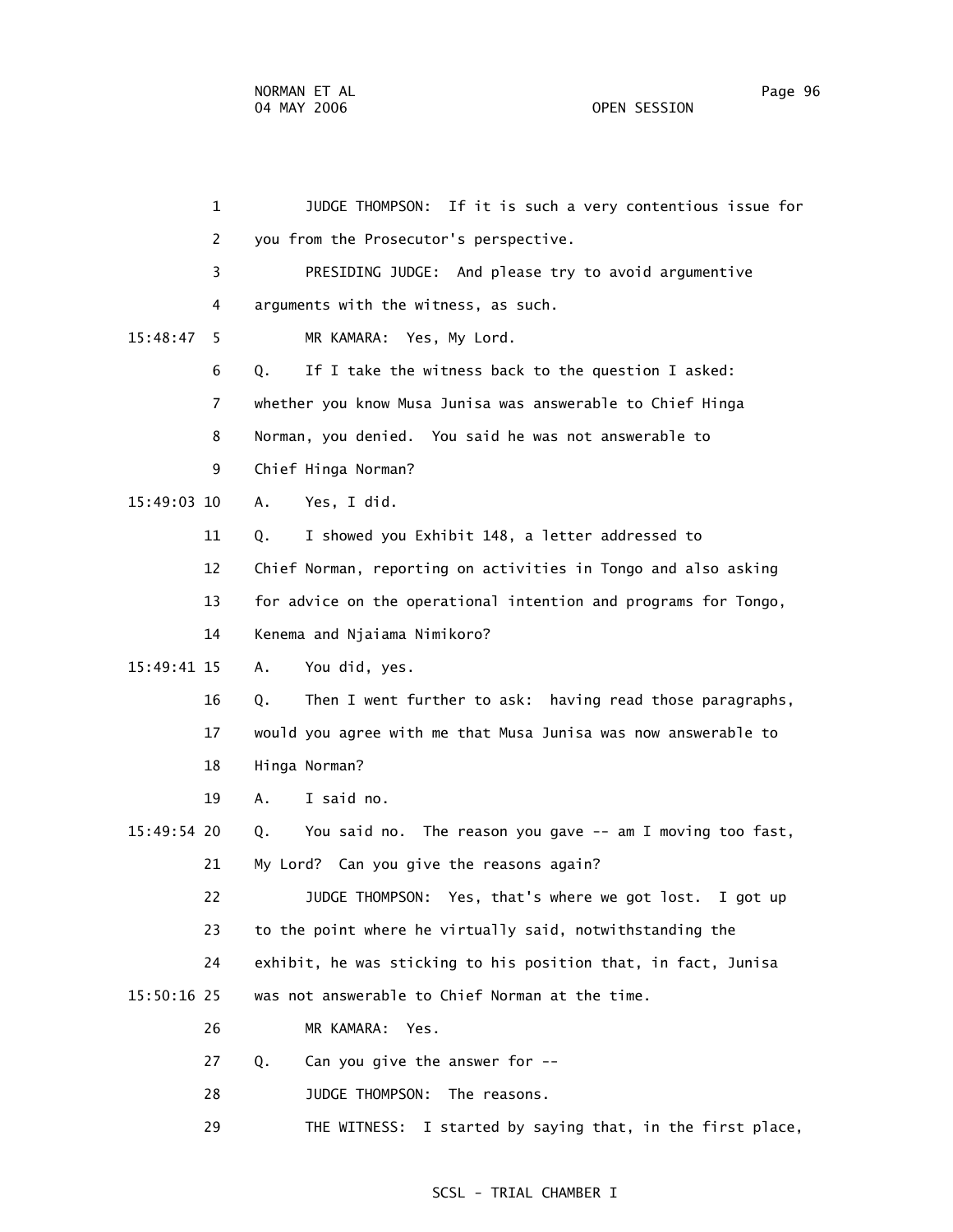1 Musa Junisa had never -- 2 JUDGE THOMPSON: Slowly, please. 3 THE WITNESS: Up to the time of writing that letter, 4 Musa Junisa had not met Chief Hinga Norman. Secondly, the 15:51:06 5 office, commander-in-chief SL CDF, Zone 2, front line is not 6 correct, Dodo and Lower Bambara chiefdom. 7 MR KAMARA: 8 Q. Hold it there. That's not part of your answer. 9 PRESIDING JUDGE: I don't understand your comment, 15:51:25 10 Mr Kamara. 11 MR KAMARA: He's proffering a new answer. 12 THE WITNESS: No, you interrupted me when I was talking. 13 PRESIDING JUDGE: He was asked to give the reasons why. 14 MR KAMARA: Sorry. I thought we were regurgitating the 15:51:37 15 evidence. 16 JUDGE THOMPSON: No, he's testifying. 17 MR KAMARA: I'm sorry, My Lord. 18 JUDGE THOMPSON: Evidently, truthfully, that's what we 19 expect. Let him tell us why, even if he expands on what he said 15:51:52 20 before. Let's have the truth. 21 PRESIDING JUDGE: The question that was put to the witness 22 now is: would you please tell us what the reasons were? 23 MR KAMARA: Yes. 24 PRESIDING JUDGE: And he's going through that. 15:52:02 25 JUDGE THOMPSON: [Microphone not activated] the office of 26 and then you -- 27 MR KAMARA: 28 Q. Continue, Mr Witness. 29 PRESIDING JUDGE: Yes, Mr Witness.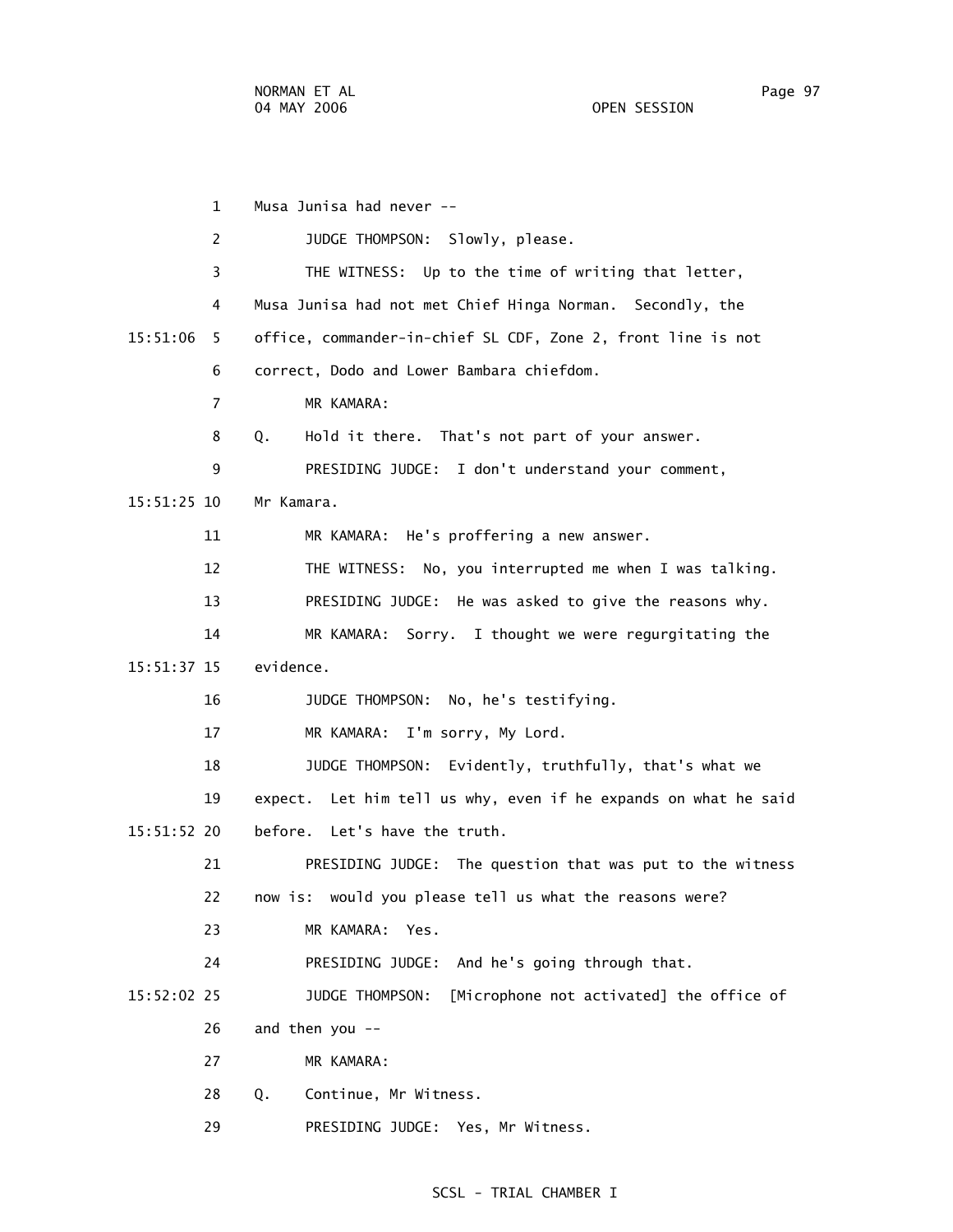1 THE WITNESS: Yes, I was saying in addition, the office 2 there, commander-in-chief SL CDF, Zone 2 front line, Dodo and 3 Lower Bambara Chiefdom is incorrect. 4 PRESIDING JUDGE: What do you mean by that? 15:52:35 5 THE WITNESS: In the sense that the zone 2 front line does 6 not only consist Lower Bambara and Dodo Chiefdom. 7 PRESIDING JUDGE: Yes. So these are the reasons? 8 THE WITNESS: Yes, those two are the reasons. The zone 2 9 front line actually included eight chiefdoms, not all of them in 15:53:44 10 Kenema District, some out of Kenema District. 11 MR KAMARA: My Lords, can I proceed? 12 PRESIDING JUDGE: Yes. 13 MR KAMARA: 14 Q. Mr Witness, before I abandon that document, could you 15:54:15 15 explain to this Court how that issue of zone 2 relates to 16 Musa Junisa and Hinga Norman? 17 A. Because Musa Junisa is claiming here to be 18 commander-in-chief of SL CDF and, in so far as my knowledge of 19 things within that time frame are concerned, Chief Norman had not 15:54:39 20 or any other authority had not appointed a commander-in-chief for 21 SL CDF at that point in time. 22 Q. I will leave that issue, even though it does not answer the 23 question. 24 PRESIDING JUDGE: Before you proceed, I need to make a 15:55:02 25 correction. I gave exhibit number 148 to this document. It 26 should have read 147. There was a misreading of the number of 27 exhibits. We were at Exhibit 147 and not 148. Please modify 28 your notes accordingly. Thank you. 29 MR KAMARA: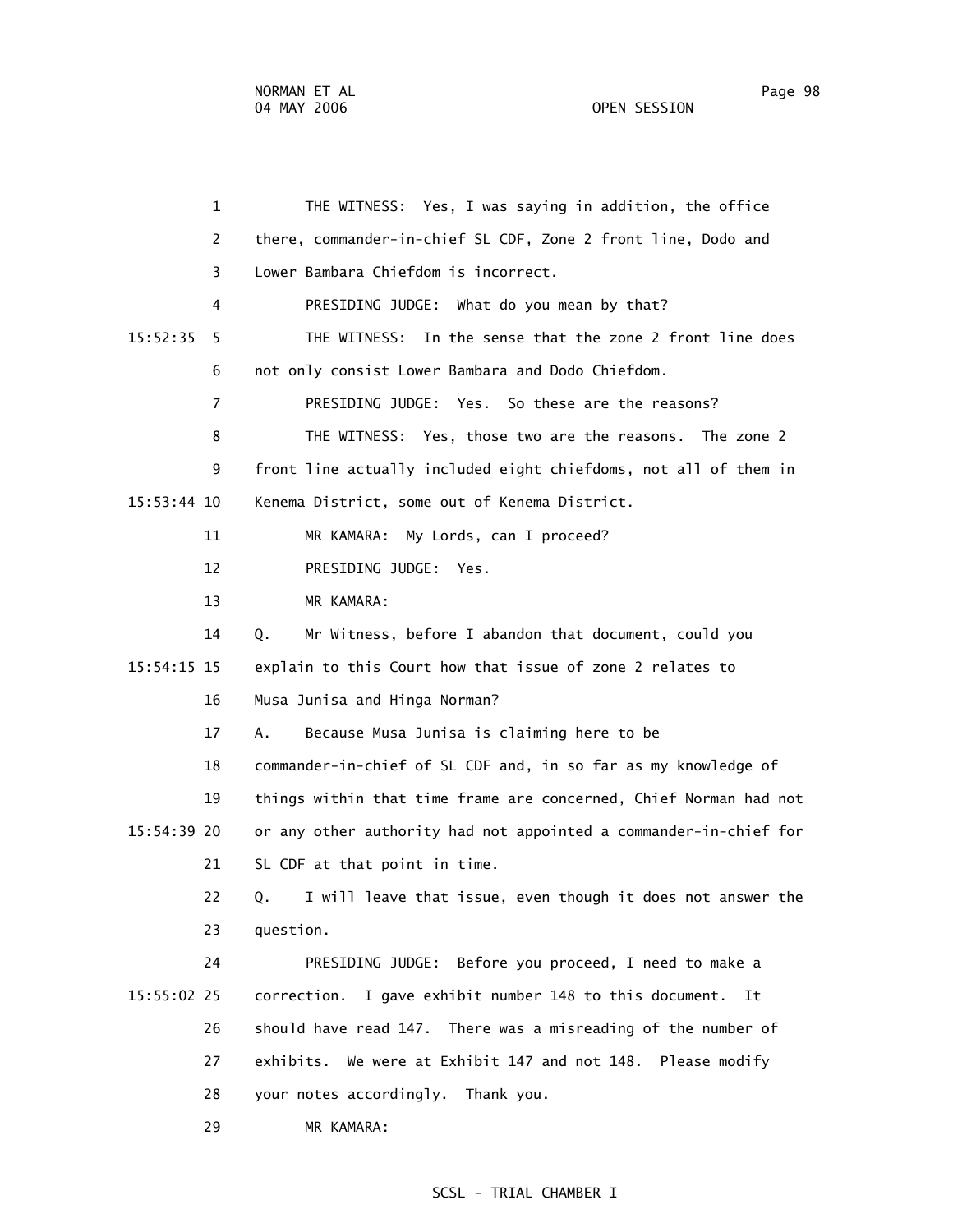1 Q. In your evidence this morning, you mentioned that you 2 were -- 3 JUDGE ITOE: What you're saying, are you contesting the 4 position of Musa Junisa? The position he arrogates himself that 15:55:43 5 he was a commander-in-chief of zone 2? 6 THE WITNESS: SL CDF. 7 JUDGE ITOE: Because Mr Norman had not yet appointed one. 8 What are you saying, really, Mr Witness? 9 THE WITNESS: I am saying Chief Norman or any other 15:55:57 10 authority had not appointed a commander-in-chief of SL CDF in 11 zone 2. 12 JUDGE ITOE: Zone 2? 13 THE WITNESS: Yes. 14 MR MARGAI: My Lord, I think he did say that zone 2 15:56:12 15 comprised eight chiefdoms. 16 THE WITNESS: Eight chiefdoms, and not two. 17 PRESIDING JUDGE: It did comprise Dodo and Lower Bambara 18 Chiefdom, plus others. 19 THE WITNESS: Six others. 15:56:28 20 PRESIDING JUDGE: Six more, yes. 21 MR KAMARA: 22 Q. Just a question that has been provoked by the one raised by 23 learned Justice Itoe. If that appointment were to be made, who 24 would have made that appointment? 15:56:45 25 MR JABBI: Objection, My Lord. 26 PRESIDING JUDGE: Objection to what? 27 MR JABBI: That is a clearly highly speculative question,

28 My Lord. If that appointment had been made, who would have had

29 to make that appointment?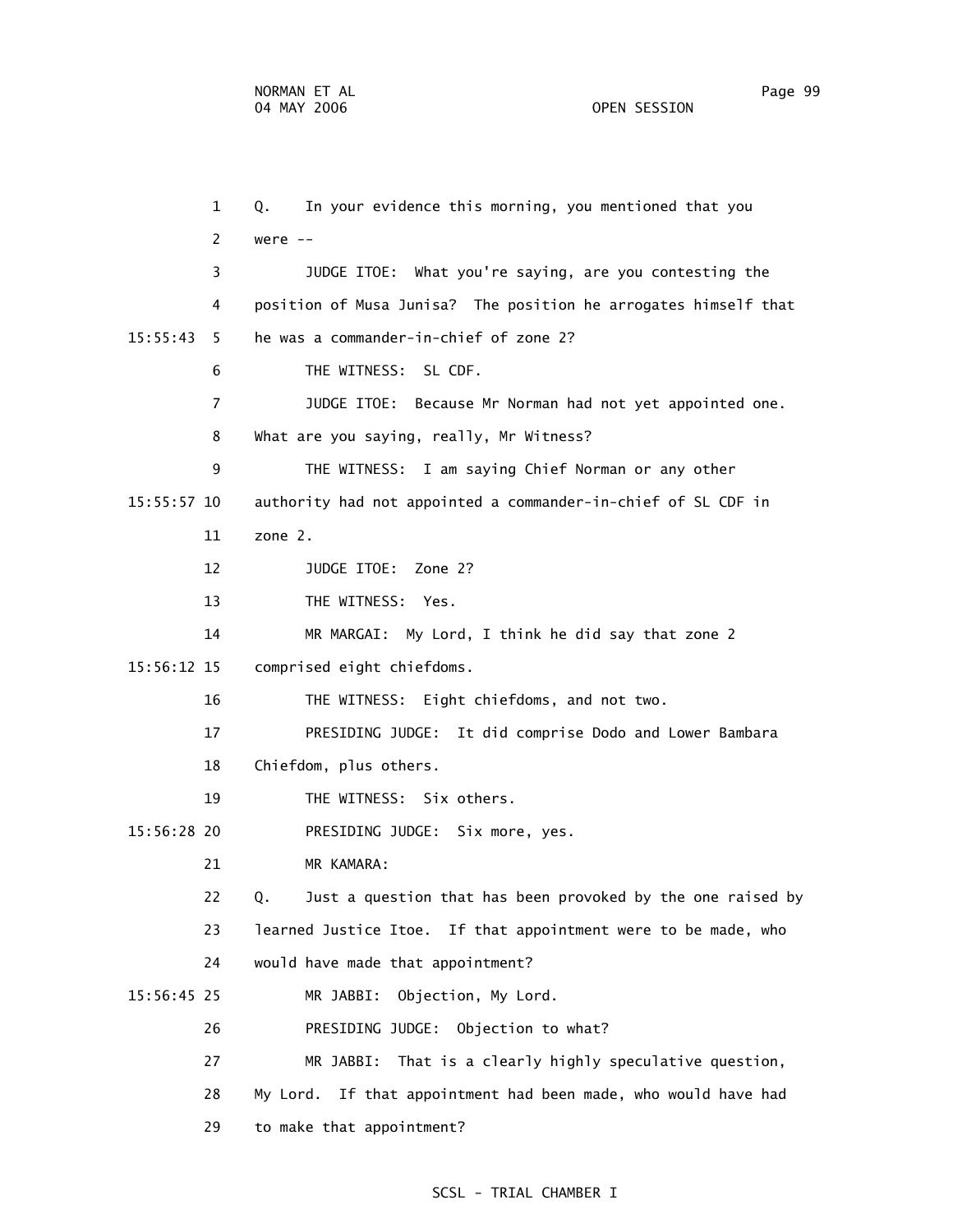1 PRESIDING JUDGE: Mr Kamara? 2 MR KAMARA: My Lord, I will rephrase. 3 PRESIDING JUDGE: Very well. Go ahead. 4 Q. Now, Mr Witness, who would make an appointment to that 15:57:20 5 position? 6 A. In answering your question, I would first of all say that 7 commander-in-chief, such offices did not even exist. 8 Q. The issue is not in existence -- 9 A. I'm trying to answer your question. I'm only starting. 15:57:43 10 Q. Wait. 11 PRESIDING JUDGE: We're still talking of November 1997, 12 Mr Witness. 13 THE WITNESS: Yes. 14 PRESIDING JUDGE: You say commander-in-chief did not exist 15:57:58 15 at that time? 16 THE WITNESS: It was not that there was an office into 17 which you had to put somebody, that's what I'm trying to say. 18 PRESIDING JUDGE: If it is not an office, the title, the 19 name, the position, whatever it is. 15:58:13 20 THE WITNESS: I believe Musa Junisa just arrogated that to 21 himself and wrote this letter. 22 JUDGE THOMPSON: In other words, what you're saying, what 23 we have here is you're alleging is a fiction? 24 THE WITNESS: I beg your pardon? 15:58:39 25 JUDGE THOMPSON: Are you alleging this is a fiction, what 26 we have in that exhibit in terms of a position? 27 THE WITNESS: The position commander-in-chief SL CDF, yes, 28 is fictitious. 29 JUDGE THOMPSON: Is it fiction?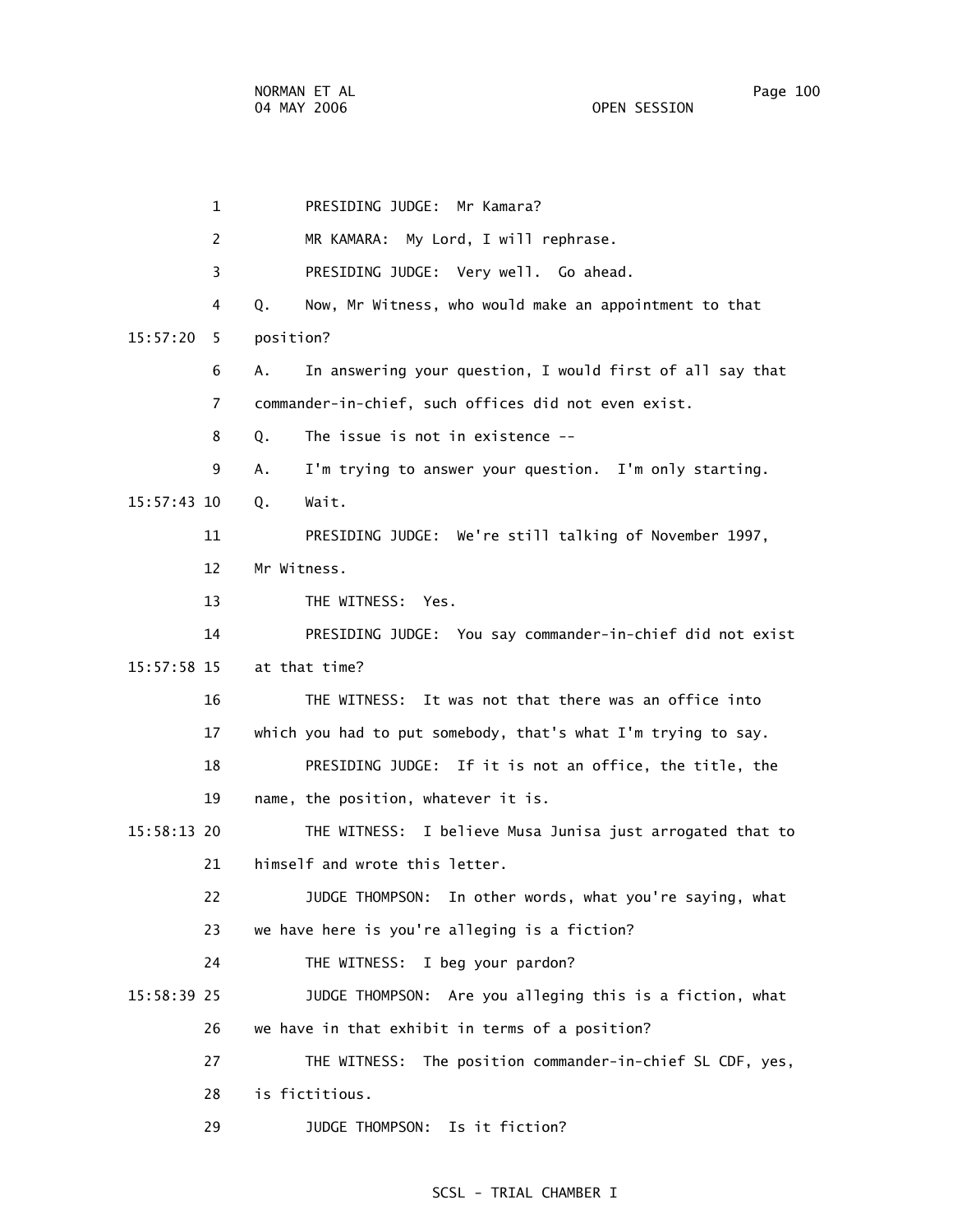1 THE WITNESS: Yes. 2 JUDGE THOMPSON: In other words, the document -- 3 THE WITNESS: No, the document itself is signed by 4 Musa Junisa and I recognise the signature because I have worked 15:58:54 5 for him for a very long time. 6 JUDGE THOMPSON: Yes, but that part of it is telling a lie 7 about itself; is that your testimony? 8 THE WITNESS: Yes. 9 PRESIDING JUDGE: He's boasting about his position and rank 15:59:05 10 at the time, his role; this is what you're saying? 11 THE WITNESS: Yes. 12 MR KAMARA: Thank you, Your Honours. 13 Q. Mr Witness, let me take you to the Kenema crime base. 14 A. Kenema. 15:59:32 15 JUDGE ITOE: There is a question you put on the floor here: 16 who would have made such an appointment if it existed? Are you 17 abandoning that? 18 MR KAMARA: No, My Lords, I forgot about it when the 19 question [indiscernible]. 15:59:40 20 JUDGE ITOE: My records are floating, you know, somewhere. 21 MR KAMARA: I have it here as well. 22 MR JABBI: My Lord, I objected to that question. 23 JUDGE ITOE: And he rephrased it and you did not object. 24 MR JABBI: My Lord -- 15:59:52 25 JUDGE ITOE: He rephrased it and you did not object. 26 MR JABBI: The answer that the witness gave disposed of 27 that question. The witness is saying -- he has already said that 28 such a position did not exist for appointment to be made to it. 29 So the question of whether an appointment were made to it or who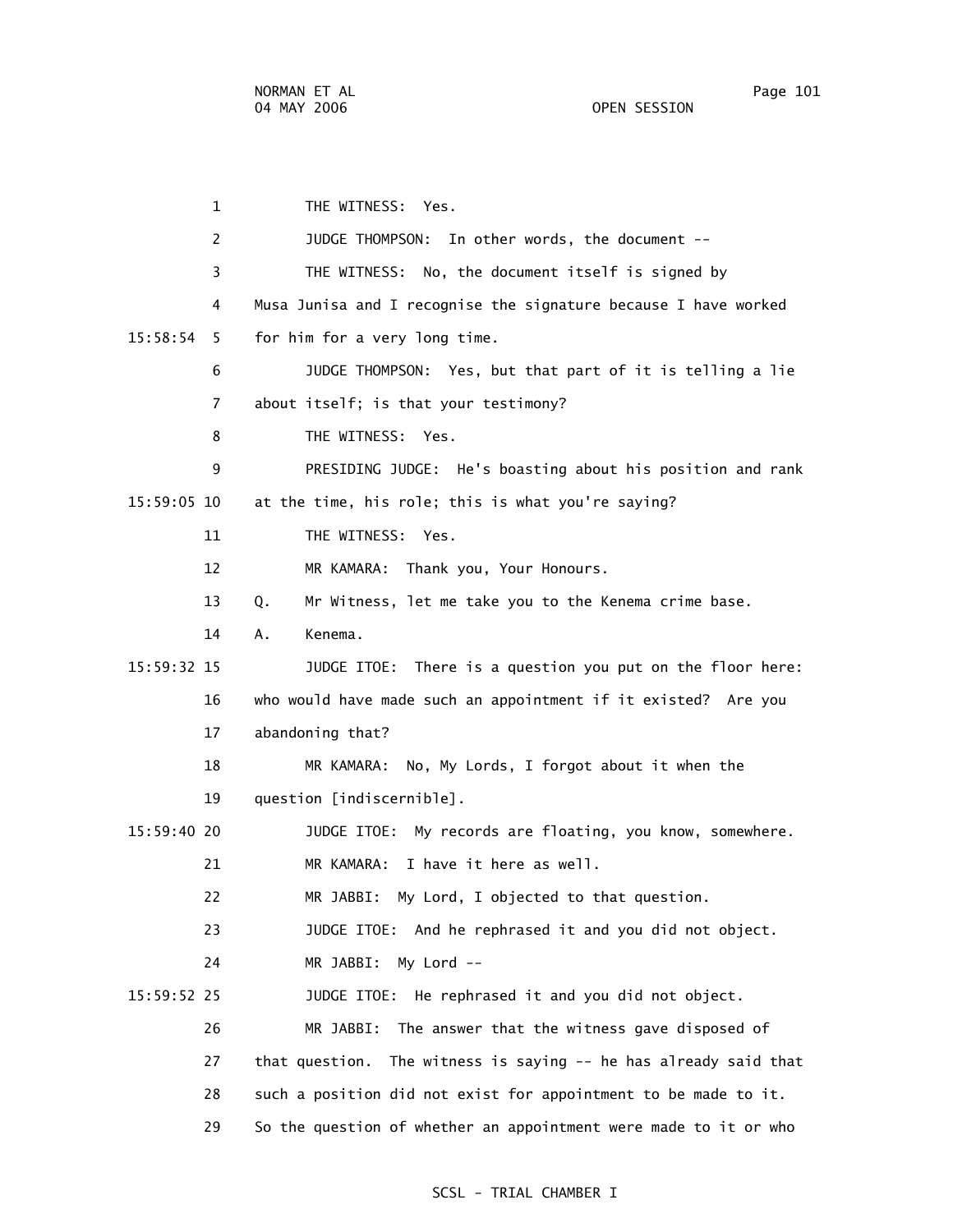1 could have made the appointment, My Lord, doesn't arise at all if 2 the position did not exist, according to the witness. 3 JUDGE THOMPSON: The witness did agree that it is a 4 fiction, that that part of the document carries a fiction. 16:00:30 5 THE WITNESS: Yes, I did. 6 JUDGE THOMPSON: So we're not dealing with reality here. 7 PRESIDING JUDGE: And therefore we would move into the 8 realm of hypothetical scenarios, so it did not exist. 9 MR KAMARA: The position as to the commander-in-chief? 16:00:51 10 PRESIDING JUDGE: Indeed. This is the evidence of the 11 witness. 12 MR KAMARA: That's his evidence, yes. 13 Q. Now, I'm taking you to Kenema. You gave evidence that you 14 knew about the planning of the Kenema attack; is that not so? 16:01:12 15 A. You have to be specific. 16 [CDF04MAY06E - SV] 17 Q. The Kenema attack of February, early February? 18 A. Which year? 19 Q. 1998, by the Kamajors? 16:01:30 20 A. There was no Kamajor -- please be specific. 21 Q. How more can I be specific? February 1998, Kamajor attack 22 on Kenema. 23 A. Okay, go ahead. 24 MR JABBI: My Lord, there again, objection. It is not true 16:01:52 25 that evidence has been given by this witness to that effect. The 26 evidence of the witness was that they were away, on their way to 27 Kenema and found it taken. He did not talk about the planning. 28 Thank you, My Lord. 29 MR KAMARA: My Lord, I will refer my learned friend to the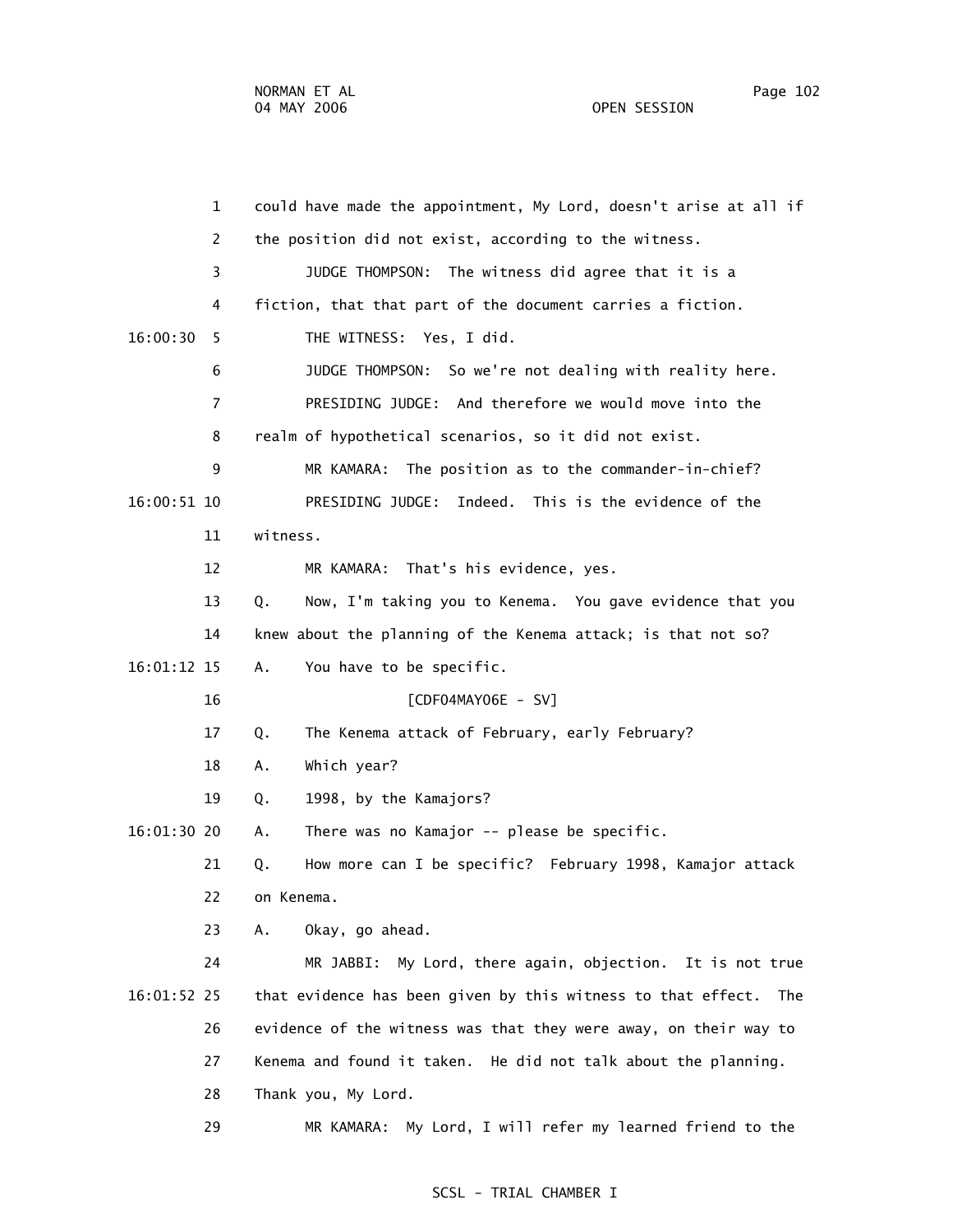1 transcript of 3rd May 2006 at page 30 where the witness said, "We 2 learned that the Kamajors had entered Kenema already by 3 mid-February." 4 MR JABBI: My Lord, is that not confirming what I have just 16:02:43 5 said? 6 PRESIDING JUDGE: Yes, but that does not preclude the 7 Prosecutor from asking a question about the planning of that 8 attack. 9 MR JABBI: Yes, but he did not give evidence. The 16:02:53 10 Prosecutor said, "You have given evidence about the planning." 11 What I'm saying is that the witness did not give evidence about 12 the planning. 13 JUDGE THOMPSON: But that does not disentitle the 14 Prosecution to put that question under cross-examination, does 16:03:07 15 it? 16 MR JABBI: My Lord, if the preface to his question is that 17 the witness has given such evidence -- 18 JUDGE THOMPSON: All right, conceding that, is he precluded 19 from putting a question about planning under cross-examination? 16:03:17 20 MR JABBI: He may put a question about planning if he does 21 not presume in the question that the witness has given evidence 22 in that respect. 23 JUDGE THOMPSON: I am not quarrelling with you on that. 24 PRESIDING JUDGE: But I am quarrelling with you on the fact 16:03:28 25 that this is not the question. The question was -- the 26 Prosecutor said, "I will be asking you a question now about the 27 planning of the Kenema attack in February of 1998." Then the

28 questions came from the witness, "What do you mean the attack in

29 February 1998?" So that was not the question the way it was put.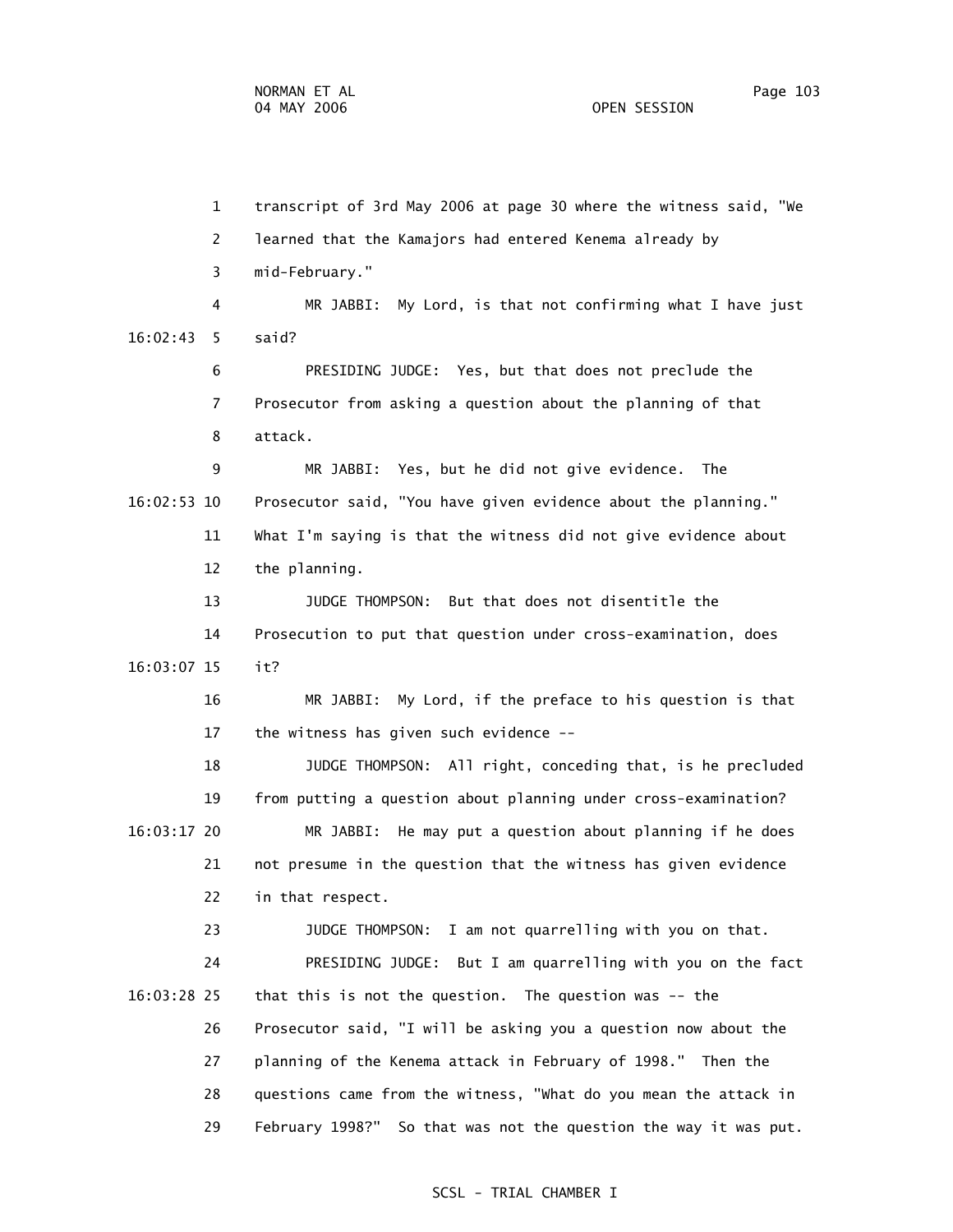1 MR JABBI: My Lord, what I am saying is the Prosecutor's 2 statement was, "You have given evidence about the planning." 3 That is what he said. 4 PRESIDING JUDGE: Well, maybe. If that was the case, I 16:03:58 5 misunderstood that question. 6 MR JABBI: That is exactly what he said, My Lord. 7 JUDGE THOMPSON: Perhaps counsel for the first accused 8 should concede that there is a wide latitude in cross-examination 9 which the Defence always enjoyed so much all the time. So not to 16:04:17 10 afford the same latitude to the Prosecution would violate the 11 principle of equality of arms. 12 PRESIDING JUDGE: Mr Prosecutor, you may proceed. 13 MR KAMARA: Thank you, My Lord. 14 Q. Mr Witness, are you aware of the planning for the Kenema 16:04:42 15 attack of February 1998? 16 A. The planning, no. 17 Q. And you gave evidence that while you were at Gendema you 18 learnt that Kamajors had entered Kenema; is that so? 19 A. Yes, I did. 16:05:36 20 Q. And when thereafter did ECOMOG enter Kenema? 21 A. A couple of days after. 22 Q. Could you give an estimate? 23 A. Three days. 24 Q. About three days? 16:06:06 25 A. About three days. 26 Q. So for three days the Kamajors were in charge of Kenema 27 independently? 28 A. Yes, they were. 29 Q. You also gave evidence that when you entered Kenema you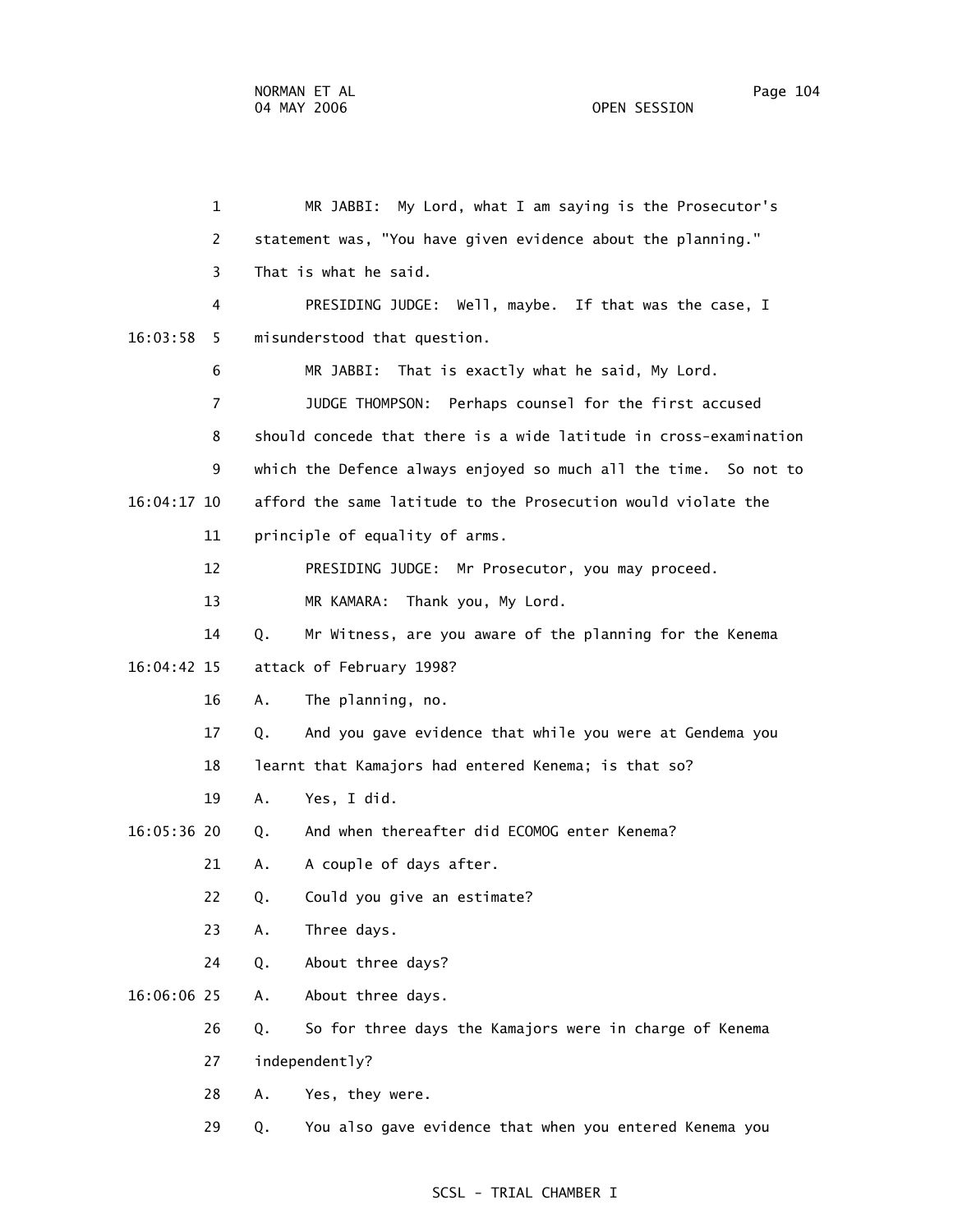1 observed a lot of Kamajors in the township? 2 A. Yes, I did. 3 Q. And that everyone was just roaming about? 4 A. Yes, I did. 16:07:00 5 Q. Mr Witness, you said you were administrator of Kenema 6 District in 1998? 7 A. Yes, I did. 8 Q. What time in 1998? 9 A. I think the election was held in May. 16:08:00 10 JUDGE ITOE: You're referring to the election where you 11 were returned unopposed? 12 THE WITNESS: Yes. 13 **JUDGE ITOE:** Is that the election? 14 THE WITNESS: Yes. 16:08:22 15 MR KAMARA: 16 Q. And now as administrator of Kenema, are you aware of SS 17 Camp at that point in time? 18 A. Yes, I know SS Camp. 19 Q. Does it fall under your jurisdiction? 16:08:51 20 A. Yes. 21 Q. Who was the Kamajor that was in charge of SS Camp? 22 A. Again you would have to give me a time frame because -- 23 Q. When you were administrator. 24 A. Lahai Fassah. 16:09:29 25 Q. Mr Witness, were you aware of the atrocities that had been 26 committed at SS Camp by Kamajors during that period such as 27 murder, unlawful detention? 28 A. No, I am not aware. 29 Q. You're not aware. Mr Witness, take a look at Exhibit 89.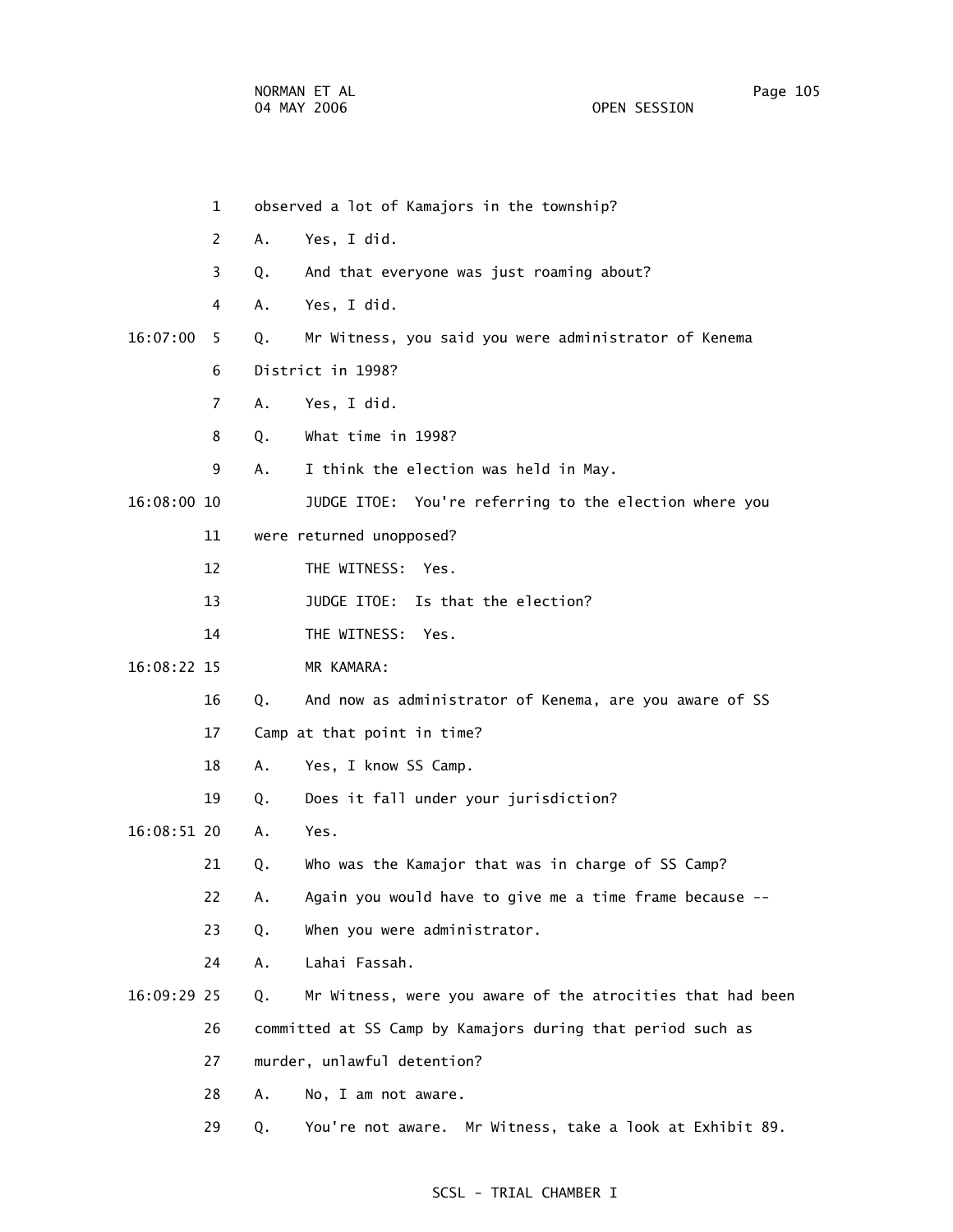1 Registry number 906. It is dated 26 December '98. 2 PRESIDING JUDGE: Mr Witness, you have been given a copy of 3 Exhibit 89? 4 THE WITNESS: Yes. 16:12:08 5 PRESIDING JUDGE: Fine. Thank you. 6 MR KAMARA: 7 Q. Mr Witness, let me draw your attention to page 3, paragraph 8 L. It reads: "Even though Mr Magonna denied killing anybody at 9 the SS Camp there are strong evidences, even within the Kamajor 16:13:35 10 groups, that he committed the act." 11 A. I've seen it. 12 Q. You've seen that. Is this your first time of seeing this 13 document? 14 A. Yes. 16:13:48 15 Q. It was addressed to you. Do you see there "CDF Kenema"? 16 A. I don't think it was addressed to me. 17 Q. It was copied to you? 18 A. Copied to our office, yes. 19 Q. But you never saw it? 16:14:03 20 A. I never received it. 21 Q. Mr Witness, I am suggesting to you that you're not telling 22 the truth. You've seen this document before. 23 A. I have not seen this document before. This document was 24 written by major -- Captain Abu Bakarr, the brigade intelligence 16:14:32 25 officer, and I am certain it was never submitted to our office, 26 our own copy. 27 Q. In that case, were you aware of the actions of KBK Magonna 28 as described in Exhibit 89? 29 A. You haven't given me the opportunity of reading the whole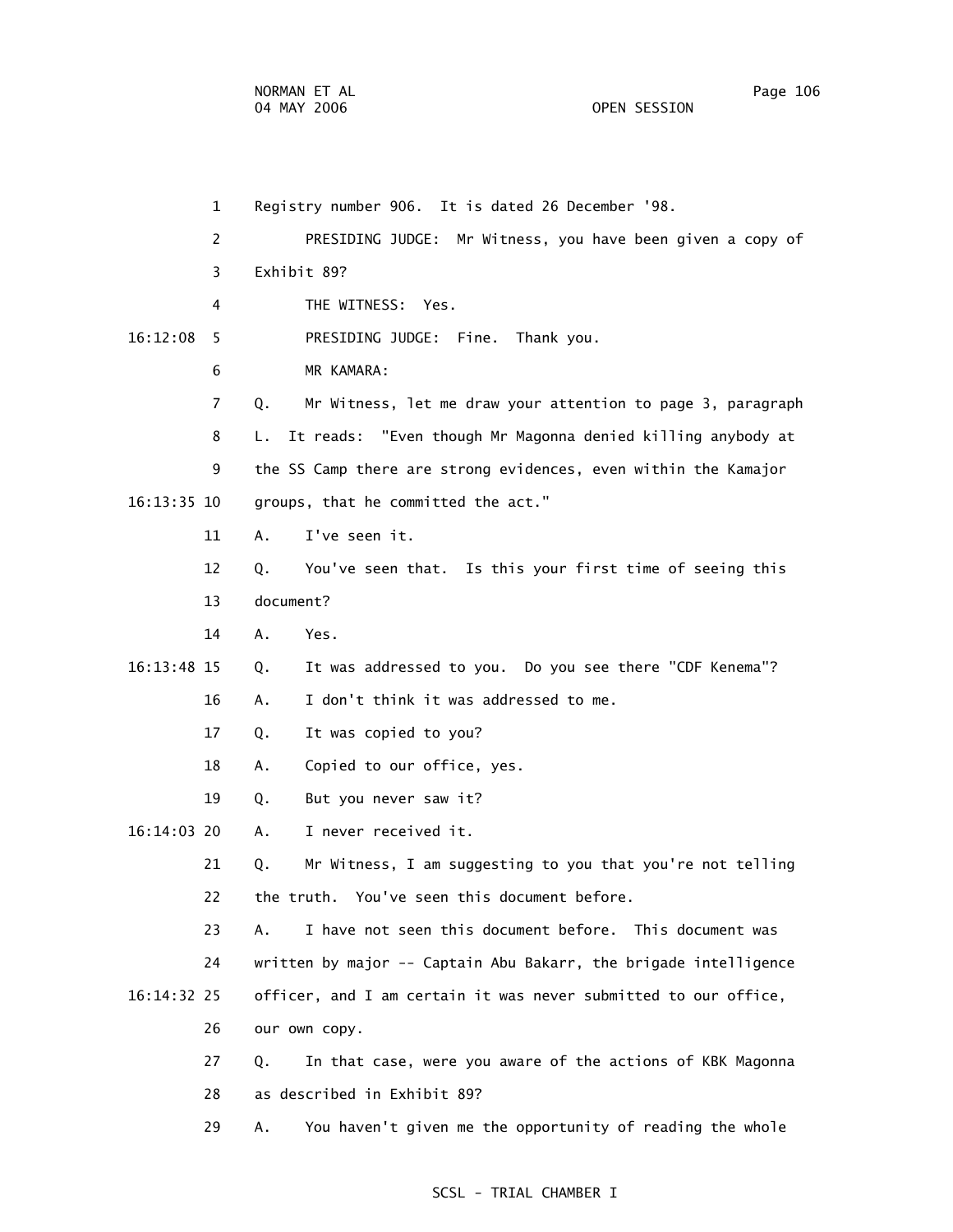1 document. 2 Q. I'm still on L. 3 A. On L -- I don't know. You must have gone through this 4 document. I would want to ask if there is any part of this 16:15:21 5 document wherein Captain Abu Bakarr actually gave the evidence 6 you are referring to in L. 7 PRESIDING JUDGE: Mr Witness, in fairness to you, you've 8 been asked to look at this document, you should take the time to 9 read it, because if they are to ask you questions about it you 16:15:38 10 should read it. 11 THE WITNESS: Yes, I was in the process of reading it when 12 he started asking me questions. 13 PRESIDING JUDGE: Very well. Take your time to read it, 14 please. And when you've finished, please let us know. 16:19:43 15 THE WITNESS: I'm through. 16 PRESIDING JUDGE: Thank you. Mr Prosecutor. 17 MR KAMARA: Thank you. 18 Q. Now that you've had time to go through the document, in 19 paragraph 5 the penultimate sentence reads: 16:20:02 20 "It was the decided that a board of inquiry involving CDF 21 representatives be instituted to investigate the matter. 22 The board of inquiry report which indicted Mr Magonna was 23 sent to the CDF headquarters and no action was taken 24 against him in order to forestall future occurrence." 16:20:34 25 Are you still saying you're not aware of any of this? 26 A. Yes, I still insist I was not aware and Captain Abu Bakarr 27 should have actually stated the names of the CDF people who were 28 on that board he's referring to. 29 Q. Let me take you to paragraph 7B . It says: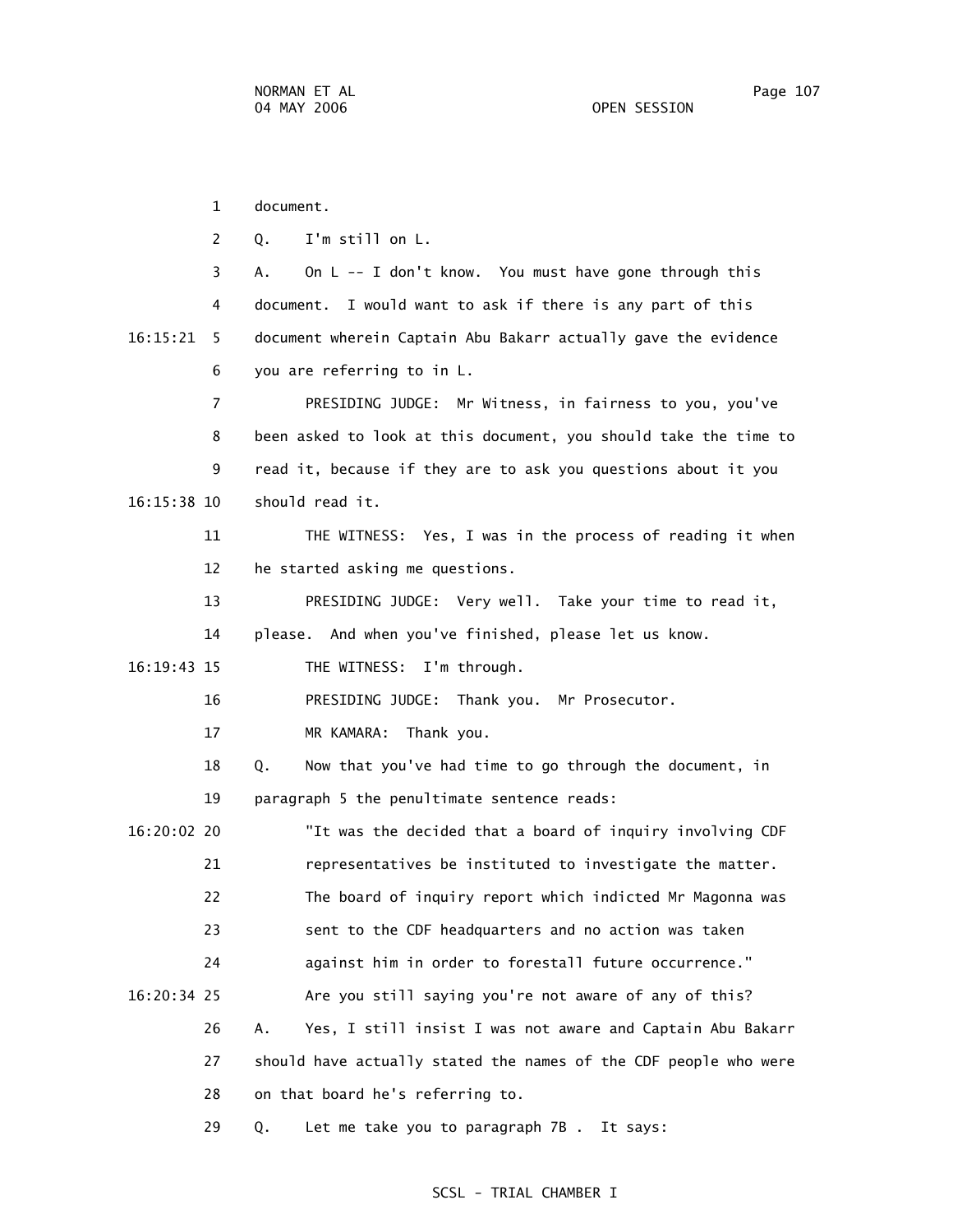1 "Mr Magonna took up appointment as national task force 2 commander CDF Sierra Leone in September 1998 and since then 3 the law-abiding citizens of Kenema have seen no peace." 4 What's your reaction to that? 16:21:56 5 A. That's contrary to my own observations within that 6 particular period. 7 JUDGE ITOE: What did you say, Mr Witness? 8 THE WITNESS: The statements made by Captain Abu Bakarr in 9 this report are contrary to my observations within the same time 16:22:09 10 frame. 11 JUDGE THOMPSON: In other words, you disagree with that 12 finding? Is that what you're saying? 13 THE WITNESS: Yes, I disagree entirely. 14 JUDGE THOMPSON: With the finding in 7B? 16:22:24 15 THE WITNESS: That Kenema did not know any peace. 16 JUDGE THOMPSON: That's what you're saying. 17 THE WITNESS: Yes. 18 JUDGE THOMPSON: It's the entire finding you disagree with. 19 Mr Magonna took up appointment as national -- since then -- is 16:22:36 20 that the entire thing that you disagree with or part of that 21 finding? 22 THE WITNESS: The B, B. 23 JUDGE THOMPSON: Yes, that's what I'm saying, the entire B. 24 THE WITNESS: Yes. 16:22:47 25 JUDGE THOMPSON: Not just the first or second part. There 26 are two parts of B. So is it the whole finding that you disagree 27 with? 28 PRESIDING JUDGE: You disagree with the fact that Magonna 29 was the national task force commander CDF Sierra Leone in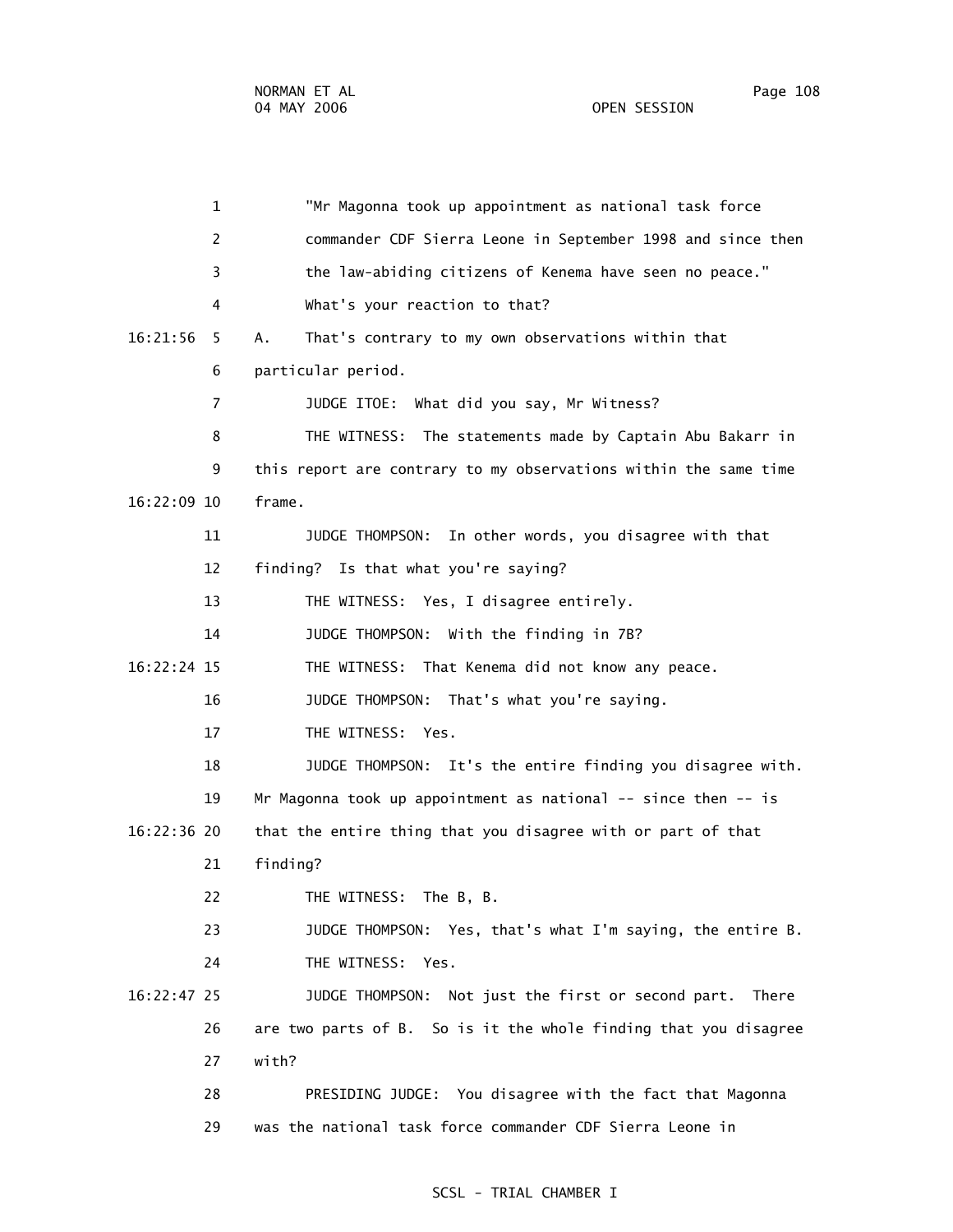1 September 1998? 2 JUDGE THOMPSON: You do not disagree with that. 3 THE WITNESS: No, I didn't. 4 JUDGE THOMPSON: What you disagree with is the second part. 16:23:17 5 THE WITNESS: Yes, "Since then the law-abiding citizens in 6 Kenema have seen no peace." That's the portion that's incorrect. 7 MR KAMARA: 8 Q. I referred you to paragraph L on page 3: 9 "Even though Mr Magonna denied killing anybody at SS Camp 16:24:17 10 there are strong evidences, even within the Kamajor groups, 11 that he committed the act." 12 A. You want my comment? 13 Q. Your response to that? 14 A. Yes. In my opinion, a thorough -- if a thorough job had 16:24:32 15 been done, then Captain Abu Bakarr and his team would have put -- 16 proceeded to adduce the evidence that Mr Magonna did. 17 JUDGE THOMPSON: Counsel, what you're asking is whether he 18 agrees -- 19 MR KAMARA: He agrees, yes, My Lord. 16:24:48 20 THE WITNESS: I don't agree. 21 JUDGE THOMPSON: -- with the findings in paragraph 7L. 22 THE WITNESS: I don't agree with it. 23 JUDGE THOMPSON: Because really it's not a question of what 24 would have been the preferred methodology in investigating or 16:25:01 25 conducting the inquiries. It is whether he agrees with what you 26 seem to be putting forward as the position that you accept. 27 MR KAMARA: Yes, My Lord. Yes, he said he disagreed. In 28 that same event, let the witness be shown Exhibit 115C.

#### SCSL - TRIAL CHAMBER I

29 PRESIDING JUDGE: You said 115C?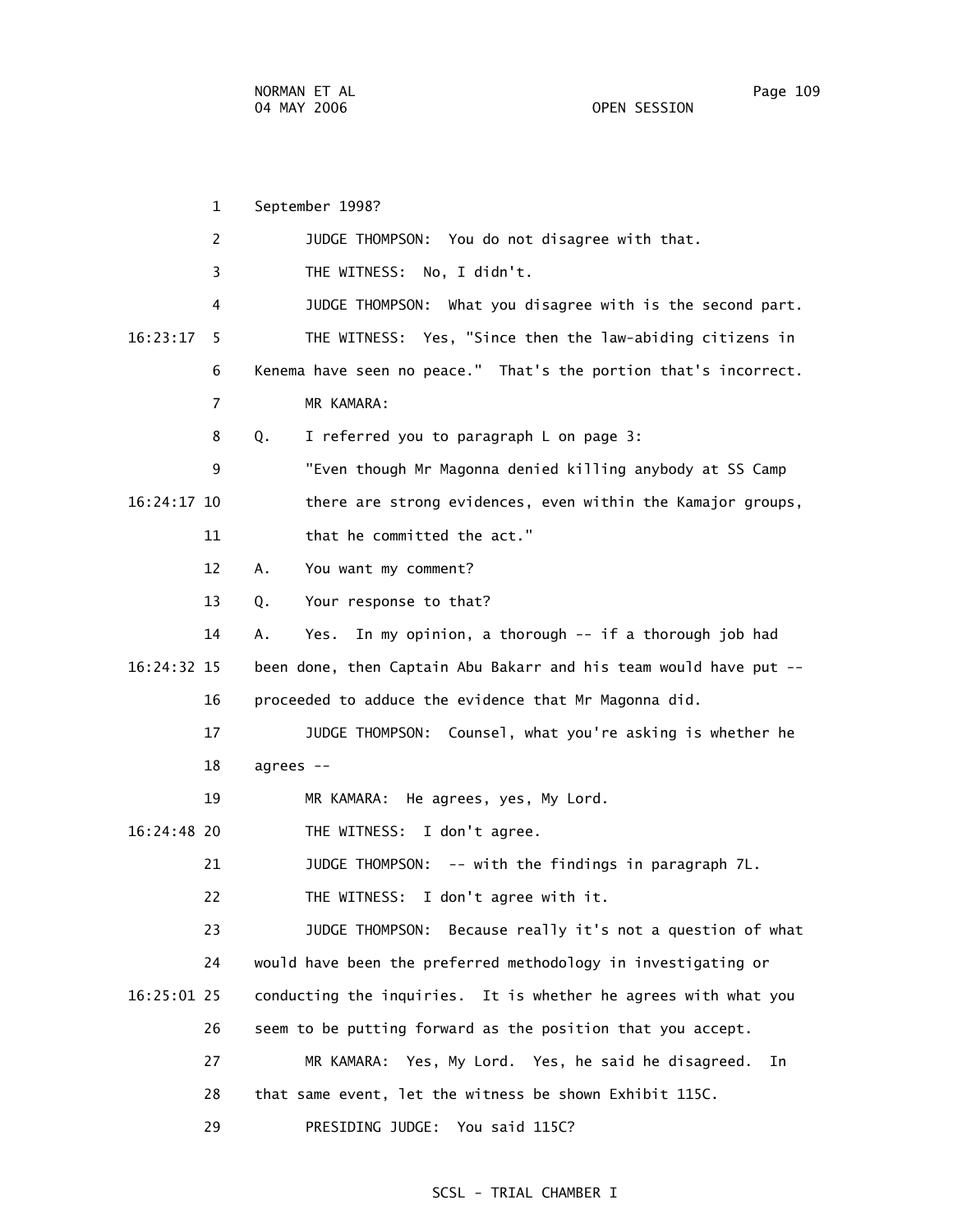1 MR KAMARA: Yes, My Lord. 2 Q. Take a look at the highlighted paragraph. That document is 3 a United Nations document, the Sierra Leone Humanitarian Report. 4 A. Yes. 16:28:20 5 Q. That paragraph which reads: 6 "CDF: There are continuing reports of extortion, 7 lawlessness within the areas of Moyamba, Kenema and Bo. 8 Human Rights Watch has also documented several cases of 9 excessive use of brutality against suspected RUF rebels by 16:28:40 10 the CDF." 11 A. You want my comment? 12 Q. Yes, what's your response to that paragraph? 13 A. In the first place, this document is dated 7th August 2000 14 and I'm not so sure of the documents I'm dealing with. 16:29:01 15 JUDGE THOMPSON: Counsel, would you be specific in your 16 question, because really we don't want an analytical commentary 17 on the document. 18 MR KAMARA: Not at all. 19 JUDGE THOMPSON: You're putting a specific issue. Why not 16:29:11 20 put it in a specific way so that we have a specific answer, 21 because we don't want to spend the rest of the time here 22 analysing the authenticity of documents that have been tendered 23 in evidence. This witness is not giving evidence as an expert on 24 the authenticity or related aspects of documents. 16:29:36 25 MR KAMARA: This is a document, a United Nations document, 26 the Sierra Leone Humanitarian Situation Report. 27 JUDGE THOMPSON: Yes, but what you need to do -- 28 THE WITNESS: How do I know?

29 JUDGE THOMPSON: I don't think these are the matters in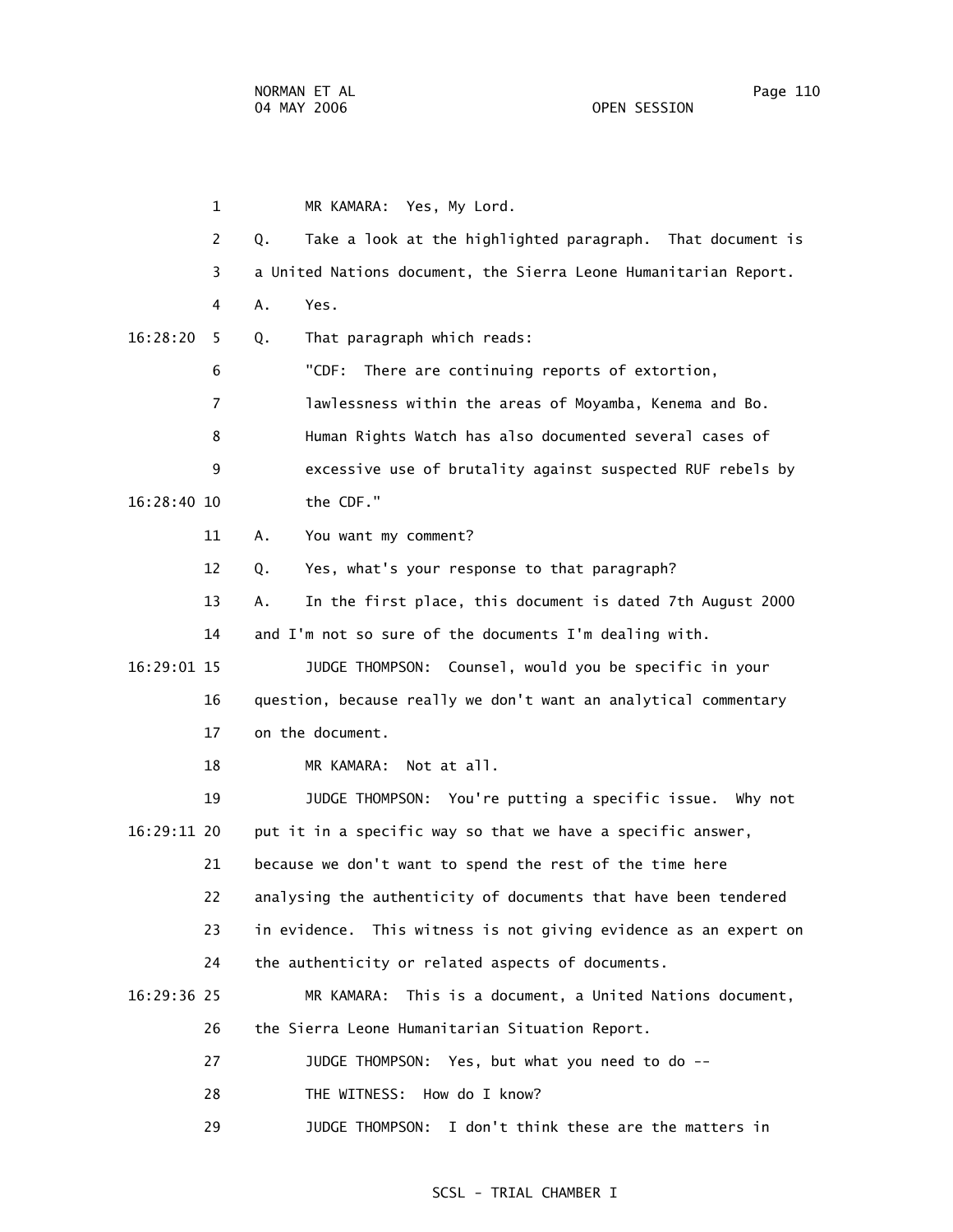1 issue now.

|                                     |  |  | MR KAMARA: Yes and I invited him to comment on the |  |
|-------------------------------------|--|--|----------------------------------------------------|--|
| 3 specific paragraph and I read it. |  |  |                                                    |  |

 4 JUDGE THOMPSON: That is what you should do. Otherwise 16:29:52 5 we'll spend the rest of the time here listening to analytical 6 commentary which we can have from the press, we can have from all 7 segments of society, and I don't think this is the purpose of 8 this kind of exercise. We're looking for evidence, facts, and 9 responses of witnesses to answers -- whether they agree or 16:30:11 10 disagree with the observation.

11 MR KAMARA:

 12 Q. Mr Witness, you've heard the comments of His Lordship. I 13 didn't want to go into that, but coming from His Lordship, I 14 think it says it all. What is your response?

 16:30:20 15 A. By 7th August 2000, what they have stated here on this 16 paper is, by all indications, contrary to the facts that were 17 obtaining in Kenema.

18 Q. So, in other words, you disagree?

19 A. Entirely.

 16:30:45 20 MR JABBI: My Lords, I would not have liked to interpose at 21 this stage, but the witness seems to be emphasising the 22 historical date on the document, possibly indicating that it is 23 outside the period that he has been testifying about.

 24 JUDGE THOMPSON: He can put that as part of his -- he can 16:31:09 25 say I disagree because of so and so.

26 THE WITNESS: I mentioned the fact that --

 27 JUDGE THOMPSON: Yes. Because what we really -- I mean, 28 you would not encourage a witness to come and give an analytical 29 commentary here as to reliability issues here. That's for the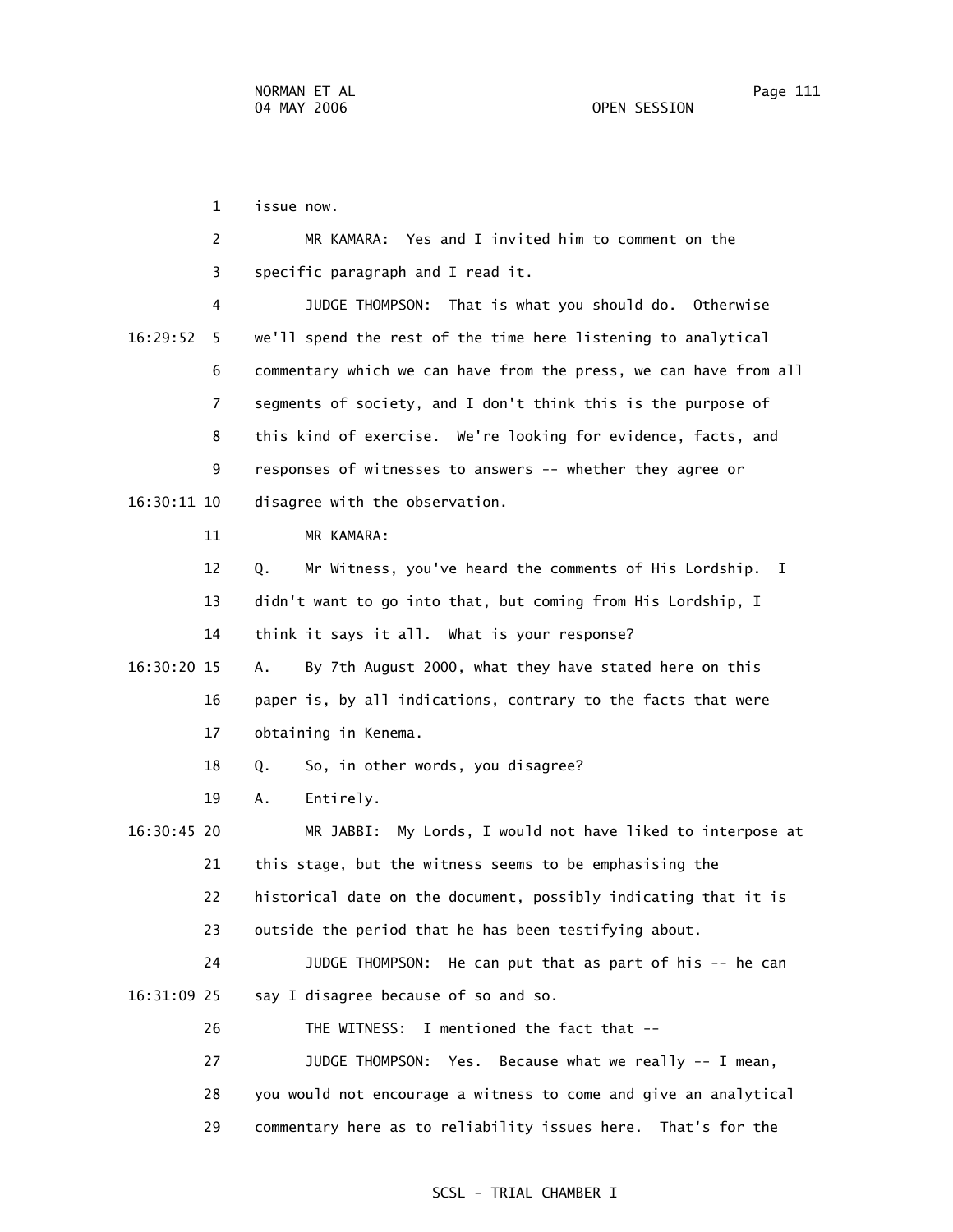1 Court to decide. We decide what weight to attach to documents 2 that are in evidence as to their reliability, probative value and 3 all that. 4 MR JABBI: I agree with that entirely, My Lord. 16:31:36 5 JUDGE THOMPSON: The specific question put, "Do you agree 6 or disagree." 7 MR JABBI: My understanding of what he said, however, was 8 relating to time frame -- 9 JUDGE THOMPSON: He can say he disagrees because of A, B, C 16:31:48 10 and D. I would be happy with that. 11 MR JABBI: My Lord, the structured mind of the -- 12 JUDGE THOMPSON: I can assure you that I would not -- 13 MR JABBI: The witness may not necessarily -- 14 JUDGE THOMPSON: No, it's just to make things easy for us, 16:32:02 15 the judges. We have a mass of documents now so far. 16 PRESIDING JUDGE: But so there is no confusion either for 17 you or the witness, Dr Jabbi, this is 115C and the portion 18 highlighted on that page has been admitted in evidence and this 19 is part of the Sierra Leone Humanitarian Situation Report to the 16:32:24 20 UN. It's a UN document. This is for the period of 25 July to 7 21 August 2000. This is what they're saying about the situation: 22 "CDF: There are continuing reports of extortion and lawlessness 23 within the areas of Moyamba, Kenema and Bo." So this is what 24 they're saying. You say, Mr Witness, that you disagree with 16:32:50 25 that? 26 THE WITNESS: Entirely. 27 PRESIDING JUDGE: That's okay.

28 JUDGE ITOE: That that portion, that highlighted portion,

29 is not true?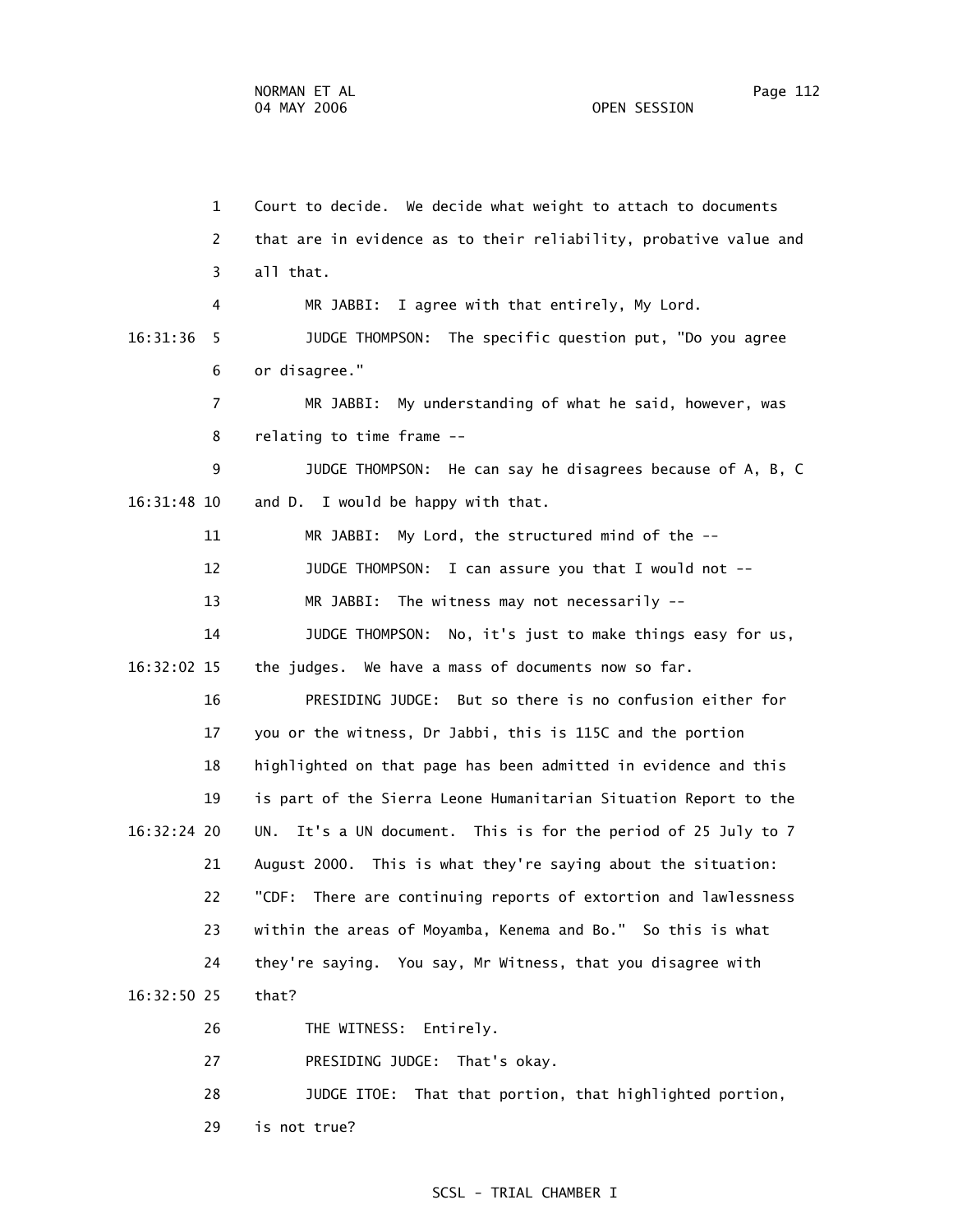1 THE WITNESS: Yes. 2 MR KAMARA: And the technical word there is "continuing 3 reports." 4 JUDGE THOMPSON: Counsel, you will leave that for address. 16:33:00 5 MR KAMARA: Yes, My Lord. It's for response to Mr Jabbi. 6 JUDGE THOMPSON: Sometimes you provoke these argumentative 7 responses. 8 PRESIDING JUDGE: So we are at 4.30. This is the usual 9 time for recess in the afternoon. We will break and come back 16:33:23 10 afterwards. Thank you. Court will recess. 11 [Break taken at 4.33 p.m.] 12 [CDF04MAY06F - EKD] 13 [Upon resuming at 5.05 p.m.] 14 PRESIDING JUDGE: Mr Prosecutor. 17:06:03 15 MR KAMARA: Yes, My Lord. 16 Q. Mr Koroma, will you tell this Court whether, between the 17 period of February 1998 to February of 1999, the first accused 18 did visit Kenema? 19 A. He did. 17:06:57 20 Q. Did he hold any meetings? 21 A. When he did, he did meet with members of -- 22 JUDGE ITOE: Did he hold any meetings? 23 THE WITNESS: Yes. 24 MR KAMARA: 17:07:33 25 Q. Was one such meeting with the police of Kenema? 26 PRESIDING JUDGE: With whom? 27 MR KAMARA: The police. The police. 28 THE WITNESS: I can't recall that he ever did. 29 MR KAMARA: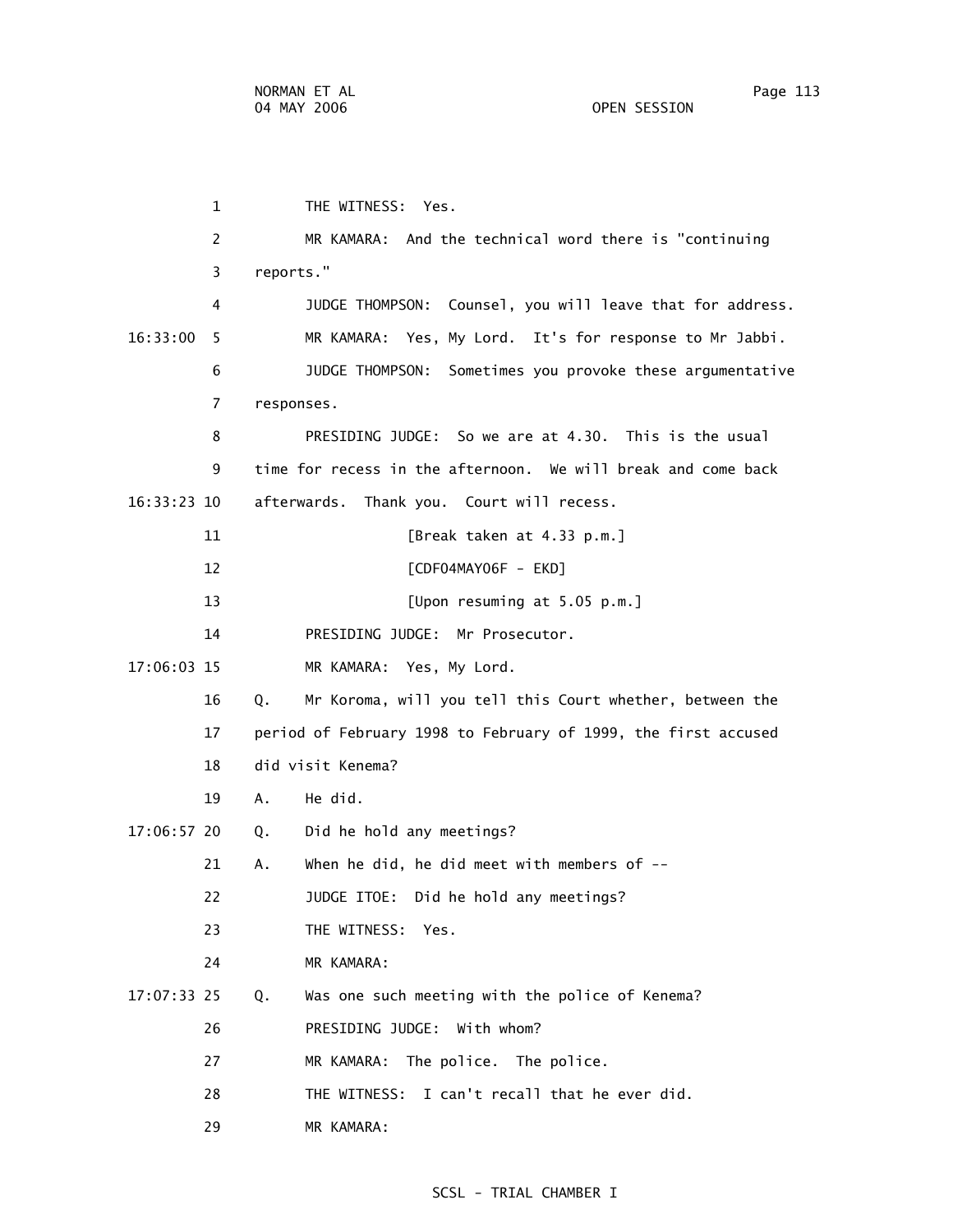1 Q. Do you recall whether he made any visits to SS Camp?

2 A. Yes.

3 Q. How many times, would you know?

4 A. I remember once.

17:08:40 5 Q. You recall once. Did you go with him to SS Camp?

6 A. Yes, I did.

7 Q. Mr Witness, are you aware of an occurrence book being kept

8 at SS Camp?

9 A. An occurrent book?

 17:09:13 10 Q. Occurrence, occurrence. A kind of log wherein events are 11 entered?

12 A. No.

 13 Q. Would you tell this Court what was the purpose of the visit 14 to SS Camp?

17:09:38 15 A. May I proceed?

16 Q. Sure.

 17 A. As I have said earlier, I was with Chief Norman when he 18 visited SS Camp once. Also in attendance were the Regent chief 19 of Dama Chiefdom, Mohamed Bhonie Koroma, James C Kallon and 17:10:34 20 certain elders from Gaura Chiefdom. We went there to settle a 21 dispute. A dispute had arisen in Gaura Chiefdom in relation to 22 CDF. Because of the problems, James C Kallon, who was then 23 battalion commander, and the chiefs of Gaura Chiefdom, we had, as 24 I had related earlier, relieved him of the position of battalion 17:12:20 25 commander.

> 26 PRESIDING JUDGE: So what you are saying is that now 27 James C Kallon was the battalion commander?

 28 THE WITNESS: No, he had been relieved of the position. We 29 had replaced him with Mohamed Bhonie Koroma. You remember there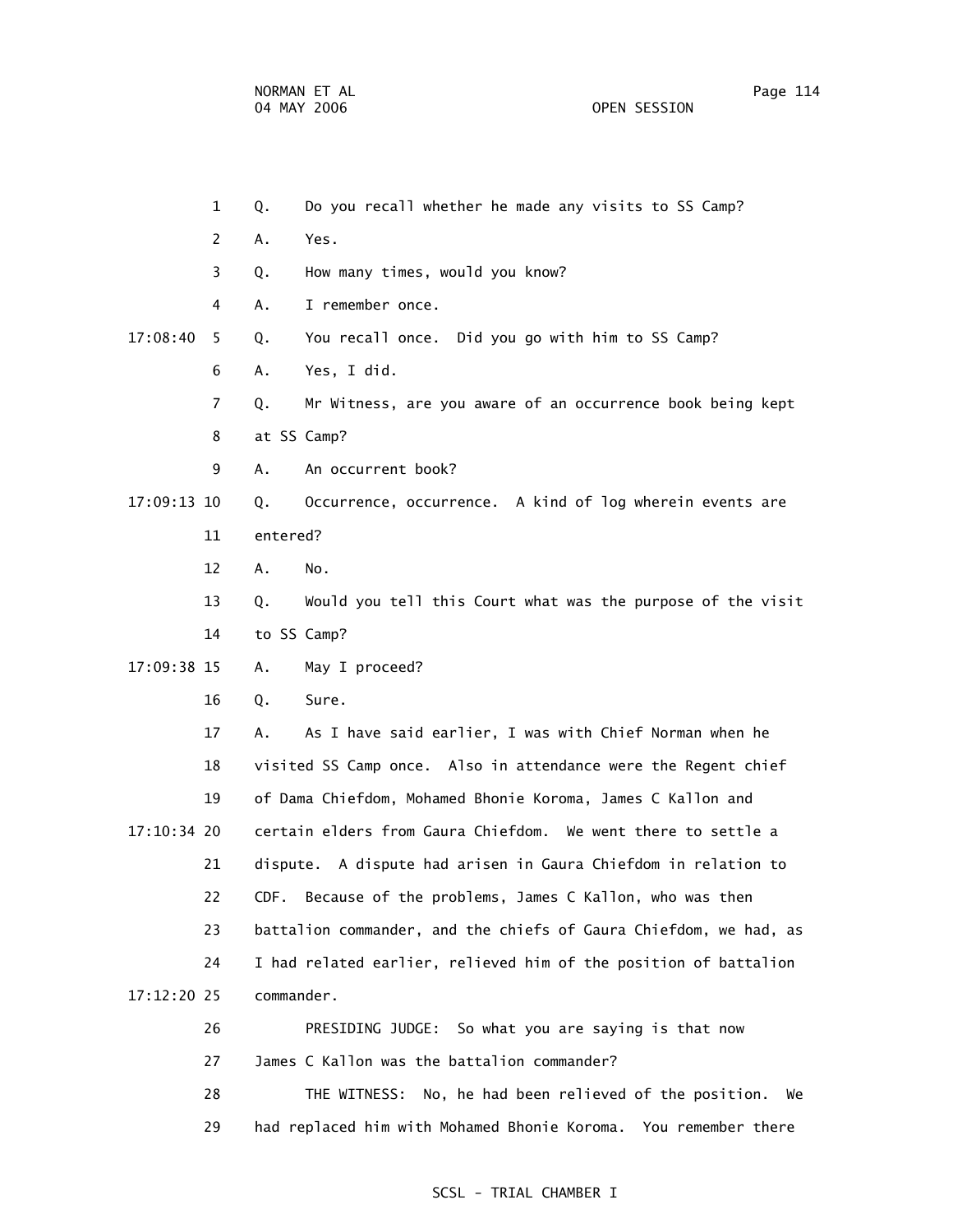1 was a problem in --

2 PRESIDING JUDGE: Yes.

 3 THE WITNESS: I mentioned once. I had also mentioned that 4 we had James C Kallon locked up for one month. After his release 17:13:11 5 some Kamajors and certain people in Gaura Chiefdom again started 6 agitating that he should be replaced as battalion commander -- he 7 should be given back his position. So this debate was going on 8 until one day Chief Norman visited Kenema and it came to his 9 hearing. But at the same time a new Kamajor shrine has been -- 17:14:30 10 had been established at Karnela. And both SS Camp and Karnela 11 are on opposite sides of the bridge, the Moa River Bridge. 12 Karnela is across the bridge going towards Zimmi and SS Camp is 13 on the side coming towards Kenema. Such a matter as I have 14 mentioned would have naturally been settled at the shrine in 17:15:42 15 Karnela, the shrine at Karnela. But Chief Norman did not want to 16 go across the bridge, because beyond that point was a little bit 17 dangerous. So we decided to hold a meeting at SS Camp, which is 18 why that particular meeting was held there.

19 MR KAMARA:

 17:16:09 20 Q. Thank you for that. Now, Mr Witness, are you aware also 21 that SS Camp was a detention facility for the CDF?

22 A. No, it was a CDF checkpoint.

 23 Q. Are you also aware that at SS Camp there was a huge pit, 25 24 to 35 feet deep, that was used to detain suspected rebels and 17:17:10 25 combatants?

 26 A. No, I'm not aware that the pit you are referring to was 27 used to detain suspected rebel combatants or rebel collaborators. 28 Q. You know about the pit?

29 A. I know about the pit. I've seen the pit.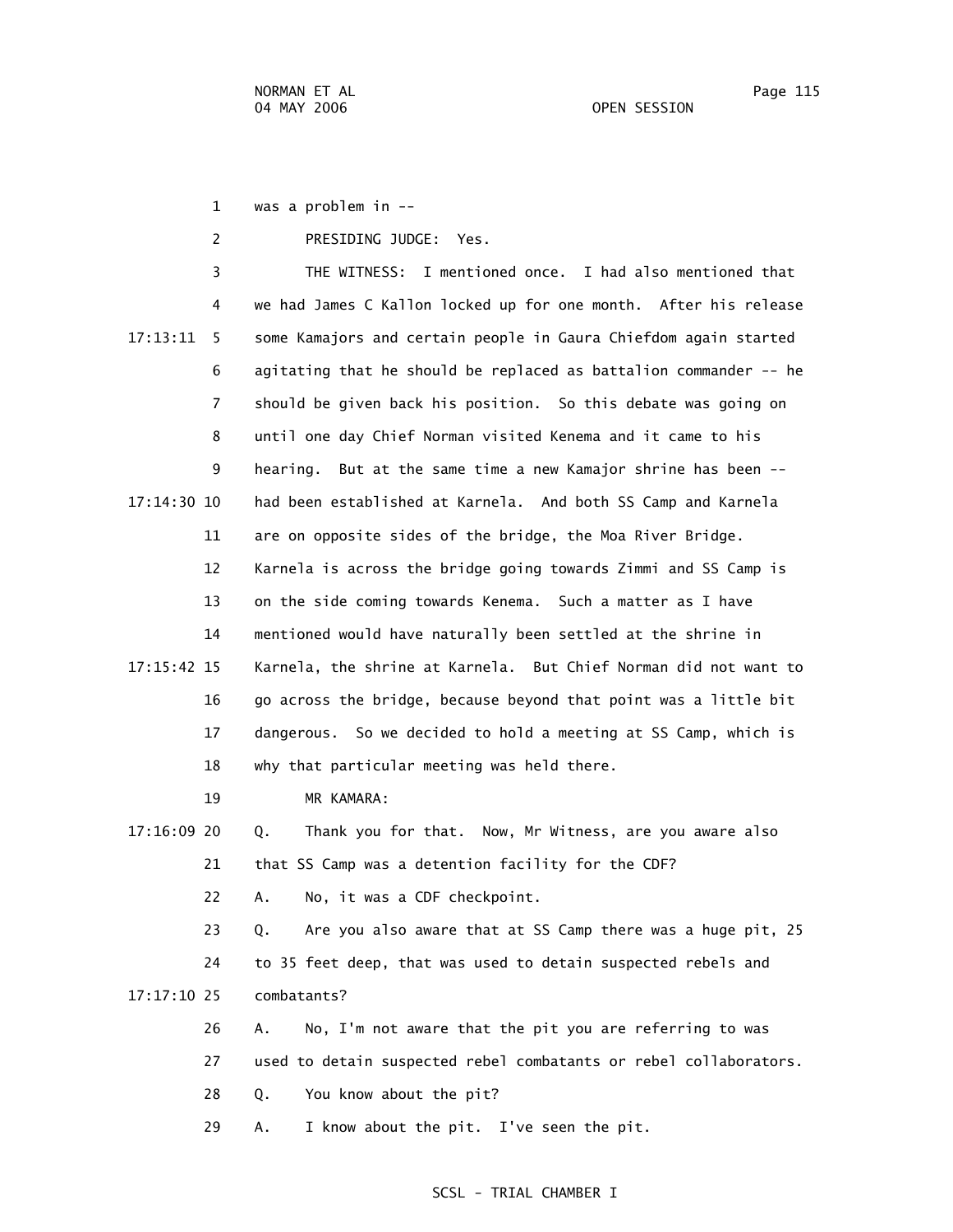1 Q. There is evidence before this Court from TF2-201 that 2 ECOMOG Colonel Yayah Abu Bakarr showed this pit to one of your 3 commanders and said that it was the place where it was meant for 4 the treating and punishing of rebel collaborators. 17:18:19 5 A. I disagree with that entirely. 6 Q. Now, Mr Witness, do you know any commander by the name of 7 CO Ngaoujia? 8 A. Yes, I do. 9 Q. Was he under your command? 17:19:24 10 A. No. 11 Q. He was never under your authority; is that what you're 12 saying? 13 A. You're rephrasing the question. You said if he was under 14 my command, I said no. 17:19:41 15 Q. Was he under your authority? 16 A. In a sense, yes. 17 Q. Could you explain to this Court what you mean by "in a 18 sense"? 19 A. As long as he was a Kamajor and he was in Kenema District 17:20:03 20 at some point in time when I was administrator then I had some 21 amount of authority over him. 22 Q. Good. As administrator for the relevant period you have 23 given evidence, are you aware of an incident that CO Ngaoujia 24 broke the prison 's gate and forcefully removed from the prisons 17:20:38 25 one Mohamed Ngombulango? 26 A. I am not aware that CO Ngaoujia carried out such an act. 27 JUDGE ITOE: What is the name of the person he removed 28 again? 29 MR KAMARA: Mohamed Ngombulango. N-G-O-M-B-U-L-A-N-G-O.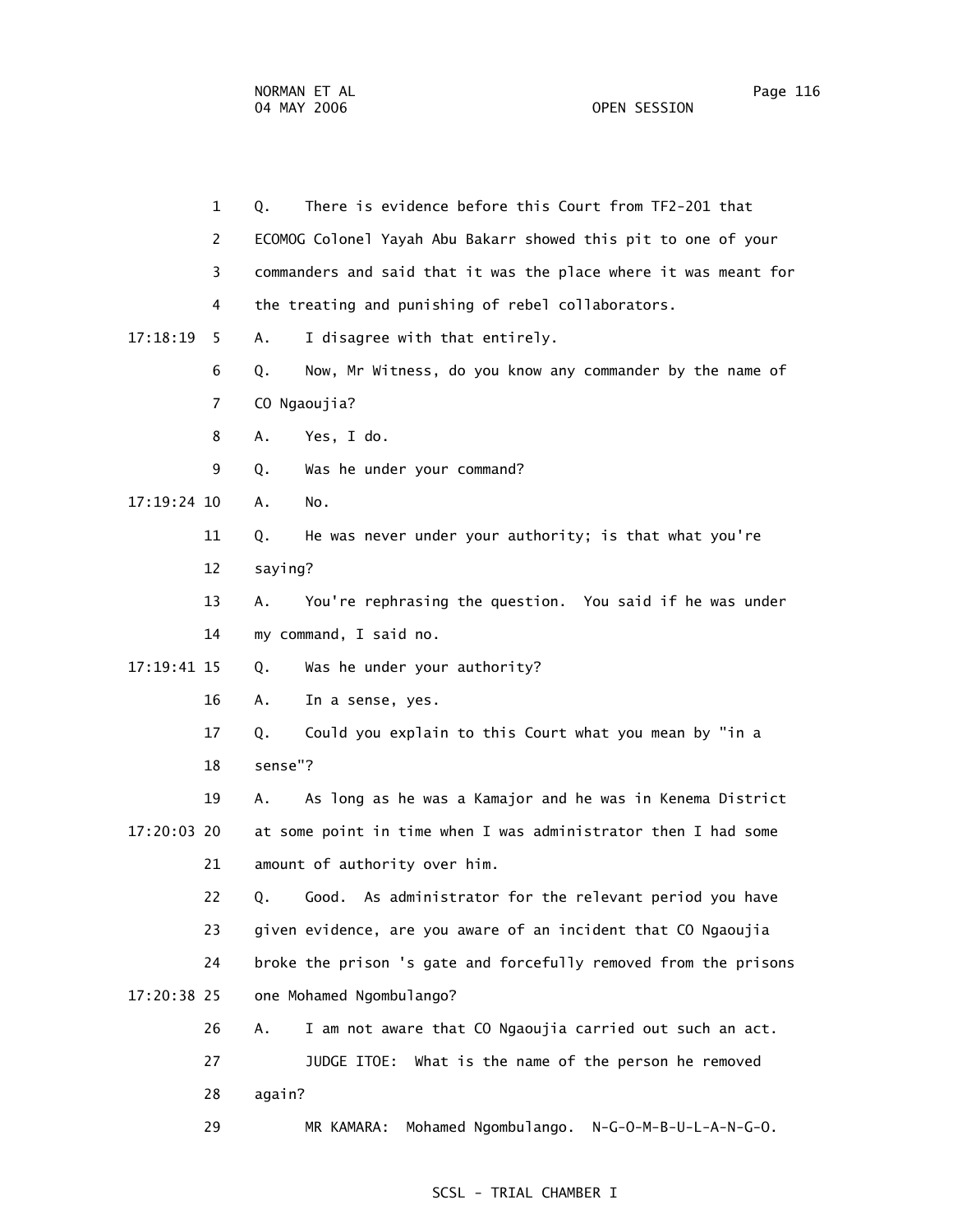1 Q. Are you aware that this Mohamed Ngombulango was a murder 2 suspect and that is why he was incarcerated? 3 A. I'm not aware that CO Ngombulango was a murder suspect. 4 All what I know about the case, the matter you are trying to 17:21:57 5 bring before the Court, I know that CO Ngombulango was arrested 6 by the police for having been in possession of some amount of 7 cannabis and the matter went to court and CO Ngombulango was 8 later sent to the state prisons. And on one morning I'm aware 9 that a group of Kamajors went and removed CO Ngombulango from the 17:22:52 10 state prisons, but I'm not aware that it was done by CO Ngaoujia. 11 Q. Well, thank you. I am putting it to you that it was 12 CO Ngaoujia. 13 A. That is incorrect. 14 PRESIDING JUDGE: You are not aware or are you saying it is 17:23:10 15 incorrect? 16 THE WITNESS: It is not correct. 17 PRESIDING JUDGE: Well, you just stated that you were not 18 aware that CO Ngaoujia was involved, but now you are saying it's 19 not correct. How can you say you're unaware and it's not 17:23:26 20 correct? 21 JUDGE ITOE: Were you there when he was released? 22 THE WITNESS: No. 23 PRESIDING JUDGE: I understand you're saying, it was a 24 group of Kamajors that went to do this. 17:23:34 25 THE WITNESS: Yes. 26 PRESIDING JUDGE: But the question is you say you are 27 unaware that Ngaoujia was there. If you are unaware, then you 28 are unaware. So you don't know what happened about him. 29 THE WITNESS: You see, an investigation was conducted and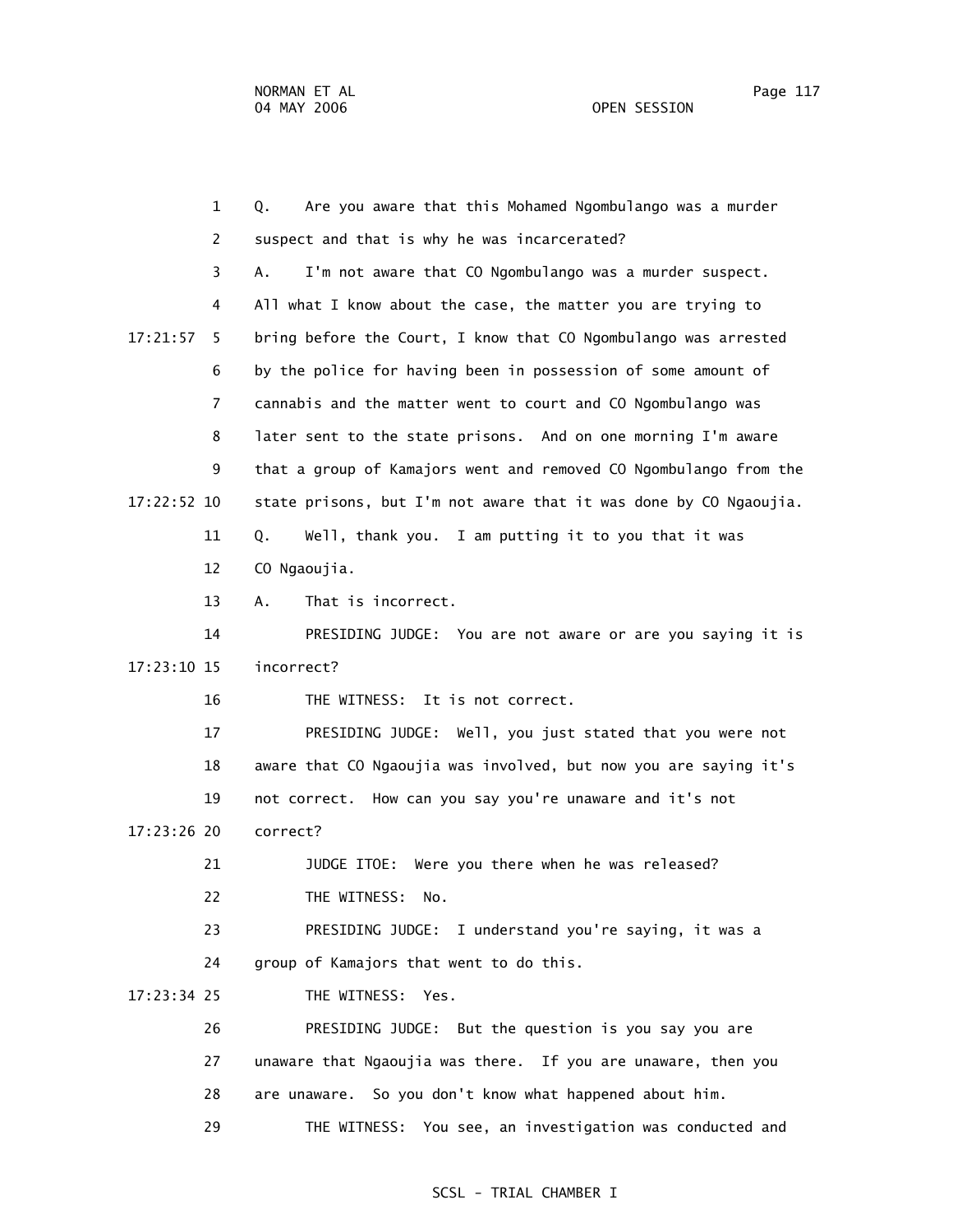1 there were suspects, people who were suspected of having been 2 involved in the whole matter, and the name of CO Ngaoujia never 3 came up. At least the police never identified CO Ngaoujia as a 4 suspect. 17:24:02 5 PRESIDING JUDGE: This is an investigation in the removal. 6 THE WITNESS: Yes, about the whole matter, yes. 7 MR KAMARA: My Lords, I crave your indulgence. I had no 8 intentions of wanting to use this document but, because of the 9 answer he has just given that the police never mentioned 17:24:27 10 CO Ngaoujia as being part of the investigation, I would like the 11 Court to take a look at this document, but I didn't make copies 12 because I never had intentions of wanting to use it. But this is 13 a police report -- 14 PRESIDING JUDGE: Which is not in evidence at this moment. 17:24:44 15 MR KAMARA: It is not in evidence at this stage. I don't 16 have copies. That is why I am craving the indulgence of the 17 Court. 18 JUDGE THOMPSON: Why do you want us to look at it at this 19 point? 17:24:53 20 MR KAMARA: Because I am going to use it now. 21 JUDGE THOMPSON: If we don't know what your intention is in 22 terms of the document, if you spell out what your intention is -- 23 in other words, what legal option are you adopting now. I mean, 24 I would resist the invitation to look at it at this stage. 17:25:11 25 MR KAMARA: My Lord, I will suggest to the witness then as 26 I did. 27 Q. Mr Koroma -- 28 JUDGE ITOE: But if you want to tender the document at a 29 later stage you can make copies.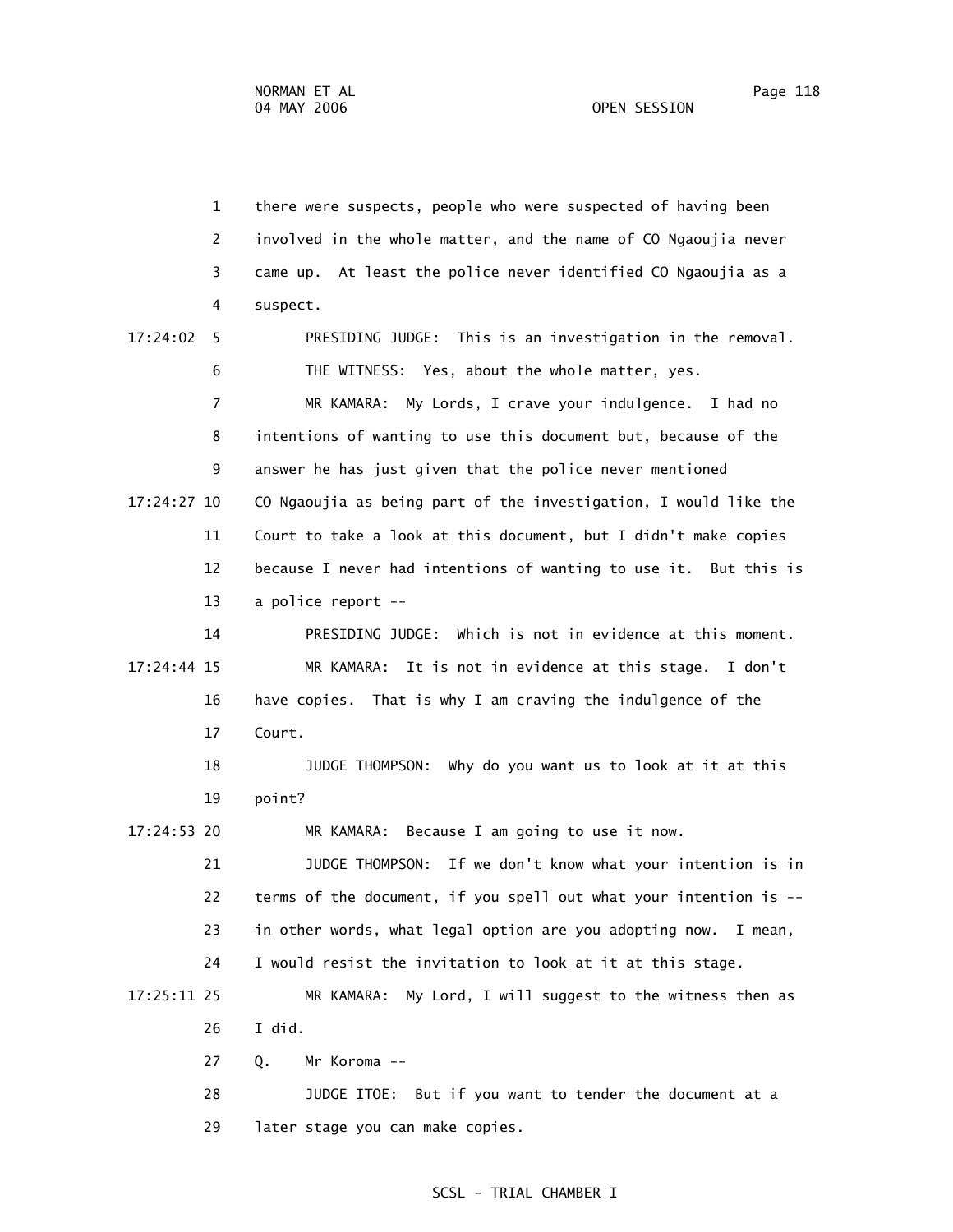1 MR KAMARA: Yes, I will make copies at a later stage. 2 Unfortunately I wasn't intending to use it. 3 JUDGE ITOE: You should have foreseen this and taken 4 necessary steps to prepare for this eventuality. 17:25:42 5 MR KAMARA: Certainly, Your Honour. That is why I said I 6 crave the indulgence of the Bench for this one. 7 Q. Mr Witness, I am suggesting to you that the police did 8 mention or refer to CO Ngaoujia as being the man that forcefully 9 removed Ngombulango from the prisons and I have a document to 17:26:08 10 that effect. 11 A. Except you have got knowledge about something I was not 12 privy to in those days. 13 MR KAMARA: My Lord, I seek -- 14 JUDGE THOMPSON: Do you know as a fact that they did not 17:26:22 15 mention him? Do you know as a fact. Fact of course meaning that 16 it can come to your knowledge either by direct evidence or 17 indirect evidence. 18 THE WITNESS: I have told this Court that I knew about the 19 matter police conducted. I was even -- I even gave statement to 17:26:41 20 the police and I know that some Kamajors also went to the CID and 21 made statements. I know CO Ngaoujia, but I know CO Ngaoujia was 22 not invited to go and make a statement. 23 JUDGE THOMPSON: But what counsel is asking is do you know 24 whether the police specifically mentioned him as -- did you say a 17:27:01 25 suspect? 26 MR KAMARA: Yes. 27 JUDGE THOMPSON: A suspect. 28 MR KAMARA: That he was the one that broke the prison gate.

29 JUDGE THOMPSON: In other words, the alleged perpetrator.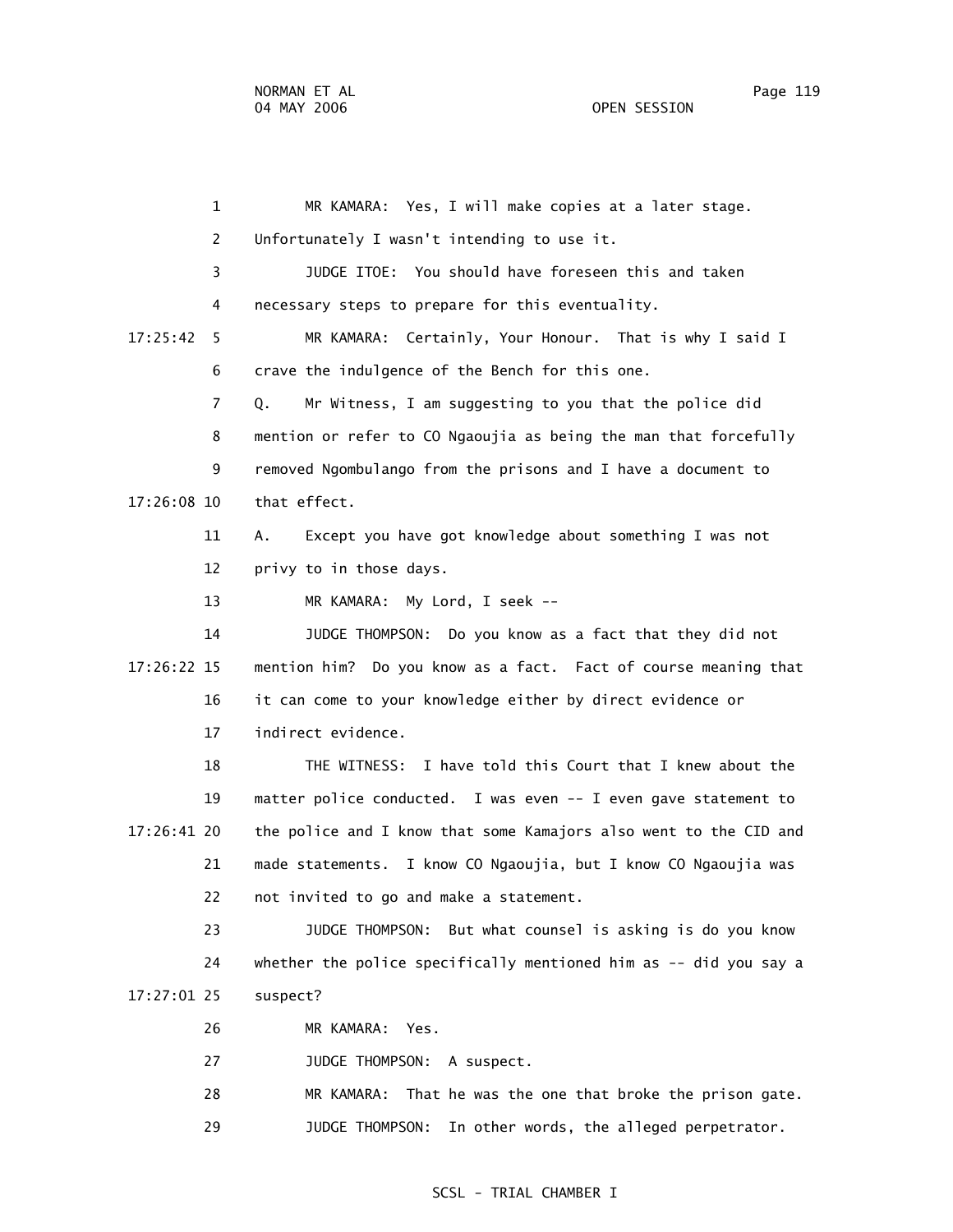1 Do you know that as a fact or do you not?

 2 THE WITNESS: No, I don't think that could just have been 3 verified in reports of that nature.

 4 PRESIDING JUDGE: But, Mr Witness, you just testified when 17:27:21 5 I was asking you the question about you were saying that you were 6 unaware and you said the police never mentioned, in the 7 investigation, CO Ngaoujia. This is the state of your evidence. 8 You just said that. And now there is a question that the police 9 has a report you say, "I am not aware, I don't know of this 17:27:41 10 report." Well, you testified that you knew about a police report 11 and that the police report never mentioned that name. I am just 12 trying to follow your evidence and the logic of your evidence. 13 When I asked you that question, where you said that Ngaoujia was 14 not involved and I asked you, "How can you say that when you say 17:28:00 15 you were unaware" at that question and to that question you said, 16 "The police never mentioned in the investigation that CO Ngaoujia 17 was part of it" and this is your statement to this Court. And 18 now you are asked if you have seen this police report, you say, 19 "Well, I am not aware of the police report." I am trying to 17:28:19 20 follow the logic of what you are trying to say. 21 THE WITNESS: Maybe it's a question of language. 22 JUDGE THOMPSON: Perhaps it's also a question of 23 methodology. 24 JUDGE ITOE: And you are not very deficient in language. 17:28:34 25 The language is very good. 26 THE WITNESS: Thank you. Thanks for the compliment. 27 JUDGE THOMPSON: And it may also be a question of

> 28 methodology that perhaps you may not have a clear idea of what 29 sort of evidence is required of you here. What we are looking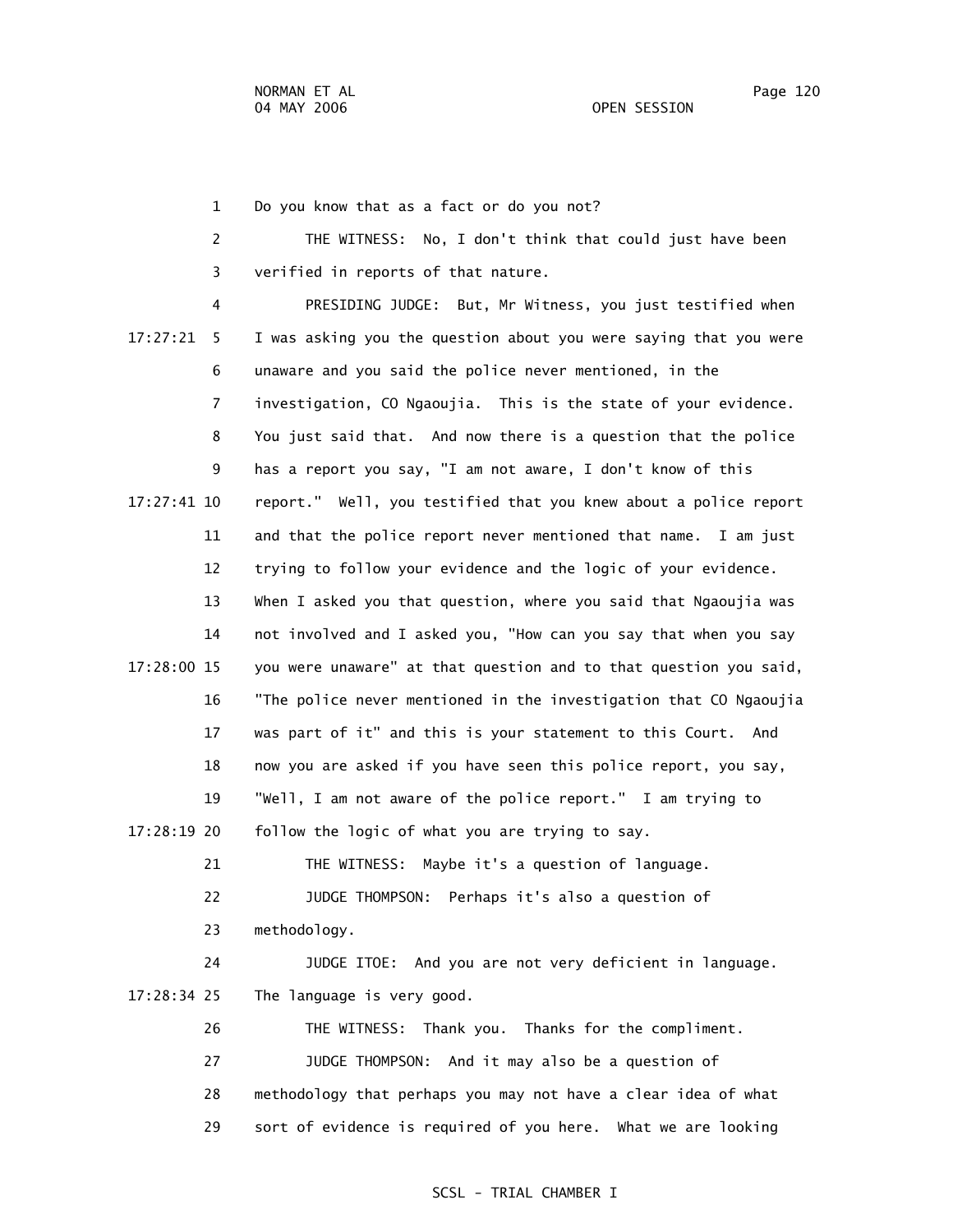|             | $\mathbf{1}$   | for is evidence of the nature of direct evidence, things that you  |
|-------------|----------------|--------------------------------------------------------------------|
|             | $\overline{c}$ | yourself perceived using your five senses, or that you may have    |
|             | 3              | come by indirectly, hearsay information and that kind of thing.    |
|             | 4              | Perhaps you may be confusing evidence and opinion and arguments.   |
| 17:29:08    | 5              | We are looking for facts here. So perhaps if you try to focus on   |
|             | 6              | the facts as you know them, either directly or indirectly, and     |
|             | $\overline{7}$ | leave the question of how you interpret them and your opinion and  |
|             | 8              | what arguments you can put in response. It may be that is the      |
|             | 9              | Because really it is a question whether you know or<br>difficulty. |
| 17:29:34 10 |                | do not know that the police in fact did find, according to         |
|             | 11             | counsel, that he was the alleged perpetrator.                      |
|             | 12             | MR MARGAI:<br>My Lords, I'm sorry --                               |
|             | 13             | THE WITNESS: I'm a little bit confused about what is               |
|             | 14             | happening.                                                         |
| 17:29:51 15 |                | JUDGE THOMPSON:<br>So am I.                                        |
|             | 16             | My Lords, there is evidence before this Court<br>MR MARGAI:        |
|             | 17             | that the witness was the CDF administrator in Kenema.<br>I want to |
|             | 18             | believe that his answers are related to his knowledge occupying    |
|             | 19             | that office at that time. Maybe this is where the --               |
| 17:30:13 20 |                | JUDGE THOMPSON: I don't take issue with that. It is the            |
|             | 21             | question of some slight equivocation here in terms of his          |
|             | 22             | response. My learned brother, the Presiding Judge, did point       |
|             | 23             | that out. What I am trying to say is that the way I'm gathering    |
|             | 24             | it is that, somehow, some questions go to him and instead of       |
| 17:30:33 25 |                | giving us a direct answer, where that is possible, or where it is  |
|             | 26             | not possible some answer which relates to coming by the fact       |
|             | 27             | through indirect knowledge, he tends to come with opinions or      |
|             | 28             | some kind of analysis with how he wants the facts to appear.       |
|             | 29             | That is what I am saying.                                          |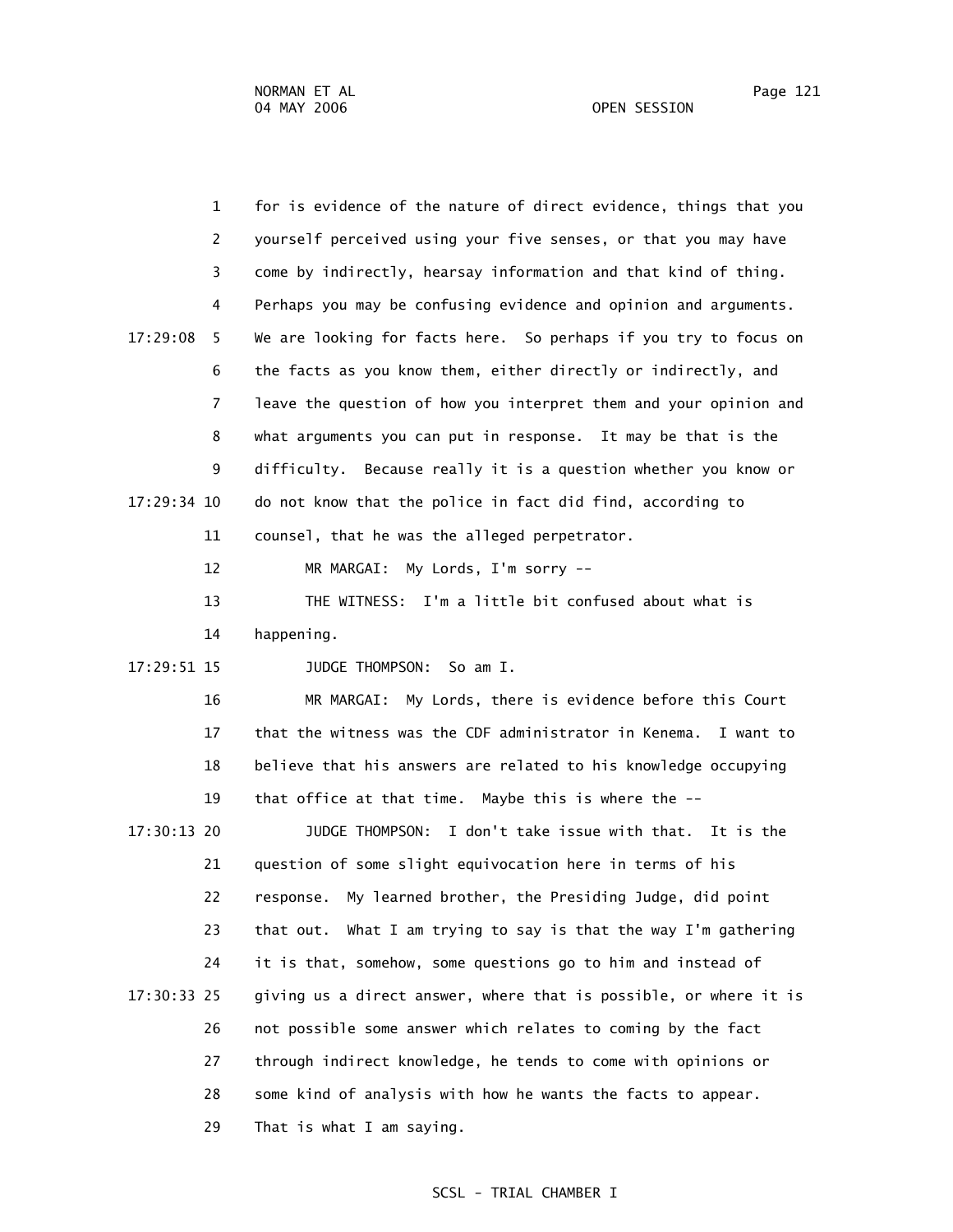1 MR MARGAI: I agree with Your Lordship but that is totally 2 dependent upon the nature of the question. 3 JUDGE THOMPSON: Yes, sometimes. Not totally. 4 MR MARGAI: Sometimes, not totally. But when the 17:31:09 5 Presiding Judge made mention of his testimony vis-a-vis the 6 police investigation, I believe that perhaps -- I am not here to 7 tell my learned friend what to do; I am sure he has conduct of 8 his case. But there may be a difference between the 9 investigation, which he himself said he went and made statement, 17:31:32 10 and a report following the investigation. It is only from this 11 document, which learned counsel said he may be tendering, that we 12 now know there was a police report. 13 JUDGE THOMPSON: Well, help me out. Is it so problematic 14 to answer the question do you know or do you not know whether the 17:31:54 15 police named X as the alleged perpetrator? What is so 16 problematic about that from your perspective? I stand to be 17 educated. 18 MR MARGAI: No, there is no problem about it because he was 19 quite emphatic in his first evidence that Ngaoujia was never 17:32:15 20 mentioned in the investigation. 21 PRESIDING JUDGE: That's right. His evidence was - and I 22 can quote you - "in the police report they never mentioned CO 23 Ngaoujia as part of it." This is his evidence. 24 MR MARGAI: With respect, My Lord, he never talked about a 17:32:34 25 police report. He said the police investigation. The report 26 only came up for the first time when learned counsel produced 27 that document. 28 THE WITNESS: Produced those papers, yes. 29 MR MARGAI: Please. That was the first time. I stand to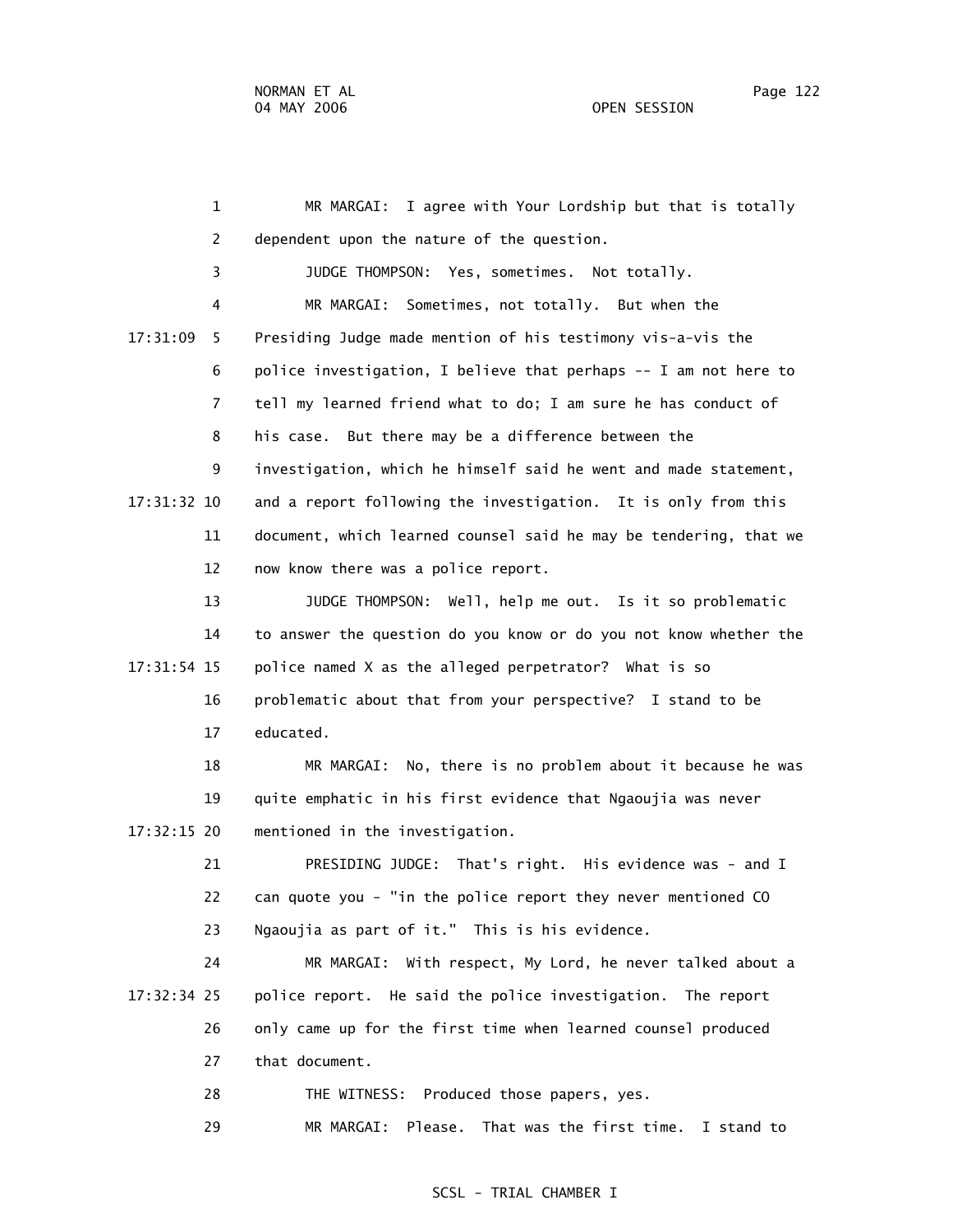1 be corrected. 2 PRESIDING JUDGE: We will see. We will have the transcript 3 tomorrow morning. It is 5.30. It will be the right time to 4 adjourn and we will look at the transcript tomorrow morning. It 17:32:56 5 may be so. Mr Margai, you may be right and I may be wrong on 6 this. 7 MR MARGAI: I am just trying to be of assistance to the 8 Court. It is Dr Jabbi's witness. He should be doing what I'm 9 doing. 17:33:06 10 PRESIDING JUDGE: You should be thankful that I did not 11 come to you to say I should not hear from you. 12 MR MARGAI: Thank you, My Lords, thank you. 13 PRESIDING JUDGE: It is 5.30 and this is the normal time 14 where we adjourn. I understand you are in the middle of a 17:33:19 15 question, but that will give you the time to make copies if you 16 need them and we will take it from there tomorrow morning at 17 9.30. 18 MR KAMARA: Thank you, My Lords. 19 PRESIDING JUDGE: Court is adjourned to 9.30 tomorrow 17:33:30 20 morning. Thank you. 21 [Whereupon the hearing adjourned at 5.34 p.m., 22 to be reconvened on Friday, the 5th day of May 23 2006, at 9.30 a.m.] 24 25 26 27 28

29